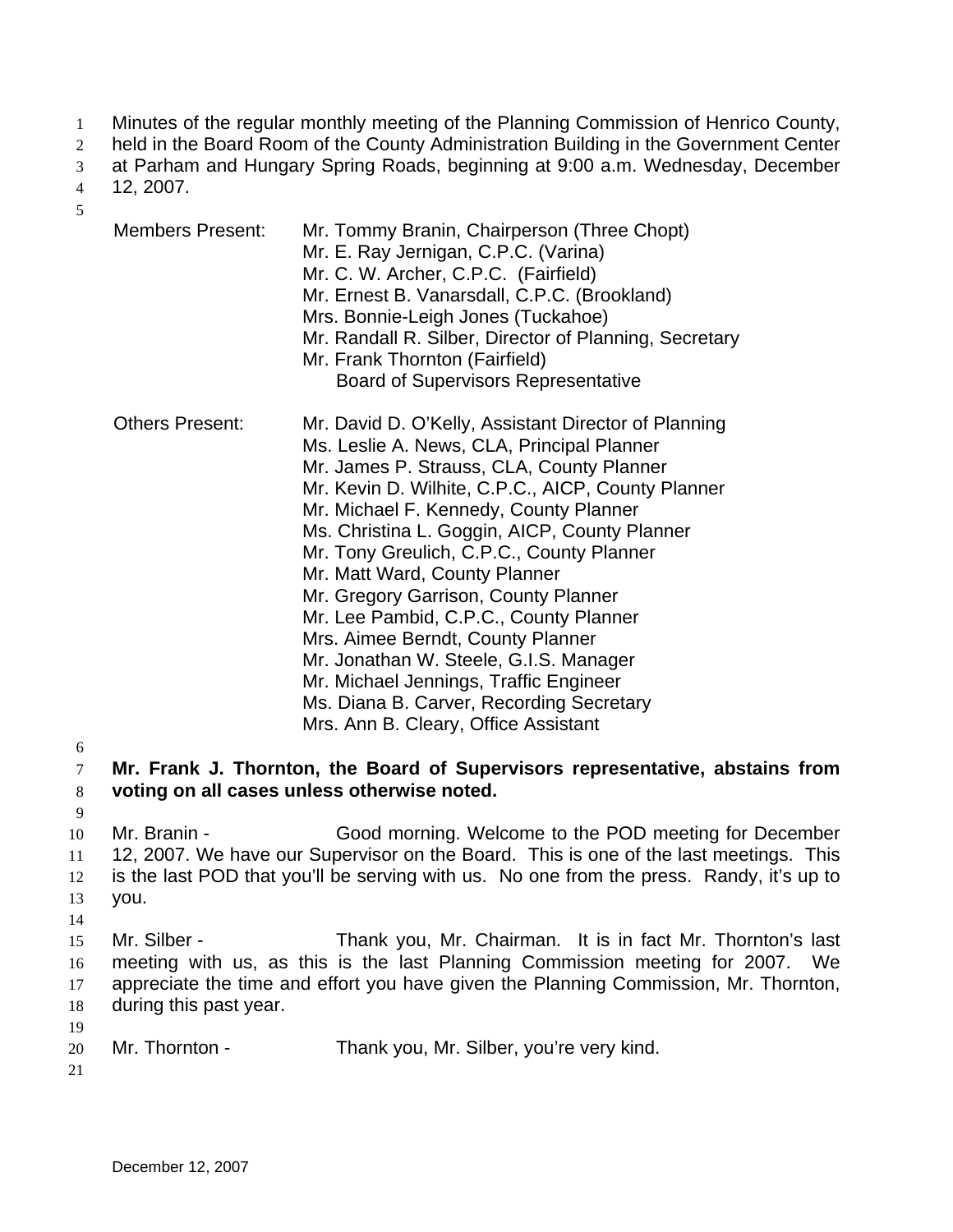Mr. Silber - With that, the first item on the agenda would be consideration of deferrals and withdrawals. I'm not aware we have any withdrawals, but we have a number of deferrals. Ms. News, can you tell us about those, please. 22 23 24 25

26 27 28 29 30 31 Ms. News - Yes sir. Good morning, Mr. Chairman, members of the Commission. We actually have seven requests. We have one request for withdrawal and six deferrals; I'll go through those. The first request is on page 4 of your agenda and is located in the Brookland District. This is transfer of approval POD-47-84, Landmark Office Center, Phase 2. The Planning Commission is requesting a deferral until March 26, 2008.

32

### 33 **TRANSFER OF APPROVAL** *(Deferred from the November 14, 2007 Meeting)*

34

POD-47-84 Landmark Office Center, Phase 2 – 8651 Staples Mill Road **Donald N. Blake:** Request for transfer of approval as required by Chapter 24, Section 24-106 of the Henrico County Code from Landmark Office Center, LLC to Donald Blake. The 0.98-acre site is located on the east line of Staples Mill Road approximately 525 feet south of E. Parham Road and 275 feet north of Janway Road on parcel 770-754-483. The zoning is O-2, Office District. County water and sewer. **(Brookland)** 

35

38

36 37 Mr. Branin - Is anyone in opposition to deferral of POD-47-84, Landmark Office Center, Phase 2? No one?

- 39 40 41 Mr. Vanarsdall - With that, Mr. Chairman, I move that transfer of approval POD-47-84, Landmark Office Center, Phase 2, be deferred to the 26<sup>th</sup> of March 2008, at the request of the Commissioner.
- 42

44

43 Mrs. Jones - Second.

45 46 Mr. Branin - **Motion made by Mr. Vanarsdall, seconded by Mrs. Jones. All** in favor say aye. All opposed say no. The ayes have it; the motion carries.

47

48 49 At the request of the Commissioner, the Planning Commission deferred Transfer of Approval POD-47-84, Landmark Office Center, Phase 2, to its March 26, 2008 meeting.

50 51 52 53 Ms. News - Next on page 18 of your agenda, and located in the Three Chopt District is POD-41-07 (POD-57-86 Revised), Pouncey Place, Phase 1. The applicant has requested a deferral to the February 27, 2008 meeting.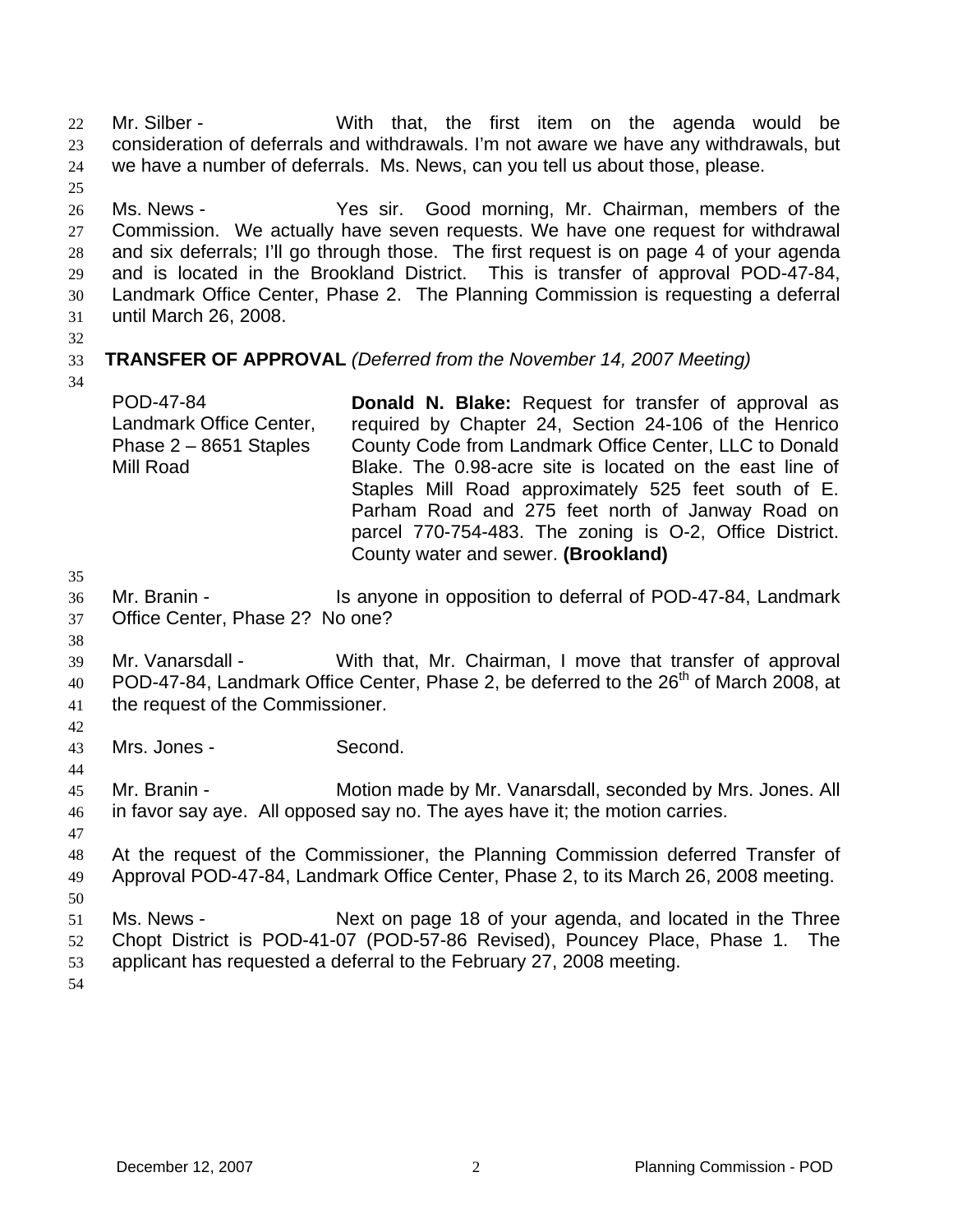## 55 **PLAN OF DEVELOPMENT** *(Deferred from the October 24, 2007 Meeting)*

- POD-41-07 Pouncey Place, Phase 1 – Twin Hickory Lake Drive and Pouncey Tract Road (POD-57-86 Revised) **Bay Design Group, P.C. for Pouncey Place, LLC:**  Request for approval of a plan of development as required by Chapter 24, Section 24-107 of the Henrico County Code, to construct a shopping center with two one-story buildings for a total of 27,630 square feet. The 5.25-acre site is part of a 10.10-acre parcel and is located on the southeast corner of Pouncey Tract Road (State Route 271) and Twin Hickory Lake Drive on part of parcel 740- 765-2150. The zoning is B-2C, Business District (Conditional) and WBSO, West Broad Street Overlay District. County water and sewer. **(Three Chopt)**
- 58 59 60 61 Mr. Branin - The Is anyone in opposition to the deferral of POD-41-07 Pouncey Place, Phase I (POD-57-86 Revised)? No one? Then I would like to move that POD-41-07 Pouncey Place, Phase I (POD-57-86 Revised), be deferred to the February 27, 2008 meeting, per the applicant's request.
- 63 Mr. Jernigan - Second.
- 65 66 Mr. Branin - **Motion made by Mr. Branin, seconded by Mr. Jernigan.** All in favor say aye. All opposed say no. The ayes have it; the motion carries.
- 67

57

62

64

56

- 68 69 At the request of the applicant, the Planning Commission deferred POD-41-07 Pouncey Place, Phase I (POD-57-86 Revised) to its February 27, 2008 meeting.
- 70
- 71 72 73 74 Ms. News - The next item is on page 20 of your agenda, and is located in the Three Chopt District. This is POD-53-07 or POD-51-97 Revised, Home Depot @ Brookhollow, The Garden Center Expansion. The applicant has requested a deferral to the January 23, 2008 meeting.
- 75

### 76 **PLAN OF DEVELOPMENT (Deferred from the November 14, 2007 Meeting)**

77

POD-53-07 Home Depot @ Brookhollow Garden Center Expansion – W. Broad Street and I-64 (POD-51-97 Revised) **McKinney & Company for Home Depot USA Inc.:**  Request for approval of a plan of development, as required by Chapter 24, Section 24-106 of the Henrico County Code, to construct 6,372 square feet of outdoor garden center display areas for an existing building. The 7.95-acre site is located at 11260 W. Broad Street on parcel 742- 762-4307 in the Brookhollow Shopping Center. The zoning is M-1C, Light Industrial District (Conditional). County water and sewer. **(Three Chopt)**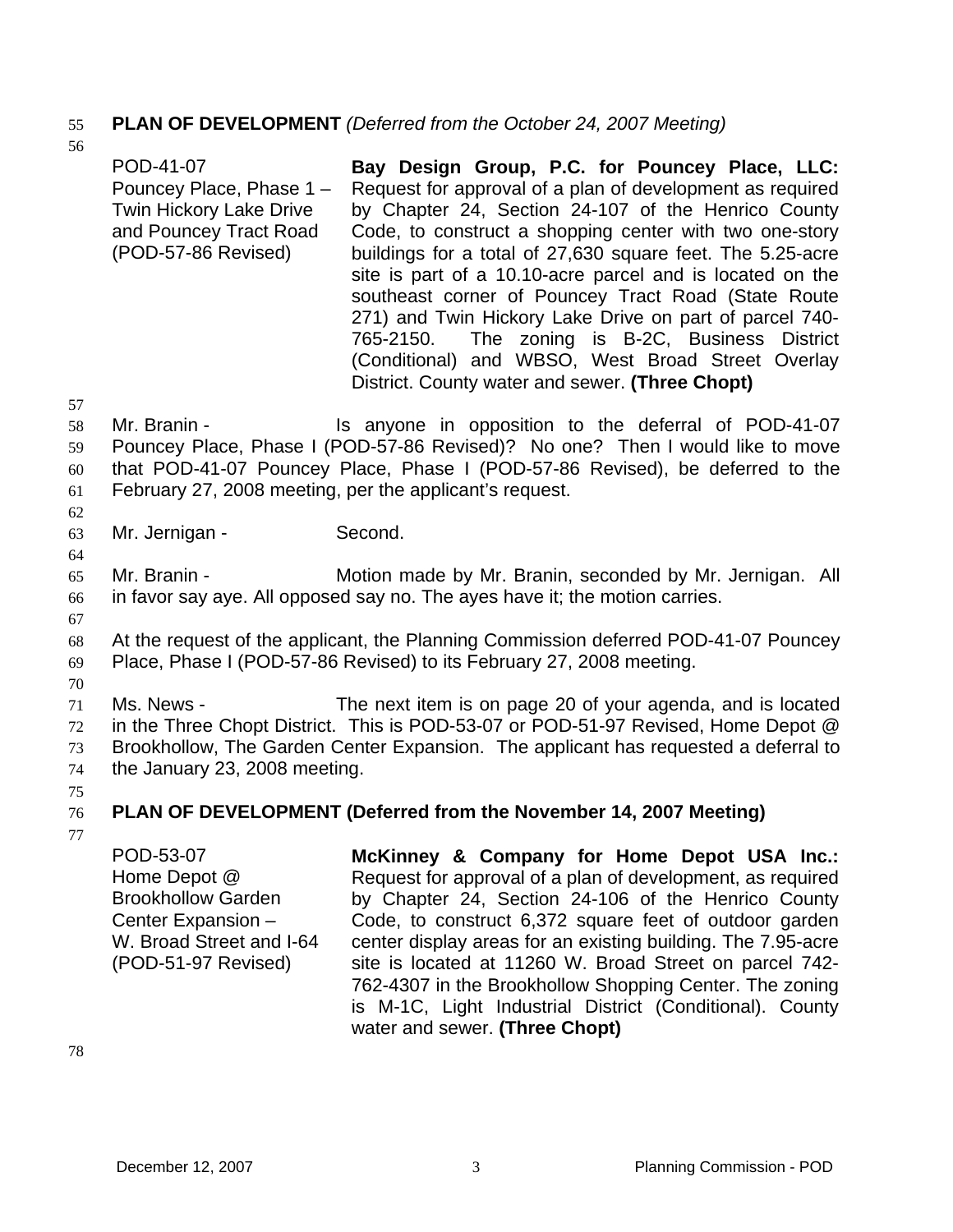Mr. Branin - The Is anyone in opposition to the deferral of POD-53-07, Home Depot @ Brookhollow Garden Center Expansion (POD-51-97 Revised)? No one? Then I would like to move that POD-53-07, Home Depot @ Brookhollow Garden Center Expansion (POD-51-97 Revised), be deferred to the January 23, 2008 meeting, per the applicant's request. 79 80 81 82 83 84

85 Mrs. Jones - Second.

87 88 Mr. Branin - **Motion made by Mr. Branin, seconded by Mrs. Jones.** All in favor say aye. All opposed say no. The ayes have it; the motion carries.

89

86

90 91 92 At the request of the applicant, the Planning Commission deferred POD-53-07, Home Depot @ Brookhollow Garden Center Expansion (POD-51-97 Revised), to its January 23, 2008 meeting.

93

94 95 96 Ms. News - The Mext on page 34 of your agenda, and located in the Tuckahoe District, is POD-68-07. This is a POD and Master Plan for The Shire @ Pump and Church. The applicant is requesting a deferral to the January 23, 2008 meeting.

#### 98 **PLAN OF DEVELOPMENT & MASTER PLAN**

- 99 *(Deferred from the November 14, 2007 Meeting)*
- 100

97

POD-68-07 The Shire @ Pump and Church – Church Road and Pump Road **Kimley Horn for Kevin McFadden and The Rebkee Company:** Request for approval of a plan of development and master plan as required by Chapter 24, Section 24- 106 of the Henrico County Code, to construct four, onestory retail buildings totaling 35,810 square feet and a master plan for two future one-story retail buildings totaling 27,550 square feet. The 21-acre site is located at the southwest corner of the intersection of Pump and Church Roads on parcels 739-754-7156 and 739-753-1396. The zoning is B-2C, Business District (Conditional), C-1C, Conservation District, RTHC, Residential Townhouse District (Conditional) and R-3AC, One-Family Residence District (Conditional). County water and sewer. **(Tuckahoe)** 

- 102 103 Mr. Branin - Is anyone in opposition to the deferral of POD-68-07, The Shire @ Pump and Church? No one. Mrs. Jones?
- 104

101

- 105 106 Mrs. Jones - I move deferral of POD-68-07, The Shire @ Pump and Church, to the January 23, 2008 meeting.
- 108 Mr. Vanarsdall - Second.

109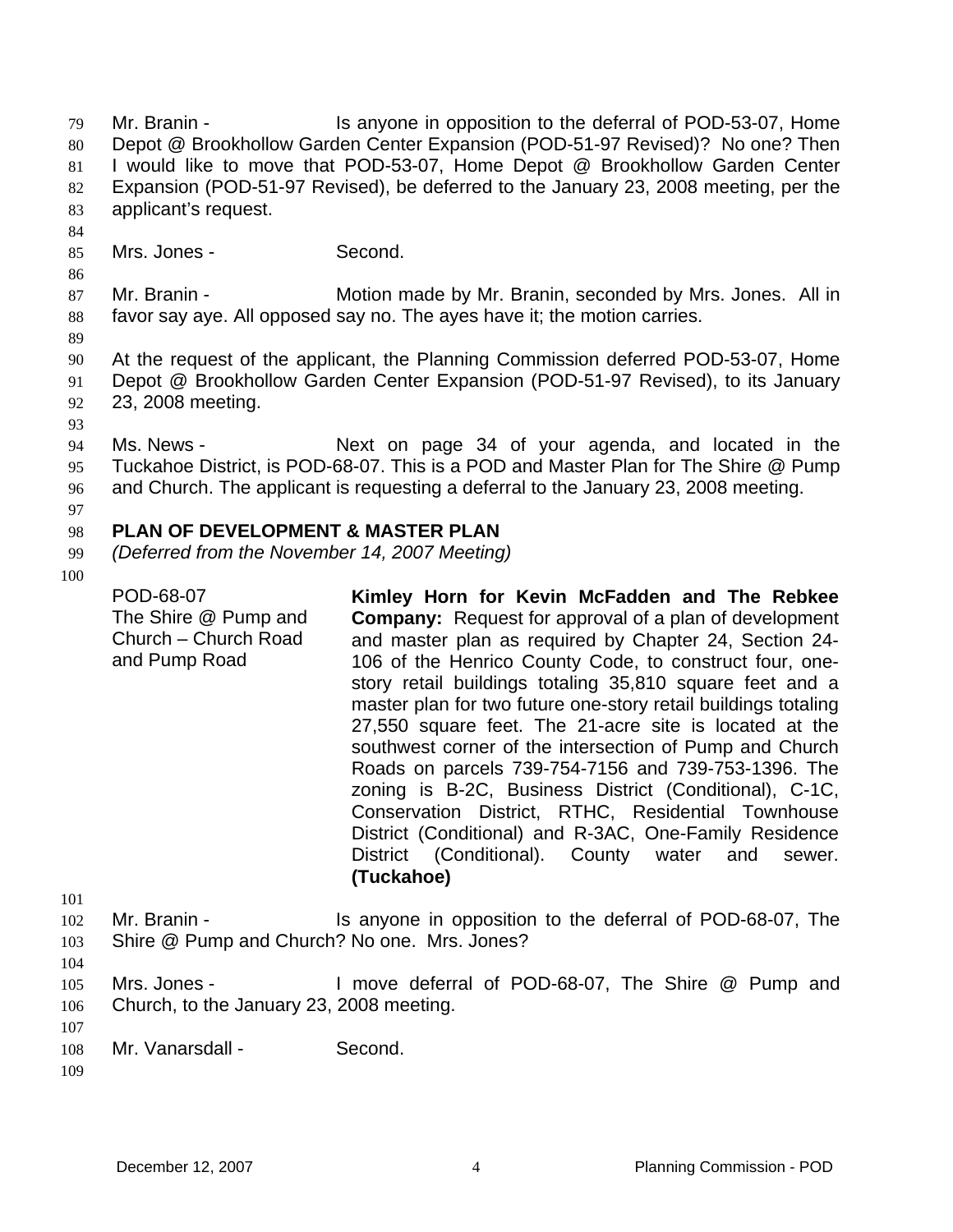Mr. Branin - Motion made by Mrs. Jones, seconded by Mr. Vanarsdall. All in favor say aye. All opposed say no. The ayes have it; the motion carries. 110 111

112

113 114 At the request of the applicant, the Planning Commission deferred POD-68-07, The Shire @ Pump and Church, to its January 23, 2008 meeting.

115

116 117 118 Ms. News - Next on page 43 of your agenda, and located in the Varina District, is POD-34-06 (POD-83-97 Revised). This is Gillies Creek Recycling – Office Area. The applicant has requested a withdrawal of this item.

119

## 120 **PLAN OF DEVELOPMENT** *(Deferred from the September 26, 2007 Meeting)*

121

122

124

126

128

130

133

| POD-34-06                 | Engineering Design Associates for Gillies Creek                  |
|---------------------------|------------------------------------------------------------------|
| Gillies Creek Recycling - | Industrial Recycling: Request for approval of a plan of          |
| Office Area - Masonic     | development as required by Chapter 24, Section, 24-106           |
| Lane and I-64             | of the Henrico County Code, to construct a one-story,            |
| (POD-83-97 Revised)       | 6,000 square foot office/repair shop and two equipment           |
|                           | sheds for an existing recycling center on the landfill           |
|                           | property. The 3.57-acre site is located at 4200 Masonic          |
|                           | Lane on parcel 806-719-8851. The zoning is M-2, General          |
|                           | Industrial District. Individual well and septic tank/drainfield. |
|                           | (Varina)                                                         |

- 123 Mr. Branin - **Has requested withdrawal?**
- 125 Ms. News - Yes sir.
- 127 Mr. Branin - Ckay. Do we make a motion?
- 129 Mr. Jernigan - Yes, we still have to vote on it.
- 131 132 Mr. Branin - The Is anyone in opposition to the withdrawal of POD-34-06, Gillies Creek Recycling – Office Area? No one.
- 134 135 Mr. Jernigan - Mr. Chairman, I move for POD-34-06, Gillies Creek Recycling – Office Area, to be withdrawn.
- 136 137 Mrs. Jones - Second.
- 138 139 140 Mr. Branin - Motion made by Mr. Jernigan, seconded by Mrs. Jones. All in favor say aye. All opposed say no. The ayes have it; the motion carries.
- 141
- 142 At the request of the applicant, the Planning Commission withdrew POD-34-06, Gillies

143 Creek Recycling, from further consideration by the Commission.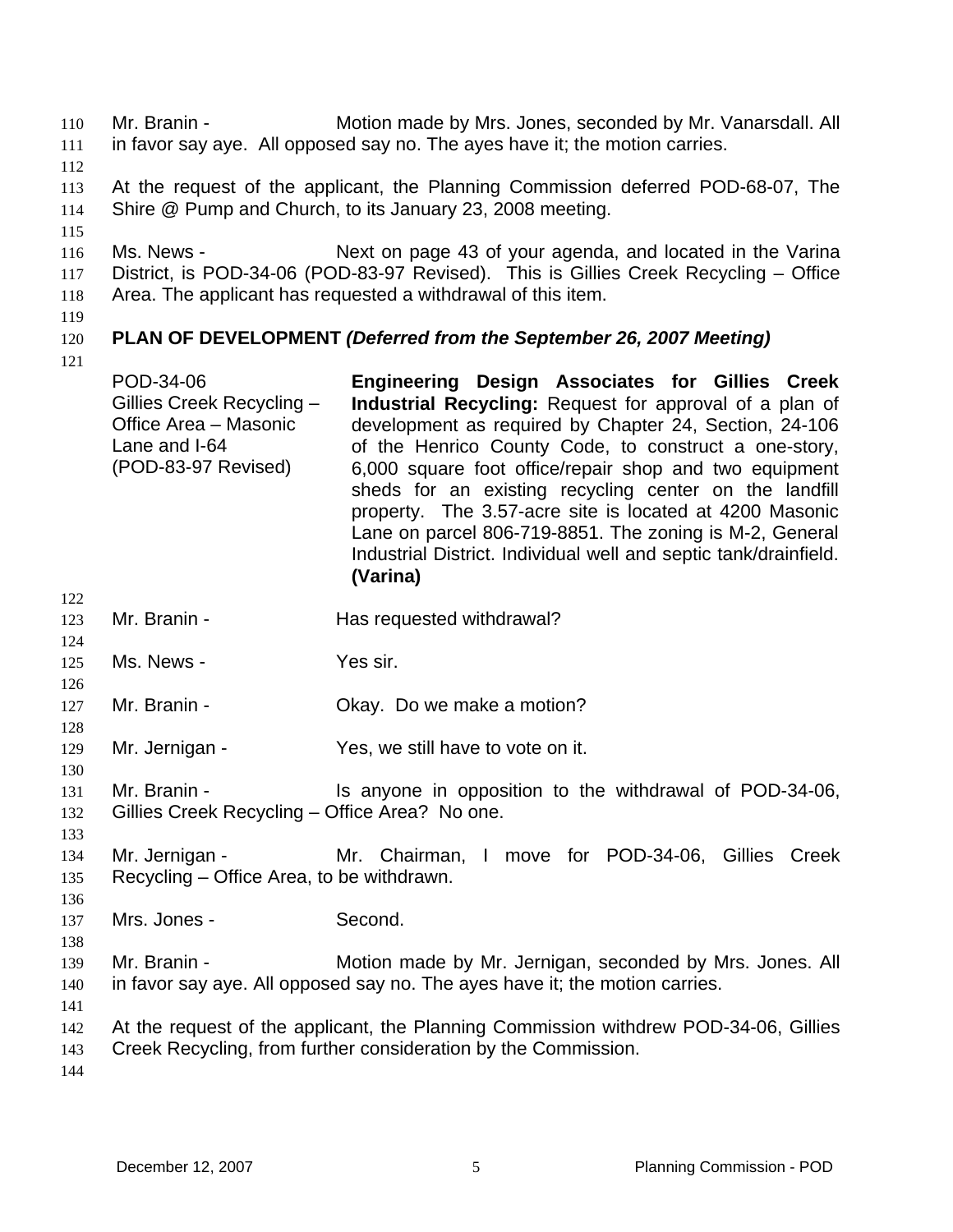Ms. News - Next on page 44 of your agenda, and located in the Fairfield District, is POD-77-07 (POD-83-00 Revised), Ennis Paint Company. The applicant has requested a deferral to the January 23, 2008 meeting. 145 146 147

148

#### 149 **PLAN OF DEVELOPMENT & SPECIAL EXCEPTION**

- 150 *(Deferred from the November 14, 2007 Meeting)*
- 151

POD-77-07 Ennis Paint Company – 4400 Vawter Avenue (POD-83-00 Revised) **Engineering Design Associates for Ennis Paint, Inc.:**  Request for approval of a plan of development and special exception to permit the expansion of an existing paint manufacturing facility, as required by Chapter 24, Sections 24-106, 24-2 and 24-71.(b) of the Henrico County Code, to improve and enlarge an outdoor storage area with related site improvements. The 9.7-acre site is located approximately 1450 feet north of E. Laburnum Avenue on the west line of Vawter Avenue at 4400 Vawter Avenue on parcel 799-739-2764. The zoning is M-2, General Industrial District and ASO, Airport Safety Overlay District. County water and sewer. **(Fairfield)** 

- 153 154 Mr. Branin - Is anyone in opposition to the deferral of POD-77-07, Ennis Paint Company (POD-83-00 Revised)? No one? Mr. Archer.
- 155 156 157 158 Mr. Archer - **Mr. Chairman, I move deferral of POD-77-07, Ennis Paint** Company (POD-83-00 Revised), to the January 23, 2008 meeting, at the applicant's request.
- 159

161

152

160 Mr. Vanarsdall - Second.

162 163 Mr. Branin - **Motion made by Mr. Archer, seconded by Mr. Vanarsdall. All** in favor say aye. All opposed say no. The ayes have it; the motion carries.

- 164
- 165 166 At the request of the applicant, the Planning Commission deferred POD-77-07, Ennis Paint Company (POD-83-00 Revised), to its January 23, 2008 meeting.
- 167

168 169 170 171 Ms. News - The final item we have is on page 46 of your agenda, and is located in the Varina District. This is a reconsideration of SUB-28-06, Selph Ridge (May 2006 Plan). The Planning Commission has requested a deferral to the January 23, 2008 meeting.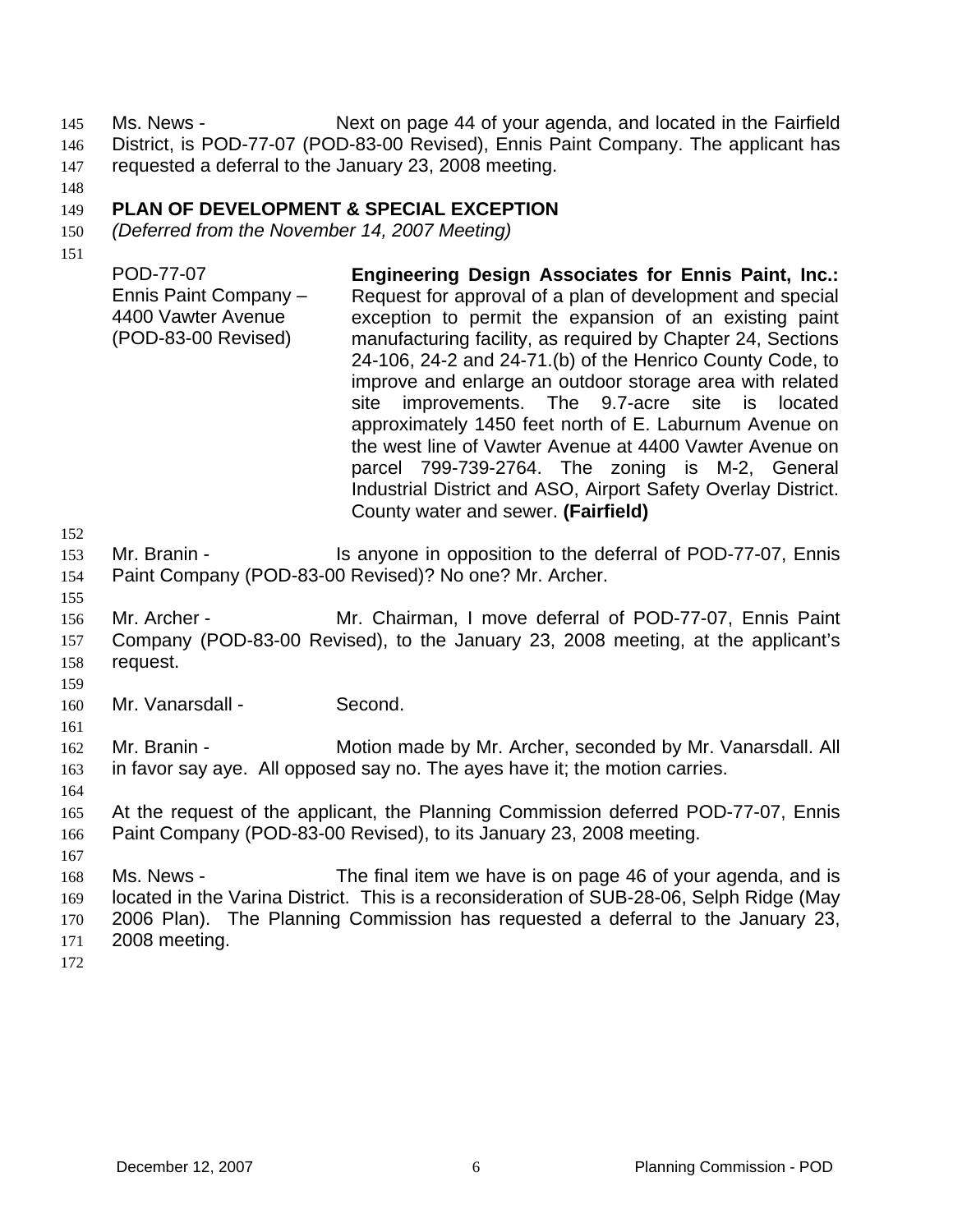# 173 **SUBDIVISION RECONSIDERATION**

| 174                                    |                                                                                                                                                  |                                                                                                                                                                                                                                                                                                                                                                                                                                                                                                   |  |  |
|----------------------------------------|--------------------------------------------------------------------------------------------------------------------------------------------------|---------------------------------------------------------------------------------------------------------------------------------------------------------------------------------------------------------------------------------------------------------------------------------------------------------------------------------------------------------------------------------------------------------------------------------------------------------------------------------------------------|--|--|
|                                        | <b>SUB-28-06</b><br>Selph Ridge<br>(May 2006 Plan)<br><b>White Oak and Elko</b><br>Roads                                                         | Engineering Design Associates for FJCB, LLC: The<br>9.997-acre site proposed for a subdivision of 8 single-<br>family homes is located approximately 700 feet north of<br>Chillie Lane and Scaffold Court on parcel 856-705-2677.<br>The zoning is A-1, Agricultural District. Individual well and<br>septic tank/drainfield. (Varina) 8 Lots                                                                                                                                                     |  |  |
| 175<br>176<br>177                      | Mr. Branin -<br>Ridge (May 2006 Plan)? No one? Mr. Jernigan.                                                                                     | Is anyone in opposition to the deferral of SUB-28-06, Selph                                                                                                                                                                                                                                                                                                                                                                                                                                       |  |  |
| 178<br>179<br>180                      | Mr. Jernigan -                                                                                                                                   | Mr. Chairman, with that, I move for deferral of SUB-28-06,<br>Selph Ridge (May 2006 Plan), to January 23, 2008, by request of the Commission.                                                                                                                                                                                                                                                                                                                                                     |  |  |
| 181<br>182                             | Mr. Vanarsdall -                                                                                                                                 | Second.                                                                                                                                                                                                                                                                                                                                                                                                                                                                                           |  |  |
| 183<br>184<br>185                      | Mr. Branin -                                                                                                                                     | Motion made by Mr. Jernigan, seconded by Mr. Vanarsdall.<br>All in favor say aye. All opposed say no. The ayes have it; the motion carries.                                                                                                                                                                                                                                                                                                                                                       |  |  |
| 186<br>187<br>188<br>189               | At the request of the Commissioner, the Planning Commission deferred SUB-28-06,<br>Selph Ridge (May 2006 Plan), to its January 23, 2008 meeting. |                                                                                                                                                                                                                                                                                                                                                                                                                                                                                                   |  |  |
| 190                                    | Ms. News -                                                                                                                                       | Staff is not aware of any further requests.                                                                                                                                                                                                                                                                                                                                                                                                                                                       |  |  |
| 191<br>192                             | Mr. Silber -                                                                                                                                     | Do any Commissioners have any additional? None?                                                                                                                                                                                                                                                                                                                                                                                                                                                   |  |  |
| 193<br>194                             | Mr. Vanarsdall -                                                                                                                                 | I'll have one sometime this morning, but I don't know when.                                                                                                                                                                                                                                                                                                                                                                                                                                       |  |  |
| 195<br>196                             | Mr. Branin -                                                                                                                                     | Thank you, Mr. Vanarsdall.                                                                                                                                                                                                                                                                                                                                                                                                                                                                        |  |  |
| 197<br>198<br>199<br>200               | Mr. Silber -<br>$are-$                                                                                                                           | Okay. With that, moving on to the expedited items. These                                                                                                                                                                                                                                                                                                                                                                                                                                          |  |  |
| 201<br>202                             | Mr. Vanarsdall -                                                                                                                                 | I didn't mean it the way it sounded.                                                                                                                                                                                                                                                                                                                                                                                                                                                              |  |  |
| 203<br>204<br>205<br>206<br>207<br>208 | Mr. Silber -                                                                                                                                     | The items on the expedited agenda are plans that are<br>somewhat minor in nature. Staff has reviewed the plans, they have no outstanding<br>issues, the applicant is in agreement with the annotations on the plan and the<br>recommended conditions, and the Planning Commission member from the district is<br>comfortable with the plan. If there is any opposition to the items on the expedited<br>agenda, they will be pulled off this agenda and heard in the order in which they're found |  |  |
| 209                                    |                                                                                                                                                  | on the full agenda. There are several that are to be considered this morning on our                                                                                                                                                                                                                                                                                                                                                                                                               |  |  |

- 210 expedited agenda.
- 211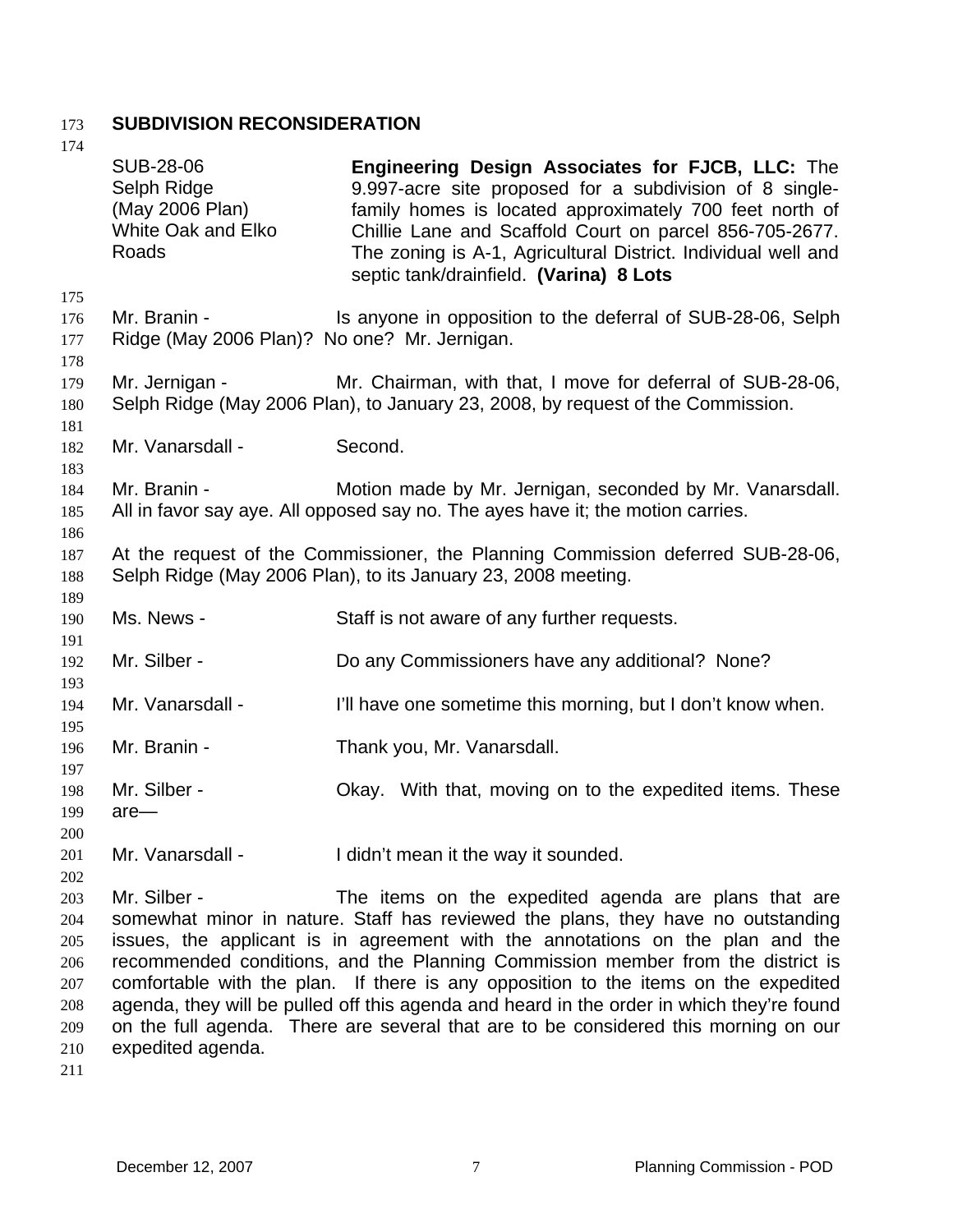Ms. News - Yes sir. We have 12 items on the expedited agenda this morning. The first item is found on page 5 of your agenda, and is located in the Varina District. This is a Transfer of Approval of POD-65-98, NAPA Retail Store. Staff can recommend approval. 212 213 214 215

216

#### 217 **TRANSFER OF APPROVAL**

218

POD-65-98 NAPA – Retail Store – Williamsburg Road and Klockner Drive **Nancy Billings for Sun Trust Equity Funding, LLC:**  Request for transfer of approval as required by Chapter 24, Section 24-106 of the Henrico County Code from Riley B. and Helen F. Lowe, Genuine Parts Company, Atlantic Financial Group and Atlantic Equity Partners to GP Portfolio Landlord #1, LLC. The two-acre site is located at the southeast corner of Klockner Drive and Williamsburg Road (U.S. Route 60) on parcel 813-714-6009. The zoning is B-3C, Business District (Conditional). County water and sewer. **(Varina)** 

- 220 Mr. Branin - The Is anyone in opposition to POD-65-98, NAPA Retail Store?
- 221 222 No one?

219

225

227

230

236

239

- 223 224 Mr. Jernigan - Mr. Chairman, with that, I'll move for approval of transfer of approval POD-65-98, NAPA Retail Store on Williamsburg Road.
- 226 Mrs. Jones - Second.

228 229 Mr. Branin - **Motion made by Mr. Jernigan, seconded by Mrs. Jones. All** in favor say aye. All opposed say no. The ayes have it; the motion carries.

231 232 233 234 235 The Planning Commission approved the transfer of approval request for POD-65-98, NAPA Retail Store, from Riley B. and Helen F. Lowe, Genuine Parts Company, Atlantic Financial Group and Atlantic Equity Partners to GP Portfolio Landlord #1, LLC, subject to the standard and added conditions previously approved, and the following additional condition:

237 238 1. The site deficiencies, as identified in the inspection report, dated October 5, 2007, shall be corrected by March 1, 2008.

240 241 242 Ms. News - The next item is on page 6 of your agenda, and is located in the Varina District. This is transfer of approval POD-23-80, Honey Brook Apartments. Staff can recommend approval.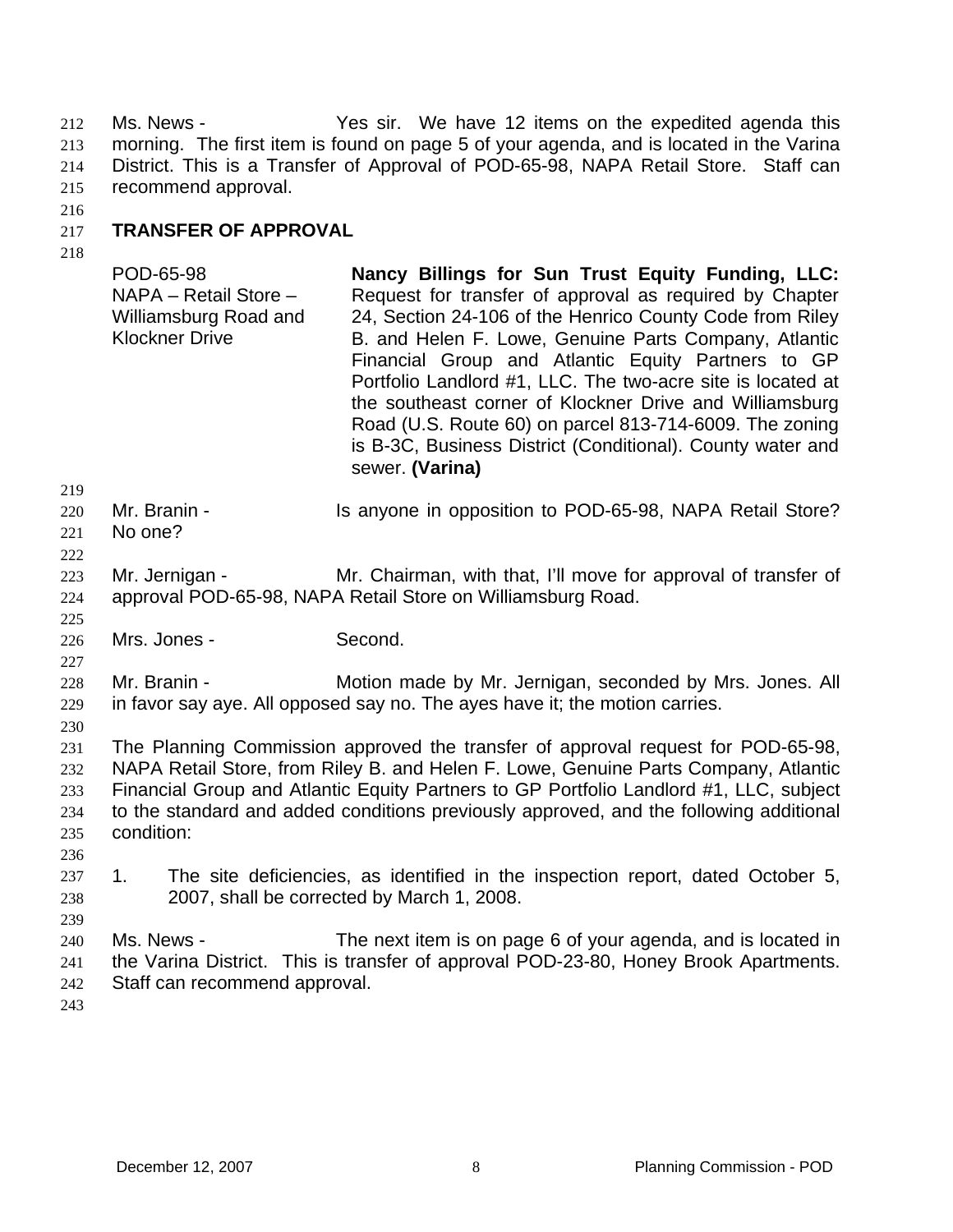# 244 **TRANSFER OF APPROVAL**

 $245$ 

| 24J                                                  |                                                                                                                                                                                                                                             |                                                                                                                                                                                                                                                                                                                                                                                                                                                                                                           |  |  |  |  |
|------------------------------------------------------|---------------------------------------------------------------------------------------------------------------------------------------------------------------------------------------------------------------------------------------------|-----------------------------------------------------------------------------------------------------------------------------------------------------------------------------------------------------------------------------------------------------------------------------------------------------------------------------------------------------------------------------------------------------------------------------------------------------------------------------------------------------------|--|--|--|--|
|                                                      | POD-23-80<br><b>Honey Brook Apartments-</b><br>3500 Kings Drive                                                                                                                                                                             | <b>Andrew B. Wiltshire for TGM Realty Investors: Request</b><br>for transfer of approval as required by Chapter 24, Section<br>24-106 of the Henrico County Code from Honey Brook<br>Associates to TGM Realty Investors, Inc. The 8.83-acre<br>site is located approximately 1100 feet north of Gay<br>Avenue on the west line of Millers Lane on parcel 811-718-<br>9908. The zoning is R-5, General Residence District and<br>ASO, Airport Safety Overlay District. County water and<br>sewer. (Varina) |  |  |  |  |
| 246<br>247<br>248<br>249                             | Mr. Branin -<br>Apartments? No one?                                                                                                                                                                                                         | Is anyone in opposition to POD-23-80, Honey Brook                                                                                                                                                                                                                                                                                                                                                                                                                                                         |  |  |  |  |
| 250<br>251<br>252                                    | Mr. Jernigan -                                                                                                                                                                                                                              | Mr. Chairman, I move for approval of transfer of approval<br>POD-23-80, Honey Brook Apartments.                                                                                                                                                                                                                                                                                                                                                                                                           |  |  |  |  |
| 253<br>254                                           | Mrs. Jones -                                                                                                                                                                                                                                | Second.                                                                                                                                                                                                                                                                                                                                                                                                                                                                                                   |  |  |  |  |
| 255<br>256<br>257                                    | Mr. Branin -                                                                                                                                                                                                                                | Motion made by Mr. Jernigan, seconded by Mrs. Jones. All<br>in favor say aye. All opposed say no. The ayes have it; the motion carries.                                                                                                                                                                                                                                                                                                                                                                   |  |  |  |  |
| 258<br>259<br>260                                    | The Planning Commission approved the transfer of approval request for POD-23-80,<br>Honey Brook Apartments, from Honey Brook Associates to TGM Realty Investors, Inc.,<br>subject to the standard and added conditions previously approved. |                                                                                                                                                                                                                                                                                                                                                                                                                                                                                                           |  |  |  |  |
| 261<br>262<br>263<br>264<br>265<br>266<br>267<br>268 | Ms. News -<br>approval.                                                                                                                                                                                                                     | Next on page 7 of your agenda, and located in the Three<br>Chopt District, is transfer of approval POD-89-84, Broadmoor Apartments. There is an<br>addendum item on page 1 of your addendum. The addendum includes a revised<br>recommendation indicating that it has been determined that this applicant is not<br>responsible for replacement of the sidewalk along Mayland Drive. The County will<br>replace the sidewalk, and all other issues have been resolved. Staff can recommend                |  |  |  |  |
| 269<br>270                                           | <b>TRANSFER OF APPROVAL</b>                                                                                                                                                                                                                 |                                                                                                                                                                                                                                                                                                                                                                                                                                                                                                           |  |  |  |  |
| 271                                                  | POD-89-84<br>Broadmoor Apartments -<br>9475 W. Broad Street                                                                                                                                                                                 | Intrepid Residential for Jeff Sirkin: Request for transfer<br>of approval as required by Chapter 24, Section 24-106 of<br>the Henrico County Code from Broadmoor Apartments,<br>LLC to Intrepid Residential. The 18.313-acre site is<br>located at the southeastern intersection of W. Broad Street<br>(U.S. Route 250) and Old Springfield Road on parcel 755-<br>756-5194. The zoning is R-6C, General Residence District                                                                               |  |  |  |  |

(Conditional). County water and sewer. **(Three Chopt)**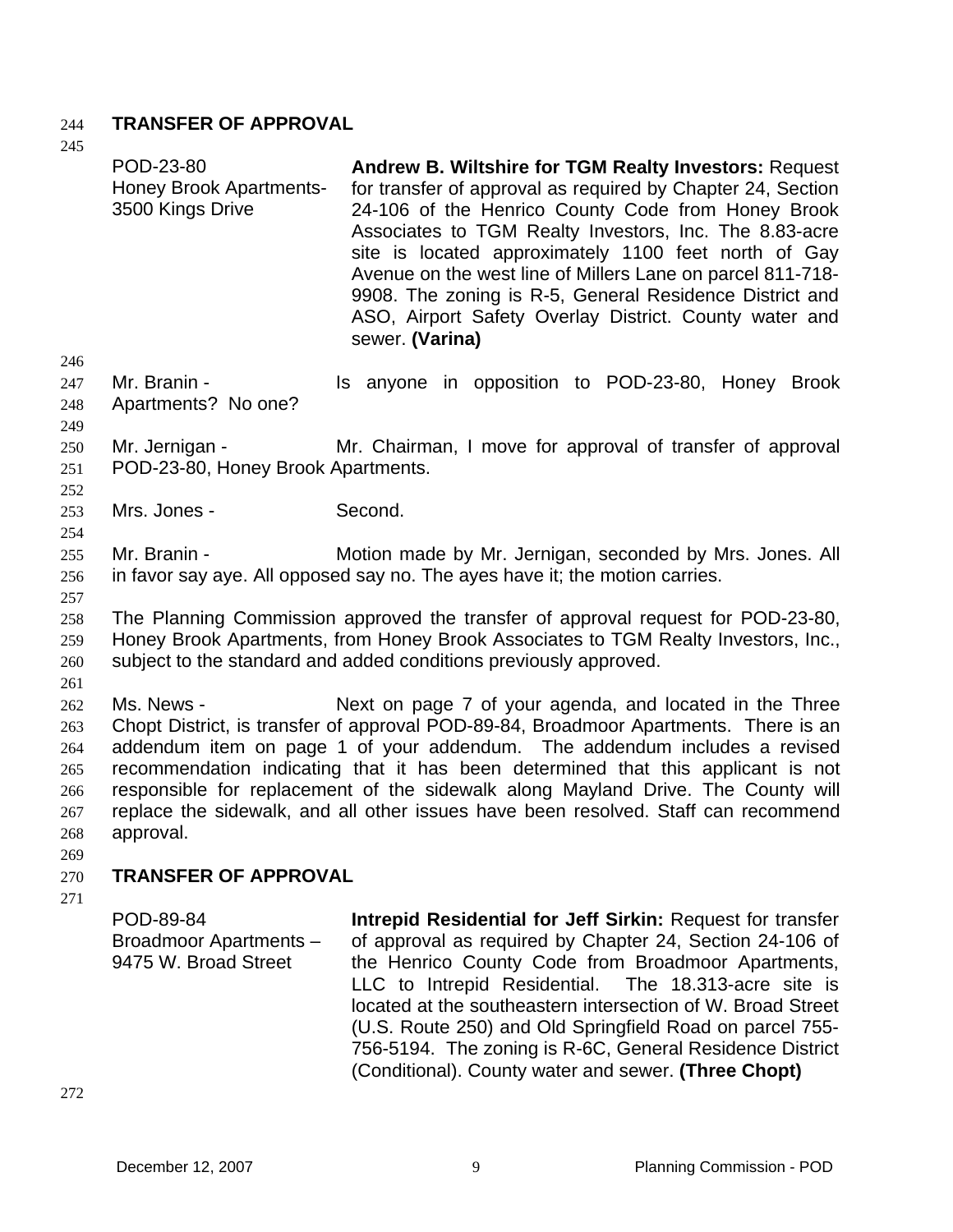Mr. Branin - The Is anyone in opposition to transfer of approval POD-89-84, Broadmoor Apartments? No one? Then I would like to move for approval of transfer of approval POD-89-84, Broadmoor Apartments, including the addendum. 273 274 275

- 277 Mr. Jernigan - Second.
- 279 280 Mr. Branin - **Motion made by Mr. Branin, seconded by Mr. Jernigan. All in** favor say aye. All opposed say no. The ayes have it; the motion carries.
- 281

285

276

278

282 283 284 The Planning Commission approved the transfer of approval request for POD-89-84, Broadmoor Apartments, from Broadmoor Apartments, LLC to Intrepid Residential, subject to the standard and added conditions previously approved.

286 287 288 Ms. News - Next on page 8 of your agenda, and located in the Fairfield District, is a transfer of approval for POD-59-07, Dominion Fiber Technologies. Staff can recommend approval.

289

### 290 **TRANSFER OF APPROVAL**

291

POD-59-07 Dominion Fiber Technologies – 4590 Vawter Avenue **Pinnacle Resource Group, LLC for Stephen Bassett:**  Request for transfer of approval as required by Chapter 24, Section 24-106 of the Henrico County Code from E. G. Bowles, Jr. to Pinnacle Resource Group, LLC. The 5.966 acre site is located on the west line of Vawter Avenue approximately 2,000 feet north of Laburnum Avenue on part of parcel 799-741-3832. The zoning is M-2, General Industrial District. County water and sewer. **(Fairfield)** 

- 293 294 Mr. Branin - Is anyone in opposition to transfer of approval POD-59-07, Dominion Fiber Technologies? No one? Mr. Archer?
- 296 297 Mr. Archer - Mr. Chairman, I move approval of transfer of approval POD-59-07, Dominion Fiber Technologies.
- 298 299

300

303

307

292

- Mr. Jernigan Second.
- 301 302 Mr. Branin - **Motion made by Mr. Archer, seconded by Mr. Jernigan. All in** favor say aye. All opposed say no. The ayes have it; the motion carries.
- 304 305 306 The Planning Commission approved the transfer of approval request for POD-59-07, Dominion Fiber Technologies, from E. G. Bowles, Jr. to Pinnacle Resource Group, LLC, subject to the standard and added conditions previously approved.
- 308 309 310 Ms. News - The next item is on page 12 of your agenda, and is located in the Tuckahoe District. This is a landscape and lighting plan for LP/POD-23-07, Bank of Virginia. Staff can recommend approval.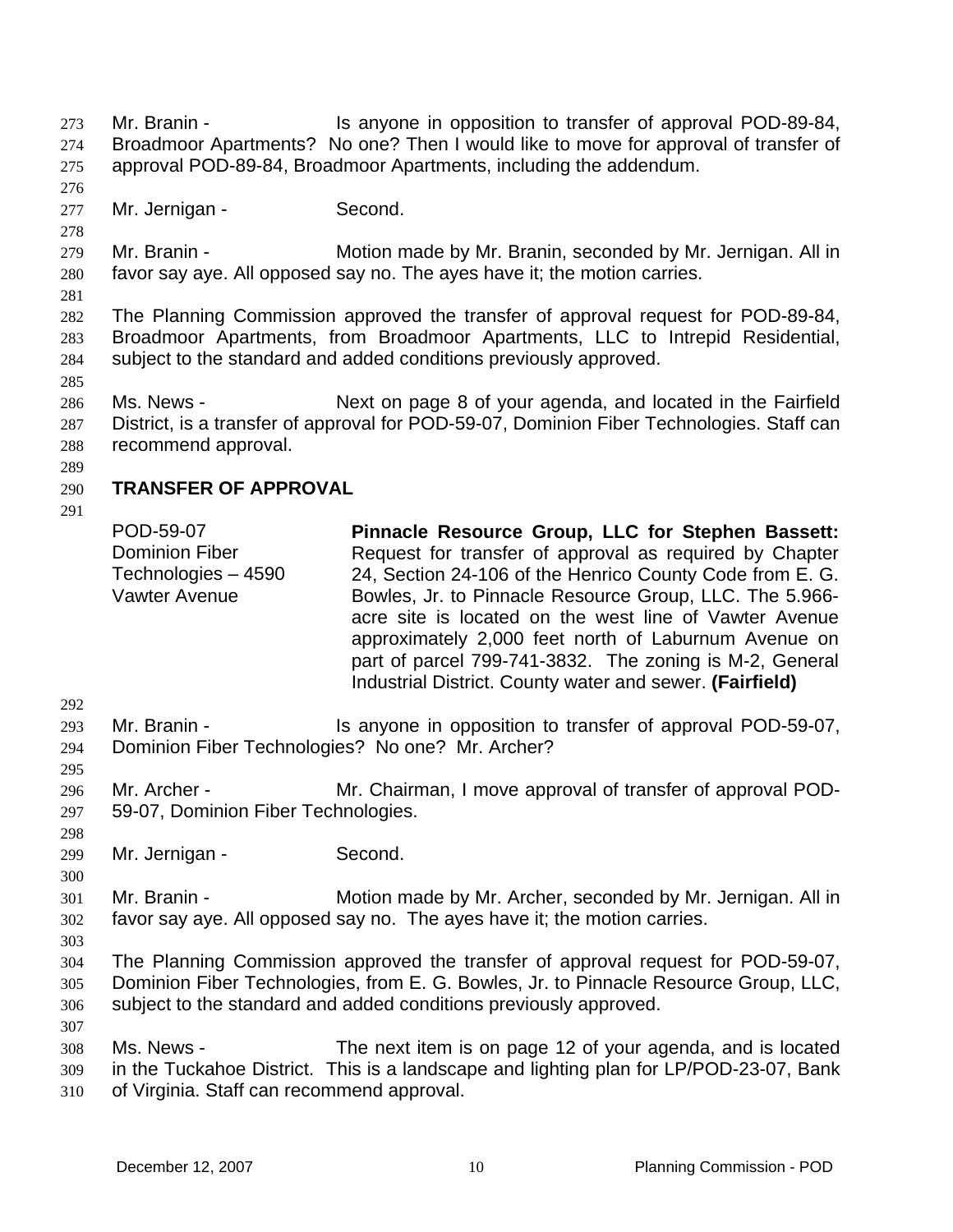## 311 **LANDSCAPE & LIGHTING PLAN**

- 312 313 314 315 316 317 318 319 320 321 322 323 324 325 326 327 328 329 330 331 332 333 334 335 336 337 338 339 LP/POD-23-07 Bank of Virginia – Patterson Avenue and Otlyn Road **Kenneth C. Magalis for Bank of Virginia:** Request for approval of a landscape and lighting plan, as required by Chapter 24, Sections 24-106 and 24-106.2 of the Henrico County Code. The 1.32-acre site is located on the southwest corner of the intersection of Patterson Avenue and Otlyn Road on parcel 742-741-5389. The zoning is O-2, Office District. **(Tuckahoe)**  Mr. Branin - Is anyone in opposition to LP/POD-23-07, Bank of Virginia? No one? Mrs. Jones - I move approval of LP/POD-23-07, Bank of Virginia on the expedited agenda. Mr. Vanarsdall - Second. Mr. Branin - **Motion made by Mrs. Jones, seconded by Mr. Vanarsdall. All** in favor say aye. All opposed say no. The ayes have it; the motion carries. The Planning Commission approved the landscape and lighting plan for LP/POD-23-07, Bank of Virginia, subject to the standard conditions attached to these minutes for landscape and lighting plans. Ms. News - The next item is on page 13 of your agenda, and is located in the Three Chopt District. This is a landscape and lighting plan, LP/POD-57-05, The Villas @ Grey Oaks. Staff can recommend approval. **LANDSCAPE & LIGHTING PLAN**  LP/POD-57-05 The Villas @ Grey Oaks – Grey Oaks Park Drive **Boone Homes, Inc. for Shady Grove Company, Inc. and Loftis Real Estate & Development, Inc.:** Request for approval of a landscape and lighting plan, as required by Chapter 24, Sections 24-106 and 24-106.2 of the Henrico County Code. The 24.22-acre site is located on the south side of Grey Oaks Park Drive, approximately 400 feet east of Pouncey Tract Road on parcel 738-772-9227. The zoning is RTHC, Residential Townhouse District (Conditional). **(Three Chopt)**  Mr. Branin - Is anyone in opposition to LP/POD-57-05, The Villas @ Grey Oaks? No one? Then I'd like to move that LP/POD-57-05, The Villas @ Grey Oaks, be approved on the expedited agenda.
- 340 Mr. Jernigan - Second.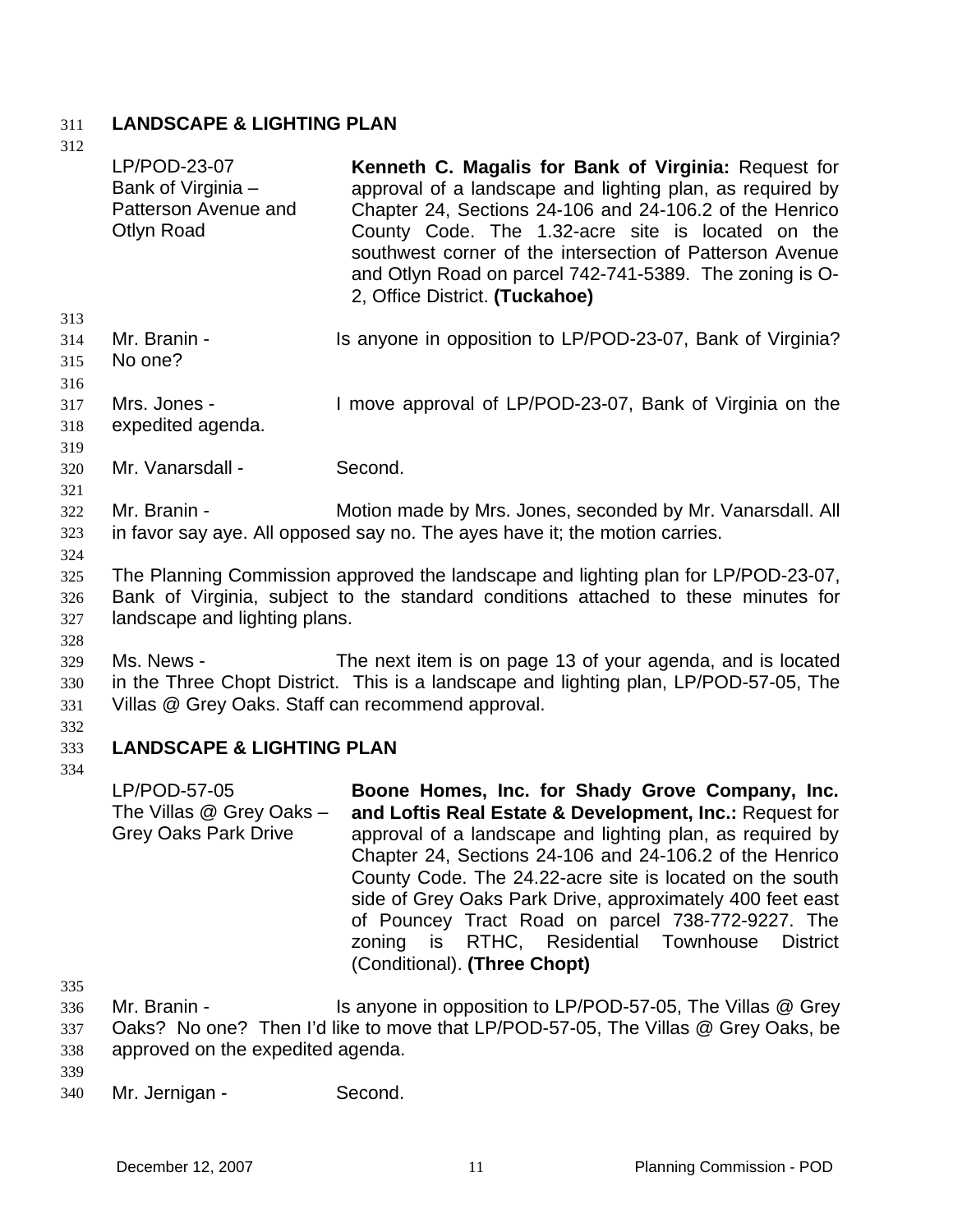Mr. Branin - Motion made by Mr. Branin, seconded by Mr. Jernigan. All in favor say aye. All opposed say no. The ayes have it; the motion carries. 341 342

343

344 345 346 The Planning Commission approved the landscape and lighting plan for LP/POD-57-05, The Villas @ Grey Oaks, subject to the standard conditions attached to these minutes for landscape and lighting plans.

- 347 348 349 350 Ms. News - Next on page 16 of your agenda, and located in the Varina District, is SUB-64-07, Pine Dale Forest (December 2007 Plan). Staff can recommend approval.
- 351

### 352 **SUBDIVISION**

353

SUB-64-07 Pine Dale Forest (December 2007 Plan) Warriner Road and Cookes Farm Drive **Koontz-Bryant, P.C. for 4C2, LLC:** The 35-acre site proposed for a subdivision of 25 single-family homes is located on the north line of Warriner Road at the intersection with Cookes Farm Drive, approximately 4,900 feet south of Charles City Road on parcel 854-686-4340. The zoning is A-1, Agricultural District and ASO, Airport Safety Overlay District. Individual well and

septic/drainfield) **(Varina). 25 Lots**

354

355 356 Mr. Branin - The Supposition to SUB-64-07, Pine Dale Forest (December 2007 Plan)? No one? Mr. Jernigan?

357

362

364

358 359 360 361 Mr. Jernigan - Mr. Chairman, with that, I move for approval of SUB-64-07, Pine Dale Forest (December 2007 Plan), subject to the annotations on the plans, standard conditions for subdivisions not served by public utilities, and the following additional conditions #11 through 15.

363 Mrs. Jones - Second.

365 366 Mr. Branin - Motion made by Mr. Jernigan, seconded by Mrs. Jones. All in favor say aye. All opposed say no. The ayes have it; the motion carries.

367 368 369 370 371 The Planning Commission granted conditional approval to SUB-64-07, Pine Dale Forest (December 2007 Plan), subject to the standard conditions attached to these minutes for subdivisions not served by public utilities, the annotations on the plans, and the following additional conditions:

- 372
- 373 374 375 11. Prior to requesting recordation, the developer shall furnish a letter from Dominion Virginia Power stating that this proposed development does not conflict with its facilities.
- 376 12. Each lot shall contain at least 43,560 square feet.
- 377 378 13. Detailed construction plans shall be submitted to the Department of Planning before the final plats are submitted for final approval.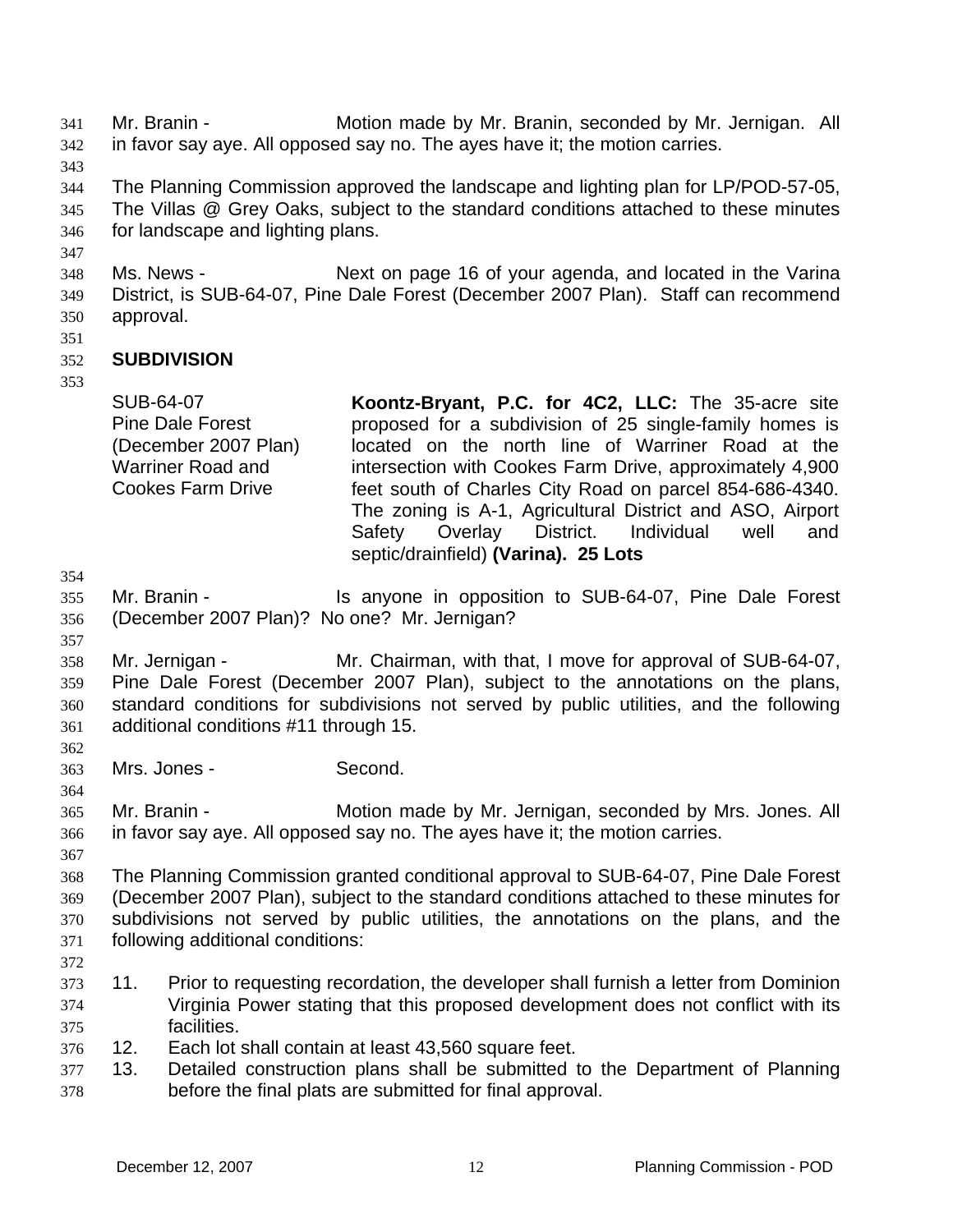14. The detailed plant list and specifications for the landscaping to be provided within the 25-foot-wide planting strip easement along Warriner Road and Street A shall be submitted to the Department of Planning for review and approval prior to recordation of the plat. 379 380 381 382

383 384 15. Any necessary offsite drainage easements must be obtained prior to approval of the construction plan by the Department of Public Works.

386 387 388 Ms. News - The next item is on page 17 of your agenda, and located in the Three Chopt District. This is a landscape and lighting plan LP/POD-46-03, Mayland Townes. Staff can recommend approval.

389

391

385

#### 390 **LANDSCAPE & LIGHTING PLAN**

LP/POD-46-03 Mayland Townes – Mayland Drive **Bay Design Group Jane Patterson Bernhard and Accent Builders & Developers, LLC:** Request for approval of a landscape and lighting plan, as required by Chapter 24, Sections 24-106 and 24-106.2 of the Henrico County Code. The 7.6-acre site is located on the north line of Mayland Drive, approximately 820 feet west of Parham Road on parcel 757-753-0796. The zoning is RTHC, Residential Townhouse District (Conditional). **(Three Chopt)** 

- 392
- 393 394 395 Mr. Branin - Is anyone in opposition to LP/POD-46-03, Mayland Townes? No one? Then I would like to move that LP/POD-46-03, Mayland Townes, be approved on the expedited agenda.
- 397 Mr. Jernigan - Second.

398

401

396

399 400 Mr. Branin - **Motion by Mr. Branin, seconded by Mr. Jernigan.** All in favor say aye. All opposed say no. The ayes have it; the motion carries.

402 403 404 The Planning Commission approved the landscape and lighting plan for LP/POD-46-03, Mayland Townes, subject to the standard conditions attached to these minutes for landscape and lighting plans.

405

406 407 408 Ms. News - Next on page 30 of your agenda, and located in the Varina District, is POD-84-07, Wachovia Bank @ The Shops at White Oak Village. Staff can recommend approval.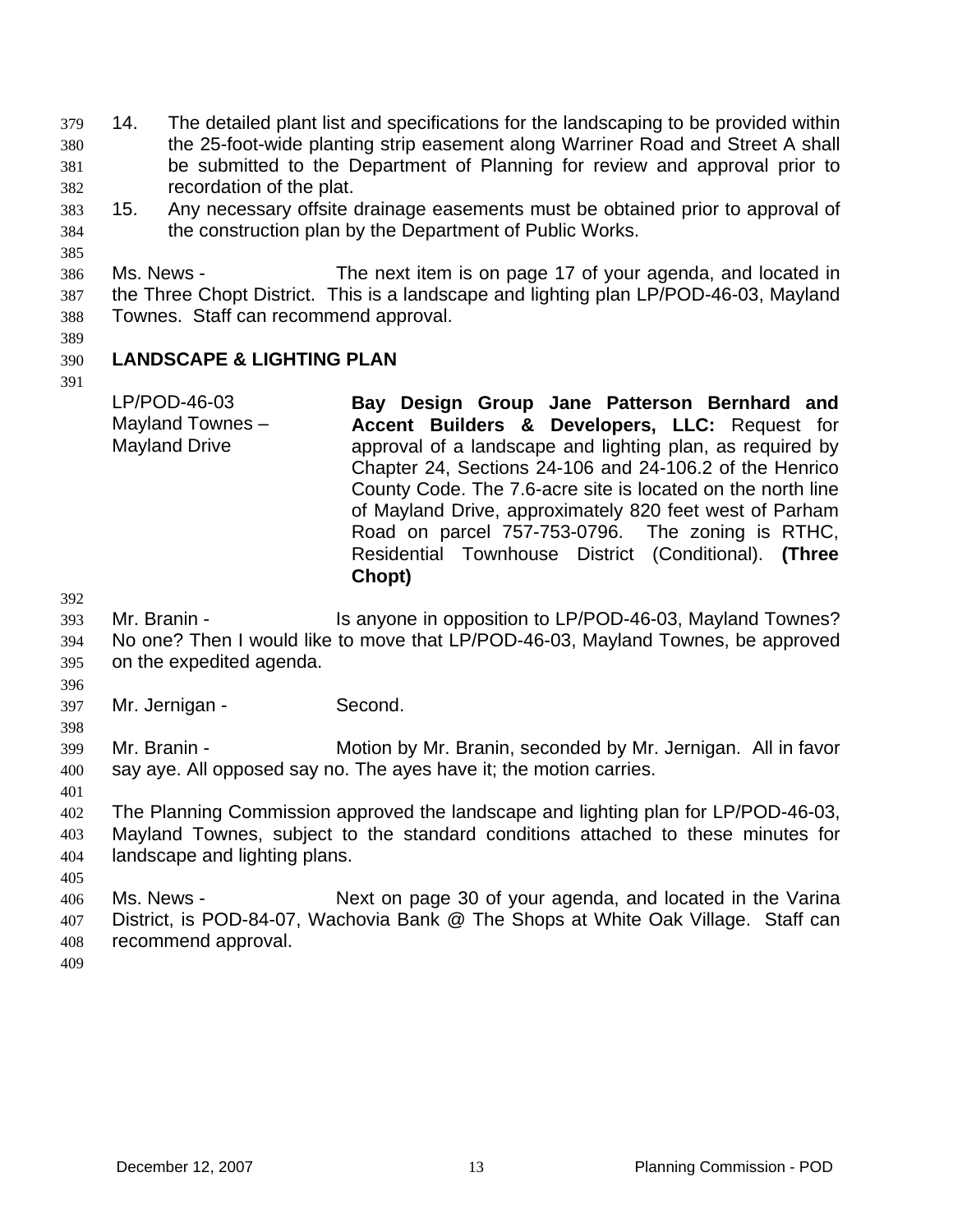## 410 **PLAN OF DEVELOPMENT**

**POD-84-07** 

411

|                                 |             | Wachovia Bank @ The<br>Shops at White Oak<br>Village - S. Laburnum<br>Avenue and<br><b>Audubon Drive</b>                                        | <b>Investments, LLC and Wachovia Bank:</b> Request for<br>approval of a plan of development, as required by Chapter<br>24, Section 24-106 of the Henrico County Code, to<br>construct a one-story, 5,215 square foot bank with drive-<br>thru facilities in The Shops at White Oak Village Shopping<br>Center. The 1.00-acre site is located on the northeast<br>corner of the intersection of S. Laburnum Avenue and<br>Audubon Drive on part of parcel 815-718-5710. The<br>zoning is B-3C, Business District (Conditional) and ASO,<br>Airport Safety Overlay District. County water and sewer.<br>(Varina) |  |
|---------------------------------|-------------|-------------------------------------------------------------------------------------------------------------------------------------------------|----------------------------------------------------------------------------------------------------------------------------------------------------------------------------------------------------------------------------------------------------------------------------------------------------------------------------------------------------------------------------------------------------------------------------------------------------------------------------------------------------------------------------------------------------------------------------------------------------------------|--|
| 412<br>413<br>414<br>415        |             | Mr. Branin -<br>The Shops at White Oak Village? No one?                                                                                         | Is anyone in opposition to POD-84-07, Wachovia Bank @                                                                                                                                                                                                                                                                                                                                                                                                                                                                                                                                                          |  |
| 416<br>417<br>418<br>419<br>420 |             | Mr. Jernigan -                                                                                                                                  | Mr. Chairman, I move for approval of POD-84-07, Wachovia<br>Bank @ The Shops at White Oak Village, subject to the annotations on the plans,<br>standard conditions for developments of this type, and the following additional<br>conditions #24 through 38, on the expedited agenda.                                                                                                                                                                                                                                                                                                                          |  |
| 421                             |             | Mr. Vanarsdall -                                                                                                                                | Second.                                                                                                                                                                                                                                                                                                                                                                                                                                                                                                                                                                                                        |  |
| 422<br>423<br>424               |             | Mr. Branin -                                                                                                                                    | Motion made by Mr. Jernigan, seconded by Mr. Vanarsdall.<br>All in favor say aye. All opposed say no. The ayes have it; the motion carries.                                                                                                                                                                                                                                                                                                                                                                                                                                                                    |  |
| 425<br>426<br>427<br>428<br>429 | conditions: |                                                                                                                                                 | The Planning Commission approved POD-84-07, Wachovia Bank @ The Shops at<br>White Oak Village, subject to the annotations on the plans, the standard conditions<br>attached to these minutes for developments of this type, and the following additional                                                                                                                                                                                                                                                                                                                                                       |  |
| 430<br>431                      | 24.         |                                                                                                                                                 | Only retail business establishments permitted in a B-3, business zone may be                                                                                                                                                                                                                                                                                                                                                                                                                                                                                                                                   |  |
| 432<br>433<br>434               | 25.         | located in this center.<br>The ground area covered by all the buildings shall not exceed in the aggregate<br>25 percent of the total site area. |                                                                                                                                                                                                                                                                                                                                                                                                                                                                                                                                                                                                                |  |
| 435<br>436                      | 26.         | No merchandise shall be displayed or stored outside of the building(s) or on<br>sidewalk(s).                                                    |                                                                                                                                                                                                                                                                                                                                                                                                                                                                                                                                                                                                                |  |
| 437<br>438<br>439<br>440<br>441 | 27.         |                                                                                                                                                 | The easements for drainage and utilities as shown on approved plans shall be<br>granted to the County in a form acceptable to the County Attorney prior to any<br>occupancy permits being issued. The easement plats and any other required<br>information shall be submitted to the County Real Property Agent at least sixty<br>(60) days prior to requesting occupancy permits.                                                                                                                                                                                                                             |  |
| 442<br>443                      | 28.         | Utilities and Division of Fire.                                                                                                                 | The developer shall provide fire hydrants as required by the Department of Public                                                                                                                                                                                                                                                                                                                                                                                                                                                                                                                              |  |

**Vanasse Hangen Brustlin, Inc. for Laburnum**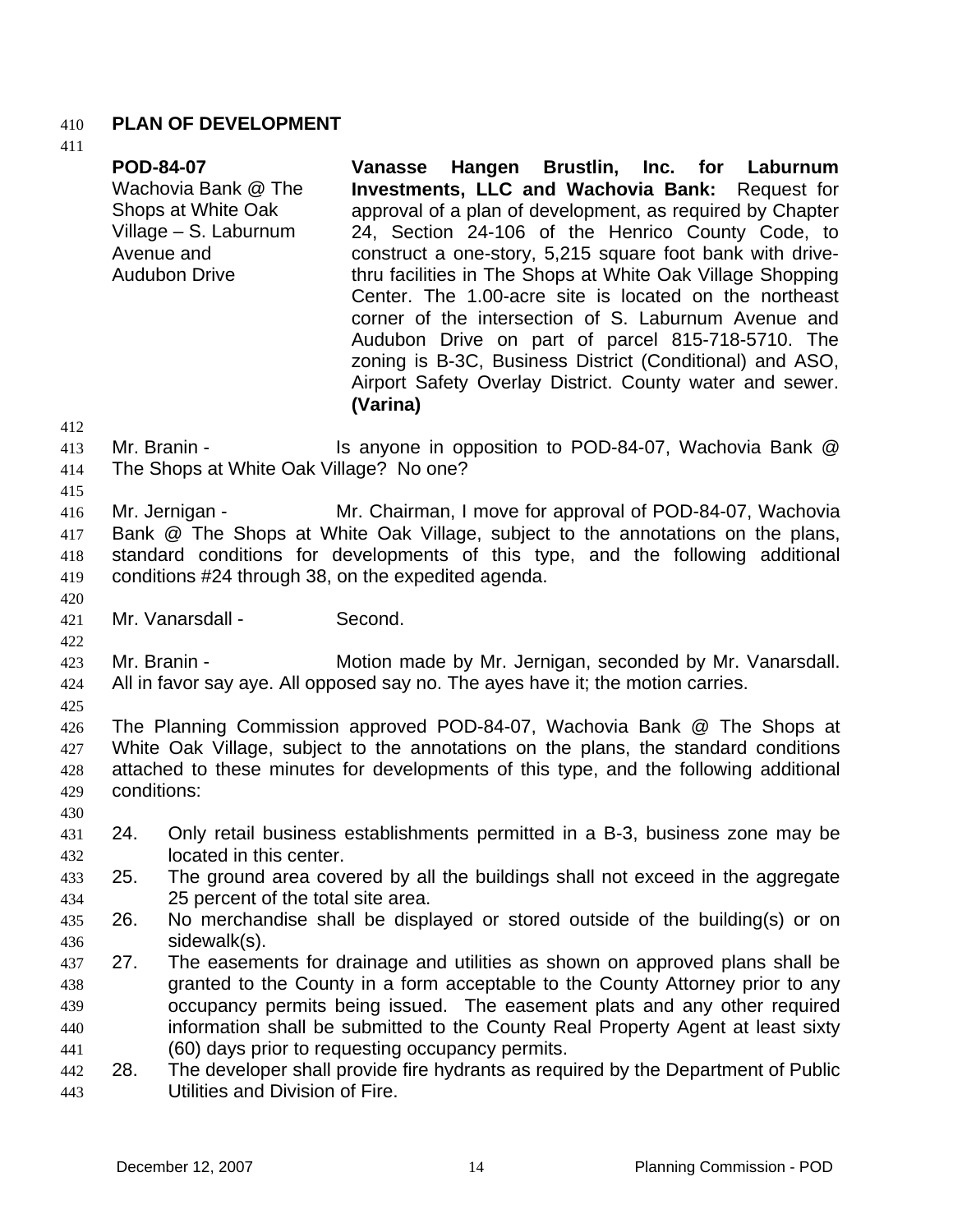- 444 29. Outside storage shall not be permitted.
- 445 446 30. The proffers approved as a part of zoning case C-29C-06 shall be incorporated in this approval.
- 447 448 449 31. Any necessary off-site drainage and/or water and sewer easements must be obtained in a form acceptable to the County Attorney prior to final approval of the construction plans.
- 450 451 452 32. Deviations from County standards for pavement, curb or curb and gutter design shall be approved by the County Engineer prior to final approval of the construction plans by the Department of Public Works.
- 453 454 33. The loading areas shall be subject to the requirements of Chapter 24, Section 24-97(b) of the Henrico County Code.
- 455 456 34. Storm water retention, based on the 50-10 concept, shall be incorporated into the drainage plans.
- 457 458 459 35. Insurance Services Office (ISO) calculations must be included with the plans and contracts and must be approved by the Department of Public Utilities prior to the issuance of a building permit.
- 460 461 462 36. Approval of the construction plans by the Department of Public Works does not establish the curb and gutter elevations along the Henrico County maintained right-of-way. The elevations will be set by Henrico County.
- 463 464 465 37. Evidence of a joint ingress/egress and maintenance agreement must be submitted to the Department of Planning and approved prior to issuance of a certificate of occupancy for this development.
- 466 467 468 469 470 38. The location of all existing and proposed utility and mechanical equipment (including HVAC units, electric meters, junction and accessory boxes, transformers, and generators) shall be identified on the landscape plans. All equipment shall be screened by such measures as determined appropriate by the Director of Planning or the Planning Commission at the time of plan approval.
- 471

472 473 474 475 476 Ms. News - The next item is on page 39 of your agenda, and is located in the Three Chopt District. This is POD-81-07, First Market Bank @ West Broad Village. There is an addendum item on page 6 of your addendum, which includes a revised recommendation indicating that additional architectural information has been provided to staff, and staff is now satisfied and can recommend approval.

477

### 478 **PLAN OF DEVELOPMENT**

479

POD-81-07 First Market Bank @ West Broad Village - W. Broad **Street** 

**Timmons Group for West Broad Village, LLC & West Broad Village, II, LLC and First Market Bank, FSB:**  Request for approval of a plan of development, as required by Chapter 24, Section 24-106 of the Henrico County Code, to construct a one-story, 2,750 square foot bank with drive-thru facilities. The 0.46-acre site is located on the south line of W. Broad Street (U. S. Route 250), approximately 200 feet east of future Brownstone Boulevard (private) on part of parcel 742-760-7866. The zoning is UMUC Urban Mixed Use District (Conditional)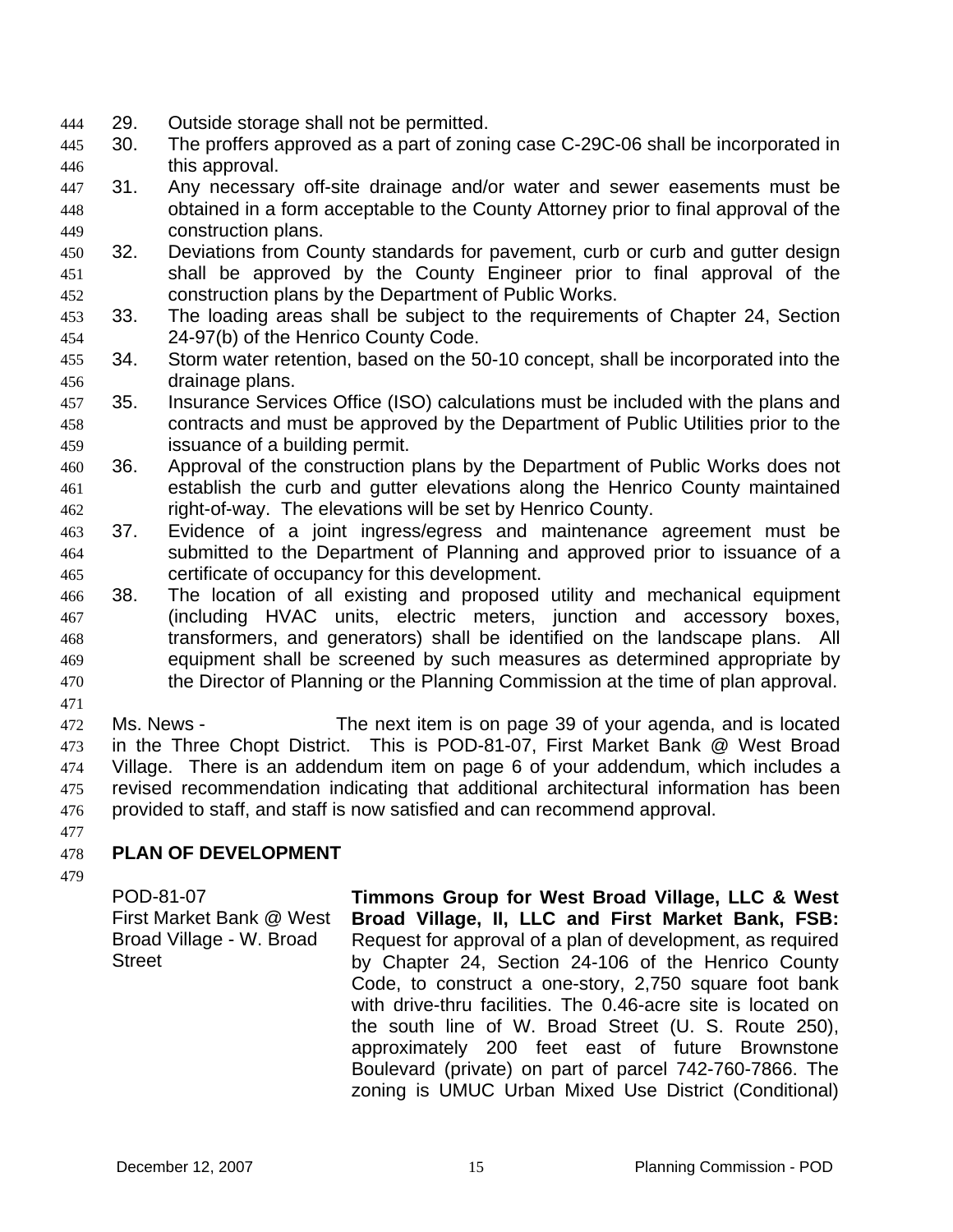## and WBSO, West Broad Street Overlay District. County water and sewer. **(Three Chopt)**

- 480 481 482 483 484 Mr. Branin - Is anyone in opposition to POD-81-07, First Market Bank @ West Broad Village? No one? Then I'd like to move that POD-81-07, First Market Bank @ West Broad Village, be approved on the expedited agenda, including the annotations on the plan, and the added addendum.
- 485
- 486 Mr. Jernigan - Second.

487

490

488 489 Mr. Branin - **Motion made by Mr. Branin, seconded by Mr. Jernigan.** All in favor say aye. All opposed say no. The ayes have it; the motion carries.

- 491 492 493 The Planning Commission approved POD-81-07, First Market Bank @ West Broad Village, subject to the annotations on the plans, the standard conditions attached to these minutes for developments of this type, and the following additional conditions:
- 494
- 496 497 498 499 495 24. The easements for drainage and utilities as shown on approved plans shall be granted to the County in a form acceptable to the County Attorney prior to any occupancy permits being issued. The easement plats and any other required information shall be submitted to the County Real Property Agent at least sixty (60) days prior to requesting occupancy permits.
- 501 500 25. The developer shall provide fire hydrants as required by the Department of Public Utilities and Division of Fire.

502 26. Outside storage shall not be permitted.

- 504 503 27. The proffers approved as a part of zoning case C-12C-06 shall be incorporated in this approval.
- 506 507 505 28. Any necessary off-site drainage and/or water and sewer easements must be obtained in a form acceptable to the County Attorney prior to final approval of the construction plans.
- 509 510 511 508 29. In the event of any traffic backup which blocks the public right-of-way as a result of congestion caused by the drive-up teller facilities, the owner/occupant shall close the drive-up teller facilities until a solution can be designed to prevent traffic backup.
- 512 513 514 515 516 30. The location of all existing and proposed utility and mechanical equipment (including HVAC units, electric meters, junction and accessory boxes, transformers, and generators) shall be identified on the landscape plans. All equipment shall be screened by such measures as determined appropriate by the Director of Planning or the Planning Commission at the time of plan approval**.**
- 517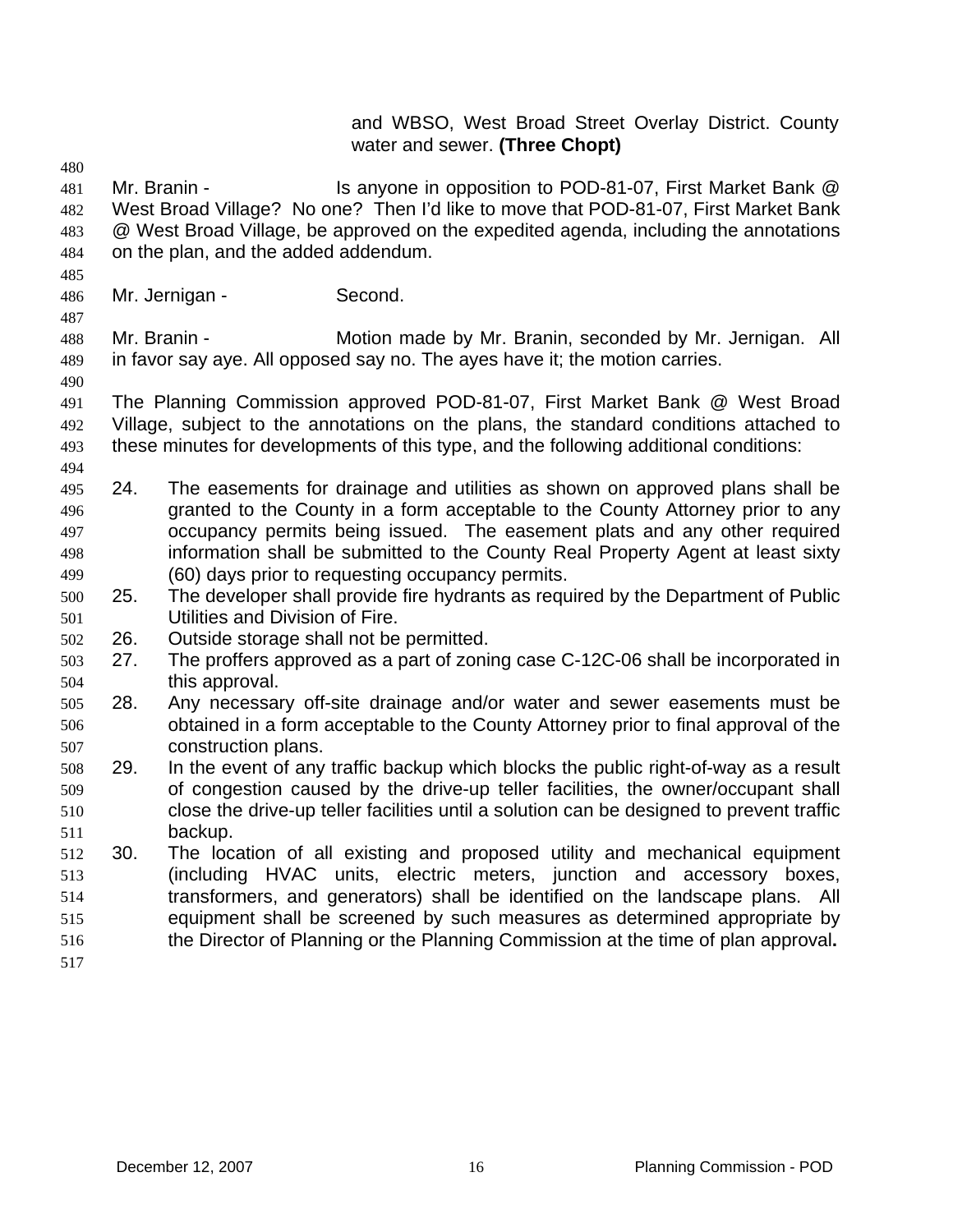Ms. News - Next on page 41 of your agenda, and located in the Fairfield District, is POD-86-07, Best Western. There is an addendum item on page 7 of your addendum, indicating that there is a revised plan and a revised recommendation. The recommendation indicates that the revised plan addresses additional right-of-way dedication and sidewalk on Telegraph Road, and the architectural plans were also revised to address staff concerns in providing additional brick shutters and improved roofing materials. Staff can recommend approval. 518 519 520 521 522 523 524

525

#### 526 **PLAN OF DEVELOPMENT**

527

531

533

539

542

545

547

549

551

528 529 530 POD-86-07 Best Western – 8607 Telegraph and Brook Roads **Timmons Group for Bhupendra B. Patel:** Request for approval of a plan of development, as required by Chapter 24, Section 24-106 of the Henrico County Code, to construct a three-story, 11,860 square foot, 63-room hotel and 37 feet in height. The 1.89-acre site is located on the east line of Telegraph Road, approximately 80 feet east of the intersection of Brook Road (U.S. Route 1) and Telegraph Road on parcel 784-758-4424. The zoning is M-1, Light Industrial District and B-3, Business District. County water and sewer. **(Fairfield)** Mr. Silber - Ms. News, the applicant has stood up in the back. I don't know if they want this to be removed from the expedited agenda.

532 Mr. Branin - **Mr. Condlin**, are you opposing your own case?

534 535 536 537 538 Mr. Condlin - Either that or [unintelligible]. Actually, I'm not representing the applicant in this case, I'm representing an adjacent landowner, and they had some questions. They just got notice on Monday. They've got their engineer coming. They talked to Mr. Crutchfield and just had some questions we want to talk about. Take it off the expedited agenda, but keep it on the regular agenda for now, if we could.

- 540 541 Mr. Branin - The Your request will be met, Mr. Condlin. Mr. Secretary, will that go to the end of the agenda?
- 543 544 Mr. Silber - The Sullet in the order that's found in the agenda, which is page 41. When we get to it, we'll hear it.
- 546 Mr. Branin - Mr. Archer, we're not going to take any action on this now?
- 548 Mr. Archer - The Unit think we need to.
- 550 Mr. Branin - **Okay**, sir.

#### 552 553 **THIS CASE WAS REMOVED FROM THE EXPEDITED AGENDA AND HEARD LATER ON PAGE 49**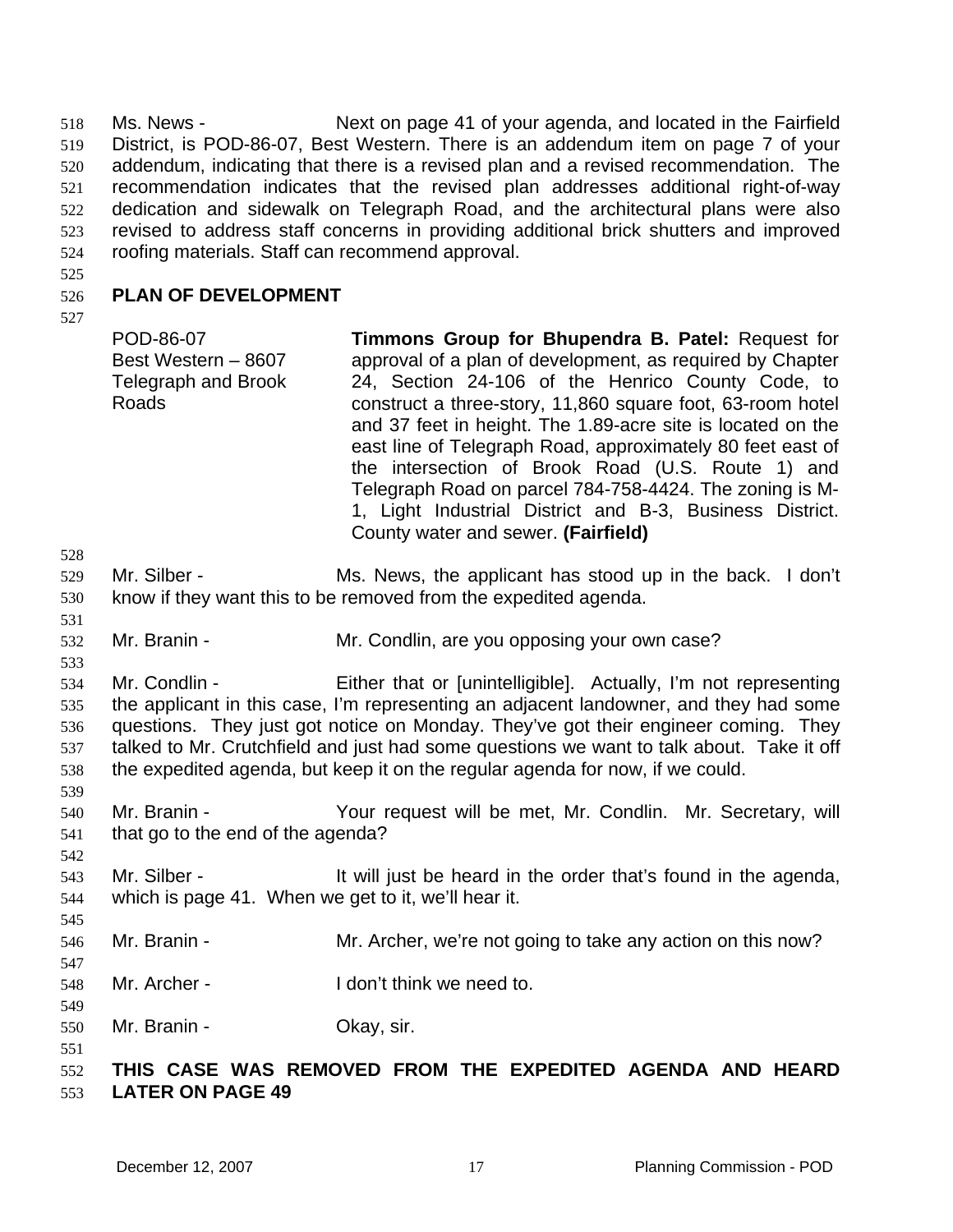Ms. News - The final item is on page 52 of your agenda, and located in the Varina District. This is a master plan and POD-80-07 for Laburnum and Eubank Center. There is an addendum item on page 8 of your addendum, which includes a revised plan and a revised recommendation indicating that the storm and sanitary sewer improvements have been relocated outside of required landscape strips, the right-ofway dedication requirements have been annotated, and all future plans for development of this site will return to the Planning Commission for approval. Staff can recommend approval. 554 555 556 557 558 559 560 561

562

#### 563 **PLAN OF DEVELOPMENT**

564

| POD-80-07<br>Laburnum and Eubank<br>Center - Master Plan -<br>Laburnum Avenue and<br>Eubank Road | Townes Site Engineering for Julia F. Robins Family<br>Ltd. And Summit Investment, LLC: Request for<br>approval of a plan of development master plan, as<br>required by Chapter 24, Section 24-106 of the Henrico<br>County Code, to construct drainage and utilities for a<br>future retail and service center. The 12.77-acre site is<br>located on S. Laburnum Avenue, Robins Road and |
|--------------------------------------------------------------------------------------------------|------------------------------------------------------------------------------------------------------------------------------------------------------------------------------------------------------------------------------------------------------------------------------------------------------------------------------------------------------------------------------------------|
|                                                                                                  | Raleigh Road on parcels 817-711-0454, 816-712-7520,<br>816-711-8151, 817-711-0712 and 817-710-0397. The                                                                                                                                                                                                                                                                                  |
|                                                                                                  | zoning is B-2C, Business District (Conditional) and ASO,<br>Airport Safety Overlay District. County water and sewer.<br>(Varina)                                                                                                                                                                                                                                                         |

565

568

571

573

- 566 567 Mr. Branin - The Standard Standard in opposition to POD-80-07, Laburnum and Eubank Center-Master Plan? No one? Mr. Jernigan.
- 569 570 Mr. Jernigan - I just wanted to say for the record that this is just for utilities and drainage. As you said, everything has—
- 572 Ms. News - The And right-of-way dedication.
- 574 575 576 577 Mr. Jernigan - Ckay. Mr. Chairman, with that, I'll move approval of POD-80-07, Laburnum and Eubank Center-Master Plan, subject to the standard conditions for developments of this type, and the following additional conditions #24 through 28, and the addendum.
- 579 Mr. Vanarsdall - Second.
- 580

578

- 
- 581 582 Mr. Jernigan - Motion made by Mr. Jernigan, seconded by Mr. Vanarsdall. All in favor say aye. All opposed say no. The ayes have it; the motion carries.
- 583
- 584 585 586 The Planning Commission approved POD-80-07, Laburnum and Eubank Center-Master Plan, subject to the annotations on the plans, the standard conditions attached to these minutes for developments of this type, and the following additional conditions: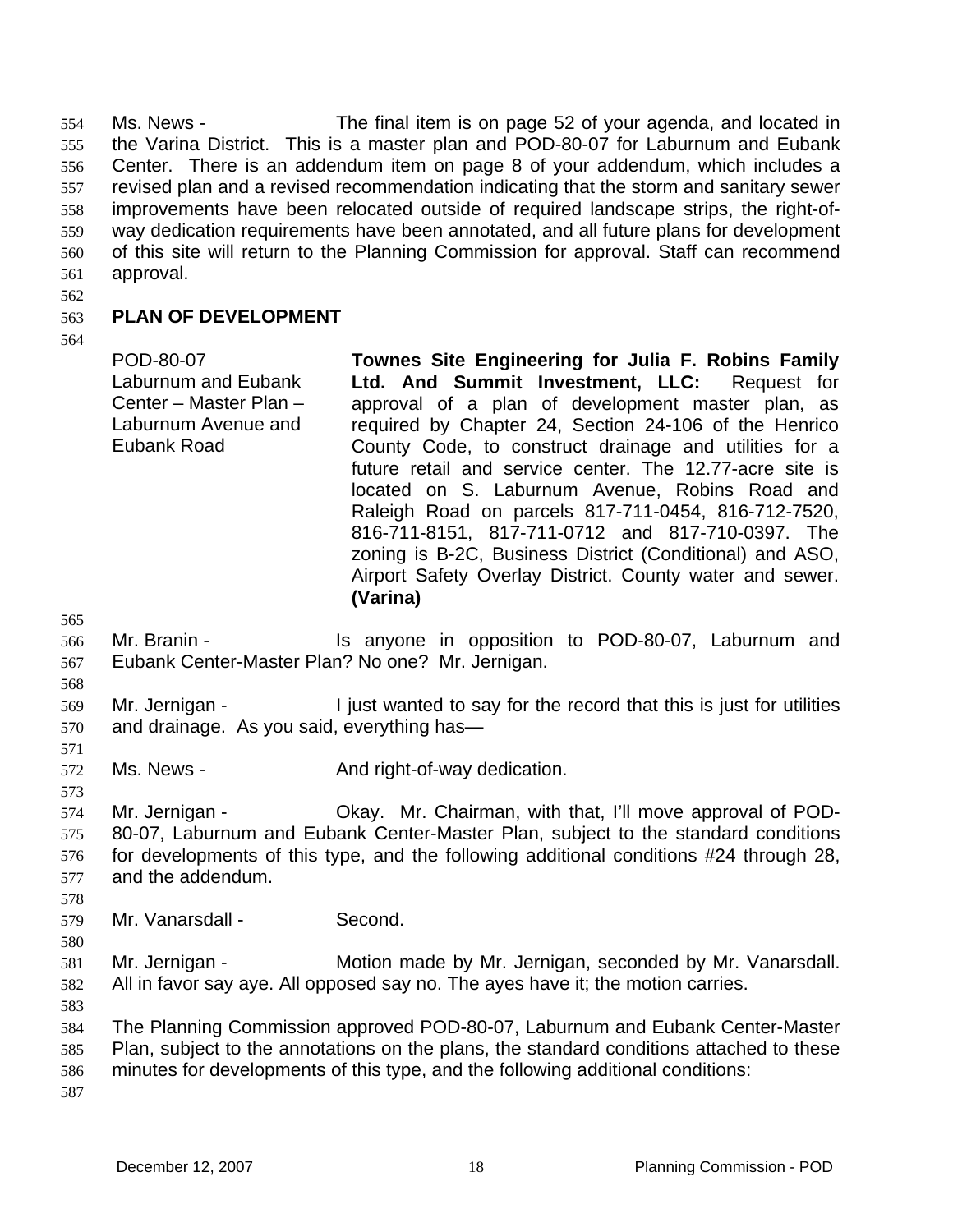588 24. The proffers approved as a part of zoning cases C-60C-06 and C-63C-06 shall 589 be incorporated in this approval.

591 592 590 25. Any necessary off-site drainage and/or water and sewer easements must be obtained in a form acceptable to the County Attorney prior to final approval of the construction plans.

594 595 593 26. Deviations from County standards for pavement, curb or curb and gutter design shall be approved by the County Engineer prior to final approval of the construction plans by the Department of Public Works.

- 596 597 598 27. Approval of the construction plans by the Department of Public Works does not establish the curb and gutter elevations along the Henrico County maintained rightof-way. The elevations will be set by Henrico County.
- 599 600 601 602 603 28. The conceptual master plan, as submitted with this application, is for planning and information purposes only. All subsequent detailed plans of development needed to implement this conceptual plan shall be submitted for staff review and Planning Commission approval, and shall be subject to all regulations in effect at the time such subsequent plans are submitted for review/ approval.
- 605 Ms. News - That concludes our expedited agenda.
- 607 Mr. Branin - Thank you, ma'am.

608 609 610 611 612 Mr. Silber - The Subdivision Subdivision Construction Subdivision Mr. Silber extensions of conditional approval. In fact, the three that are on the agenda today can all be approved administratively, so we're listing them for the Planning Commission's information only. These include Michael's Way, Turner Woods (Section C), and Wilton

613 614 Parkway (December 2006 Plan). These can be handled administratively, but Ms. Goggin is here if you have any questions.

615

604

606

## 616 **SUBDIVISION EXTENSIONS OF CONDITIONAL APPROVAL**

### 617 **FOR INFORMATIONAL PURPOSES ONLY**

618

| <b>Subdivision</b>                                               | Original<br>No. of<br>Lots | Remaining<br>Lots | <b>Previous</b><br><b>Extensions</b> | <b>Magisterial</b><br><b>District</b> | <b>Recommended</b><br><b>Extension</b> |
|------------------------------------------------------------------|----------------------------|-------------------|--------------------------------------|---------------------------------------|----------------------------------------|
| Michael's Way<br>(October 2005 Plan)                             | 18                         | 18                |                                      | <b>Fairfield</b>                      | 12/17/08                               |
| <b>Turner Woods,</b><br><b>Section C</b><br>(December 2005 Plan) | 5                          | 5                 | 1                                    | Varina                                | 12/17/08                               |
| <b>Wilton Parkway</b><br>(December 2006 Plan)                    | 0                          | 0                 | 0                                    | Varina                                | 12/17/08                               |

619

620 621 Mr. Silber - Seeing that there are no questions, we will process those and move on to the first item on the agenda.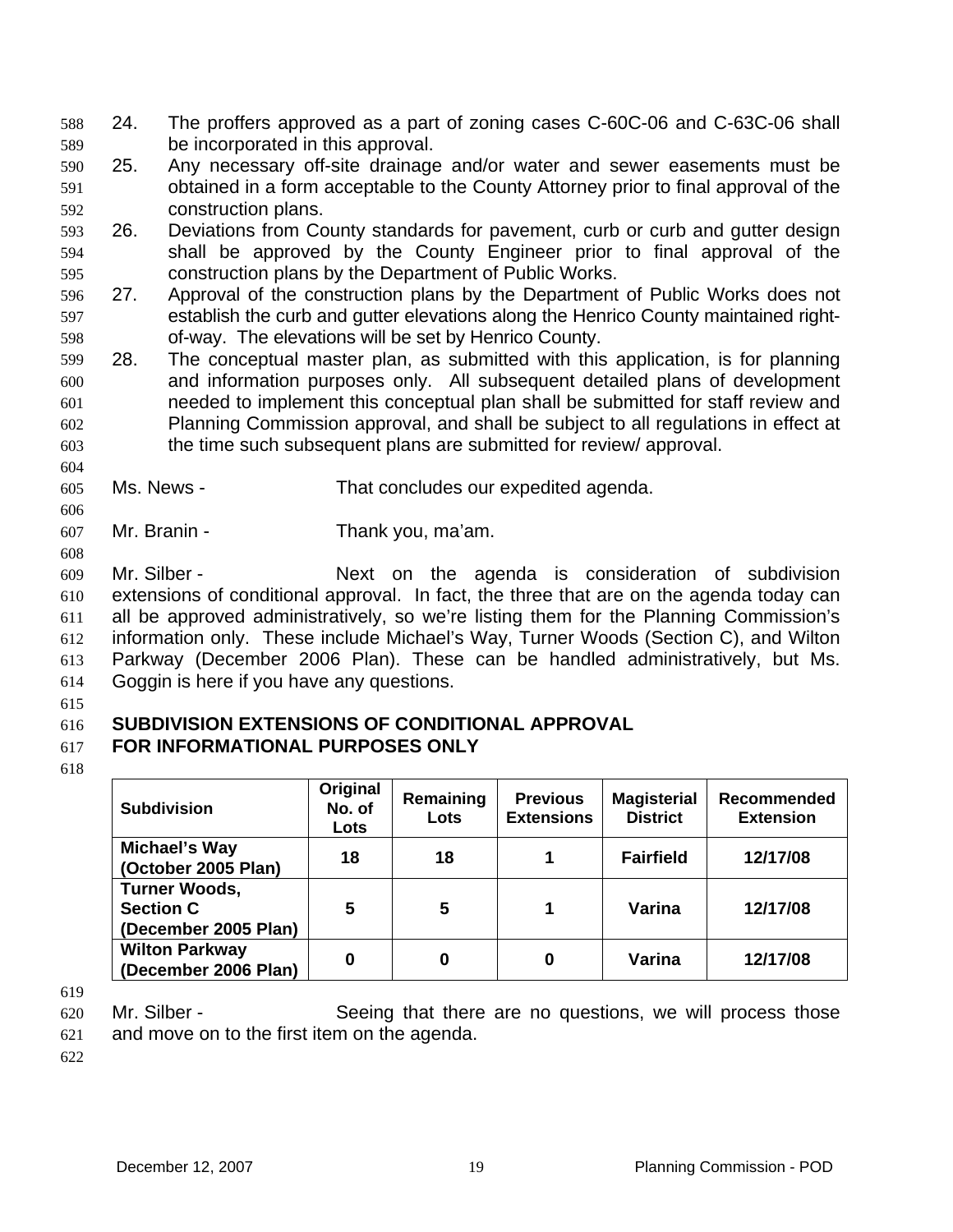## 623 **TRANSFER OF APPROVAL** *(Deferred from the November 14, 2007 meeting)*

624

625 626

627 Mr. Branin - The Is anyone in opposition to POD-17-89, Southern Health Management Corporation? No one.

628

629 630 631 632 633 634 Mr. Wilhite - The Music is a loss of the Music by our inspector this morning that the landscaping deficiencies were corrected yesterday. On page 1 of your addendum, we were recommending approval, but with the condition requiring the deficiencies to be corrected by April  $30<sup>th</sup>$ . That's no longer going to necessary, and staff recommends approval.

635 636 637 Mr. Branin - Ckay, thank you. Does anybody have any questions for Mr. Wilhite? None? Then I'd like to move for approval of transfer of approval POD-17-89, Southern Health Management Corporation.

639 Mr. Jernigan - Second.

641 642 Mr. Branin - Motion made by Mr. Branin, seconded by Mr. Jernigan. All in favor say aye. All opposed so no. The ayes have it; the motion carries.

643

638

640

644 645 646 647 The Planning Commission approved the transfer of approval request for POD-17-89, Southern Health Management Corporation, from Rowe Development to Southern Health Management Corporation, subject to the standard and added conditions previously approved.

648

### 649 **TRANSFER OF APPROVAL**

650

POD-41-05 Brook Run Shopping Center – Phase 6 –6000 Brook Road

**Mary D. Ellis, Esq. for Unicorn Holdings, LLC:** Request for a transfer of approval as required by Chapter 24, Section 24-106 of the Henrico County Code from Tetra Associates, LLC to Unicorn Holdings, LLC. The 1.84-acre site is located on the west line of Brook Road (U.S. Route 1), 1,773 feet north of Brook Road Drive (private) at 6020- 6040 Brook Road on parcel 784-748-8296. The zoning is B-3C, Business District (Conditional). County water and sewer. **(Fairfield)**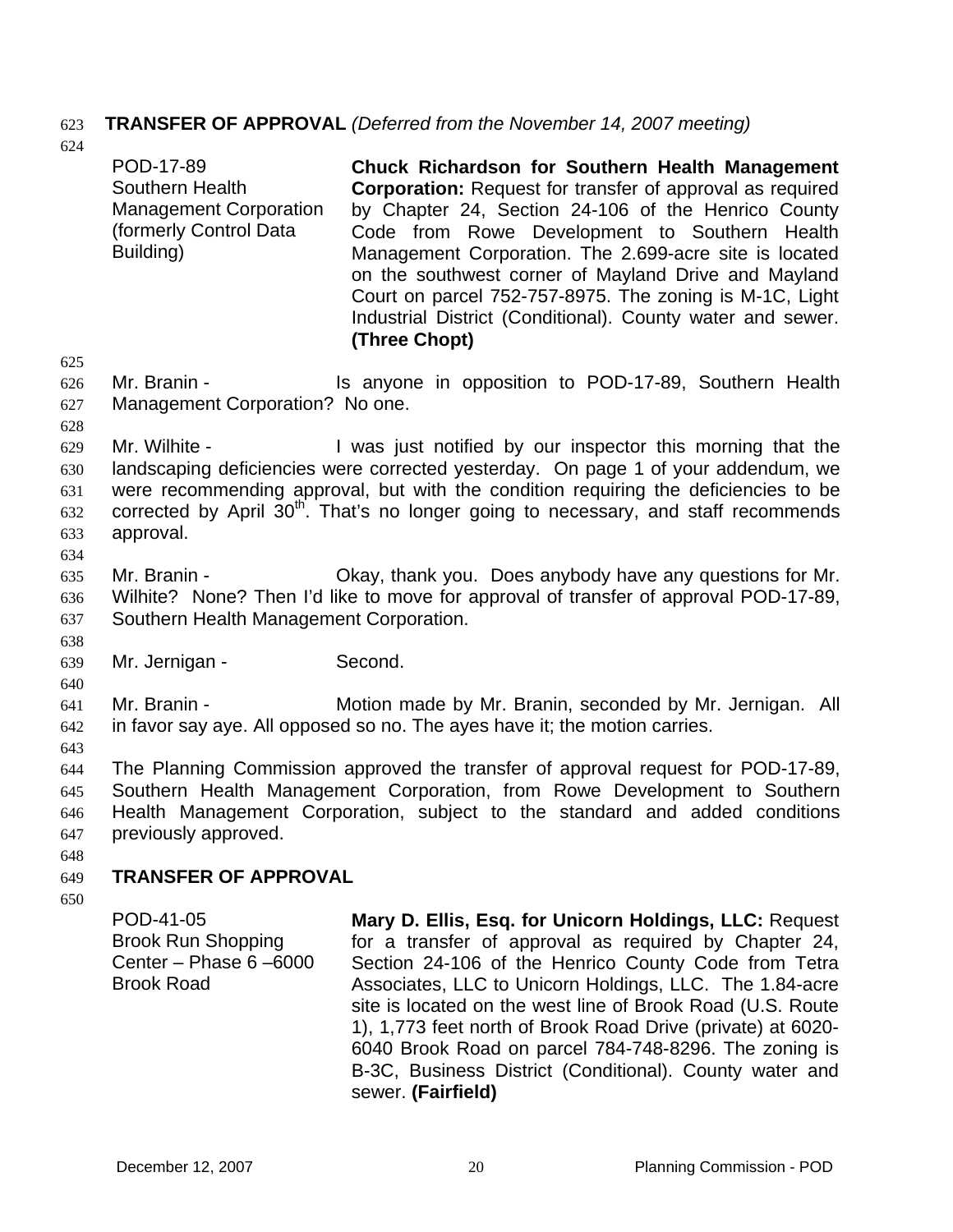Mr. Branin - The Is anyone in opposition to transfer of approval POD-41-05, Brook Run Shopping Center-Phase 6? No one? Mr. Kennedy. 651 652

653

654 655 656 657 658 659 660 661 662 Mr. Kennedy - Good morning. It has come to staff's attention that the retention basin serving this site requires some maintenance. Staff can recommend approval, subject to the addition of an additional condition to make sure that maintenance is done on the retention basin. The condition will read as follows: The owners shall be responsible for providing retention of water as required by the plans for POD-41-05, and the DPW Design Manual. Within 180 days of the approval of the transfer of approval of the POD, the owners shall submit to the Directors of Planning an Public Works an engineers' seal and certification that the retention requirements are met, along with supporting calculations. With that, staff can recommend approval.

663 664 665

668

670

672

674

676

678

681

Mr. Branin - Thank you, Mr. Kennedy. Mr. Archer?

666 667 Mr. Archer - Do we need to number that condition just for the record? Are there additional conditions?

669 Mr. Silber - Is that the only condition—

671 Mr. Jernigan - That's the only condition.

673 Mr. Silber - — — — — — that's applied to this transfer?

675 Mr. Vanarsdall - That's the only one on there.

- 677 Mr. Silber - So this can be Condition #1.
- 679 680 Mr. Archer - Then I will move for approval of POD-41-05, Brook Run Shopping Center-Phase 6, subject to staff's recommendation, and the added condition.
- 682 Mr. Jernigan - Second.

683 684 685 Mr. Branin - **Motion by Mr. Archer, seconded by Mr. Jernigan. All in favor** say aye. All opposed say no. The ayes have it, the motion carries.

686

687 688 689 690 The Planning Commission approved the transfer of approval request for POD-41-05, Brook Run Shopping Center-Phase 6, from Tetra Associates, LLC to Unicorn Holdings, LLC, subject to the standard and added conditions previously approved, and the following additional condition:

691

692 693 694 695 696 1. The owners shall be responsible for providing retention of water as required by the plans for POD-41-05, and the DPW Design Manual. Within 180 days of the approval of the transfer of approval of the POD, the owners shall submit to the Directors of Planning, and Public Works, an engineers' seal and certification that the retention requirements are met, along with supporting calculations.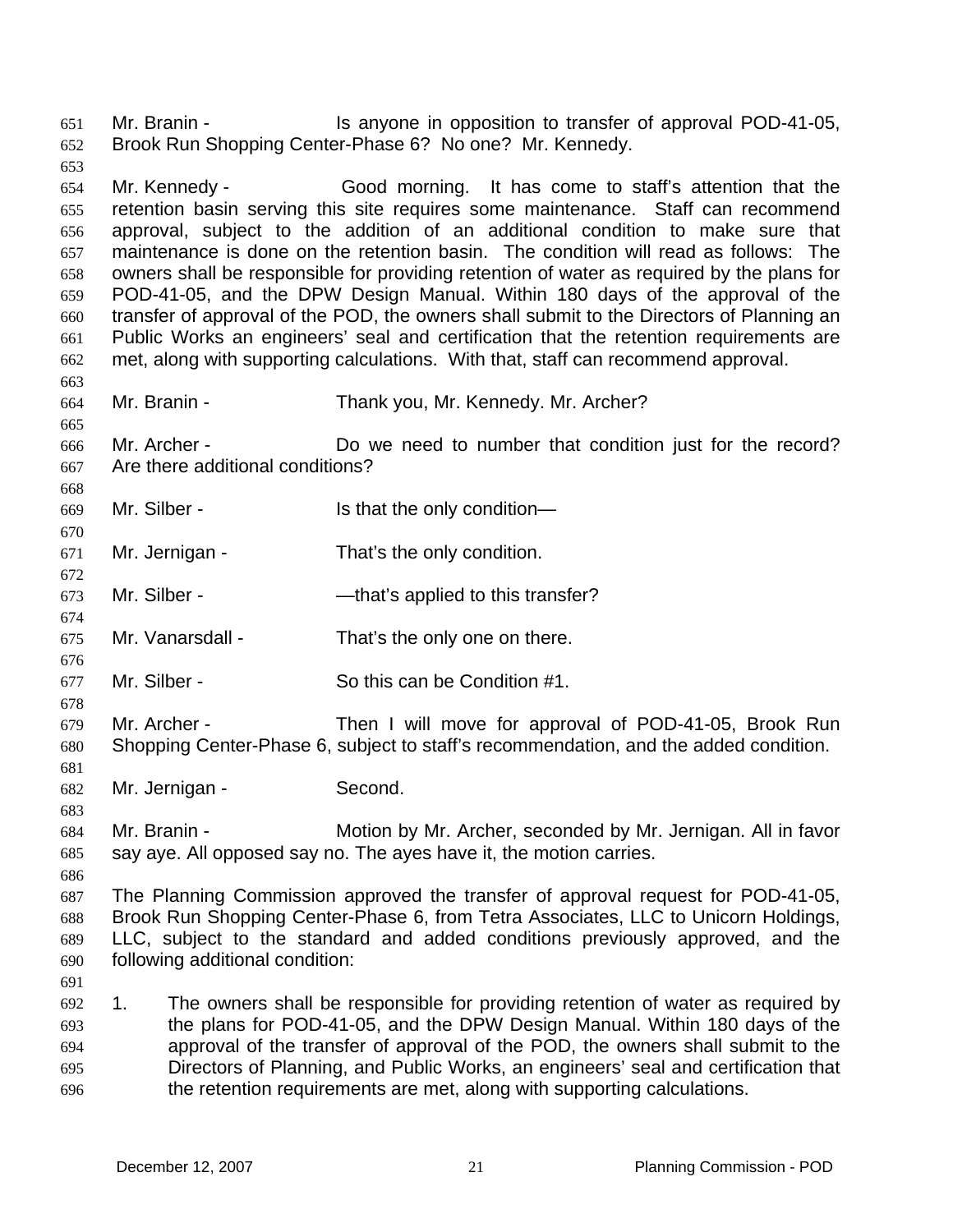## 697 **LANDSCAPE PLAN & LIGHTING PLAN**

- 698 LP/POD-74-05 Reynolds Crossings West, Phase 3 – Glenside Drive And Forest Avenue **Higgins & Gerstenmaier for Reynolds Holdings, LLC:**  Request for approval of a landscape and lighting plan, as required by Chapter 24, Sections 24-106 and 24-106.2 of the Henrico County Code. The 9.18-acre site is located on the southwest corner of the intersection of Glenside Drive and Forest Avenue on part of parcel 765-744-6557. The zoning is O-3C, Office District (Conditional) and B-2C, Business District (Conditional). **(Three Chopt)**  699 700 701 702 703 704 705 706 707 708 709 710 711 712 713 714 715 716 717 718 719 720 721 722 723 724 725 726 727 728 729 730 731 732 733 Mr. Branin - I anyone in opposition to LP/POD-74-05, Reynolds Crossing West, Phase 3? No one? Mr. Strauss. Mr. Strauss - Thank you, Mr. Chairman, members of the Commission. This is a request for approval of the overall landscape plan for the Reynolds Crossing West development, located at the western most portion of the Reynolds tract, at West Broad Street and Forest Avenue. The Commission may recall seeing both a Phase 1 and Phase 2 landscape plan in November of 2006, and most recently in April of this year. These approvals were to allow construction of the proffered eight-foot screen wall and a double row of evergreen trees along the southern property line at the Charles Glen and Crestview subdivisions. The screen wall is installed, and the Phase 1 buffer is installed with the exception of two areas, which are going to be installed before completion of the construction of the project. That would be the landscape planting I've shown in yellow here and here. Staff has walked the site, and I can report that with the exception of two dead trees in this location and over here, the Phase 1 buffer is healthy, which given the quantity of trees involved, and the dry spell we've had, it's rather a remarkable success rate. The plan we are handing out today is basically a completion of the landscaping for a single office building to be located at the corner of Glenside Drive. There is a proposal to make two changes to the previously approved buffer plan with this landscaping. We are approving the landscaping for the building itself, which is quite substantial, as you'll see in your packet. But we're also proposing to move previously approved oak and maple trees to a location up the slope. That would be these trees in green here. These are deciduous shade trees, which will help screen the office building from the neighborhood. The second is the addition of seven red maple trees in this area here, which would help screen the parking lot. The applicant has met with the neighbors, and I have spoken with the neighbors' representatives. We understand that they are in agreement with this proposal. With that, we are recommending the Commission approve this proposal, the
- 734 overall landscape plan, and this modified buffer plan. I'll be happy to answer any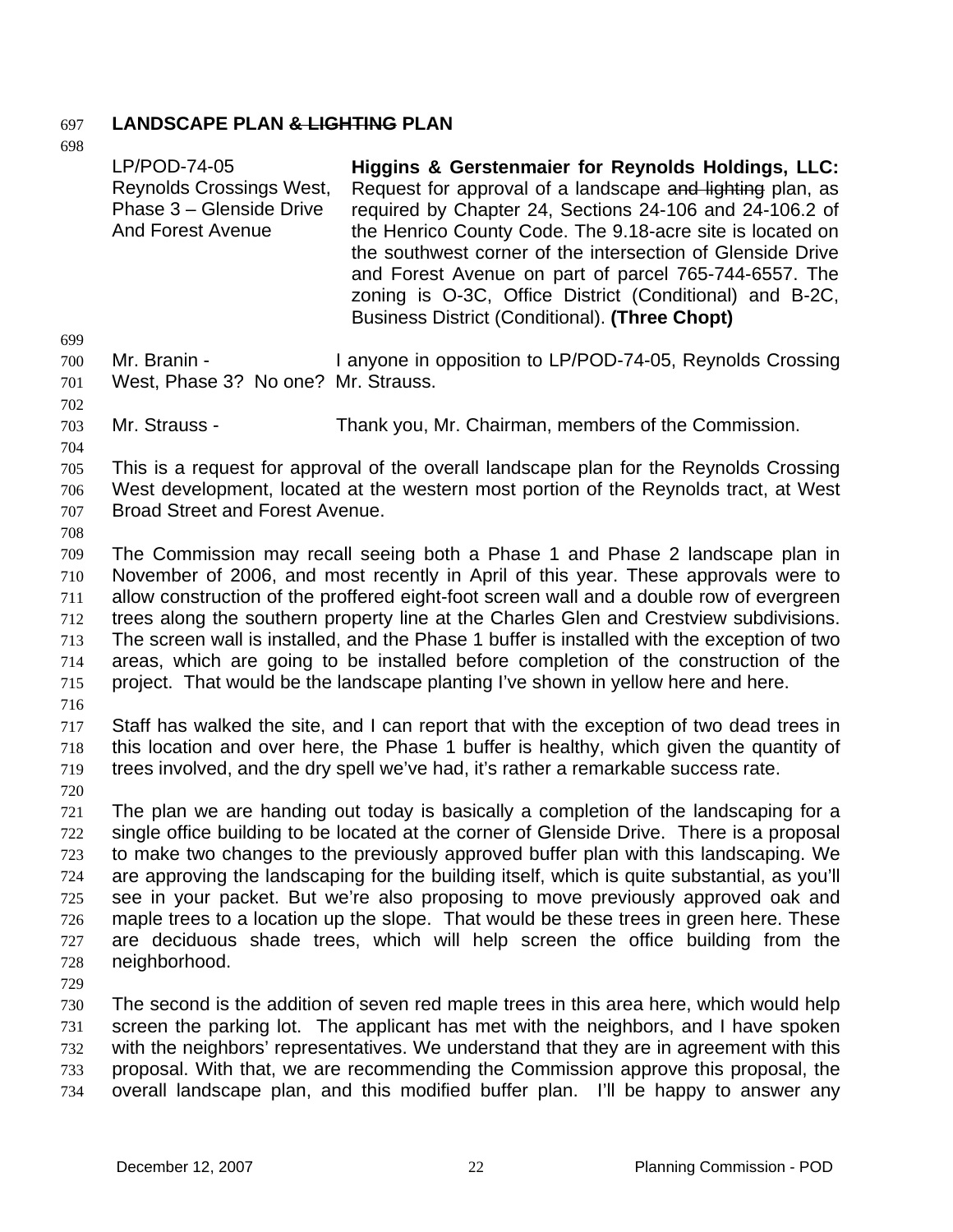here, and I see we have our lovely neighbors from the Crestview subdivision— 737 738 739 740 741 742 743 744 745 746 747 748 749 750 751 752 753 754 755 756 757 758 759 760 761 762 763 764 765 766 767 768 769 770 771 772 773 774 775 776 777 778 779 780 Mr. Vanarsdall - That was going to be my question, what the neighborhood thinks of it, and I see they're here. Evidently, you're okay with it, then (neighbors in audience nod). Mr. Branin - Thank you, Mr. Strauss. Does anybody have any questions for Mr. Strauss? Mr. Vanarsdall - Don't ever stop coming over (to neighbors). Mr. Branin - The State of Music Ms. Kuester, could you come down for a minute? Your neighborhood's been very active in this case, and you guys are doing a great job. The trees that are going in will help, I believe. Ms. Kuester - I think it's the best that we've got right now, the coverage. Mr. Branin - You mentioned another Planning problem with some construction going on. Could you tell us? Ms. Kuester - The Yes. We believe it may be part of the Public Works operations that are going on, on the property. At the end of Charles Street at the Charles and Colgate intersection, it would be on the Reynolds' property behind the Colgate row of houses. Charles Street enters into a large easement, so on the Reynolds' property, there is sewage overhauling that's being done, new pipes being put in. Also, Verizon has been doing fiber optics planning. Our houses have been shaking for about a month and a half now at various times of the day and night. One was due to the Verizon fiber optics. This was at the end of November, the day after Thanksgiving. That was a 10 p.m. to 4 a.m. install that we were unaware of. It involved lights glaring into the backs of our houses, and shaking houses. That completed quickly; it was a two-day operation. However, on the bookends of that specific date, our houses have been shaking between 4 and 5 in the morning, 3 to 5 in the afternoon. I live on Charles Street, four houses up from the Reynolds' property, and my house is shaking significantly. So, I've received a lot of phone calls with concern about foundations and homes, and what exactly is going on, but to no avail to get information as to who the installer is, what particular branch of Public Works is working on the property. We just wanted to perhaps get contact information, someone that we can touch base with to know what's going on, and to possibly have some of the houses that have been affected the most, have their foundations checked out. Mr. Branin - If it's Verizon of-Mr. Vanarsdall - I passed it one day and did see some County trucks, but I didn't—

questions you may have. Mr. Keith VanInwegan of Higgins and Gerstenmaier is also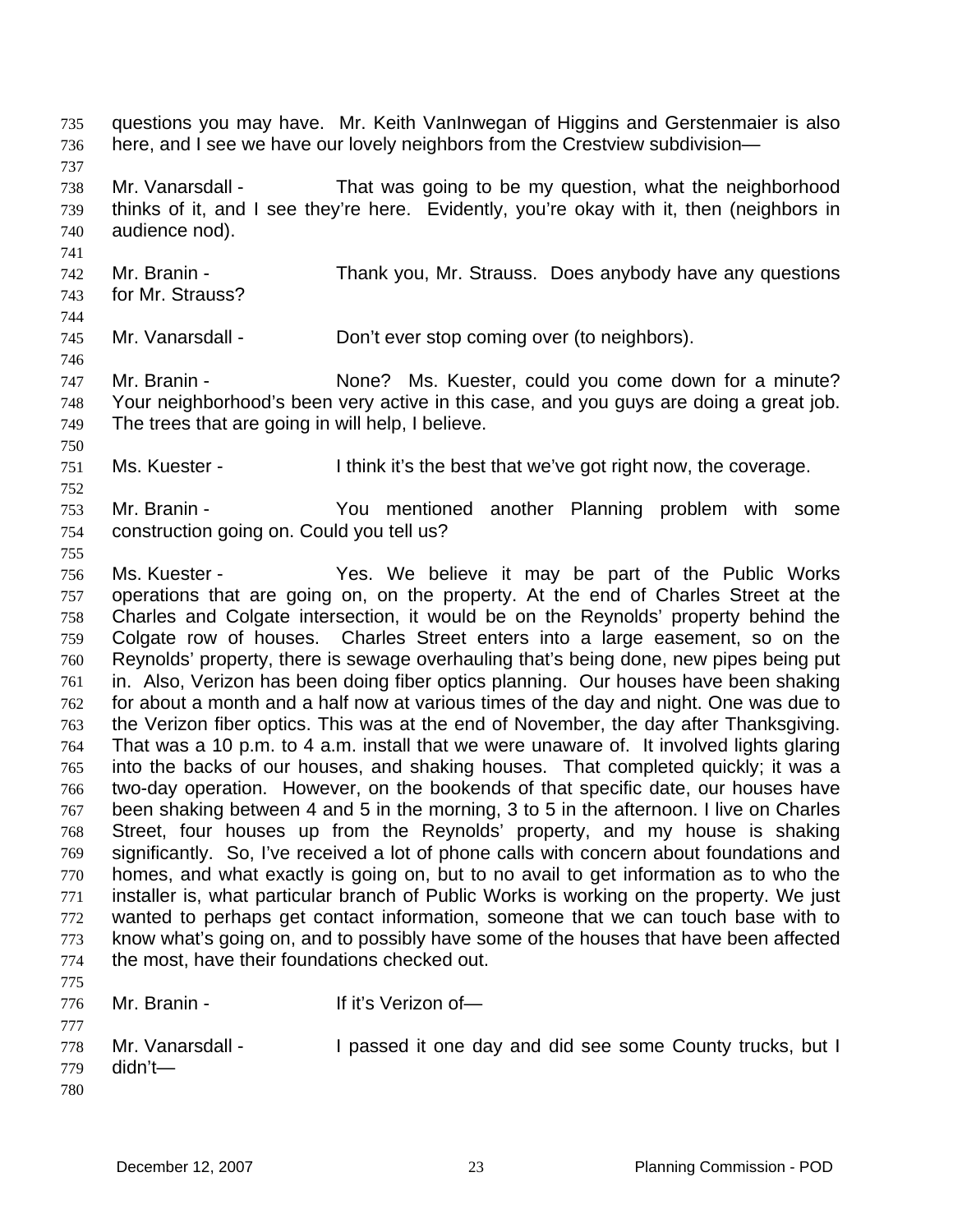781 Ms. Kuester - And they're there all the time.

782

786

798

801

803

807

812

815

818

820

822

783 784 785 Mrs. Jones - On the other hand, Verizon did a number in our neighborhood, and specifically my yard to install their fiber optic network. There was no shaking involved. I'm concerned.

787 788 789 790 791 792 793 794 795 Ms. Kuester - That was the first time it coincided with a Verizon project that I was able to nail down a specific start and stop date. I do have a contact through Verizon's construction department now, and she can only tell me work permits that are submitted on a weekly basis, who's going to be there and who the sub is on that particular job. Reynolds' and their project manager, Cheryl Toy, we've been in contact with them. They were able to tell us it was Verizon, but I had to figure out who to contact, and that person's been helpful. But we haven't gotten any additional information on all of these other times this has been occurring, and they've been unable to give us information on that.

- 796 797 Mr. Vanarsdall - Who has been unable?
- 799 800 Ms. Kuester - They've been unable to tell us who has been working on the property at the times the houses have been shaking.
- 802 Mr. Vanarsdall - And who is "they"?
- 804 805 806 Ms. Kuester - But there are bulldozers and everything that are permanently parked in that area and functioning. But it does start up at least two or three times a week at 4:00 in the morning.
- 808 809 810 811 Mr. Silber - I guess I'm just somewhat unclear as to who may be doing this. We can look into this and explore with the developer who they think is out there doing the work. If it is Verizon doing fiber optic, as Mrs. Jones indicated, that usually is not something that is noisy or has any vibration associated with it.
- 813 814 Ms. Kuester - No. And that install coincided with the shaking only once, and Verizon hasn't been back out there.
- 816 817 Mr. Vanarsdall - Well, the bottom line is, it's your neighborhood and whether the shaking stops or doesn't stop, you need to know what it's for and how long it'll be.
- 819 Ms. Kuester - And whether or not it's affecting our homes.
- 821 Mr. Vanarsdall - So, we'll get somebody there.
- 823 824 825 826 Mr. Branin - **MS. Kuester, can you give—I'm sure we have your contact** information. Ms. Kuester - Mmm-hmm.
	-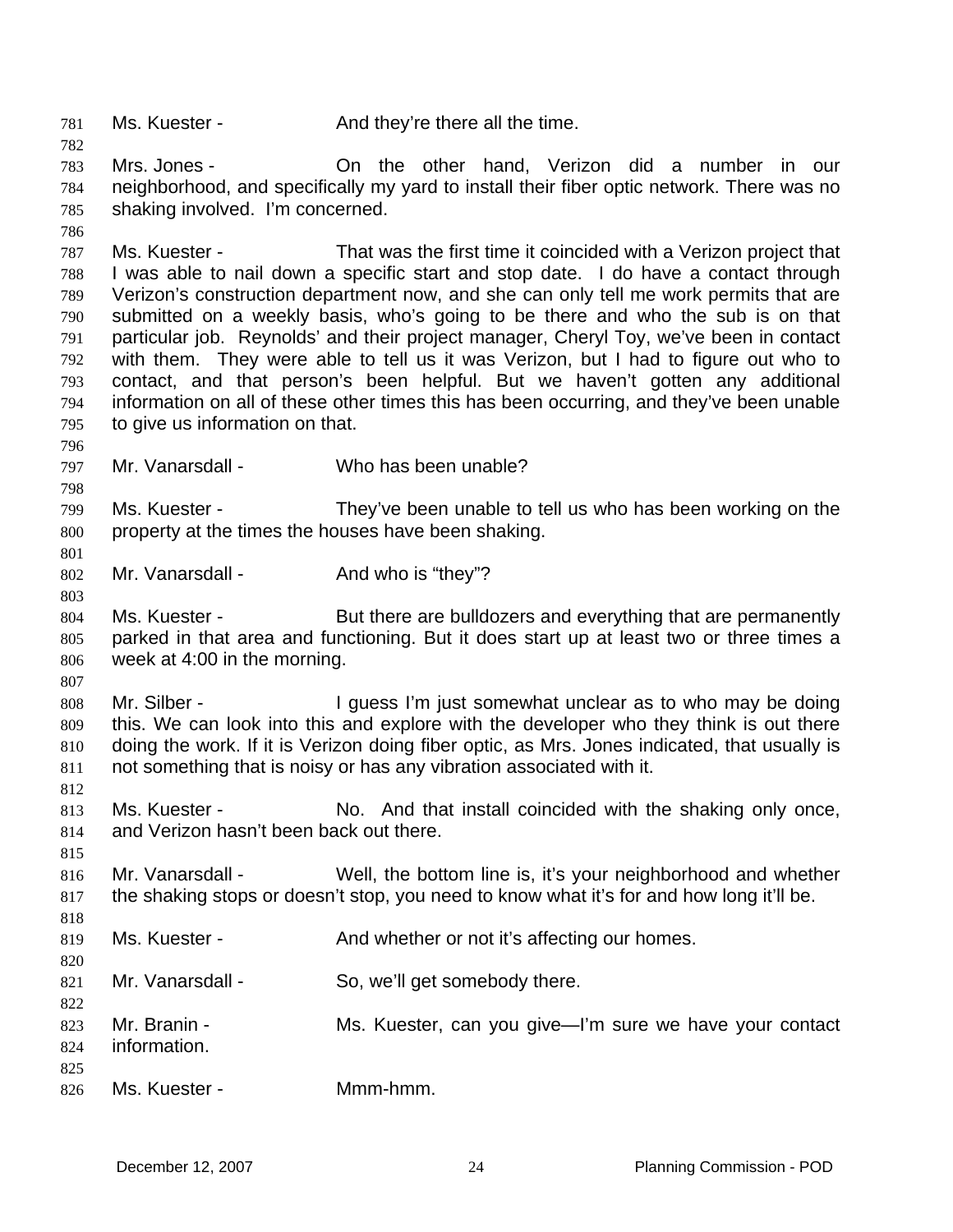827 Mr. Branin - But make sure that we have it. 828 829 830 831 832 833 834 835 836 837 838 839 840 841 842 843 844 845 846 847 848 849 850 851 Mr. Silber - If you can give that to Mr. Strauss, and we'll see if we can contact the developer and see if we can find out what the situation is and get to the bottom of it. Ms. Kuester - **Okay. Thank you.** Mr. Branin - Thank you. Does anybody have any questions for Mr. Strauss? None? Then I would like to move that LP/POD-74-05, Reynolds Crossing West, Phase 3, be approved. Mr. Vanarsdall - Second. Mr. Branin - **Motion by Mr. Branin, seconded by Mr. Vanarsdall. All in** favor say aye. All opposed say no. The ayes have it; the motion carries. The Planning Commission approved the landscape plan for LP/POD-74-05, Reynolds Crossing West, Phase 3, subject to the standard conditions attached to these minutes for landscape plans. **LANDSCAPE & LIGHTING PLAN**  LP/POD-05-06 St. Claire Ridge **Townhomes** 2807 – 2815 Mechanicsville Turnpike **Higgins & Gerstenmaier for J. H. and Russell R. Thompson, R., Josephine O. & I. B. McGhee, Joann Turner, V. M. Little and Loftis Real Estate Development:** Request for approval of a landscape and lighting plan, as required by Chapter 24, Sections 24-106 and 24-106.2 of the Henrico County Code. The 4.85-acre site is located on the east side of Mechanicsville Turnpike (U.S. Route 360) approximately 350 feet north of St. Claire Lane on parcel 800-730-3962 and part of parcel 800-730- 7438. The zoning is R-5, General Residence District. **(Fairfield)**  Mr. Branin - The Is anyone in opposition to LP/POD-05-06, St. Claire Ridge

- 852 Townhomes? No one? Mr. Garrison.
- 853 854 855 856 857 858 859 Mr. Garrison - Good morning. Lee is handing you a revised plan that addresses the 15% of tree canopy cover. Additional trees have been provided, and staff can now recommend approval subject to the annotations on the plan, and the standard conditions for landscape and lighting plans. Staff, and Randy Biltz with Higgins & Gerstenmaier, are available to answer any questions you may have.
- 860 861 Mr. Branin - **Does anybody have any questions for Mr. Garrison?**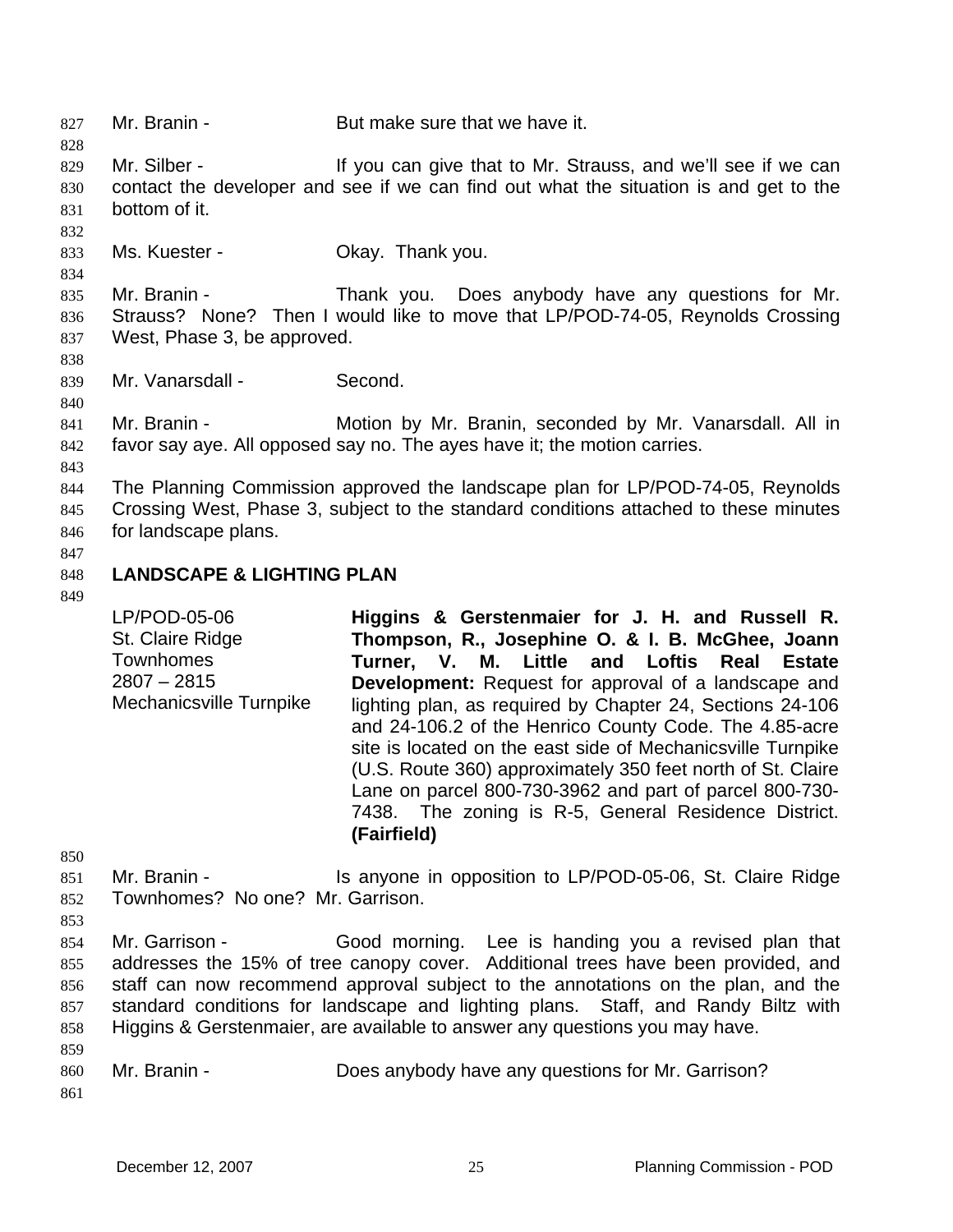| 862                                                                                     | Mr. Garrison -                                                                                                                                                                                                                                                                                                                                                                                                                                                                                                                                                                                                                                                                                                                                                                                                                                                                                                                                                                                                                                                        | I think this gentleman does.                                      |  |
|-----------------------------------------------------------------------------------------|-----------------------------------------------------------------------------------------------------------------------------------------------------------------------------------------------------------------------------------------------------------------------------------------------------------------------------------------------------------------------------------------------------------------------------------------------------------------------------------------------------------------------------------------------------------------------------------------------------------------------------------------------------------------------------------------------------------------------------------------------------------------------------------------------------------------------------------------------------------------------------------------------------------------------------------------------------------------------------------------------------------------------------------------------------------------------|-------------------------------------------------------------------|--|
| 863                                                                                     | Mr. Branin -                                                                                                                                                                                                                                                                                                                                                                                                                                                                                                                                                                                                                                                                                                                                                                                                                                                                                                                                                                                                                                                          | Sir, I didn't see you say you were in opposition. Did you say     |  |
| 864<br>865                                                                              | you were in opposition?                                                                                                                                                                                                                                                                                                                                                                                                                                                                                                                                                                                                                                                                                                                                                                                                                                                                                                                                                                                                                                               |                                                                   |  |
| 866                                                                                     |                                                                                                                                                                                                                                                                                                                                                                                                                                                                                                                                                                                                                                                                                                                                                                                                                                                                                                                                                                                                                                                                       |                                                                   |  |
| 867<br>868                                                                              | Mr. Crowder -                                                                                                                                                                                                                                                                                                                                                                                                                                                                                                                                                                                                                                                                                                                                                                                                                                                                                                                                                                                                                                                         | No I didn't, but.                                                 |  |
| 869<br>870                                                                              | Mr. Branin -                                                                                                                                                                                                                                                                                                                                                                                                                                                                                                                                                                                                                                                                                                                                                                                                                                                                                                                                                                                                                                                          | Okay.                                                             |  |
| 871<br>872                                                                              | Mr. Crowder -                                                                                                                                                                                                                                                                                                                                                                                                                                                                                                                                                                                                                                                                                                                                                                                                                                                                                                                                                                                                                                                         | I guess I'm representing my neighbors.                            |  |
| 873<br>874                                                                              | Mr. Branin -                                                                                                                                                                                                                                                                                                                                                                                                                                                                                                                                                                                                                                                                                                                                                                                                                                                                                                                                                                                                                                                          | Okay.                                                             |  |
| 875<br>876<br>877<br>878<br>879<br>880<br>881<br>882<br>883<br>884<br>885<br>886<br>887 | Mr. Crowder -<br>My name is Lorenzo Crowder. I live at 17 Watts Lane, and<br>the property in question is being built directly behind us. I have a letter from a few of my<br>neighbors that I could get to sign, and it says, "To Whom it May Concern, I am<br>concerned about the construction of the townhomes near the property. I feel that they<br>will lower the value of my home. I would like to see a border of fast-growing evergreen<br>trees planted around the perimeter of the existing neighborhood to help lessen the<br>visual impact of the homes, and decrease the amount of noise coming from the new<br>area." As of yet, we haven't received any plans to show us how far the townhomes are<br>coming back to our property, and we're concerned about the lighting. Right now, it's a<br>country feeling, and we kinda like the country feeling of the neighborhood. You know,<br>you look out and it's dark and you can see the outlines of the city. As of now, we're<br>concerned about the change that's going to come to our neighborhood. |                                                                   |  |
| 888<br>889<br>890                                                                       | Mrs. Jones -<br>neighborhood is around the proposal?                                                                                                                                                                                                                                                                                                                                                                                                                                                                                                                                                                                                                                                                                                                                                                                                                                                                                                                                                                                                                  | indicate<br>gentleman's<br>Greg,<br>could<br>where<br>this<br>you |  |
| 891                                                                                     | Mr. Garrison -                                                                                                                                                                                                                                                                                                                                                                                                                                                                                                                                                                                                                                                                                                                                                                                                                                                                                                                                                                                                                                                        | Yes. I believe your house is back here, is that correct?          |  |
| 892<br>893<br>894                                                                       | Mr. Crowder -                                                                                                                                                                                                                                                                                                                                                                                                                                                                                                                                                                                                                                                                                                                                                                                                                                                                                                                                                                                                                                                         | That would be Mechanicsville up here? Yes.                        |  |
| 895<br>896<br>897<br>898<br>899                                                         | Okay. That's going to come back for a review. Right now, the<br>Mr. Garrison -<br>only thing that's in discussion is the townhomes directly adjacent to Mechanicsville<br>Turnpike. This condo unit, right here, is coming back for review. At that time, we can<br>address the buffer issue against your property.                                                                                                                                                                                                                                                                                                                                                                                                                                                                                                                                                                                                                                                                                                                                                   |                                                                   |  |
| 900<br>901<br>902                                                                       | Mrs. Jones -<br>neighborhood.                                                                                                                                                                                                                                                                                                                                                                                                                                                                                                                                                                                                                                                                                                                                                                                                                                                                                                                                                                                                                                         | So what is before us now is not adjacent to your                  |  |
| 903<br>904                                                                              | Mr. Crowder -<br>there was going to be a hearing today.                                                                                                                                                                                                                                                                                                                                                                                                                                                                                                                                                                                                                                                                                                                                                                                                                                                                                                                                                                                                               | Correct, yes. We just received a notice from the County that      |  |
| 905<br>906<br>907                                                                       | Mrs. Jones -                                                                                                                                                                                                                                                                                                                                                                                                                                                                                                                                                                                                                                                                                                                                                                                                                                                                                                                                                                                                                                                          | This is a partial treatment of the-                               |  |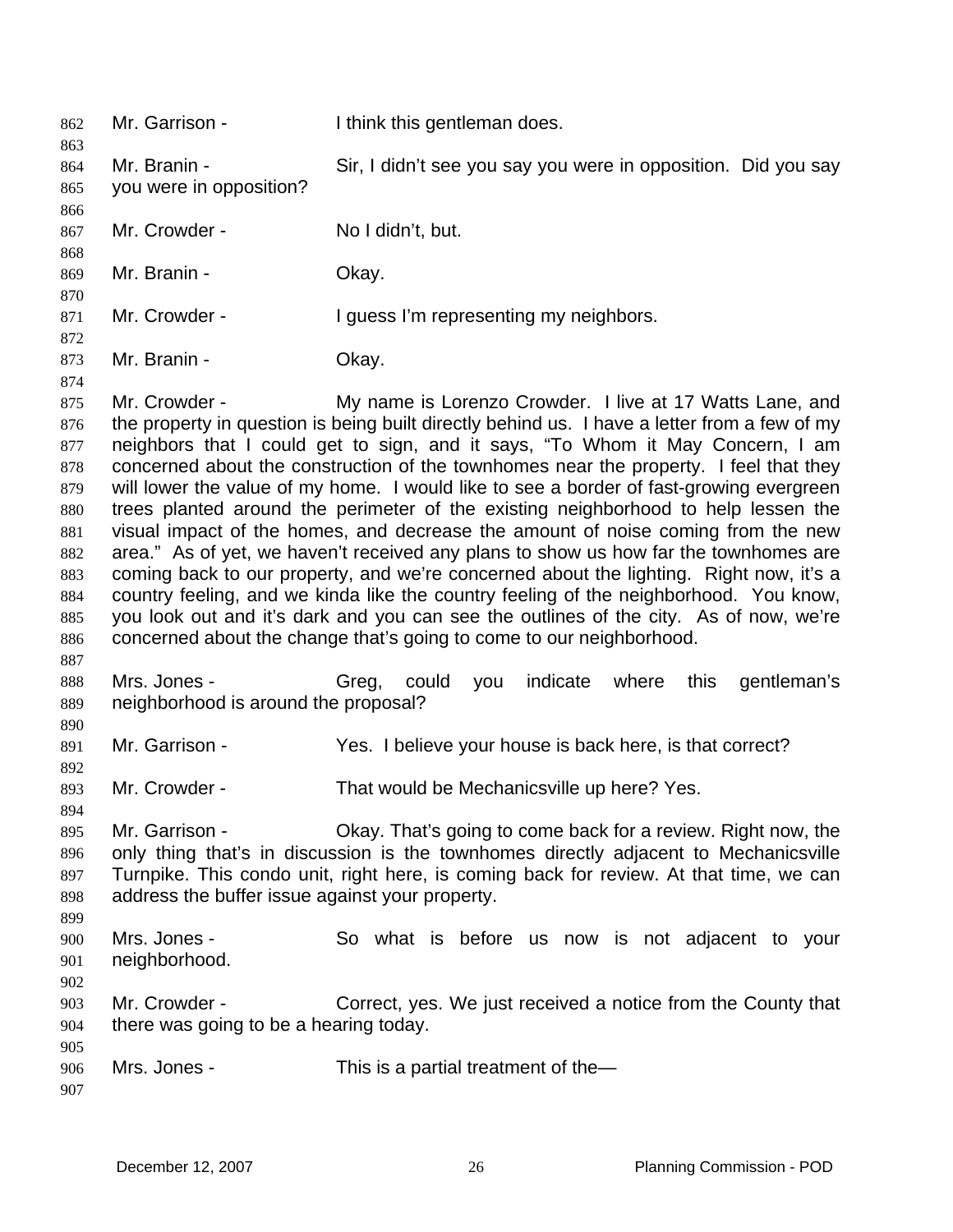Mr. Crowder - There are two phases, more or less. So, basically, this is Phase 1. 908 909 910 911 912 913 914 915 916 917 918 919 920 921 922 923 924 925 926 927 928 929 930 931 932 933 934 935 936 937 938 939 940 941 942 943 944 945 946 947 948 949 950 951 952 953 Mr. Garrison - Exactly, exactly. Mr. Crowder - So, it's not going to interfere with us as of yet. Mr. Silber - What Mr. Garrison is saying is that the project that's being considered this morning is for the lighting and landscape plan for the portion that's up on Mechanicsville Turnpike. The second phase that's back towards your neighborhood would be a landscape and lighting plan that would be submitted later. You would receive notification again at that time, and you could speak to it when that comes in. This portion is not adjacent to your neighborhood. I believe we contacted all the adjacent property owners all the way around both phases of this project, but this one is not immediately adjacent to you. Mr. Crowder - Chay. Mrs. Jones - But we appreciate you coming because we need to know that you're interested and want to see what's going on. Mr. Crowder - So I just hold this and bring it back to the next meeting. Mrs. Jones - Yes. Mr. Silber - Maybe we should have the applicant come up and speak to when we might know something about Phase 2 from a timing standpoint. Mr. Archer - The State of the Say, Mr. Crowder, before you leave, if you're not exactly clear on what we're doing here today, I'll be happy to discuss it with you any time you need to. Mr. Crowder - Thank you, sir. Mr. Archer - You're welcome. Mr. Biltz - To address the two issues. Mr. Branin - The I'll have to stop you. State your name for the record. Mr. Biltz - **My name's Randy Biltz.** I'm with Higgins & Gerstenmaier. The townhouses, as you already addressed, are what's being under review today. The condos, all we're waiting on is the final engineering plan. So, within the next two Planning Commission hearings, it'll be submitted for review. I haven't received the final civil plans, but everything's in the works. So, within the next two hearings, it'll be back. And we are in the process of addressing the landscape buffer that he has brought up.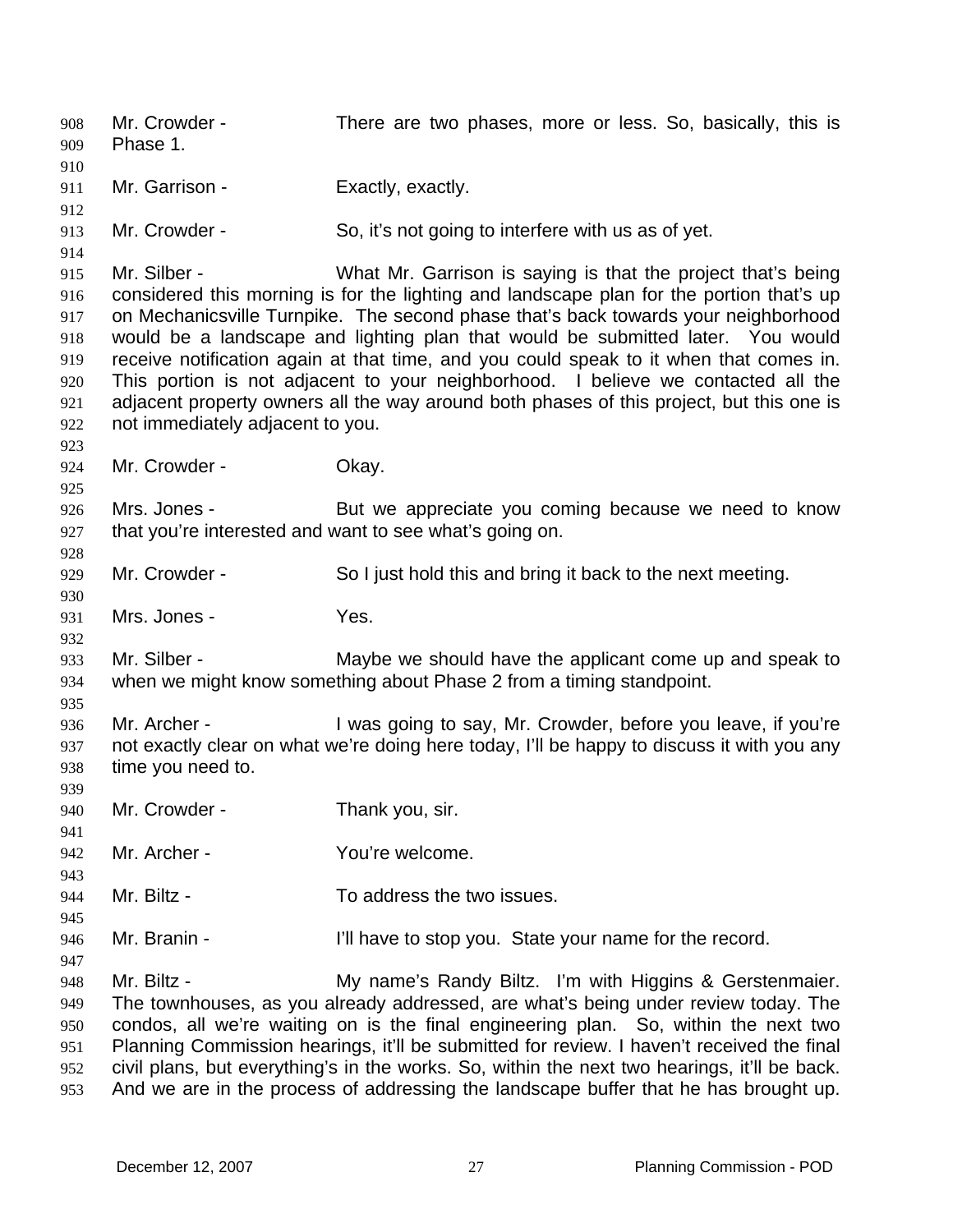There is a significant need. Without addressing what we're doing there, I think his concerns will be addressed with evergreens across the back. I don't think that'll be an issue when we come back for that one. 954 955 956 957 958 959 960 961 962 963 964 965 966 967 968 969 970 971 972 973 974 975 976 977 978 979 980 981 982 983 984 985 986 987 988 989 990 991 992 993 994 995 996 997 Mr. Branin - Mr. Archer, do you have any other questions? Mr. Archer - No, but I would like to say, if you could give your information to Mr. Crowder— Mr. Blitz - Sure. Mr. Archer - — —so that he can contact you if you have some question as to what's going on without having to— Mr. Blitz - Absolutely. Mr. Archer - — — — — — — — — ump through hoops to get there. Mr. Silber - Mr. Crowder, does that solve the question? Good. Mr. Branin - Thank you. Mr. Archer? Mr. Archer - Mr. Thornton was just suggesting something to me. Mr. Crowder, when you talk to this gentleman, it may be a good idea if you all can set up a meeting so the rest of the neighborhood who could not make it here today could get an idea of what's going on, too. Do you think that'd be possible? I'm sure he's willing to do it. Okay. All right, thank you. Any other questions from the Commission? With that, I will move for approval of LP/POD-05-06, St. Claire Ridge Townhomes, subject to the-Well, there's nothing there to subject to. Was there an item on the addendum? Mr. Garrison – Yes sir. Mr. Archer - Subject to the addendum item and the plan that we received this morning. Mr. Jernigan - Second. Mr. Branin - Motion made by Mr. Archer, seconded by Mr. Jernigan. All in favor say aye. All opposed say no. The ayes have it; the motion carries. The Planning Commission approved the landscape plan for LP/POD-05-06, St. Claire Ridge Townhomes, subject to the standard conditions attached to these minutes for landscape and lighting plans.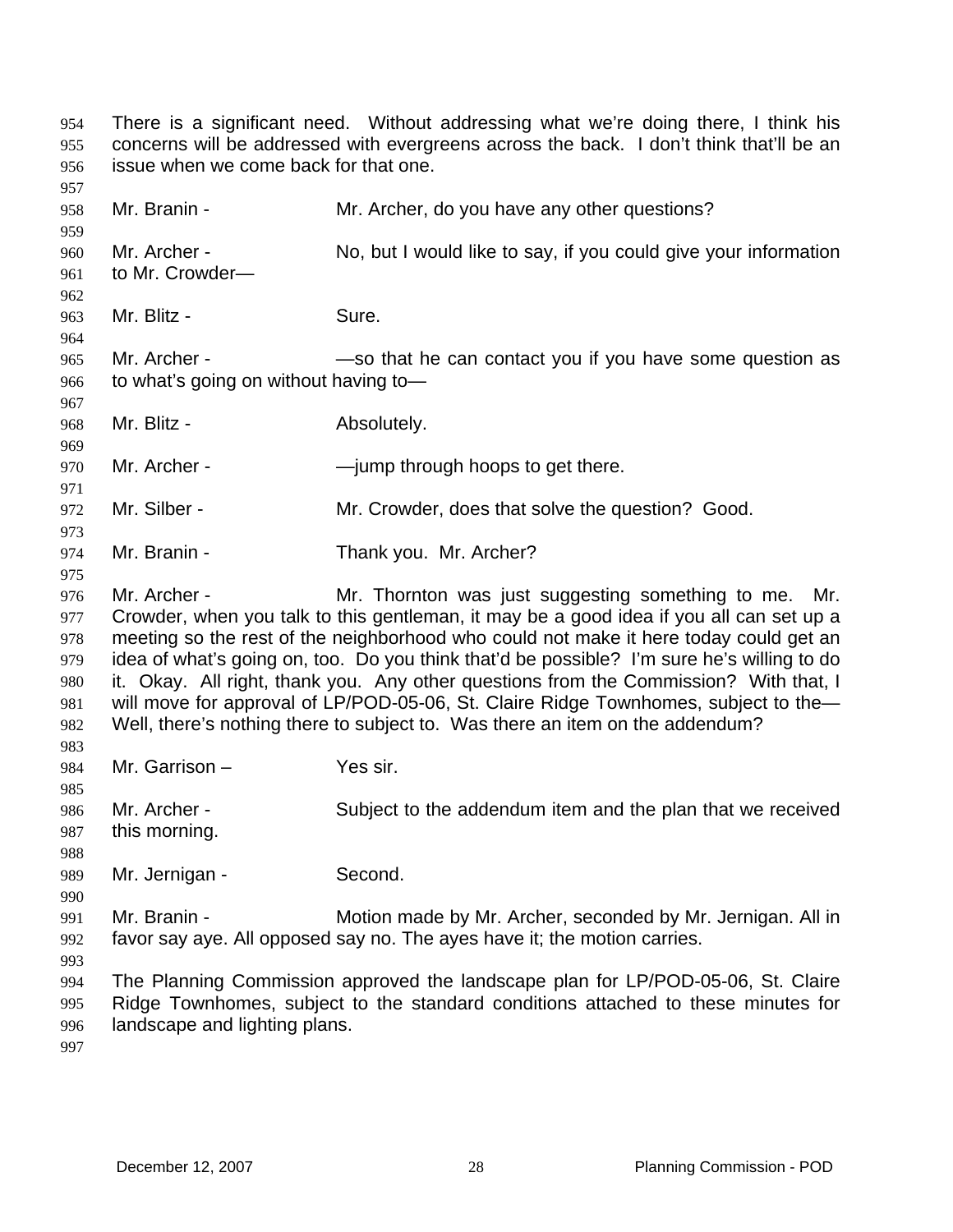## 998 **LANDSCAPE & LIGHTING PLAN**

999

LP/POD-77-02 St. Mary's Catholic Church-9505 Gayton Road **Koontz-Bryant, P.C. for Catholic Diocese of Richmond and St. Mary's Catholic Church:** Request for approval of a landscape and lighting plan, as required by Chapter 24, Sections 24-106 and 24-106.2 of the Henrico County Code. The 8.83-acre site is located on the south side of Gayton Road approximately 950 feet east of Gaskins Road at 9505 Gayton Road, on parcel 747-743-4993. The

zoning is R-3, One-Family Residence District. **(Tuckahoe)** 

1000

1002

1001

Mr. Branin - The Standard Standard Standard Christian in opposition to LP/POD-77-02, St. Mary's Catholic Church? No one. Mr. Kennedy again.

1003 1004 1005 1006 1007 1008 1009 1010 1011 1012 1013 1014 1015 1016 1017 1018 1019 1020 1021 1022 1023 1024 1025 1026 1027 1028 1029 Mr. Kennedy - Good morning again. In the addendum, there is the revised photometrics that have been submitted by the applicant. Staff notes that much of the site lighting was installed by Virginia Dominion Power under their franchise agreement. Unfortunately, Dominion Virginia Power is not required to obtain building permits under this franchise agreement. So, the church was not aware that they didn't necessarily comply with all our design standards. In particular, the fixtures are not the sharp cutoff shoebox type fixtures that we normally use, they are sharp cutoff field lights, and they're set at 37 feet as opposed to 25 feet, which is the normal height that we would have under our design guidelines. Staff does note that the facilities will be used for a lot of nighttime functions, but the rear parking area is well insulated from adjoining residential single-family properties. It's primarily surrounded by institutional uses. There's a school on one side and an area of apartments on the other side. And Marywood is actually operated by the Diocese of the church as well. Due to these exceptional circumstances, staff does not object to the lighting provided in the rear parking area. However, staff was concerned about the intensity of new lighting in the front parking area. We've worked with the applicant and we had suggested that they reduce the wattage of the fixtures from 400 watts to 250 watts on the three poles which actually have five fixtures on the front of the building. They've agreed to do that. With that reduced intensity, we feel that it meets our guidelines as far as lighting intensity. It doesn't quite meet it as far as height, but primarily what we're concerned about is the intensity of lighting in the neighborhood. That's the goal, to make sure that it doesn't have an impact on the neighborhood. With the reduction, we feel comfortable that it will be at an appropriate level. The lights have been in at the higher level for several months now. We have not received any complaints, primarily because it's a high traffic area. We still feel that we probably should reduce the intensity to the lower level, and the applicant has agreed to that. With that, we can recommend approval.

1030

1033

1031

Mr. Branin - Thank you, Mr. Kennedy. Does anybody have any questions

1032 for Mr. Kennedy?

1034 1035 Mrs. Jones - No, I don't have a question, but I wanted to thank you, Mike, for working with me to try to find a compromise here that was going to solve the problem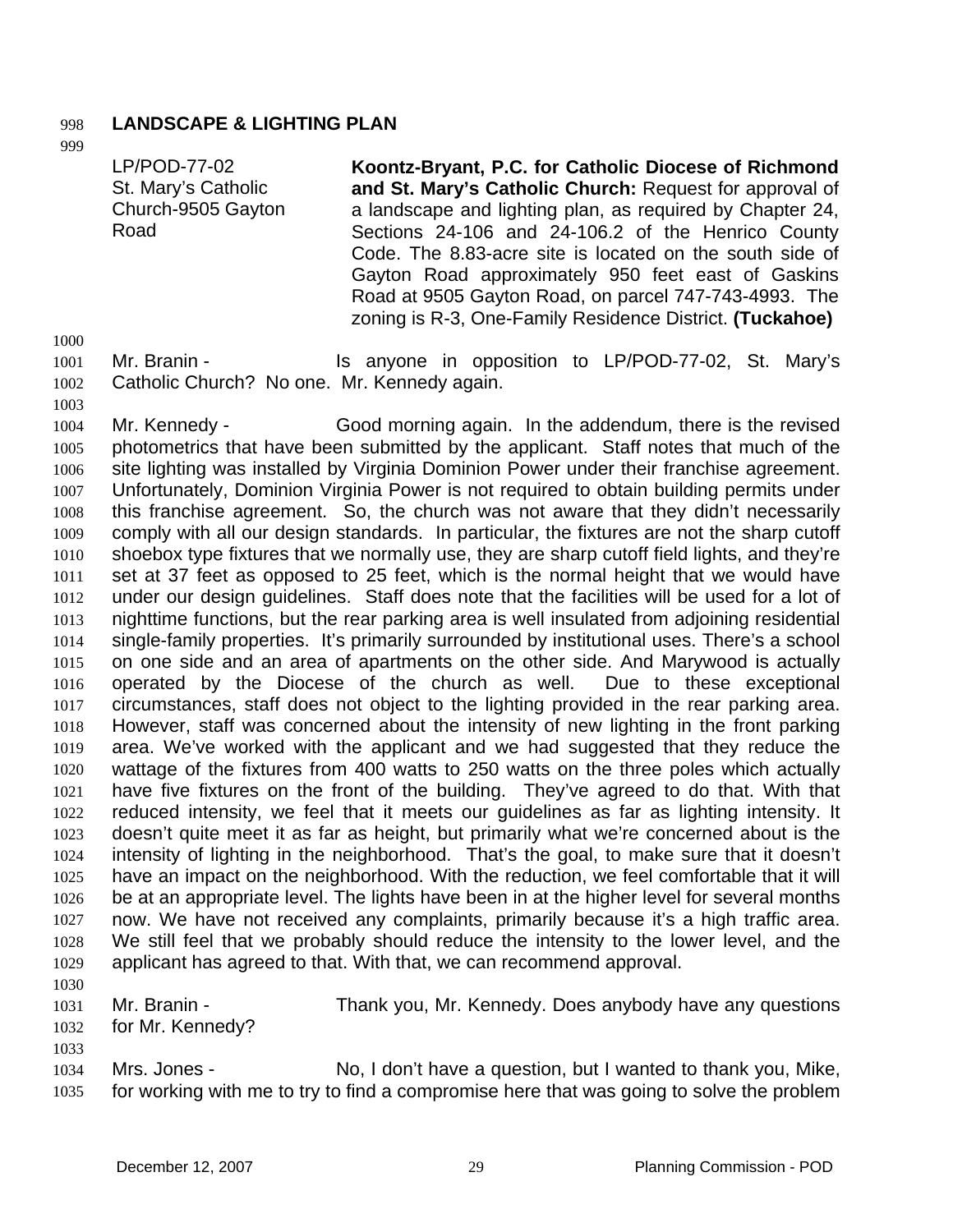in the best way we could for the church, as well as to meet the County standards and guidelines. I guess I do have one question, now that I think about it. Have you discussed at all with the applicant the timing of this? Mr. Kennedy - No, I haven't, but the representative of the applicant is here. Mrs. Jones - Ckay. I'd like to ask him. Mr. Fitz - Good morning, my name is Bob Fitz. I'm with Koontz Bryant. I'm the applicant's representative, and I do have the representative from the church here as well. Mrs. Jones - Good morning, Bob. How about the timing of getting the light wattage reduced? Will application be made immediately for that? Mr. Fitz - Yes. If I might, I would ask Mr. Yeager to come down. He's had direct conversations, I believe, with Virginia Power. Mrs. Jones - Chay. Mr. Yeager - Good morning. My name is Mark Yeager. I work for St. Mary's Catholic Church. We have been in touch with Virginia Dominion Power. The gentleman that we are speaking with there is relatively new to his position, but suggested that probably within 10 days of a formal request by the church, that they would be able to get in and reduce the wattage on those five fixtures/three poles. Mrs. Jones - When will that formal request be made? Mr. Yeager - Today. Mrs. Jones - Ckay. Well, I appreciate you doing that. I think the impact on the neighbors will be dramatically reduced. Mr. Yeager - Yes. Mrs. Jones - All right, thank you very much. Mr. Yeager - Thank you very much. Mr. Branin - Do you have any other questions? Mrs. Jones - No sir. Mr. Branin - The Does anybody else have any other questions for the applicant ? None? Okay.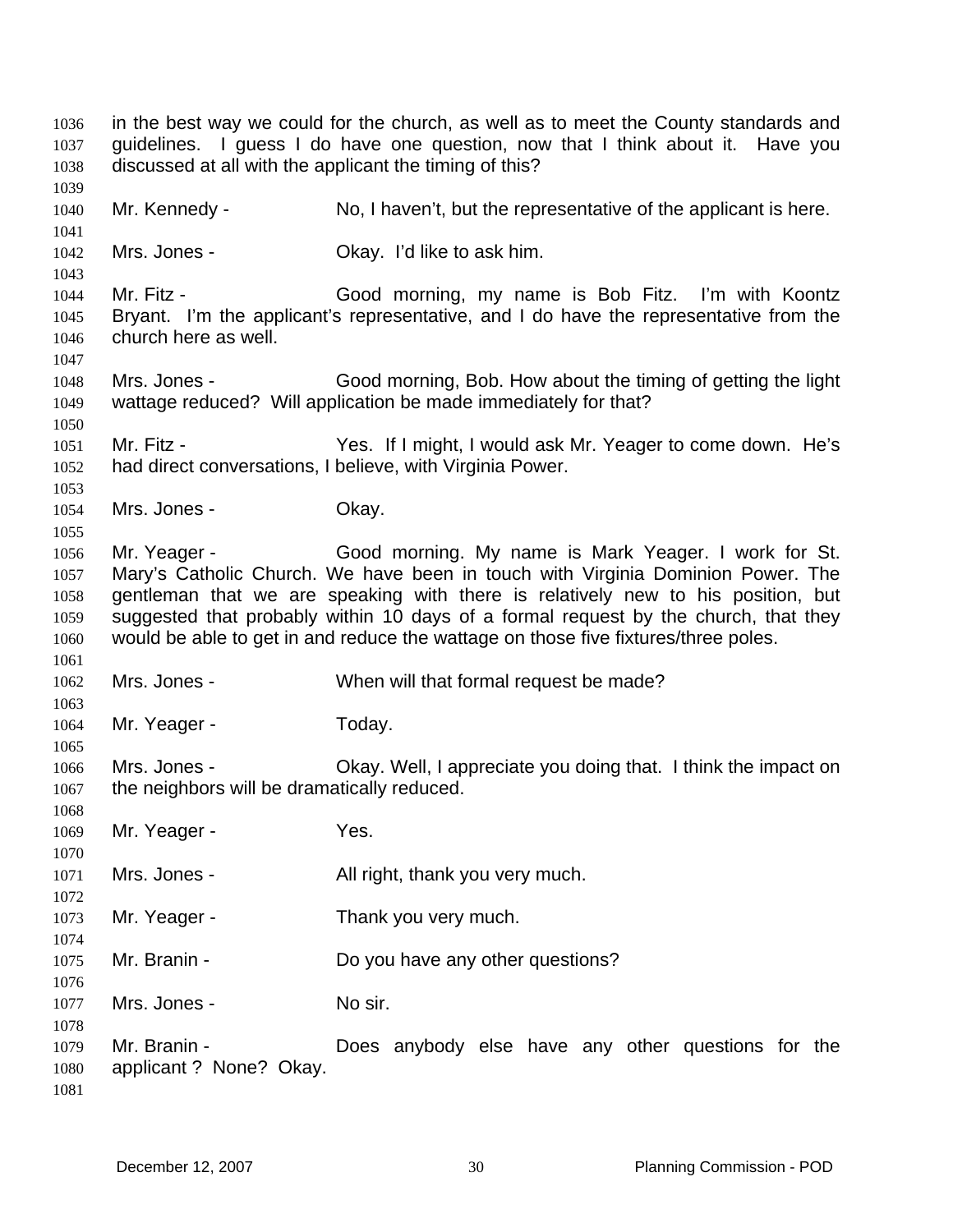Mrs. Jones - With that, yes, I'd like to move approval of LP/POD-77-02, St. Mary's Catholic Church, subject to the annotations on the plan and standard conditions for landscape and lighting plans, the additional condition #6 about reduced wattage, and the comments on the addendum on page 2. 1082 1083 1084 1085

1087 Mr. Vanarsdall - Second.

1089 1090 Mr. Branin - **Motion made by Mrs. Jones, seconded by Mr. Vanarsdall. All** in favor say aye. All opposed say no. The ayes have it; the motion carries.

1091

1086

1088

1092 1093 1094 The Planning Commission approved the landscape plan for LP/POD-77-02, St. Mary's Catholic Church, subject to the standard conditions attached to these minutes for landscape and lighting plans, and the following additional condition:

- 1096 1097 6. The wattage of the Dominion Virginia Power spotlight fixtures shall be reduced from 400 watts to 250 watts along the front parking.
- 1098

1095

#### 1099 **PLAN OF DEVELOPMENT**

1100

POD-65-07 Lowe's #381 Expansion – W. Broad Street and Old Springfield Road (POD-45-91 Revised) **McKinney & Company for Lowe's Home Centers, Inc.:**  Request for approval of a plan of development as required by Chapter 24, Section 24-106 of the Henrico County Code, to construct a two phase expansion to an existing one-story, 103,000-square-foot building. The first phase of construction is for a 11,633 square foot garden center expansion and outdoor display areas; and the second phase is for a 5,890 square foot building expansion and a 4,472 square foot loading canopy. The 10.41-acre site is located at the northeast corner of W. Broad Street (U.S. Route 250) and Old Springfield Road on parcel 755-758- 9551. The zoning is B-3C, Business District (Conditional). County water and sewer. **(Brookland)** 

1102 1103 Mr. Branin - This is the case that we don't have opposition, but we want some questions answered, correct?

1104 1105

1106

1108

1111

1101

Mr. Silber - No.

1107 Mr. Jernigan - No, this is a regular case.

1109 1110 Mr. Branin - Ckay. Is anyone in opposition to POD-65-07, Lowe's #381 Expansion (POD-45-91 Revised)? No one? Mr. Kennedy?

1112 1113 1114 Mr. Kennedy - Good morning again. The original agenda suggested that additional plans would be submitted for review and approval for the outdoor display area. Staff has met with the applicant and asked if they would resubmit those outdoor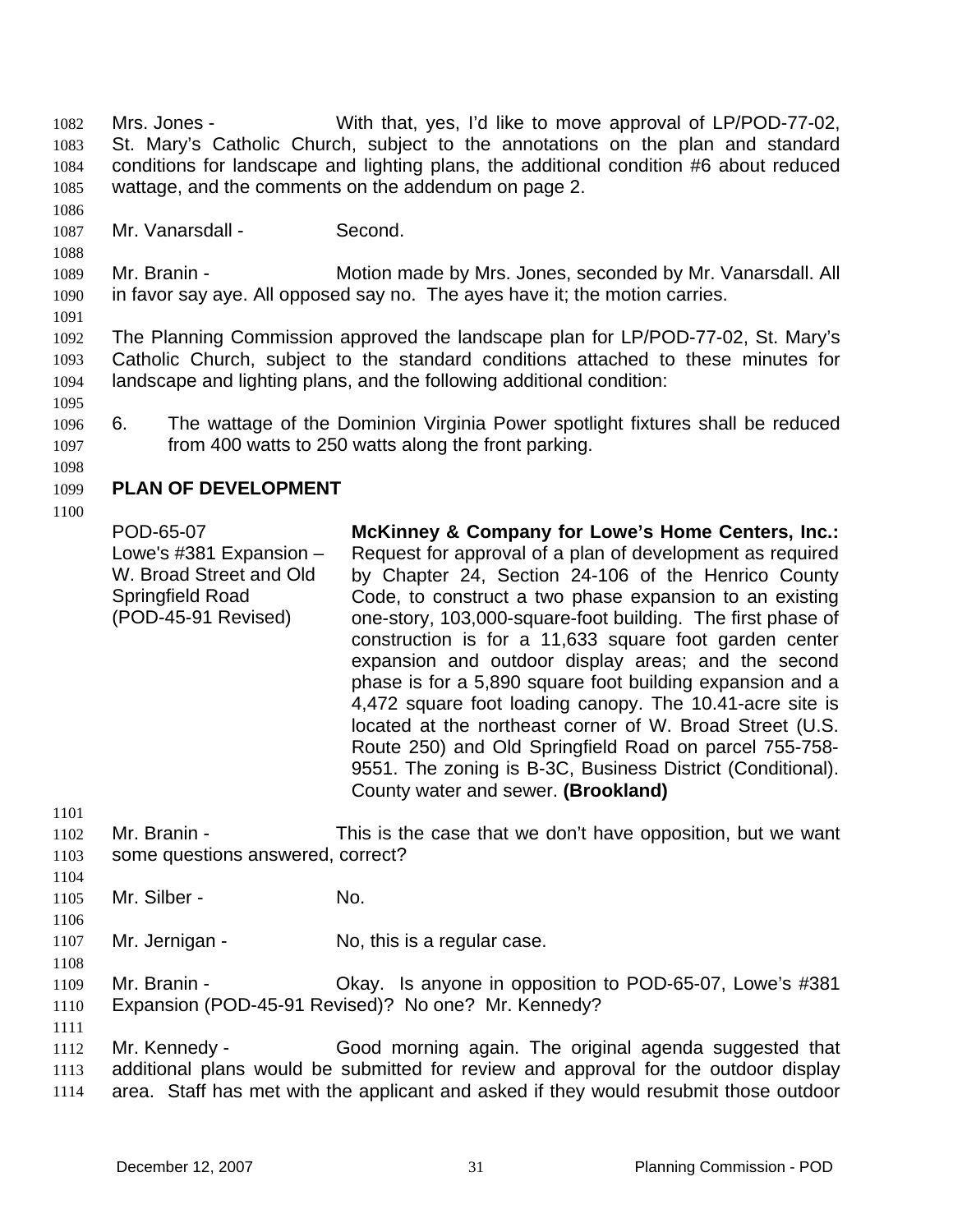display area features with the landscape and lighting plan. The intention is that the outdoor display area for new sheds would be inset into the hillside on the east side of the parking lot, and would look like—What they advertise is brick, kind of display gardens for sheds, as opposed to just falling out in the parking lot. So, it's going to be a landscape feature. They've agreed to submit that with the landscape plan so it'll come in as one package. 1115 1116 1117 1118 1119 1120

1121

1122 1123 1124 1125 1126 1127 1128 1129 1130 1131 1132 1133 1134 1135 1136 1137 1138 1139 1140 Otherwise, there are some significant conditions on the agenda addressing some operational issues. There have been some operational concerns. Since this development was originally established in 1996, which allowed outdoor storage behind the building, there is a proffer requirement from the original proffers in 1996, which requires a 50-foot transitional buffer, as well as a brick screen wall. Those are in place. There are also some operational controls about operations behind the building. These new additions would actually remove more of the work from behind the building by enclosing it and actually forcing loading to the front of the building. One of the conditions does address the circulation, which is they're required to put in a speed control platform similar to what you would find at Ukrop's in front of the building to address pedestrian conflicts between people picking up in the front of the building and also pedestrians crossing as customers. So, we've addressed that. There's also another condition having to do with the applicant requesting the vacation or the barricading of Old Springfield Road. That's because there tends to be a lot of trucks parking there and it tends to become a littering area for people who are either parking trucks or sleeping in their trucks at night. It's become a problem for that neighborhood. So, the applicant has already made application to VDOT to barricade that area to prevent trucks from parking there. One of the conditions requires them to pursue that to the extent necessary with VDOT.

- 1141
- 1142 With that, we can recommend approval per the conditions on the agenda.
- 1143

1145

1144

- Mr. Branin Ckay. Does anybody have any questions for Mr. Kennedy?
- 1146 1147 1148 Mr. Vanarsdall - Mike and I have had several conversations. I wanted to ask you, on the emergency generator that changed the hours, have you had any complaints since they changed them?
- 1149

1150 1151 1152 Mr. Kennedy - No. We did have some operational complaints on that noise, but the applicant has worked on resolving those issues. They've changed the hours of testing from—They were originally testing at 5:30 in the morning on Sunday.

1153 1154 1155 1156 1157 1158 1159 1160 Mr. Vanarsdall - That's the reason I asked you had you had any complaints. Mr. Kennedy - It's now during the day. They're not testing the generator in the morning. Mr. Vanarsdall - So, you haven't had any on that particular thing, but I know you have on noise.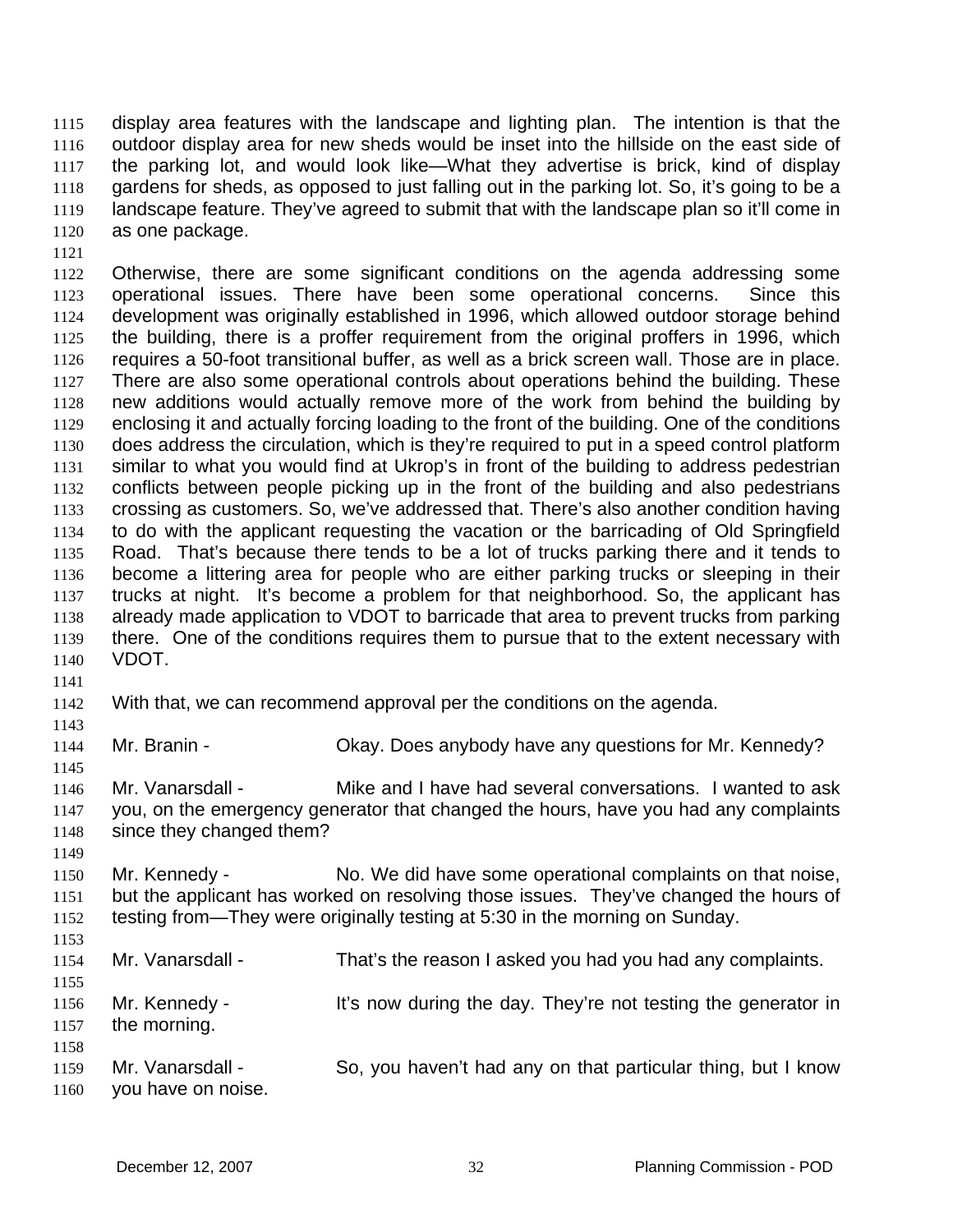Mr. Kennedy - Changise. Yes, there have been some complaints about noise. The applicant's finally figured out what it was. It was actually the garbage compactor. Although they're not doing work outside the building, they're using a compactor at night when they actually stock the building. And a compactor still makes noise. So, they're going to change their operational plans so that they don't compact cartons, cardboard boxes at night. We think that will be the solution to that. In the meantime, the proposed plan actually does provide better protection for the neighborhood by moving more of those activities to the front of the building, and enclosing more of those activities. So, we feel that the plan itself is fine. Operationally, we're going to monitor them, and we have them coming back for landscape plan approval, so they'll be back here. If we continue to have complaints, we can address it then. 1161 1162 1163 1164 1165 1166 1167 1168 1169 1170 1171 1172

1173

1177

1183

1186

- 1174 1175 1176 Mr. Silber - The Mr. Kennedy, can you advance the slide to the plan that we're discussing? And also, on the barricading of Old Springfield, did you indicate there's a condition that speaks to the possible vacation of Old Springfield?
- 1178 1179 1180 1181 1182 Mr. Kennedy - They would have to apply to VDOT to vacate or barricade Old Springfield. It depends on what VDOT will allow. Our intention is to close off that cul-de-sac. This cul-de-sac area here is the problem, where trucks are parking and littering, and actually throwing their garbage and stuff like that, because Tractor-trailer drivers are just looking for a place to hang out.
- 1184 1185 Mr. Silber - Do you know whether Old Springfield, any portion of that has been vacated up towards Huron, or is it still a public right-of-way?
- 1187 1188 1189 1190 Mr. Kennedy - The Sactually still a public right-of-way, it's just barricaded. It's all owned by VDOT. It's Old Springfield, which is part—When Springfield Road got relocated, they still retained the right-of-way. It's not a County right-of-way.
- 1191 1192 1193 1194 1195 1196 1197 1198 Mr. Vanarsdall - Subject to the resident engineer. Mr. Secretary, the resident engineer has been contacted. The person who's handling this for McKinney has already written him a letter. What happened was, when they widened Springfield Road, they stopped Old Springfield Road right below Lowe's. Then the 7-Eleven is over past that thing. So what it's been used for is people work on their automobiles, and now people park their tractor-trailers there, and it's become an eyesore. Lowe's has agreed to the vacating when they get to the Board. That's what caused all that. It's just an eyesore.
- 1199

- 1200 1201 1202 Mr. Silber - Right. I'm aware of that, I just wanted to make sure that there's some effort being made to vacate that portion of the right-of-way that's no longer needed. Sounds like that has possibilities.
- 1204 1205 1206 Mr. Vanarsdall - I want to thank Mike for all the work he's done on this. He's been the architect on everything. One of our former staff members, Stacy Burcin in the back, has been spearheading that also. But Mike worked it out to where it's satisfactory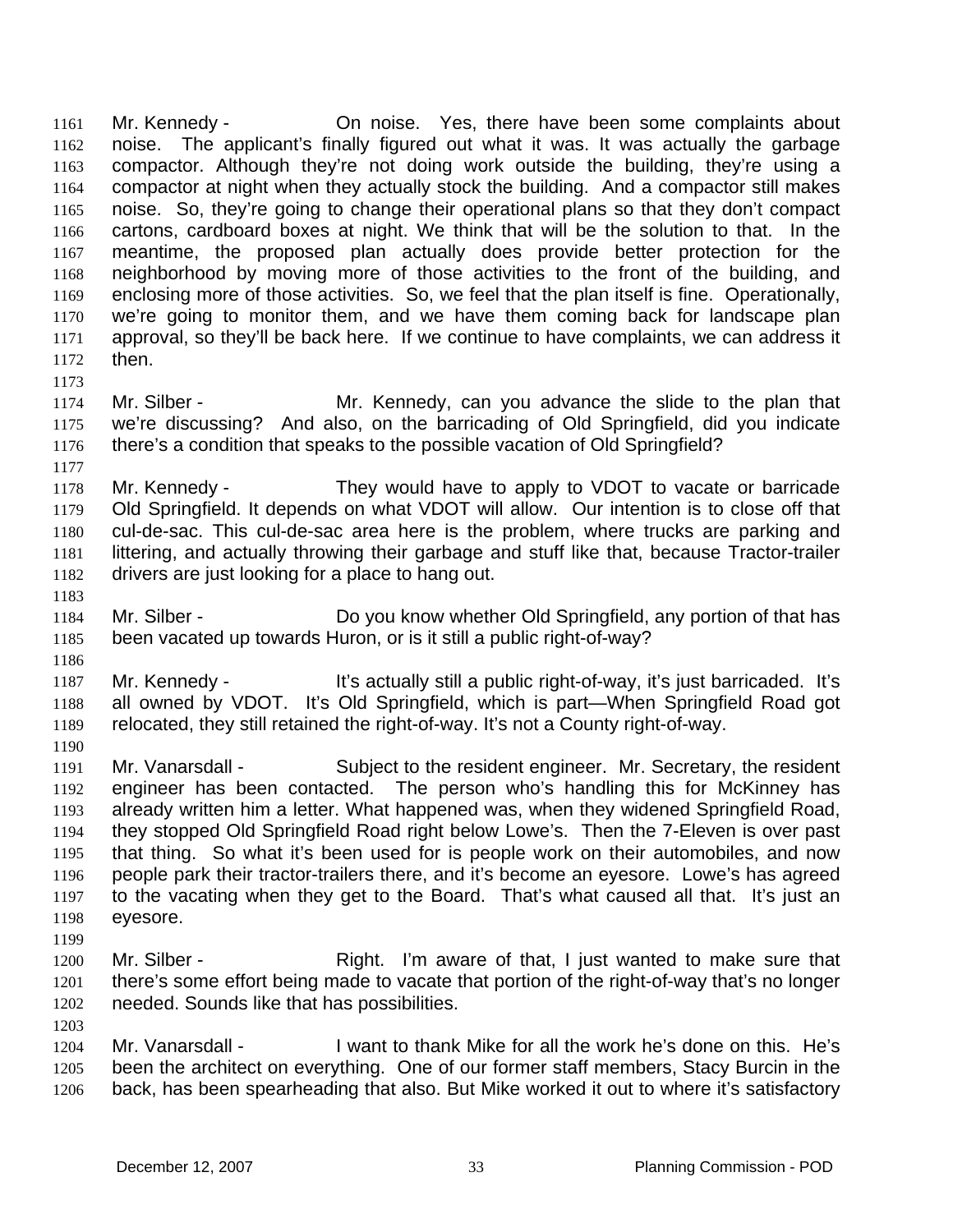thing. One of the improvements they're doing is on the front of the building, is on the front of the building, they're going to, for a lack of words, knock a hole in the wall and it's going to have a space that you can come up and get lumber, and it's going to be covered. That's going to take some of the noise away from the back, and it's also going to give better service to the contractors especially, or anybody, even the do-ityourselfer. It will be nice. 1209 1210 1211 1212 1213 1214 1215 1216 1217 1218 1219 1220 1221 1222 1223 1224 1225 1226 1227 1228 1229 1230 1231 1232 1233 1234 1235 1236 1237 1238 1239 1241 1243 1244 1245 1246 1247 1248 1249 1251 1252 Mr. Branin - **Does anybody else have any questions for Mr. Kennedy or** the applicant? Mr. Vanarsdall? Mr. Vanarsdall - Thank you, Mike, for your help. I move that POD-65-07, Lowe's #381 Expansion (POD-45-91 Revised), be approved with the annotations on the plans, the standard conditions for developments of this type, and the following conditions 9 amended, 11 amended, and down to 33. Mr. Archer - Second. Mr. Branin - **Motion made by Mr. Vanarsdall, seconded by Mr. Archer. All** in favor say aye. All opposed say no. The ayes have it; the motion carries. The Planning Commission approved POD-65-07, Lowe's #381 Expansion (POD-45-91 Revised), subject to the annotations on the plans, the standard conditions attached to these minutes for developments of this type, and the following additional conditions: 9. **AMENDED** - A detailed landscaping plan shall be submitted to the Department of Planning for review and Planning Commission approval prior to the issuance of any occupancy permits. 11. **AMENDED** - Prior to the approval of an electrical permit application and installation of the site lighting equipment, a plan including depictions of light spread and intensity diagrams, and fixture specifications and mounting height details shall be submitted for Department of Planning review and Planning Commission approval. 1240 24. Provide a bold note on the construction plans indicating: "The emergency generator will only be tested during the hours of 7 AM thru 6 PM. 1242 25. Provide a bold note on the construction plans indicating: The emergency generator will be maintained and operated so that it does not generate smoke, noise or vibration, so as to cause a nuisance to the adjoining residentially zoned property. The noise on the property shall be limited, so that hearing protection in accordance with OSHA standards is not required by anyone outside of the screen walls." Please note: if, in the opinion of the County, the noise containment is not effective, the Commission retains the right to review and direct additional measures shall be used or the emergency generator removed. 1250 26. The engineer shall certify that the hazardous materials storage area has been designed in accordance the requirements of the building and fire codes, as well as any applicable environmental regulations. The hazardous materials storage

to everyone. Then one of the Lowe's officials, Derrick Melton, is sitting there with Stacy, from North Carolina. We appreciate you being here. I think we're going to have a good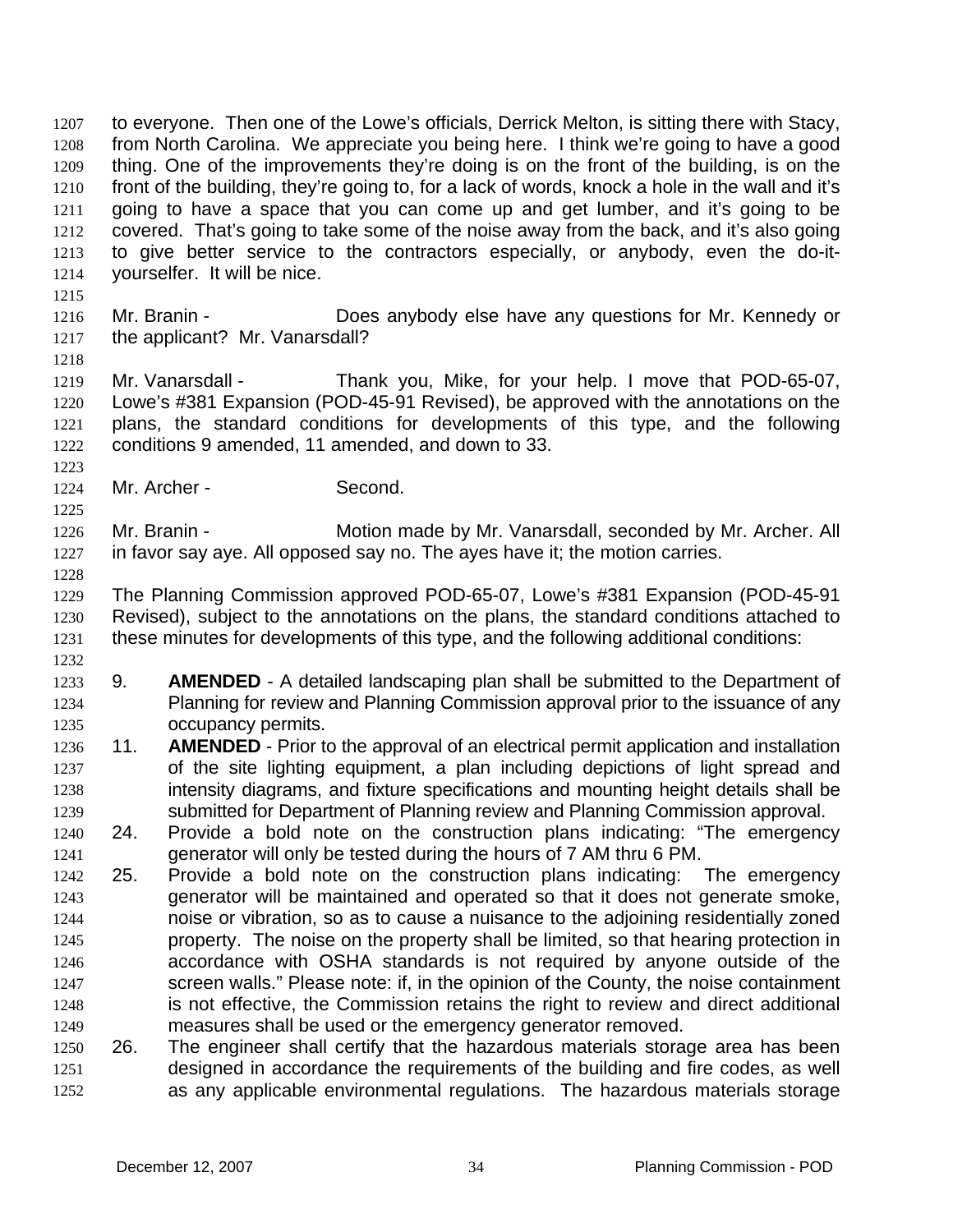area shall be limited to accessory storage of waste generated on site and shall be maintained so that it does not become hazardous, objectionable, or offensive for any reason. 1253 1254 1255

- 1257 1258 1259 1256 27. The applicant shall take all such steps as necessary to request that the Virginia Department of Transportation barricade and/or vacate the cul-de-sac at the terminus of Old Springfield Road and to implement such request as necessary, to discourage loitering and illicit activities at that location.
- 1261 1262 1263 1260 28. A layout plan for the outdoor display areas shall be submitted for Planning Commission for review and approval in conjunction with the revised lighting and landscape plan. The outdoor display areas shall be designed to function as a landscape feature and shall have a pedestrian aisle exclusive of any drive aisle.
- 1265 1266 1267 1264 29. A raised speed platform or some other traffic calming device, submitted for review and approval by planning staff, shall be provided along the main drive aisle in front of the store, to serve as a physical separation between the customer loading canopy and the main store entrances.
- 1269 1268 30. A solid wall shall be provided along the north side of the garden center expansion area, facing the adjoining residential properties.
- 1271 1270 31. The rear storage area shall be screened at each end by solid gate of such design submitted for review and approval by Planning Staff.
- 1273 1272 32. A fire lane shall be marked and maintained along the entire length of the rear of the building rear, in accordance with the requirements of the Fire Marshall.
- 1275 1276 1277 1274 33. Signs will be posted along the rear of the building indicating that "Motor vehicles shall not idle engines for more than 5 minutes. No deliveries or cleaning before 7AM or after 6 PM", and the store manager will take steps necessary to implement those policies.

## 1278

### 1279 **PLAN OF DEVELOPMENT**

1280

POD-55-07 Staples Mill Centre, Phase I - Staples Mill Road and Bethlehem Road

**E. D. Lewis & Associates for Staples Mill Centre, LLC:** Request for approval of a plan of development as required by Chapter 24, Section 24-106 of the Henrico County Code to: demolish 19 existing apartment buildings (Yorkshire and Crestwood Apartments) and related parking areas, to demolish an existing office building (2381 Staples Mill Road) and related parking area, to demolish 17 single-family dwellings(4907-5007 Bethlehem Road) and related structures, to demolish streets and utilities to be vacated, and to provide road improvements, including underground utilities, to Staples Mill Road (State Route 33) and Bethlehem Road in contemplation of future development. The property consists of two sites: a 0.638 acre site located on the east side of Staples Mill Road (State Route 33) approximately, 600 feet south of Bethlehem Road at 2381 Staples Mill Road on parcel 774- 740-9115; and a 79.5-acre site located on the west line of Staples Mill Road, approximately 225 feet south of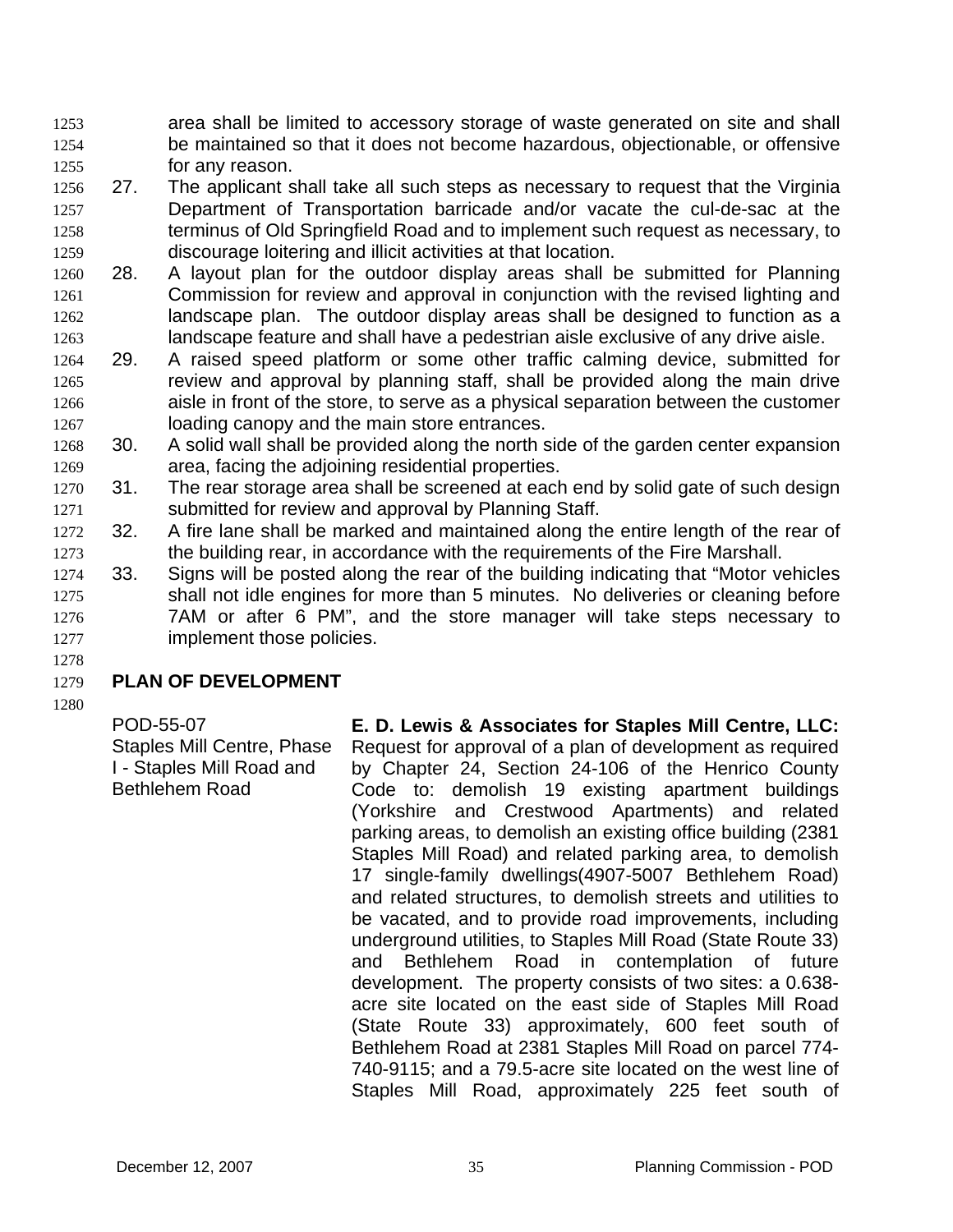Bethlehem Road on parcels: 771-740-9118; 772-740- 1743, 1137, 0431, 2836, 4023, 2229; 773-739-8155; 773- 740-5043, 9498, 8899; 773-741-3132, 2637, 4222, 3726, 6011, 7505, 5414, 6808, 8102; 774-739-3999, 4569, 5043; 774-740-0096, 3584, 2888, 2190, 4182, 0894, 1592 and 8236. The zoning is UMUC Urban Mixed Use District (Conditional) and B-2 Business District. County water and sewer. **(Brookland)** 

- 1282 1283 Mr. Branin - Is anyone in opposition to POD-55-07, Staples Mill Centre, Phase 1? No one? Mr. Kennedy, you again.
- 1285 Mr. Kennedy - I'd like to address this plan, as well as the companion case.
- 1287 Mr. Silber - Chay.
- 1288

1281

1284

1286

#### 1289 **SUBDIVISION**

1290

SUB-53-07 Staples Mill Centre (September 2007 Plan) Bethlehem Road

**E. D. Lewis & Associates for Ollin Toler:** The 1.06-acre site proposed for a subdivision of 31 townhouses for sale is located on the south line of Bethlehem Road, approximately 370 feet west of the west line of Staples Mill Road on parcels 773-40-5043, 8899, 9498; 774-740-0096, 0894, 1592, 2190 and 773-741-8102. The zoning is UMUC, Urban Mixed Use District (Conditional). County water and sewer. **(Brookland) 31 Lots** 

1291

#### 1292 Mr. Branin - The Is anyone in opposition to SUB-53-07, Staples Mill Centre

(September 2007 Plan)? No one? Mr. Kennedy?

1293 1294

1295 1296 1297 1298 1299 1300 1301 1302 1303 1304 1305 1306 1307 1308 1309 1310 Mr. Kennedy - This is the initial phase of development for Staples Mill Centre, which is another UMU. We think it's going to be their flagship for development in the Brookland District, and match the quality of development we've seen in the other UMU projects, and that you heard last night at the Board meeting. So, we think this is going to be a flagship for this area. Basically at this point, they're just doing the groundwork, removing old utilities and removing old buildings. Some of those buildings have been removed. As you can see, the apartment complex that previously occupied this area has been removed. There are still some apartments here, in this area here, and there are some houses along Bethlehem Road that need to be removed in contemplation of development of the site. The plan also provides for improvements along Staples Mill Road and Bethlehem Road for site development. This is basically the first phase. Additional plans of development will be coming forward the beginning of next year, which provide for development consistent with the master plan approved with the provisional use permit (PUP). That was approved by the Planning Commission and the Board of Supervisors. This is just the first step. The subdivision is also a conditional plan. Basically, it provides for conditional approval, a tentative layout for the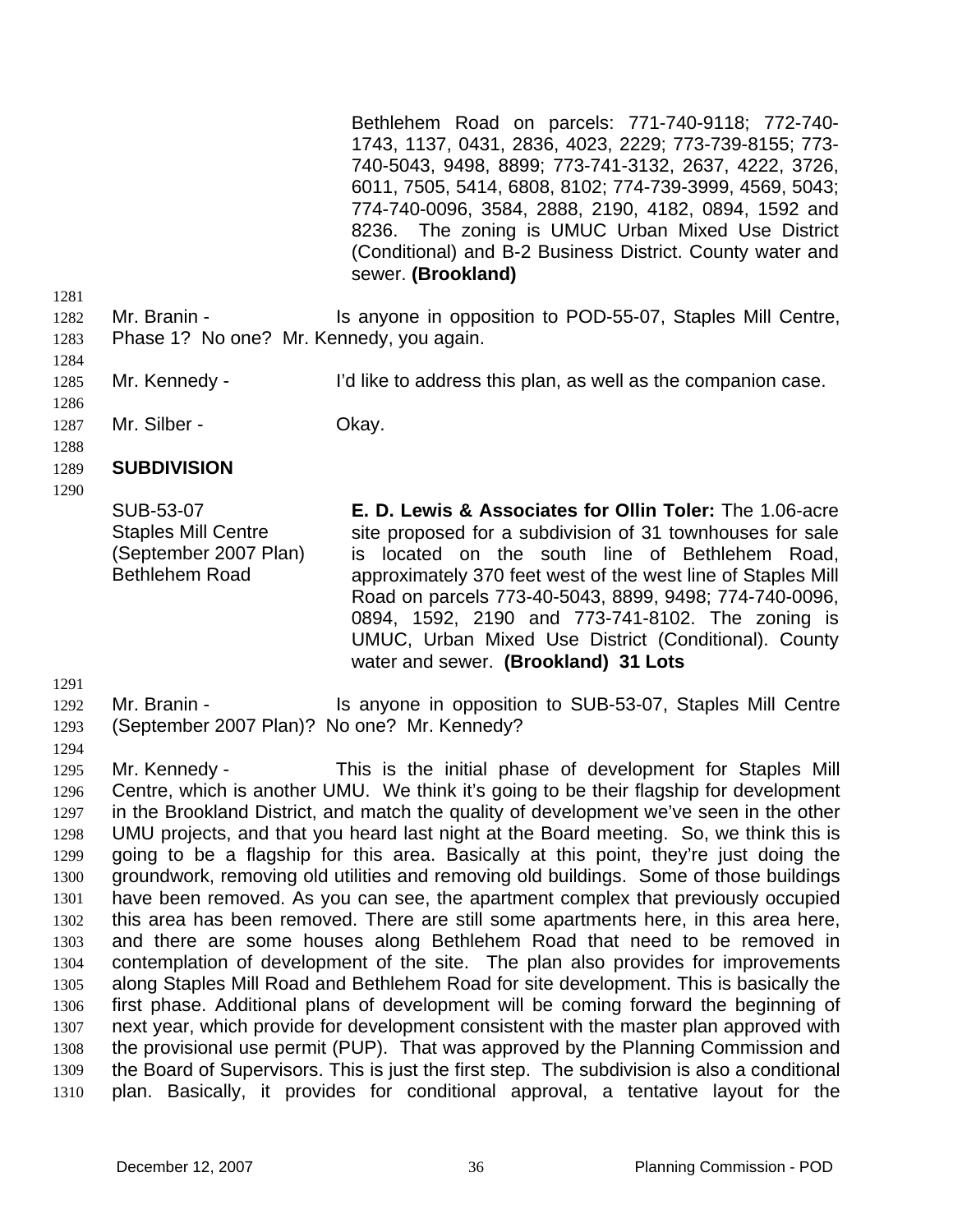townhouses, which are in the first phase. Our rule of approval requires that a conditional approval be submitted first as part of this plan, but when they come back with construction plans for the next phase, they will have construction plans for those as well. There are conditions on the agenda having to do with the vacation of the old subdivision that was there, which are these lot lines, for the old houses as well as the vacation of the streets. 1311 1312 1313 1314 1315 1316

1317

1322

1318 1319 1320 1321 With that, staff can recommend approval of both the POD and the subdivision. The applicant's engineer is here to answer any questions. We have addressed some questions from neighboring property owners; I think we've resolved them. I think they've already left. With that, we can recommend approval.

1323 1324 1325 Mr. Branin - **Does anybody have any questions for Mr. Kennedy in either** the POD or the subdivision? Anyone? Mr. Vanarsdall, do you want to hear from the applicant?

- 1327 Mr. Vanarsdall - I don't.
- 1328 1329

1330

1326

Mr. Branin - Ckay.

- 1331 1332 1333 1334 1335 1336 1337 1338 Mr. Vanarsdall - There ever was a time to have a ribbon cutting to tear something down or demolish it—I see Jim Theobald smiling because he worked through the whole UMU. You all remember that book that thick and that long. Anyway, I recommend approval of POD-55-07, Staples Mill Centre, Phase 1. And on the addendum we have one added—Let's see. I'm going to take them separately. For POD-55-07, Staples Mill Centre, Phase 1, I recommend approval, subject to the annotations on the plans, standard conditions for developments of this type, and the following conditions 24 through 35, and on the addendum, it's 36 added.
- 1339 1340

1341

Mr. Jernigan - Second.

1342 1343 Mr. Branin - **Motion made by Mr. Vanarsdall, seconded by Mr. Jernigan.** All in favor say aye. All opposed say no. The ayes have it; the motion carries.

- 1344 1345 1346 1347 The Planning Commission approved POD-55-07, Staples Mill Centre, Phase 1, subject to the annotations on the plans, the standard conditions attached to these minutes for developments of this type, and the following additional conditions:
- 1348 1349 1350 1351 1352 1353 24. The right-of-way for widening of Staples Mill Road (State Route 33) as shown on approved plans shall be dedicated to the County prior to any occupancy permits being issued. The right-of-way dedication plat and any other required information shall be submitted to the County Real Property Agent at least sixty (60) days prior to requesting occupancy permits.
	- 1354 1355 1356 25. The easements for drainage and utilities as shown on approved plans shall be granted to the County in a form acceptable to the County Attorney prior to any occupancy permits being issued. The easement plats and any other required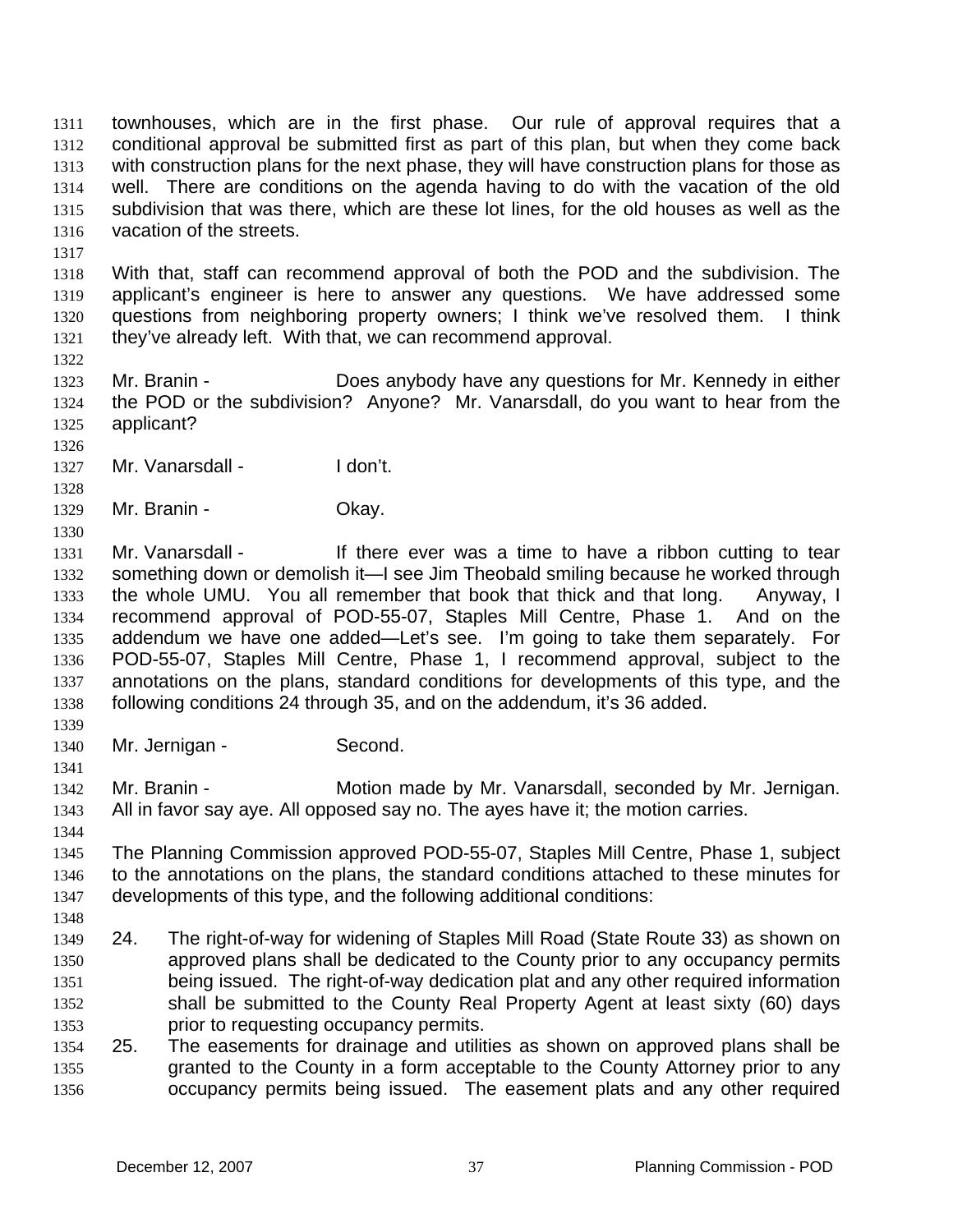information shall be submitted to the County Real Property Agent at least sixty (60) days prior to requesting occupancy permits. 1357 1358

- 1359 1360 1361 1362 1363 26. The limits and elevations of the 100-year frequency flood shall be conspicuously noted on the plan "Limits of 100 Year Floodplain" In addition, the delineated 100 year floodplain must be labeled "Variable Width Drainage and Utility Easement." The easement shall be granted to the County prior to the issuance of any occupancy permits.
- 1364 1365 27. The entrances and drainage facilities on Staples Mill Road (State Route 33) shall be approved by the Virginia Department of Transportation and the County.
- 1366 1367 1368 1369 28. A notice of completion form, certifying that the requirements of the Virginia Department of Transportation entrances permit have been completed, shall be submitted to the Department of Planning prior to any occupancy permits being issued.
- 1370 1371 29. The developer shall provide fire hydrants as required by the Department of Public Utilities and Division of Fire.
- 1372 1373 30. The proffers approved as a part of zoning case C-5C-07 shall be incorporated in this approval.
- 1374 31. Prior to issuance of a building permit, the developer must furnish a letter from Dominion Virginia Power stating that this proposed development does not conflict with their facilities. 1375 1376
- 1377 1378 1379 32. Any necessary off-site drainage and/or water and sewer easements must be obtained in a form acceptable to the County Attorney prior to final approval of the construction plans.
- 1380 1381 1382 33. Deviations from County standards for pavement, curb or curb and gutter design shall be approved by the County Engineer prior to final approval of the construction plans by the Department of Public Works.
- 1383 1384 1385 34. Approval of the construction plans by the Department of Public Works does not establish the curb and gutter elevations along the Henrico County maintained right-of-way. The elevations will be set by Henrico County.
- 1386 1387 1388 1389 35. Approval of the construction plans by the Department of Public Works does not establish the curb and gutter elevations along the Virginia Department of Transportation maintained right-of-way. The elevations will be set by the contractor and approved by the Virginia Department of Transportation.
- 1390 1391 1392 36. The applicant shall obtain vacation of any County right-of-way to be impacted by this project, prior to approval of construction plans for that portion of the work, as determined by the Director of Public Works.
- 1394 Mr. Branin - Next one, Mr. Vanarsdall.
- 1396 1397 1398 1399 Mr. Vanarsdall - Now, on the subdivision, I recommended SUB-53-07, Staples Mill Centre (September 2007 Plan), be approved with the annotations on the plan, standard conditions for residential townhouses served by public utilities, and the following conditions 13, 14, and on the addendum, #15 is added.
- 1400 1401 Mrs. Jones - Second.
- 1402

1393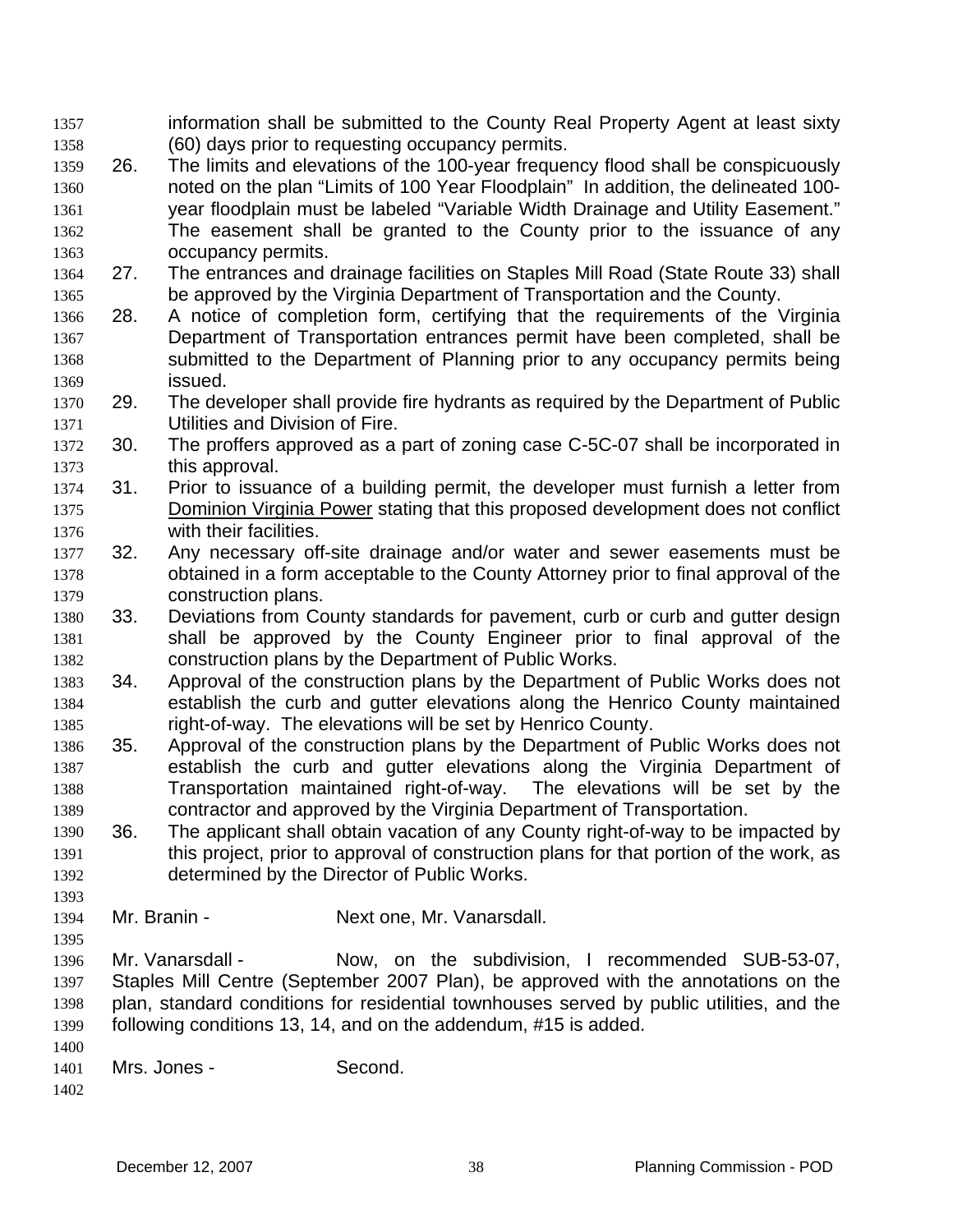Mr. Branin - Motion made by Mr. Vanarsdall, seconded by Mrs. Jones. All in favor say aye. All opposed say no. The ayes have it; the motion carries. 1403 1404

1405

1406 1407 1408 1409 The Planning Commission granted conditional approval to SUB-53-07, Staples Mill Centre (September 2007 Plan), subject to the standard conditions attached to these minutes for subdivisions served by public utilities, the annotations on the plans, and the following additional conditions:

- 1410
- 1412 1411 13. A County standard sidewalk shall be constructed along the south side of Bethlehem Road.
- 1414 1413 14. The proffers approved as a part of zoning case C-5C-07 shall be incorporated in this approval.
- 1416 1415 15. The applicant shall obtain vacation of any lots in Westbourne Subdivision which are within the limits of this subdivision prior to final approval of the plat.
- 1418 **PLAN OF DEVELOPMENT & MASTER PLAN** *(Deferred from the November 14, 2007,*
- 1419 *Meeting)*
- 1420

1417

| POD-76-07<br>Laburnum Station - Gay<br>Avenue and S. Laburnum<br>Avenue | Hangen Brustlin for Retail<br>Vanasse<br><b>South</b><br>Development: Request for approval of a plan of<br>development and master plan, as required by Chapter 24,<br>Section 24-106 of the Henrico County Code, to construct a<br>shopping center with three, one-story retail buildings<br>totaling 48,940 square feet and two future one-story<br>retail/office buildings totaling 15,000 square feet. The<br>10.19-acre site is located at the southern corner of the<br>intersection of S. Laburnum and Gay Avenues on parcels<br>814-717-0480 and 813-717-7951 (part). The zoning is B-<br>2C, Business District (Conditional) and ASO, Airport |
|-------------------------------------------------------------------------|-------------------------------------------------------------------------------------------------------------------------------------------------------------------------------------------------------------------------------------------------------------------------------------------------------------------------------------------------------------------------------------------------------------------------------------------------------------------------------------------------------------------------------------------------------------------------------------------------------------------------------------------------------|
|                                                                         | Safety Overlay District. County water and sewer. (Varina)                                                                                                                                                                                                                                                                                                                                                                                                                                                                                                                                                                                             |

1421 1422

Mr. Branin - Is anyone in opposition to POD-76-07, Laburnum Station?

1423 1424

1425 1426 1427 1428 1429 1430 1431 1432 1433 1434 1435 1436 Ms. Goggin - Good morning. In your handout addendum is a plan that addresses staff's concern for the screening of the proposed Best Buy from Gay Avenue and the existing shopping center across the street. As you can tell from what was in your delivered packet, the loading now comes from this direction versus facing Gay Avenue and the—I'm just going to call it Ukrop's Shopping Center. The new plan also provides a raised median, which will provide area for additional landscaping, and the separation as required from this drive aisle and the entrance, per Public Works. With the loading area turned this way, there is also area for additional landscaping right here, as well as this landscaping area here, to help screen it from the neighborhood. These are the proposed color architecturals, as provided by the applicant, but because it's been flipped, the screening that was shown on this side of the building is now on this side of the building. I just wanted to show you that the applicant has proposed brick and

No one. Ms. Goggin?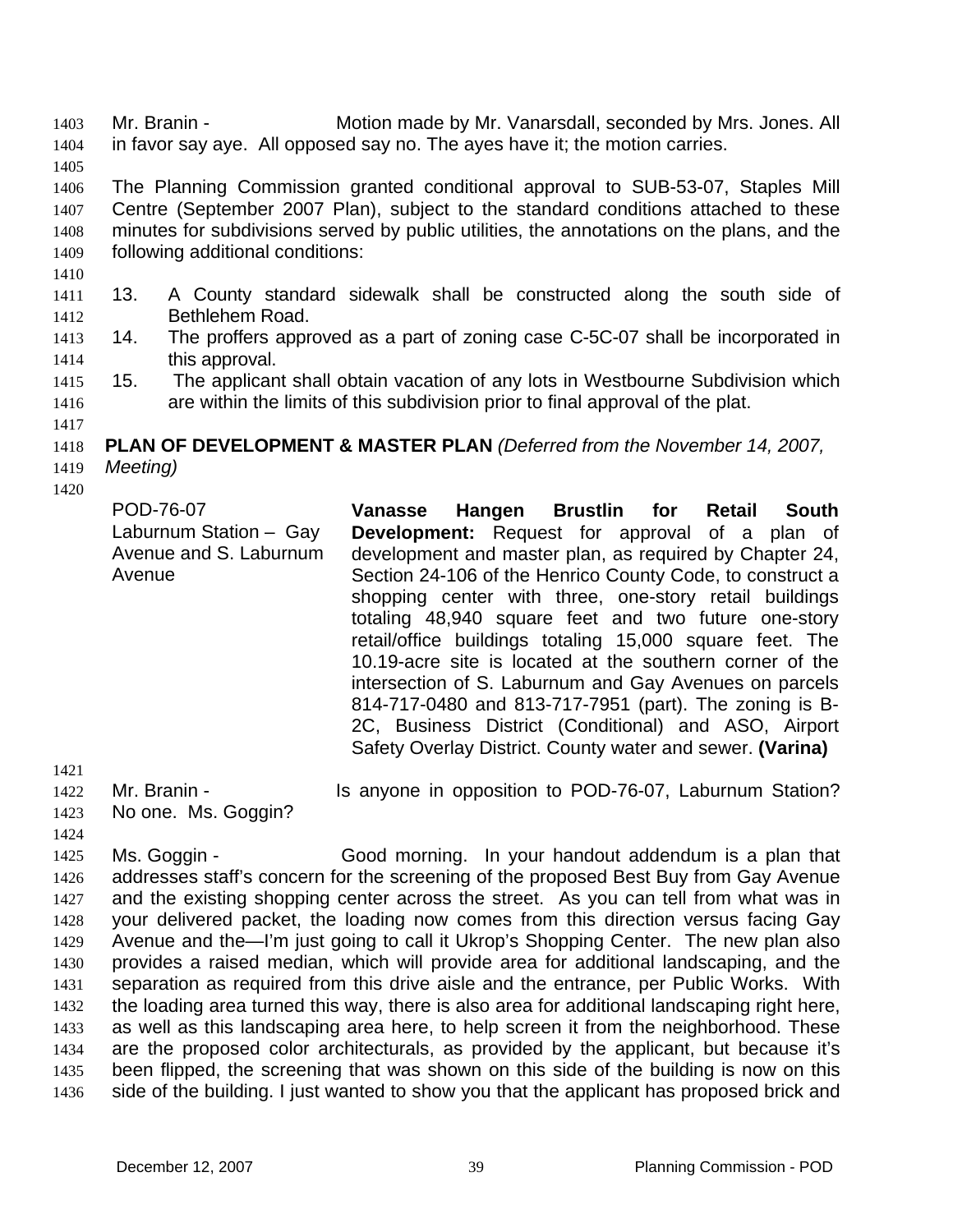the staff plan. It has also been redesigned to proffer a 25-foot landscape strip along Laburnum Avenue. 1438 1439 1440 1441 1442 1443 1444 1445 1446 1447 1448 1449 1450 Staff has not been contacted by any concerned citizens or other parties concerning this development. Staff can recommend approval subject to the annotations on the plans handed out to you this morning, the standard conditions for developments of this type, conditions 24 through 43 in the agenda. John Carty, from VHB, the engineering firm, and Carolyn Nadal from Hirschler Fleischer are here to speak on behalf of the applicant. And I would be happy to answer any questions the Commission may have. Mr. Branin - Thank you. Does anybody have any questions for Ms. Goggin?

block to match the building. It's going to blend in with the building. Let me go back to

1451 1452 Mrs. Jones - A quick one about the re-oriented store and the loading area.

1453 Ms. Goggin - Yes ma'am.

1454 1455 1456 1457 Mrs. Jones - So, the trucks would come on in off of, well, I guess of Laburnum.

1458 Mr. Jernigan - Gay.

1437

1459

1463

1465

1468

1470

1473

1460 1461 1462 Mrs. Jones - **Off of Gay.** Would they be involved in the front area at all, where the major parking is, or is there turning or backing in? How would they do that? That looks tight to me.

1464 Ms. Goggin - I would like to defer that question to John Carty.

1466 1467 Mr. Branin - Sir, when you come down, if you'd please state your name for the record. Thank you.

1469 Mr. Carty - Good morning. My name is John Carty. I'm with VHB.

1471 1472 Mrs. Jones - Mr. Carty, just educate me a minute here, how these trucks will come for their delivery.

1474 1475 1476 1477 1478 Mr. Carty - Due to the fact that we've now flipped the building, the game plan would be for the trucks to enter through Gay Avenue. That way, they could pull directly forward and then just back straight in. But then they would be required to exit out the main entrance to Laburnum.

1479 1480 1481 Mrs. Jones - Chay. Mr. Carty - So, basically, the truck would come in this way and back in.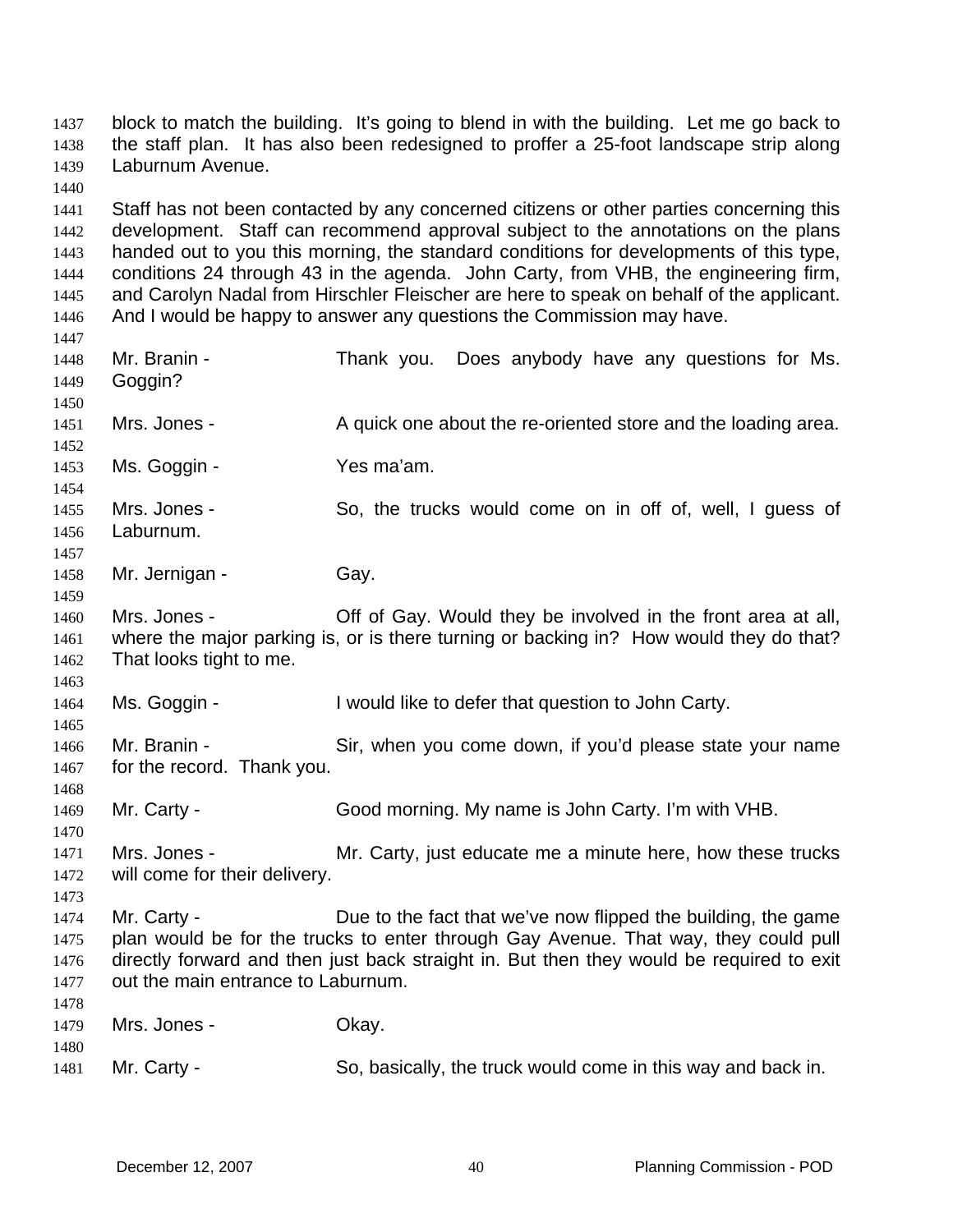Mrs. Jones - And can come from Laburnum down Gay and make a lefthand turn into the shopping center because there is not a median there, right? 1482 1483 1484 1485 1486 1487 1488 1489 1490 1491 1492 1493 1494 1495 1496 1497 1498 1499 1500 1501 1502 1503 1504 1505 1506 1507 1508 1509 1510 1511 1512 1513 1514 1515 1516 1517 1518 1519 1520 1521 1522 1523 1524 1525 1526 1527 Mr. Carty - Correct. Mrs. Jones - So, it's up and back. Mr. Carty - Correct. Mr. Jernigan - When they pull in, they just back. They don't even have to turn around. They pull in and back straight in, and then when they come out, they come straight out. Mrs. Jones - Straight out here. Mr. Jernigan - Come through the shopping center and exit on Laburnum. Mrs. Jones - And that's not going to be a conflict with customer cars. I would guess they could go back there, but they probably won't because of the orientation of the major parking areas. Mr. Carty - I would tend to agree, yes. Mrs. Jones - Ckay, thank you. I understand. Mr. Branin - Does anybody else have any questions for the applicant or Ms. Goggin? Mr. Jernigan - No. I just want to thank Christina. I know this has been a long one, but it looks good now. Flipping the building did make things a whole lot better. The reason Best Buy's going to make their rear of this building look as good as the front is because there will be future development behind them, either an office or retail, so we wanted it looking good on all four sides. I do want to thank you. Ms. Goggin - Thank you. Mr. Jernigan - Mr. Chairman, I don't really need to hear from the applicant on this, unless they want to say something. But I don't think they do. With that, I will move for approval of POD-76-07, Laburnum Station, with the annotations on the plan, and standard conditions for developments of this type, and the following additional conditions #24 through 43, and on the addendum. Mr. Vanarsdall - Second. Mr. Branin - **Motion made by Mr. Jernigan, seconded by Mr. Vanarsdall.** All in favor say aye. All opposed say no. The ayes have it; the motion carries.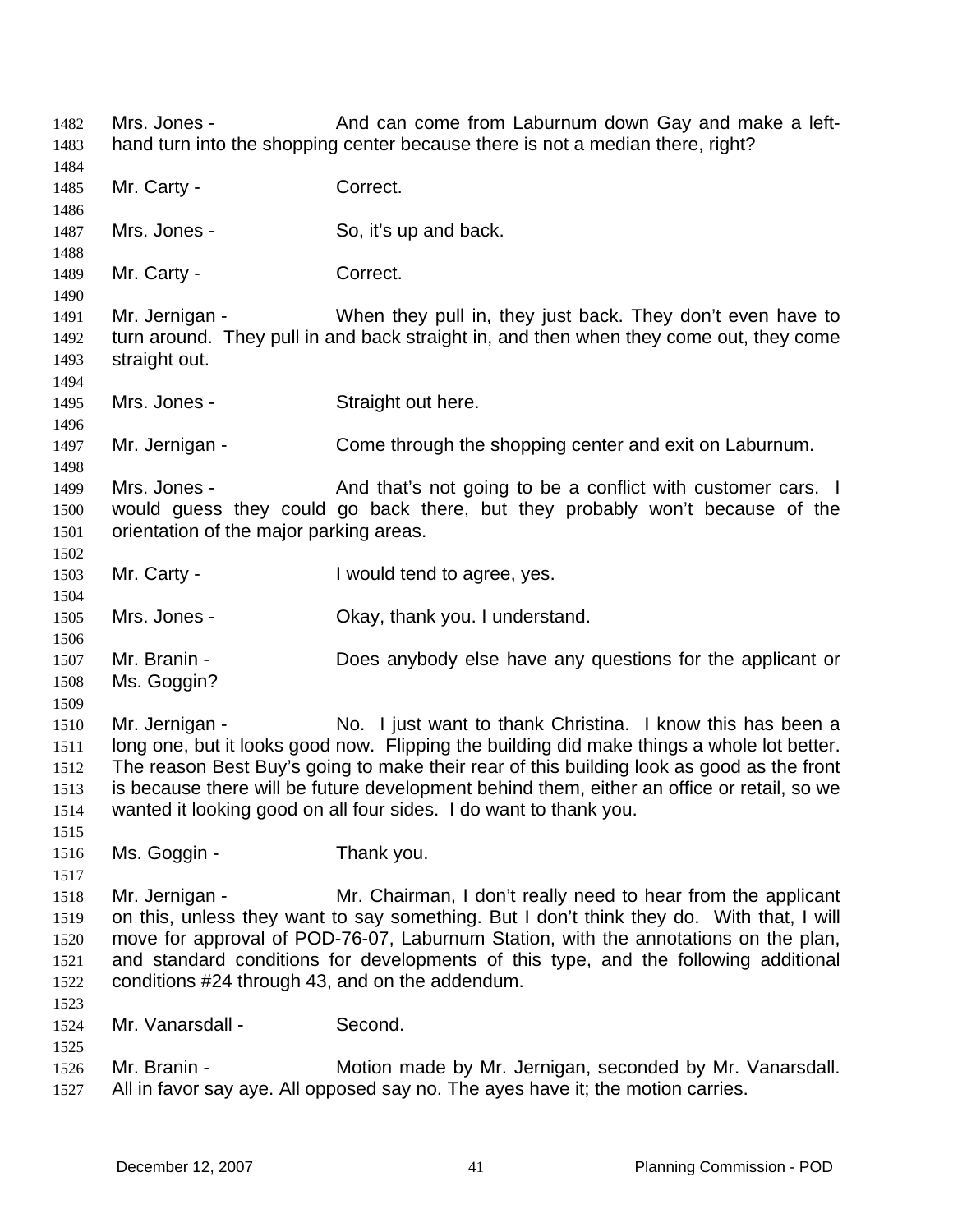- The Planning Commission approved POD-76-07, Laburnum Station, subject to the annotations on the plans, the standard conditions attached to these minutes for developments of this type, and the following additional conditions: 1528 1529 1530
- 1531

1532 1533 1534 1535 1536 24. The right-of-way for widening of Laburnum Avenue and Gay Avenue as shown on approved plans shall be dedicated to the County prior to any occupancy permits being issued. The right-of-way dedication plat and any other required information shall be submitted to the County Real Property Agent at least sixty (60) days prior to requesting occupancy permits.

- 1537 1538 1539 1540 1541 25 The easements for drainage and utilities as shown on approved plans shall be granted to the County in a form acceptable to the County Attorney prior to any occupancy permits being issued. The easement plats and any other required information shall be submitted to the County Real Property Agent at least sixty (60) days prior to requesting occupancy permits.
- 1542 1543 26. The developer shall provide fire hydrants as required by the Department of Public Utilities and Division of Fire.
- 1544 1545 27. A concrete sidewalk meeting County standards shall be provided along east side Gay Avenue and the west side of Laburnum Avenue.
- 1546 28. All repair work shall be conducted entirely within the enclosed building.
- 1547 29. Outside storage shall not be permitted.
- 1548 1549 30. The proffers approved as a part of zoning case C-51C-06 shall be incorporated in this approval.
- 1550 1551 1552 1553 1554 1555 31. The developer shall install an adequate restaurant ventilating and exhaust system to minimize smoke, odors, and grease vapors. The plans and specifications shall be included with the building permit application for review and approval. If, in the opinion of the County, the type system provided is not effective, the Commission retains the rights to review and direct the type of system to be used.
- 1556 1557 1558 32. Any necessary off-site drainage and/or water and sewer easements must be obtained in a form acceptable to the County Attorney prior to final approval of the construction plans.
- 1559 1560 1561 33. Deviations from County standards for pavement, curb or curb and gutter design shall be approved by the County Engineer prior to final approval of the construction plans by the Department of Public Works.
- 1562 1563 34. The loading areas shall be subject to the requirements of Chapter 24, Section 24-97(b) of the Henrico County Code.
- 1564 1565 35. Storm water retention, based on the 50-10 concept, shall be incorporated into the drainage plans.
- 1566 1567 1568 36. Insurance Services Office (ISO) calculations must be included with the plans and contracts and must be approved by the Department of Public Utilities prior to the issuance of a building permit.
- 1569 1570 1571 37. Approval of the construction plans by the Department of Public Works does not establish the curb and gutter elevations along the Henrico County maintained right-of-way. The elevations will be set by Henrico County.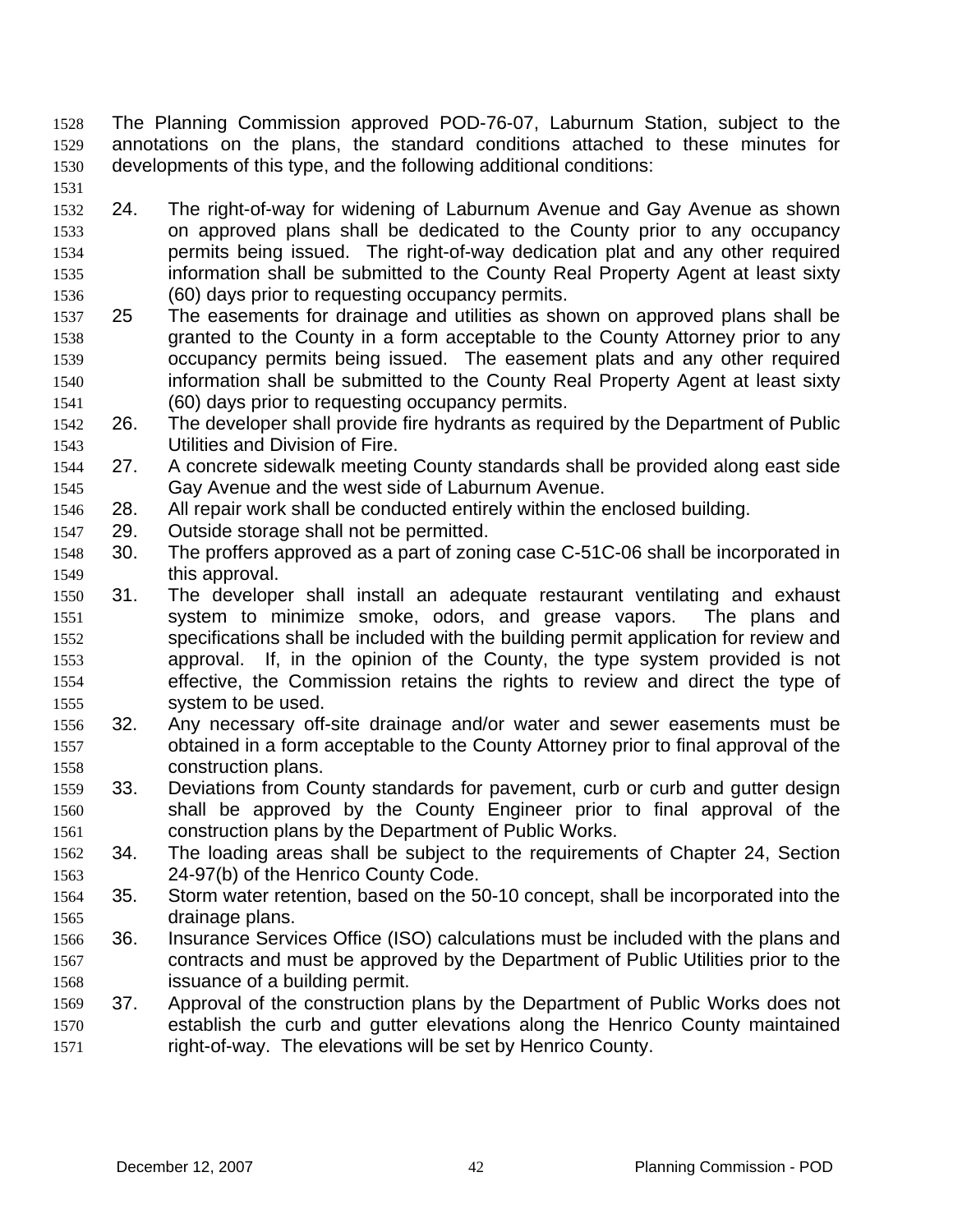- 38. Evidence of a joint ingress/egress and maintenance agreement must be submitted to the Department of Planning and approved prior to issuance of a certificate of occupancy for this development. 1572 1573 1574
- 1575 1576 39. The conceptual master plan, as submitted with this application, is for planning and information purposes only.
- 1577 1578 1579 1580 1581 1582 40. The location of all existing and proposed utility and mechanical equipment (including HVAC units, electric meters, junction and accessory boxes, transformers, and generators) shall be identified on the landscape plans. All building mounted equipment shall be painted to match the building and all equipment shall be screened by such measures as determined appropriate by the Director of Planning or the Planning Commission at the time of plan approval**.**
- 1583 1584 41. Only retail business establishments permitted in a B-2, Business District may be located in this center.
- 1585 1586 42. The ground area covered by all the buildings shall not exceed in the aggregate 25 percent of the total site area.
- 1587 1588 43. No merchandise shall be displayed or stored outside of the building(s) or on sidewalk(s).
- 1589

#### 1590 **PLAN OF DEVELOPMENT**

1591 POD-82-07

TGI Friday's @ The Shops at White Oak Village – Laburnum Avenue **Vanasse Hangen Brustlin, Inc. for Laburnum Investments, LLC and United Restaurant Group:**  Request for approval of a plan of development, as required by Chapter 24, Section 24-106 of the Henrico County Code, to construct a one-story, 7,096 square foot restaurant in The Shops at White Oak Village Shopping Center. The 1.30-acre site is located on the eastern side of S. Laburnum Avenue, approximately 1,300 feet north of Audubon Drive on part of parcel 815-718-5710. The zoning is B-3C, Business District (Conditional) and ASO, Airport Safety Overlay District. County water and sewer. **(Varina)** 

1592

- 1593 1594 Mr. Branin - Is anyone in opposition to POD-82-07, TGI Friday's @ The Shops at White Oak Village? No one? Ms. Goggin.
- 1595
- 1596 1597 1598 1599 1600 1601 Ms. Goggin - Thello again. Since the preparation of this agenda, staff has received revised architectural renderings, and they are in your handout addendum. These renderings provide the additional brick on the rear and sides of the building, as requested. As you can tell in your handout addendum, we now have a brick knee wall at the rear and side of the tan hardi panel. Staff requested prior to the agenda, and the applicant agreed, to provide brick around the rear instead of a wood screen.
- 1602

1603 1604 The applicant also provided color elevations for your information. These do not reflect the architectural changes, but are for informational purposes. So, like I said, this brick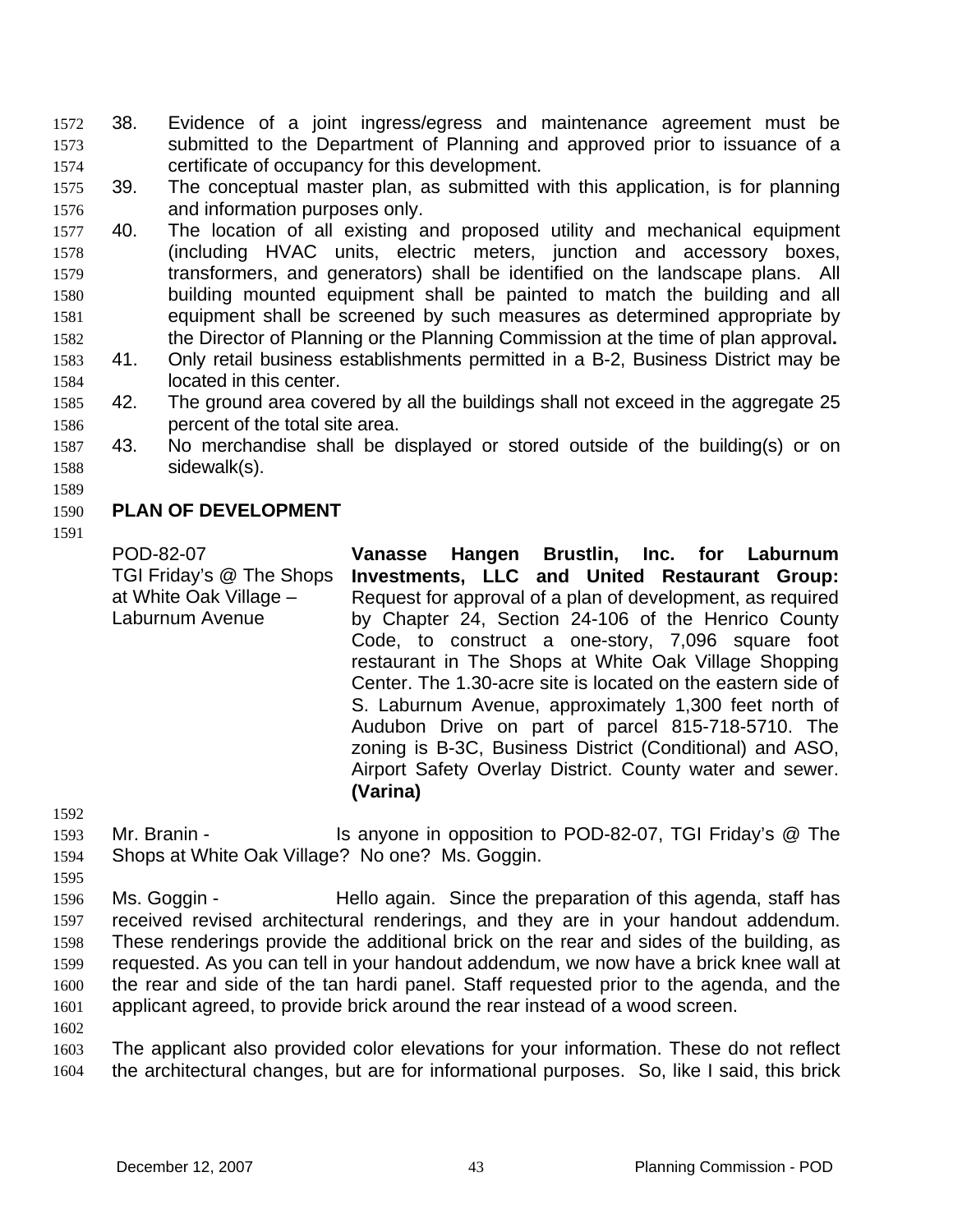knee wall has been continued where the tan hardi board is and this wooden screen around the back has been replaced with brick. 1605 1606 1607 1608 1609 1610 1611 1612 1613 1614 1615 1616 1617 1618 1619 1620 1621 1622 1623 1624 1625 1626 1627 1628 1629 1630 1631 1632 1633 1634 1635 1636 1637 1638 1639 1640 1641 1642 1643 1644 1645 1646 1647 1648 Staff can now recommend approval, subject to the annotations on the plan, standard conditions for developments of this type, and conditions 24 through 37 in the agenda. The applicant's representative, John Carty, is here to answer any questions you may have of them, and I would be happy to answer any questions of the Commission. Mr. Branin - **Example 2** Does any body have any questions for Ms. Goggin? Mr. Jernigan - Christina, I want to thank you again for doing this. This wasn't that bad. There was some question about the awnings, which are red and white. As you can see in their logo down on the bottom, red and white seem to be—As I brought to the Commission before, that we have corporate logos that I guess we need to address at some point. I guess we need to make sure they're adhered to, or have a policy on it. But anyway, I think that when you see the red and white stripes, you pretty much know that's a Friday's. Thank you. Ms. Goggin - You're welcome. Mr. Branin - Would you like to hear from the applicant? Mr. Jernigan - No sir. Mr. Vanarsdall - Don't you think of the flag when you see red and white? Mr. Jernigan - Sir? Mr. Vanarsdall - You don't just think of Friday's, don't you think of the flag? Mr. Jernigan - Well, yes. If you're looking for something to eat, though— Mrs. Jones - **Apple pie and America.** Mr. Jernigan - We need the blue, Ernie, we need the blue in there. All right. With that, Mr. Chairman, I will move for approval of POD-82-07, TGI Friday's @ The Shops at White Oak Village, with standard conditions for developments of this type, and the following additional conditions #24 through 37, and the addendum. Mr. Vanarsdall - Second. Mr. Branin - **Motion made by Mr. Jernigan, seconded by Mr. Vanarsdall.** All in favor say aye. All opposed say no. The ayes have it; the motion carries.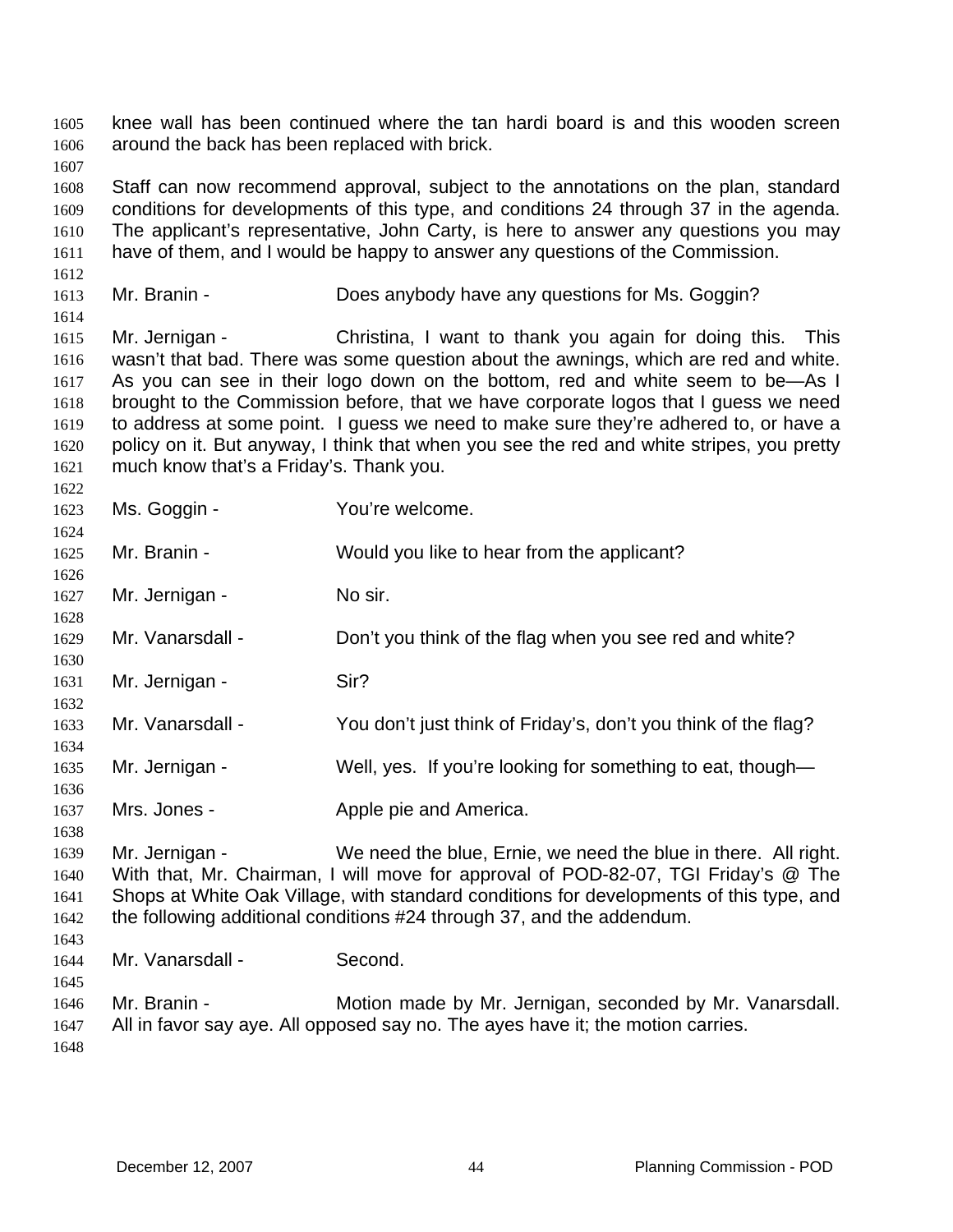### 1649 **PLAN OF DEVELOPMENT**

1650

POD-83-07 7-11 Convenience Store @ The Shops at White Oak Village – S. Laburnum Avenue and Audubon Drive **Blakeway Corporation for Laburnum Associates, LLC and 7-Eleven Inc.:** Request for approval of a plan of development, as required by Chapter 24, Section 24-106 of the Henrico County Code, to construct a one-story, 3,186 square foot, convenience store with fuel pumps in The Shops at White Oak Village Shopping Center. The 1.06-acre site is located on the east line of Laburnum Avenue approximately 250 feet north of Audubon Drive on part of parcel 815-718-5710. The zoning is B-3C, Business District (Conditional) and ASO, Airport Safety Overlay District. County water and sewer. **(Varina)**

1651

- 1652 1653 Mr. Branin - The Standard Standard Communist Communist Communist Communist Communist Communist Communist Communist Communist Communist Communist Communist Communist Communist Communist Communist Communist Communist Communi Convenience Store, at the Shops at White Oak Village? No one?
- 1654

1655 1656 1657 1658 1659 1660 1661 1662 Mr. Strauss - Thank you, Mr. Chairman, members of the Commission. This application is for approval of a one-story 7-Eleven convenience store with fuel pumps at the Shops at White Oak Village Shopping Center. This outparcel is located west of the intersection of Laburnum Avenue and Audubon Drive. During our review, it was discovered that this project will require a provisional use permit in order to allow for 24-hour operation, so the applicant will be submitting separately for this approval. You will note in the agenda, condition 40 requires that a PUP be submitted for and approved prior to 24-hour operation.

1663

1664 1665 1666 1667 1668 1669 1670 1671 1672 1673 1674 All agencies at this time are recommending approval of the site plan. Staff has requested that the applicant agree to a deferral of the architectural plans for the building and fuel pump canopy, because we had some questions about the architectural design. The canopy had changed since the staff developer meeting, and we are still working with the applicant on the architecturals for this. So, we will be seeing this architecture at the January meeting. So, with that, staff can recommend approval of the site plan component of the plan of development. I'll be happy to answer any questions with respect to that. I believe Mr. Bill Axselle is here. Brendan Fisher planned to be here, from Forest City Development, but the weather out west caused him some travel problems. I'll do the best I can, answering questions on their behalf.

1675 Mr. Branin - **Example 3** Does any body have any questions for Mr. Strauss?

1677 1678 1679 1680 Mr. Jernigan - Jim, thanks for working on this the way you did. And as Jim said, this approval is for the site plan only. The architecturals have to come back for approval because they made changes on the other part. So, with that, I don't need to hear from the applicant on this either. Mr. Strauss has done a good job on this.

- 1682 Mr. Branin - All right.
- 1683

1681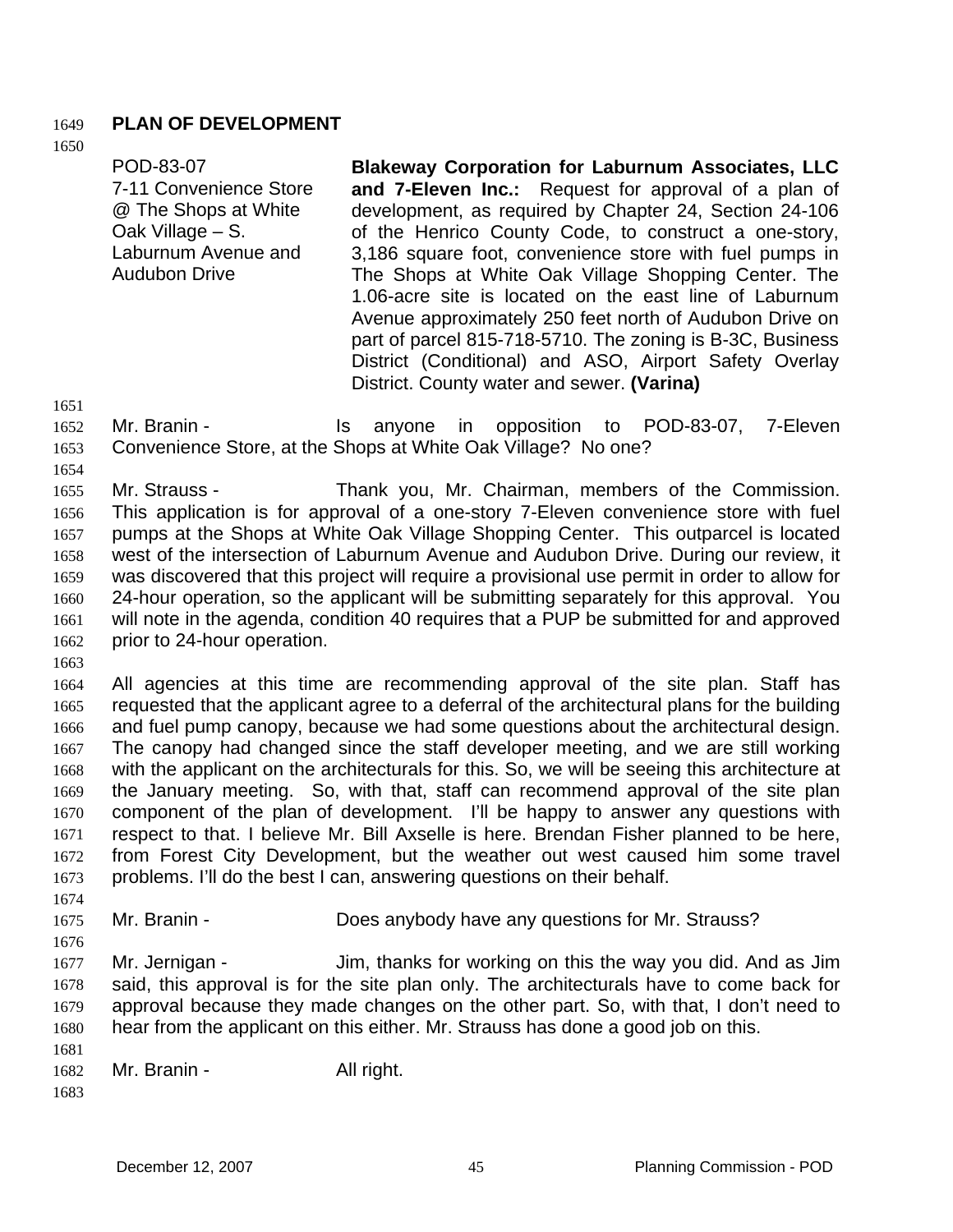- Mr. Jernigan With that, I will move for approval of POD-83-07, 7-Eleven Convenience Store, at the Shops at White Oak Village, site plan only, subject to the annotations on the plan, the standard conditions for developments of this type, and the additional conditions #24 through 40. 1684 1685 1686 1687 1688
- 1689 Mrs. Jones - Second.
- 1691 1692 Mr. Branin - **Motion by Mr. Jernigan, seconded by Mrs. Jones. All in favor** say aye. All opposed say no. The ayes have it; the motion carries.
- 1693

1698

- 1694 1695 1696 1697 The Planning Commission approved POD-83-07, 7-Eleven Convenience Store, at the Shops at White Oak Village (site plan only), subject to the annotations on the plans, the standard conditions attached to these minutes for developments of this type, and the following additional conditions:
- 1699 1700 24. Only retail business establishments permitted in a B-3, business zone may be located in this center.
- 1701 1702 25. The ground area covered by all the buildings shall not exceed in the aggregate 25 percent of the total site area.
- 1703 1704 26. No merchandise shall be displayed or stored outside of the building(s) or on sidewalk(s).
- 1705 27. Bulk storage of fuel shall be underground.
- 1706 1707 1708 1709 1710 28. The easements for drainage and utilities as shown on approved plans shall be granted to the County in a form acceptable to the County Attorney prior to any occupancy permits being issued. The easement plats and any other required information shall be submitted to the County Real Property Agent at least sixty (60) days prior to requesting occupancy permits.
- 1711 1712 29. The developer shall provide fire hydrants as required by the Department of Public Utilities and Division of Fire.
- 1713 30. Outside storage shall not be permitted.
- 1714 1715 31. The proffers approved as a part of zoning case C-29C-06 shall be incorporated in this approval.
- 1716 1717 1718 32. Any necessary off-site drainage and/or water and sewer easements must be obtained in a form acceptable to the County Attorney prior to final approval of the construction plans.
- 1719 1720 1721 33. Deviations from County standards for pavement, curb or curb and gutter design shall be approved by the County Engineer prior to final approval of the construction plans by the Department of Public Works.
- 1722 1723 34. The loading areas shall be subject to the requirements of Chapter 24, Section 24-97(b) of the Henrico County Code.
- 1724 1725 35. Storm water retention, based on the 50-10 concept, shall be incorporated into the drainage plans.
- 1726 1727 1728 36. Insurance Services Office (ISO) calculations must be included with the plans and contracts and must be approved by the Department of Public Utilities prior to the issuance of a building permit.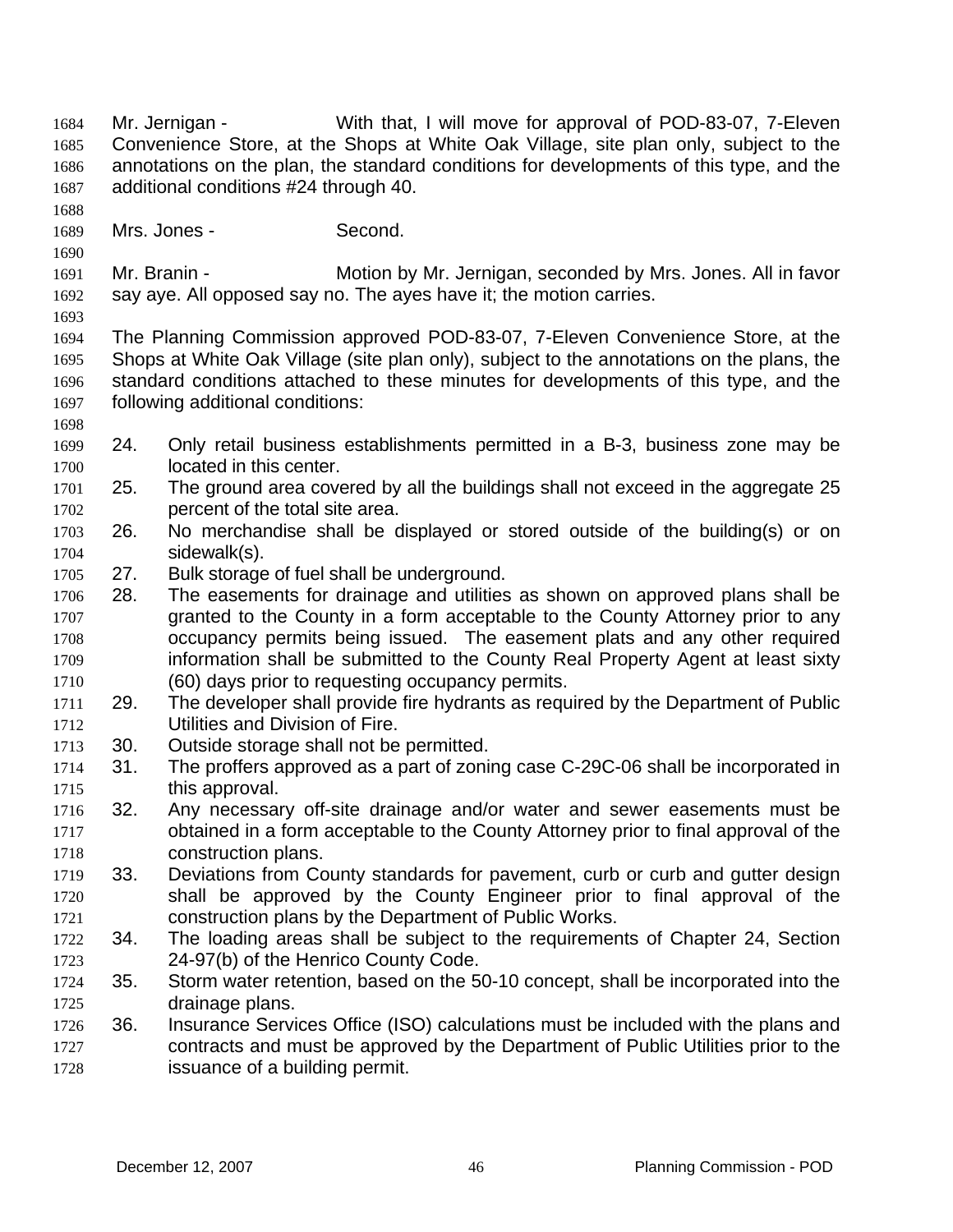- 37. Approval of the construction plans by the Department of Public Works does not establish the curb and gutter elevations along the Henrico County maintained right-of-way. The elevations will be set by Henrico County. 1729 1730 1731
- 1732 1733 1734 38. Evidence of a joint ingress/egress and maintenance agreement must be submitted to the Department of Planning and approved prior to issuance of a certificate of occupancy for this development.
- 1735 1736 1737 1738 1739 39. The location of all existing and proposed utility and mechanical equipment (including HVAC units, electric meters, junction and accessory boxes, transformers, and generators) shall be identified on the landscape plans. All equipment shall be screened by such measures as determined appropriate by the Director of Planning or the Planning Commission at the time of plan approval**.**
- 1740 1741 1742 40. The applicant will submit a request for review and approval of a Provisional Use Permit, in accordance with Proffer #28, prior to any 24-hour operation of this facility.

#### 1744 **PLAN OF DEVELOPMENT – TOWNHOUSES**

1745

Road

1743

POD-42-06 West Broad Village – W. Broad St./Three Chopt **Timmons Group and Lessard Group, Inc. for Eagle Construction of Virginia and Unicorp National Developments, Inc.:** Request for approval of architectural plans, as required by Chapter 24, Section 24-106 of the Henrico County Code, to construct 148 townhouses for sale (brownstones). The 16-acre portion of the 115.04 acre site is located along the south line of W. Broad Street (U. S. Route 250), the north line of Three Chopt Road, and the east line of the future John Rolfe Parkway on part of parcel 742-760-7866. The zoning is UMUC, Urban Mixed Use District (Conditional) and WBSO, West Broad Street Overlay District. County water and sewer. **(Three Chopt)** 

1746

1749

1747 Mr. Branin - Is anybody in opposition to POD-42-06, West Broad Village?

1748 No one? Mr. Kennedy.

1750 1751 1752 1753 1754 1755 1756 1757 1758 1759 1760 1761 Mr. Kennedy - Good morning again. Staff is recommending approval of these elevations. I'm going to open them up and put them on display. We're very satisfied with the design that has been presented by Eagle for the townhouses. They truly meet the guidelines that are set forth in the design guidelines. They look like brownstones. They are brick in nature in the front and on the sides. There are entrances on the sides of these buildings so they are full three-surface buildings. The rear of the buildings will be finished with hardiplank. There are a lot of nice features on these. They were all set up to have elevators, and they have some nice balconies, which provide some private open space. They're made like city homes with true balconies, not just false facades. We feel that it raises the bar for development in this community, and we look forward to seeing this development move forward. This is the second developer for homes. We've seen Ryan Homes; this is Eagle. Prospect will be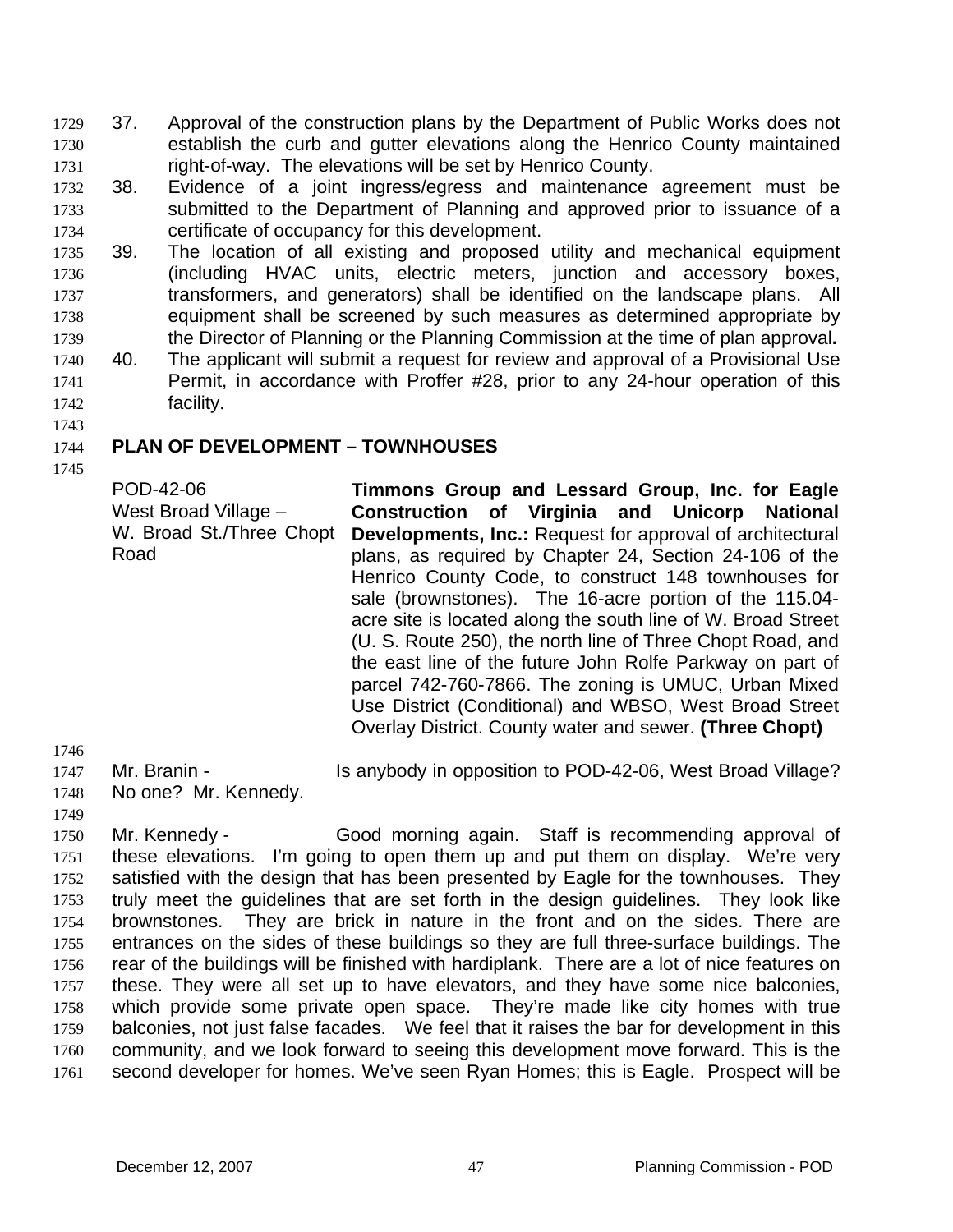coming forward next year with their development. We expect the bar to be raised, and it has been raised by this, and that they will have suitably appropriate buildings as well. 1762 1763 1764 1765 1766 1767 1768 1769 1770 1771 1772 1773 1774 1775 1776 1777 1778 1779 1780 1781 1782 1783 1784 1785 1786 1787 1788 1789 1790 1791 1792 1793 1794 1795 1796 1797 1798 1799 1800 1801 1802 1803 1804 1805 1806 1807 With that, we can recommend approval. If you have any questions, there is a representative from Eagle Construction here. We just wanted to give him the opportunity to blow their own horn, because we really feel it's a very satisfactory development. Mr. Branin - Does anybody have any questions for Mr. Kennedy? Mr. Thornton - Yes, Mr. Kennedy. Can you give me a ballpark price of what these might run for? Mr. Kennedy - **I'll ask Joyce Wolfe that.** Mr. Branin - Ma'am, when you come down, could you state your name for the record Ms. Wolfe - The Joyce Wolfe, Eagle Construction. Good morning. Yes. And I appreciate Mr. Kennedy's kind comments. We do feel we've raised the bar with our elevations and our floor plans and the options that we'll be offering. The square footage range will run from approximately 2300 square feet up to 3200 square feet, with the fourth floor a finished loft. Our price range, minus the loft—we haven't quite finished our option pricing yet—would run from 399,950, up to 475,000 in today's dollars. I'd be happy to answer any other questions. Mr. Branin - Does anybody else have any other questions? No. Thank you so much. Ms. Wolfe - Thank you. Mr. Branin - With that, then, I would like to move approval of POD-42-06, West Broad Village, subject to the conditions and annotations on the plans. Mr. Jernigan - Second. Mr. Branin - **Motion made by Mr. Branin, seconded by Mr. Jernigan. All in** favor say aye. All opposed say no. The ayes have it; the motion carries. The Planning Commission approved POD-42-06, West Broad Village, subject to the annotations on the plans, and the standard conditions attached to these minutes for developments of this type. Mr. Silber - The next one is the item that was pulled off of your expedited agenda.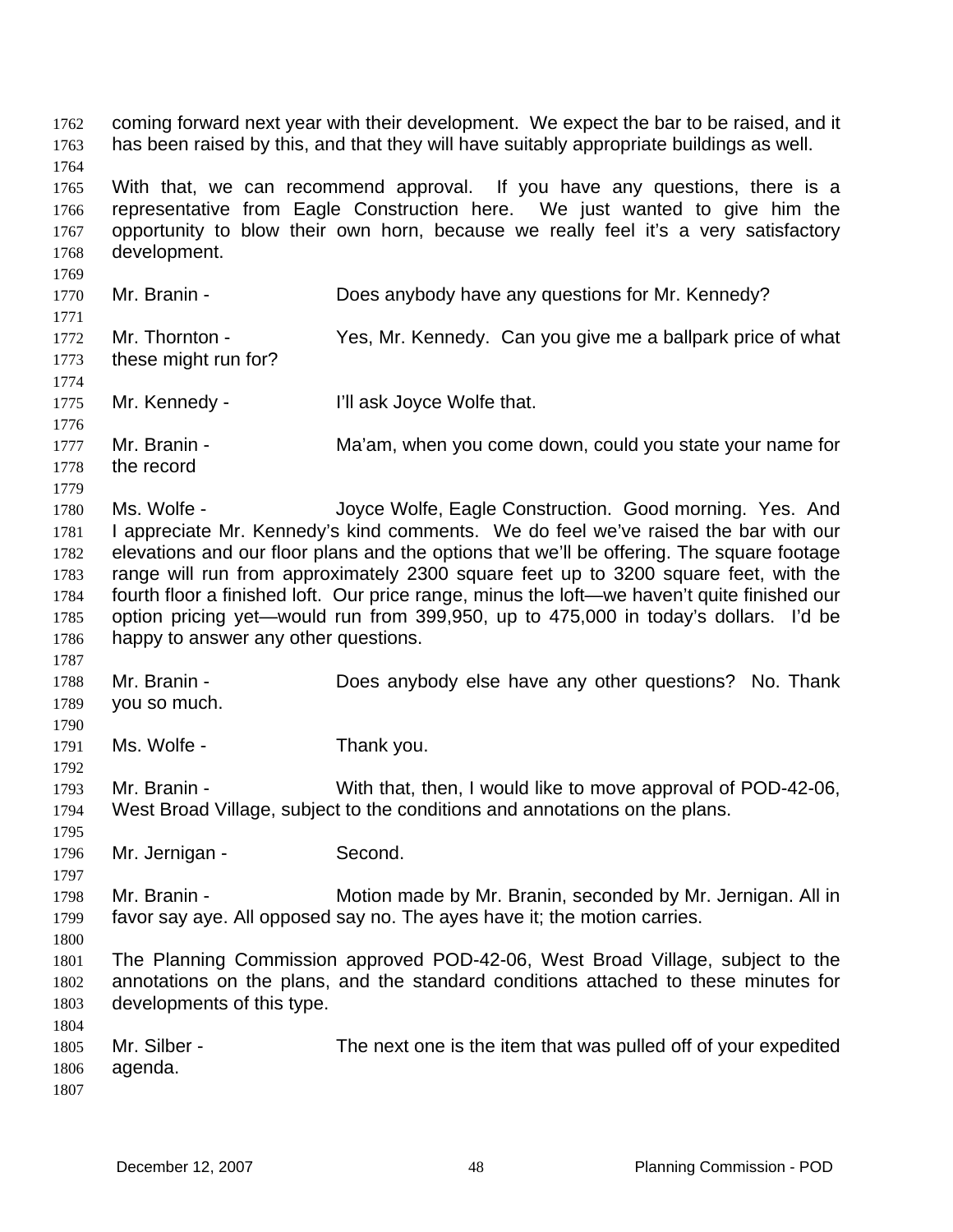# 1808 **PLAN OF DEVELOPMENT**

| 1809                 |                                                                  |                                                                                                                                                                                                                                                                                                                                                                                                                                                                                                                                                                                   |
|----------------------|------------------------------------------------------------------|-----------------------------------------------------------------------------------------------------------------------------------------------------------------------------------------------------------------------------------------------------------------------------------------------------------------------------------------------------------------------------------------------------------------------------------------------------------------------------------------------------------------------------------------------------------------------------------|
|                      | POD-86-07<br>Best Western - 8607<br>Telegraph and Brook<br>Roads | Timmons Group for Bhupendra B. Patel: Request for<br>approval of a plan of development, as required by Chapter<br>24, Section 24-106 of the Henrico County Code, to<br>construct a three-story, 11,860 square foot, 63-room hotel<br>and 37 feet in height. The 1.89-acre site is located on the<br>east line of Telegraph Road, approximately 80 feet east of<br>the intersection of Brook Road (U.S. Route 1) and<br>Telegraph Road on parcel 784-758-4424. The zoning is M-<br>1, Light Industrial District and B-3, Business District.<br>County water and sewer. (Fairfield) |
| 1810<br>1811<br>1812 | Mr. Branin -                                                     | We do have opposition, I believe, or questions to be asked.<br>Is anyone else in the room in opposition to POD-86-07, Best Western? Mr. Condlin.                                                                                                                                                                                                                                                                                                                                                                                                                                  |

- 1813 1814 Mr. Archer - Mr. Chairman, I'm sure it's opposition.
- 1815
- 1816 Mr. Branin - That's what I said.
- 1818 Mr. Archer - But it had been approved for the expedited agenda.
- 1820 Mr. Branin - All right. Mr. Ward, you're on.
- 1821

1817

1819

- 1822 1823 1824 1825 1826 1827 1828 1829 Mr. Ward - Good morning. Since preparation of this agenda, staff has received a revised plan that addresses all the additional right-of-way dedication, and a sidewalk to be installed on Telegraph Road. Also, staff wanted revised architectural plans. The revised elevation shows more brick, shutters on the windows, and replaced the 30-year shingles to be architectural shingles. Like we said at the time, staff could recommend approval on the expedited agenda. However, I think there are some issues with the drainage on the site, and that's why the adjoining property owners are here today to discuss that matter.
- 1830 1831 1832 1833 Mr. Branin - **Does anybody have any questions for Mr. Ward?** No one? Okay. Then Mr. Condlin, if you'd like to come down and state your questions so we can address them?
- 1834

1835 1836 1837 1838 1839 1840 1841 1842 1843 Mr. Condlin - Sure. Mr. Branin, members of the Planning Commission, thank you. Andy Condlin here. I'm actually representing Mr. Locke, who owns a couple of properties, but there are property owners of eight properties that surround this property that are actually here today that received notice. They want to state for the record—at least on behalf of Mr. Locke, I'd like to state for the record that they're not opposed to the concept, or to the development itself. They're very much encouraged by and excited about the building to upgrade the area. However, there is a major drainage issue that they feel needs to be addressed as part of the POD, as part of this approval process. It's affecting all of these properties. Quite frankly, it's an inadequacy of the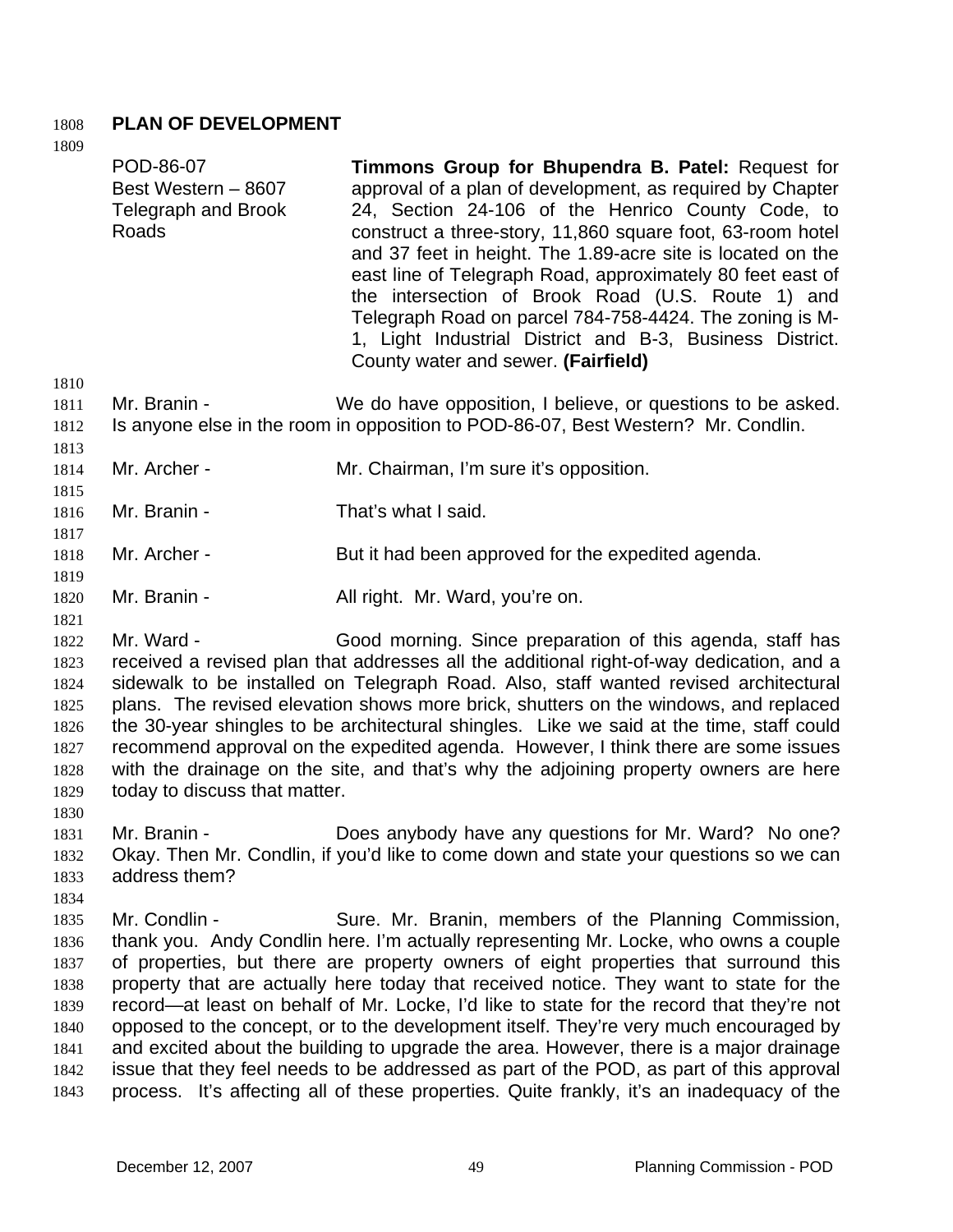drainage outfall. We understand from the County, from the Department of Public Works, that the plans that have been submitted are not approvable at this point, with respect to the drainage. Quite frankly, we'd like a little time. We're not opposed to the concept, or to the development, or even to the plan itself at this point, but we just would like some time, since notice was sent only nine days ago and was received in the last week by the various property owners. They want to review the plans with their own engineers. They would like to have a plan submitted that actually works for the drainage, so that they can review that adequately, and then also have time to meet with the County. Thirty days, I assume, would be adequate for that, but we want to be able to have a time to look at these plans and make sure the right plans have been submitted, that actually work, because the plans that currently have been submitted do not work and they're not approvable by the County at this point. 1844 1845 1846 1847 1848 1849 1850 1851 1852 1853 1854 1855

1857 1858 1859 1860 With that, that's really our position at this point, to ask for more time and for deferral at this point. I know there are a couple of the property owners here as well, in case you have any questions for them about the drainage. But it is a major drainage issue. And the property owners are both north and south of this property.

1862 1863 Mr. Branin - Thank you, Mr. Condlin. Does anybody else have any questions for Mr. Condlin? No? Mr. Archer, would you like to hear from the applicant?

1865 Mr. Archer - Yes sir.

1856

1861

1864

1866

1868

1867 Mr. Branin - Ckay. Would the applicant please come down?

1869 1870 1871 1872 1873 1874 1875 1876 1877 1878 1879 1880 1881 1882 1883 1884 1885 1886 1887 1888 Mr. Crutchfield – Thello, my name is Brian Crutchfield. I'm with Timmons Group, representing the applicant in this case. As Mr. Condlin said, we were, I guess, on the expedited agenda, and just this morning we heard about some concerns of adjacent property owners regarding the storm water on this site. The comments we received from Public Works at this time have basically said that our storm water design, in concept, will work. We certainly have to work out the technical details. This is on a 50/10 detention area, so it seems like the concerns are more of an adequacy of a channel. Kind of downstream of us is where the worse of the problems are. Certainly, with the 50/10 detention of this site, we're going to be releasing the storm water at a lower rate than what is currently existing out there now. We haven't had a lot of time to study exactly what the problems are, whether it's a restriction downstream that's causing a backwater condition onto these properties. Certainly, it's in the best interest of this developer to also look into it to make sure it's not going to affect his property. But as far as this POD today goes, we feel like we're meeting the requirements. We're not going to be putting any more water into this channel. That's kind of where we stand. Certainly, we have been talking with the adjacent property owners, and we will continue to do so to make sure if there is a solution that can be met, whether it's with this POD or some other measure, we'll try to accommodate so everybody has a good situation there. At least from the preliminary information we'd gotten, I don't know that it's an easy fix for anybody to go in there. We haven't had any detailed discussions with Public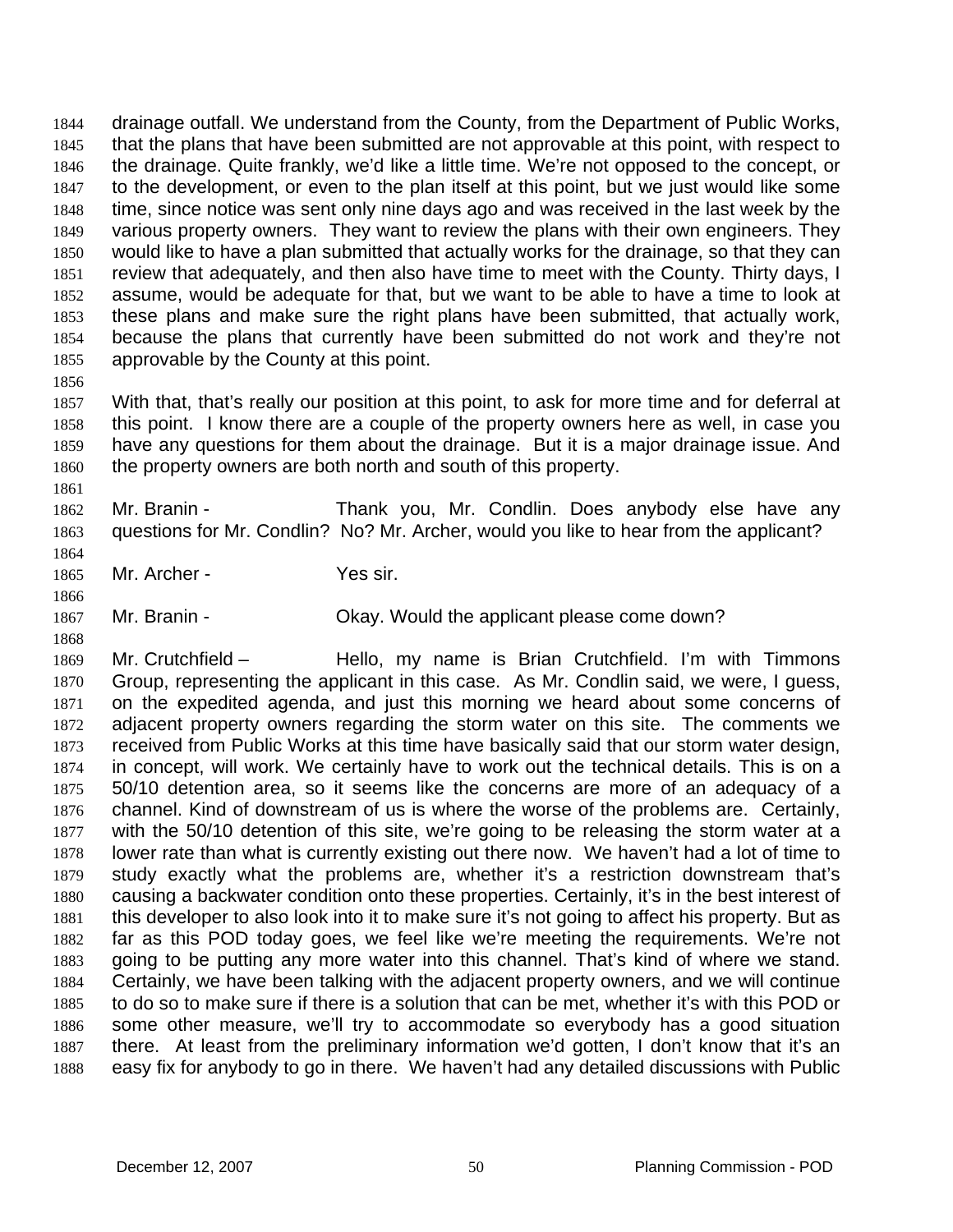Works, or nothing has been brought to us from Public Works about any concerns downstream or upstream of this site. 1889 1890

- 1891 1892
- Mr. Silber Where is the proposed outfall?

1893

1901

1904

1894 1895 1896 1897 1898 1899 1900 Mr. Crutchfield – It's in the very rear of the property. The proposed storm water management facility is in the back kind of wedge of the property. There is an existing ditch that runs—it's kind of off the page a little bit on the site plan. But there's a ditch that runs along the back and flows to the north and across Telegraph Road. It seems like it gets really flat and not very well-defined as you get close to Telegraph Road. At our release point back there, there's actually a paper street, that there is rightof-way that the ditch exists in, and that's going to be our outfall point into that ditch.

1902 1903 Mr. Branin - **Mr. Crutchfield, hold on one second. Mr. Condlin?** You just stated the Public Works says the outfall will not work, correct?

1905 1906 1907 1908 1909 1910 1911 1912 1913 Mr. Condlin - We were told there was an understanding that it was inadequate, but we haven't had our engineer take a look at that. We're not asking for a comprehensive resolution, but that was my understanding. That was our understanding, that currently the plans that have been submitted are not going to work. They can look at that outfall. That's what we're looking for. We just need to see what the answers are. We're not asking for specific construction plans, but we are asking for maybe, because of the bad drainage problems, maybe a little bit more comprehensive look at the overall, and see if there are other alternatives, and least have a plan in front of them that works.

- 1914
- 1915 Mr. Branin - **Do we have a representative from Public Works here?**
- 1916 1917
	- Mr. Silber The Yes, we do. I don't know if we can resolve all of this today, but Steve Bandura is here from Public Works. Perhaps Steve can enlighten us on the County's position based on the plans they've reviewed so far.
	- 1919 1920

1918

1921 1922 1923 1924 1925 1926 1927 1928 1929 1930 Mr. Bandura - Good morning. I'm Steve Bandura, a staff engineer at the Department of Public Works. Chuck Loving is the engineer who's handling this case, and he had a family emergency this morning and had to leave. I had gone over with Chuck yesterday, and his engineer, Phil Schmidt, who represents, I guess, some of the downstream property owners. We had met with the property owners before on other drainage issues, and Public Works has cleaned roadside ditches and unclogged culverts in an effort to help them. We reviewed the plans yesterday, and the outfall, as they're proposing now, would not get approval from Public Works. There needs to be more comprehensive information provided as far as adequacy of the offsite outfall.

| 1931 | Mr. Archer -  | Mr. Ban—Is it Bandura? |
|------|---------------|------------------------|
| 1932 |               |                        |
| 1933 | Mr. Bandura - | Bandura, yes sir.      |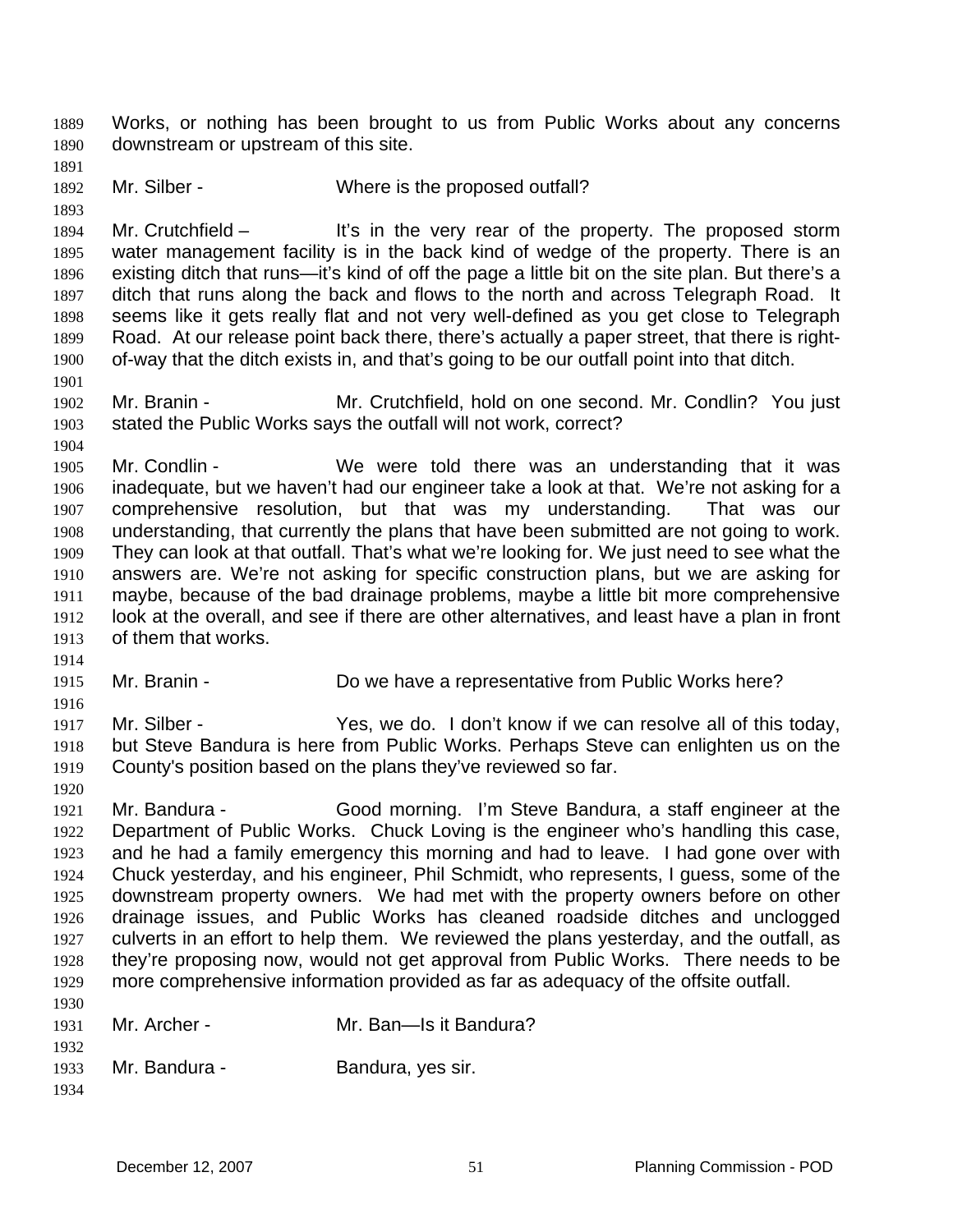Mr. Archer - I've heard two sets of terminology. One is that drainage is not approvable, and the other one is it will not work. Which one of those is apropos in light of this discussion? 1935 1936 1937 1938 1939 1940 1941 1942 1943 1944 1945 1946 1947 1948 1949 1950 1951 1952 1953 1954 1955 1956 1957 1958 1959 1960 1961 1962 1963 1964 1965 1966 1967 1968 1969 1970 1971 1972 1973 1974 1975 1976 1977 1978 1979 Mr. Bandura - Well, both are apropos. One is, as it's shown now, it will not work. We will not accept what is there. They're proposing now just a discharge and overland flow without any—as far as what I saw on the plan—information providing adequacy of the offsite channel, which eventually leads across the properties of the people in opposition to this, or concerns to this. Mr. Archer - What do you think would be a workable solution to this? Mr. Bandura - Well— Mr. Archer - We need to determine whether or not the applicant is willing to come up with— Mr. Bandura - Well, it's an engineering solution. It would either be pipe or improve the ditch, or something of that nature, or see if they can get to the storm sewer in Brook Road. There are items that have to be worked out yet. I don't know if the engineer, if you have that much information at this time to address those issues. We are aware of the concerns of the property owners downstream of this. Mr. Archer - But in your opinion, there is a workable solution? Mr. Bandura - There could be, yes. Again, I don't have any information, engineering data survey information below stream, but it's an engineering issue that probably can be worked out. It's cost, and time, and engineering effort. Mr. Branin - Mr. Archer, is the actual applicant here? Mr. Archer - I'm not sure. Mr. Crutchfield - The actual applicant is out of the country. The seller of the property is here, the current owner of the property. But I don't know that he would be able to speak directly to those. Certainly, to add onto that, we certainly will be working closely with Public Works to resolve this. We want to have a solution that's going to be best for everybody. If that means we need to take some more time before we come back to the Planning Commission, we can certainly do that. My understanding is that under the current comments, we were going to work those technical issues out; they were going to be required anyway. But is sounds like the adjacent property owners were more looking at a bigger picture problem that maybe we need to get them involved when we're working out those technical solutions to see if we can come to some type of resolution.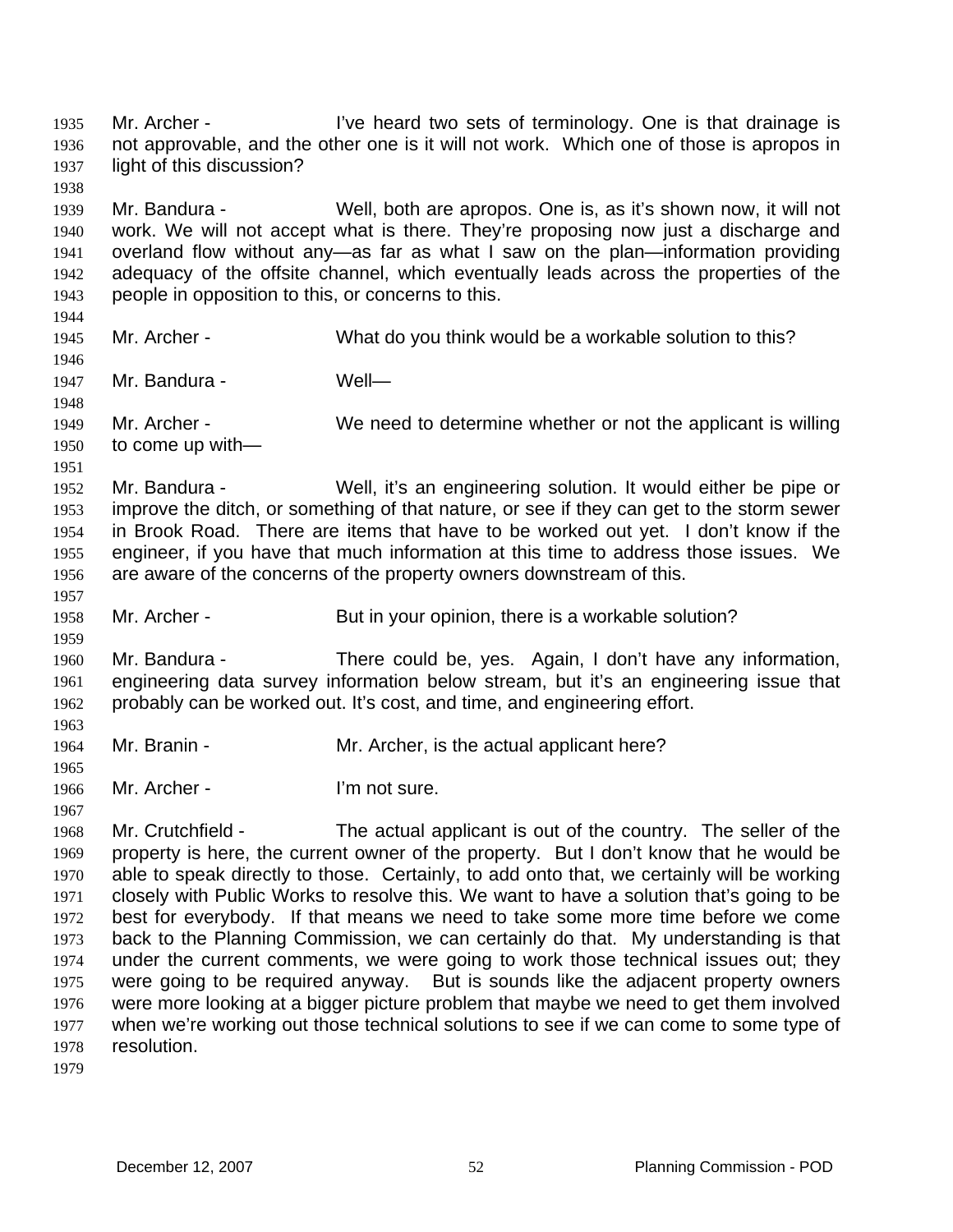Mr. Branin - The I just wanted to it be clarified, Mr. Crutchfield, because you had said there isn't a problem. But, obviously, there is a problem. 1980 1981

1983 1984 1985 1986 1987 1988 Mr. Crutchfield - Well, I think the problem is that we need to work out the technical issues with Public Works, as far as the outfall. The information that we've gotten, as far as we've done, we can show that there is an adequate channel at our property line. We certainly have not gone downstream to where the bigger problems are to look at that. But if that's going to be a requirement of Public Works, then certainly we'll be doing that.

1989

1995

1997

1999

2004

2006

1982

1990 1991

Mr. Branin - So, you do see that there is a problem, then.

1992 1993 1994 Mr. Crutchfield - We haven't studied it far enough downstream. We haven't witnessed a problem on our site, but we haven't gone to the adjacent property owners and looked at that as of yet.

1996 Mr. Branin - Mr. Archer?

1998 Mr. Archer - Mr. Crutchfield—Mr. Thornton has a comment.

2000 2001 2002 2003 Mr. Thornton - Mr. Chairman, my concern about this—and let me ask a question first. As this was on the expedited agenda, and then we have this most recent information, my question is, had this been determined by Public Works at first, or had this issue come up subsequently. Can anyone answer that?

2005 Mr. Branin - Mr. Thornton, I ask that same question.

2007 2008 2009 2010 2011 Mr. Thornton - Can anyone answer that? That is rather of a concern to me. So, what I'm really asking is, if Mr. Condlin hadn't come and made his comments, would this have been approved and then we would have had these extenuating circumstances. That's my concern, Mr. Silber. Were we on top of this?

2012 2013 2014 2015 2016 2017 2018 2019 2020 2021 2022 2023 2024 Mr. Silber - Mr. Thornton, that's a good question. I'm going to ask Mr. Bandura to elaborate on my response. Typically, a plan of development that comes forward to the Planning Commission has a certain level of detail and engineering associated with it. All of the details associated with a full drainage plan with all the calculations and specifications are not necessarily entirely worked out before it's handled by the Planning Commission. But keep in mind, after the Planning Commission acts on a plan of development, they have to then submit the full construction plans for signature as another more detailed level of review. Public Works would not sign off on any construction plans if it didn't meet all their requirements on site and downstream. So, while this has been brought to our attention by the adjacent property owners—I appreciate that happening— I feel confident that even if Mr. Condlin wasn't here representing adjacent property owners, this would have been addressed at the next level of review and sign-off by Public Works.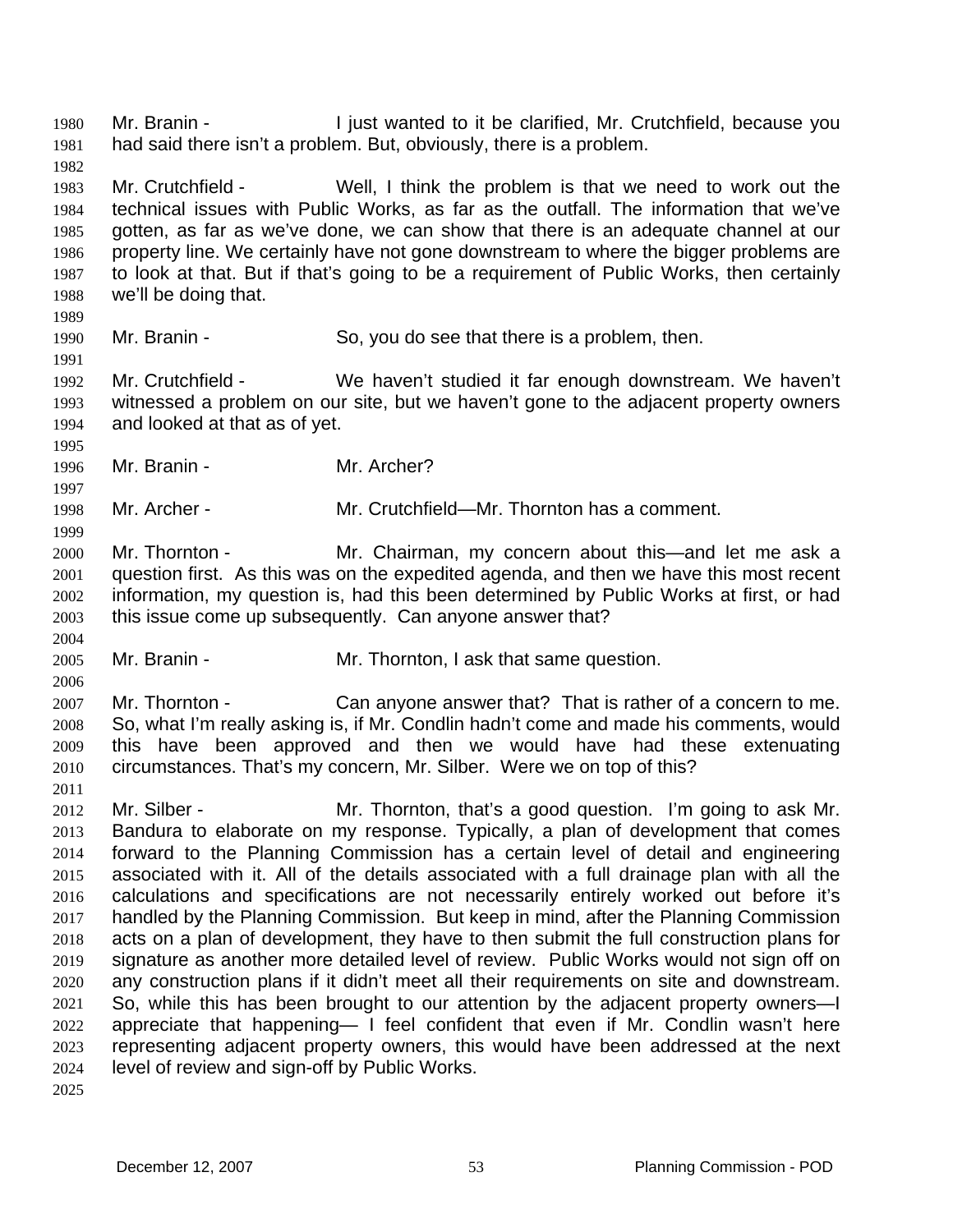Mr. Branin - And I've got a question in regards to Mr. Thornton's to take it one step further. Mr. Bandura. 2026 2027

2028 2029

Mr. Bandura - Yes.

2030

2036

2039

2041

2046

2031 2032 2033 2034 2035 Mr. Branin - If this plan had been approved by Commission today, and it had gone through and forward, would Public Works be looking at strictly controlling the water onsite, or would you be looking at—Without Mr. Condlin and Mr. Alocka coming in today, would we be looking at the downstream effect, if it was not brought to our attention?

- 2037 2038 Mr. Bandura - The Yes, we were aware of the downstream conditions prior to this POD coming to the Commission.
- 2040 Mr. Branin - So you feel confident that if it had gone through today-
- 2042 2043 2044 2045 Mr. Bandura - Ch yes. Like I say, we had met with the downstream property owners earlier in the year to address their concerns, so we were well aware of it. With this coming up, we were just reiterating that there is a problem, that there does need to be a solution to the offsite drainage.
- 2047 2048 2049 2050 2051 2052 2053 2054 2055 2056 2057 Mr. Archer - The Mr. Chairman, staff did include conditions 25, 29, and 30, which address those issues, and state that they must be approved before occupancy permits could be granted. I think they were up to snuff on that part of it. I think in light of the way this has turned out, and also the terminology of "not approvable," and "will not work," even though there are items that can probably be addressed to make it workable, and since Mr. Crutchfield apparently does not have the permission to say yes, we'll do whatever it takes, I feel like, sir, you probably should defer this until you can get some guidance from your folks who are out of the country or whatever. Even if we go forward with it—apparently the site plan is approvable, but you would be stymied when you got to that point. I don't see where it makes sense to forward with it until we know what we're able to do.
- 2058

2059 2060 2061 2062 2063 2064 2065 2066 2067 Mr. Crutchfield - Exactly. We'd be willing to accept a deferral on this, if that's the desire of everyone on the Commission. It just kind of caught us a little by surprise. We haven't heard this from Public Works. We heard it from Mr. Condlin on Monday, so we haven't had a whole lot of time to study to see what it's going to take to get it worked out. If we would have had a little more notice, we hopefully could have had a definite solution for you guys today. Whether that approval needs to take place with Public Works down the line, as far as satisfying all their comments, or whether that needs to come back before the Planning Commission, we can do it either way.

2068 2069 2070 Mr. Branin - **Mr.** Crutchfield, do you know when the applicant will be back in this country?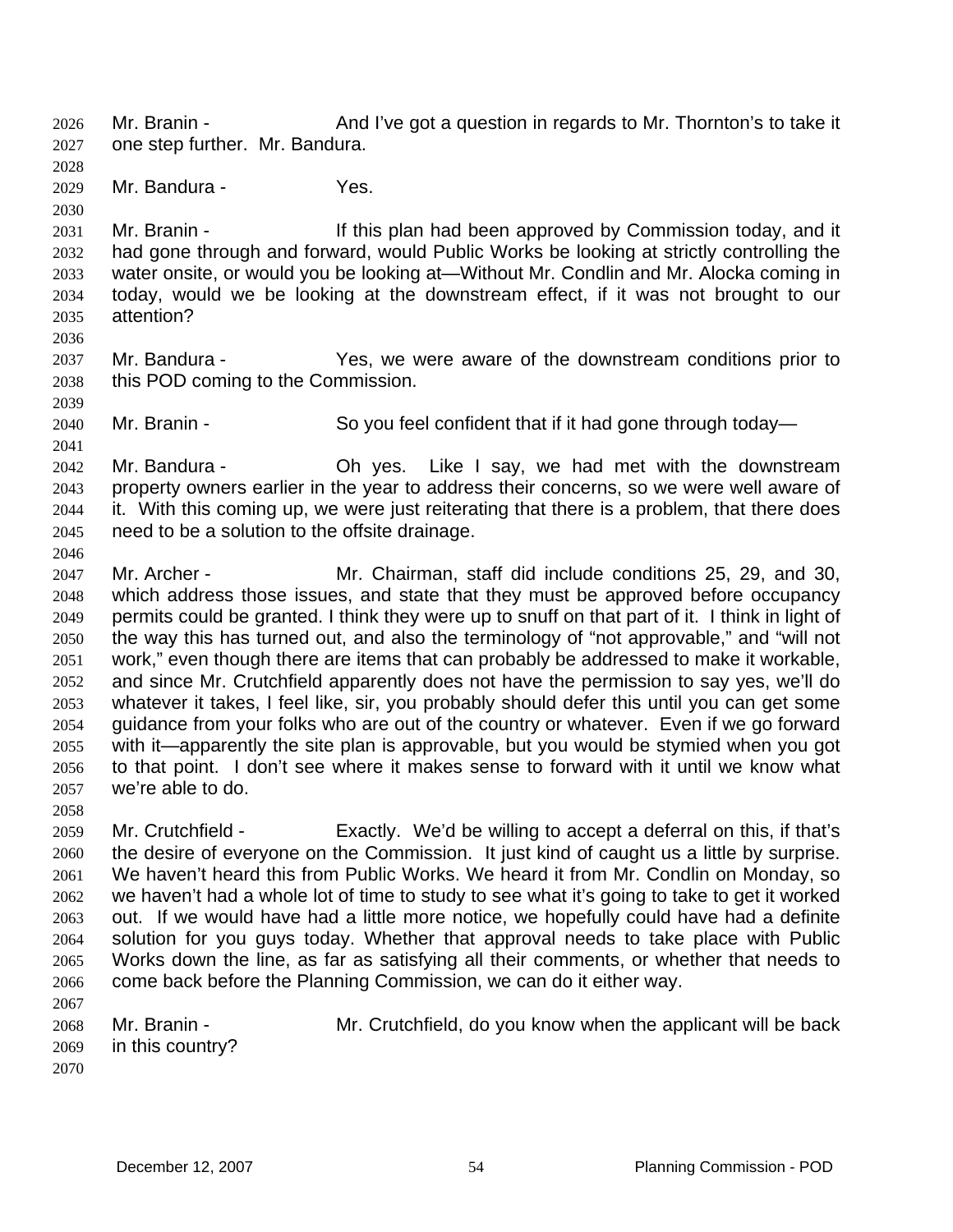Mr. Crutchfield - I believe in another week or two. But certainly he would be willing to authorize us to go ahead and make whatever change is necessary, or do whatever study to make sure we get this taken care of. 2071 2072 2073 2074 2075 2076 2077 2078 2079 2080 2081 2082 2083 2084 2085 2086 2087 2088 2089 2090 2091 2092 2093 2094 2095 2096 2097 2098 2099 2100 2101 2102 2103 2104 2105 2106 2107 2108 2109 2110 2111 2112 2113 2114 2115 2116 Mr. Branin - Mr. Archer, you know why I bring that up, with how far out they should defer this. Mr. Archer - Well, I was thinking the same thing. Two weeks, I don't know if 30 days, with the holidays coming. I don't know if 30 days would be enough, do you? Mr. Crutchfield - I'm going to try to set up a meeting with Public Works and with the property owners so everybody can get to the table. However quickly that can happen is as quick as we can get that set up. Mr. Archer - Do you feel confident, sir, you could do that in 30 days, or would 60 be more appropriate? Mr. Crutchfield - I think we can get a resolution in 30 days. Mr. Archer - Ckay. Mr. Branin - We'll entertain you requesting a deferral. Mr. Crutchfield - On behalf of the applicant, we request a 30-day deferral of this POD until the January meeting. Mr. Archer -  $\qquad \qquad$  The 23<sup>rd</sup>, I believe it is. Mr. Branin - That's correct. Mr. Vanarsdall - January 23<sup>rd</sup>. Mr. Branin - Mr. Archer, would you like to make that motion? Mr. Archer - I would. Just to lend some deference to what Mr. Ward had talked about. He and I had discussed this before. And, of course, the three conditions do put the onus on the applicant to make sure things are right before the plan is approved. But I sense that there is a little bit too much received in here today. With that, I will grant the applicant's request for a 30-day deferral. Mr. Jernigan - Second. Mr. Branin - Motion by Mr. Archer, seconded by Mr. Jernigan. All in favor say aye. All opposed say no. The ayes have it; the motion carries.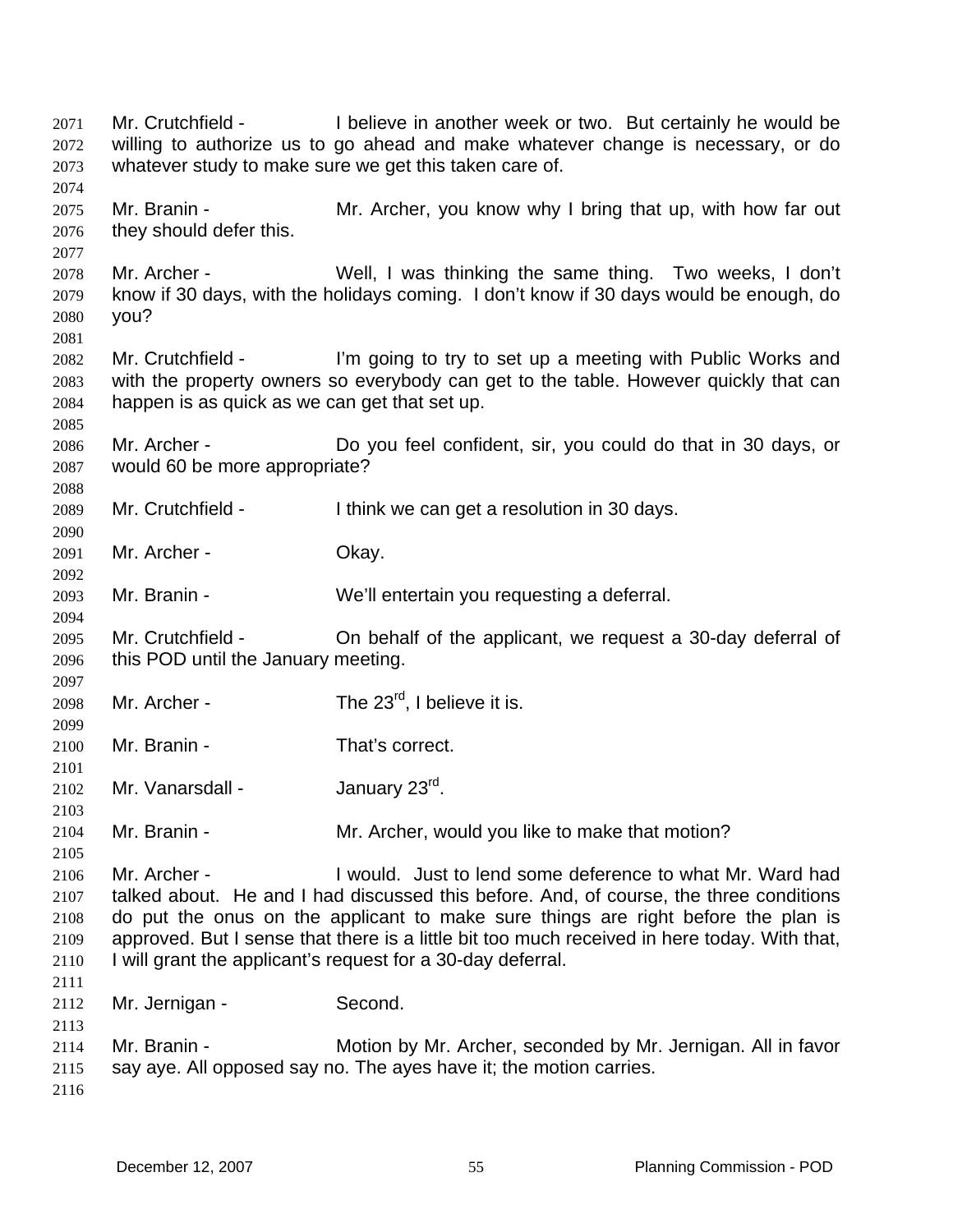At the request of the applicant, the Planning Commission deferred POD-86-07, Best Western, to its January 23, 2008 meeting. 2117 2118

2119

#### 2120 **PLAN OF DEVELOPMENT RECONSIDERATION**

2121

POD-60-07 New Market Veterinary Clinic – New Market Road and Recreation Road **Engineering Design Associates for Susan C. Ware:**  Request for approval of a reconsideration of a plan of development as required by Chapter 24, Section 24-106 of the Henrico County Code, to convert an existing two-story, 2,750 square foot building for use as a veterinary clinic. The 1.89-acre site is located on the north line of New Market Road, approximately 200 feet east of the intersection of New Market Road and Mill Road on parcel 814-688-7044. The zoning is B-1C, Business District (Conditional). County water and sewer. **(Varina)** 

2122

2125

2123 2124 Mr. Branin - The State of the anyone in opposition to POD-60-07, New Market Veterinary Clinic? No one?

2126 2127 2128 Mr. Ward - Good morning again. This is a reconsideration of a previous approval with the intention of revising Condition 38. The plan of development was approved by this Planning Commission on September 26, 2007.

2129

2130 2131 2132 2133 2134 You may find the new condition in the addendum on page 7. The new condition will read as follows: Road widening, curb and gutter, and sidewalks shall be constructed by the owner along the north side of New Market Road (State Route 5), in accordance with Henrico County and Virginia Department of Transportation standards, with future development on this site.

2135

2136 2137 2138 Staff can recommend approval of this revised condition. The representative, Randy Hooker, is here today to discuss any matters, as well as the owner, Dr. Susan Ware. And I'm also happy to answer any questions you have at this time.

2139 2140 2141 2142 2143 2144 2145 2146 2147 2148 2149 2150 2151 2152 Mr. Branin - **Does anybody have any questions for Mr. Ward?** Mrs. Jones - Mr. Ward, does 38 take the place of 37? Mr. Ward - That would be revised 38. Mr. Jernigan - Thirty-eight is revised. Mrs. Jones - Ckay, so we're striking #37 on the agenda and replacing with revised 38 on the addendum. Okay. Mr. Jernigan - Striking 37 and going to revised 38.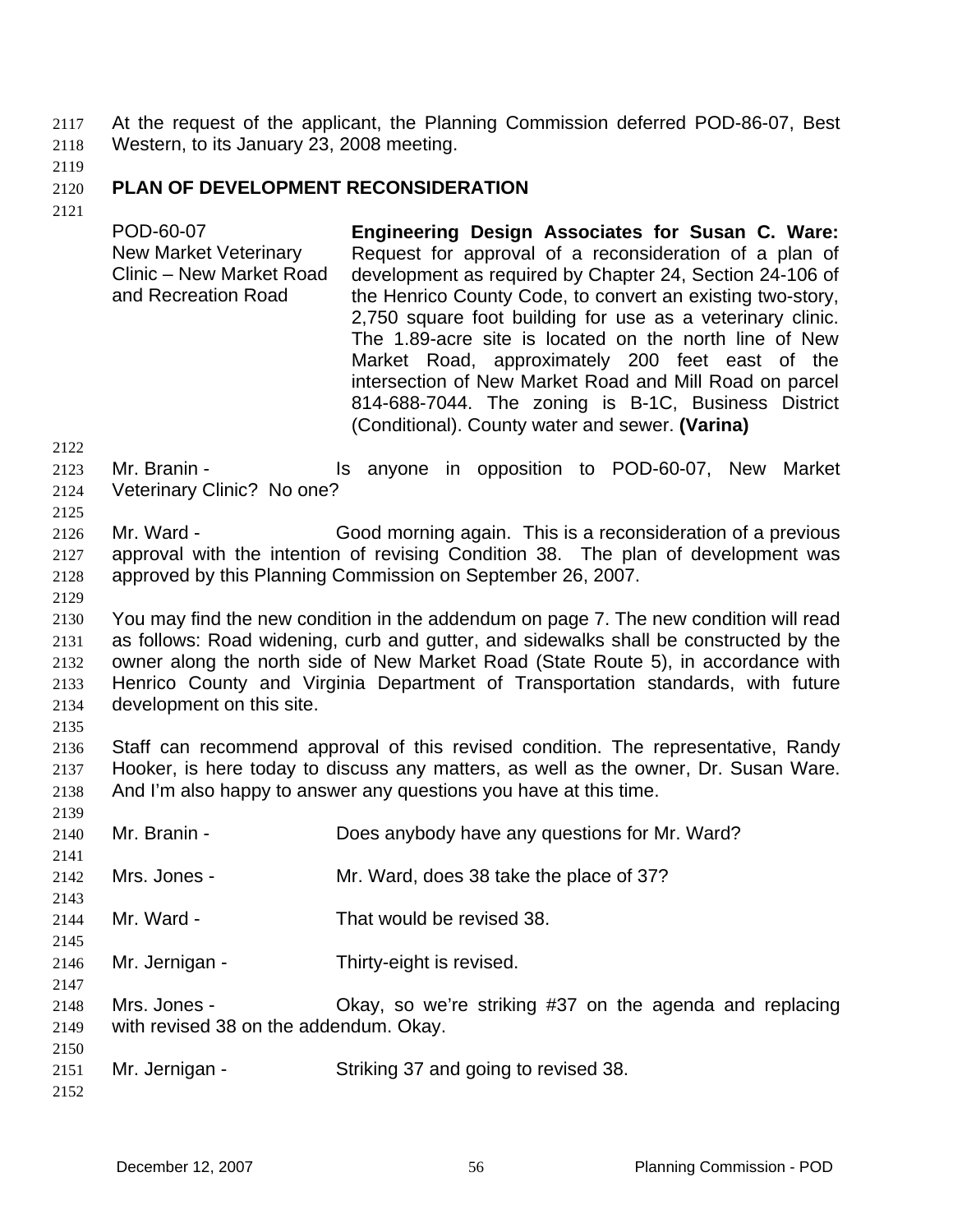Mr. Branin - Any other questions for Mr. Ward? Mr. Jernigan, would you like to hear from the applicant? 2153 2154

2155

2156 2157 2158 2159 2160 2161 Mr. Jernigan - No. We've worked on this quite a while, and I think we've got it straight. That's the reason we were late starting the meeting this morning. We still had a little fine detail on here. But no, thank you, Matt. We finally got this thing worked out. With that, Mr. Chairman, I will move for approval of POD-60-07, which is reconsideration for New Market Veterinary Clinic. We'll be striking Condition #37 on the agenda, and replacing it with #38 revised on the addendum.

- 2162 2163
- Mr. Vanarsdall Second.
- 2164

2167

2172

- 2165 2166 Mr. Branin - **Motion made by Mr. Jernigan, seconded by Mr. Vanarsdall.** All in favor say aye. All opposed say no. The ayes have it; the motion carries.
- 2168 2169 2170 2171 The Planning Commission approved POD-60-07, New Market Veterinary Clinic (reconsideration), subject to the annotations on the plans, the standard conditions attached to these minutes for developments of this type, and the following additional conditions:
- 2173 37. **DELETED -** Road widening, curb and gutter, and sidewalk shall be constructed 2174 by the owner along the north side of New Market Road (State Route 5), in 2175 accordance with Henrico County and Virginia Department of Transportation 2176 standards, when the adjacent property to the west (parcel 814-690-1456) is 2177 developed.
- 2178 2179 2180 2181 38. **ADDED** - Road widening, curb and gutter, and sidewalks shall be constructed by the owner along the north side of New Market Road (State Route 5), in accordance with Henrico County and Virginia Department of Transportation standards, with future development on this site.
- 2182

2183 2184 2185 2186 2187 Mr. Silber - Before I move on to the next case, I wanted to interrupt for just a minute and introduce some staff, because these staff may need to go back to their workstation. I didn't want to miss the opportunity to introduce them before they had to leave. I'm not suggesting that they leave, but if you have to leave, I wanted to provide the opportunity for the Commission to meet you.

2188

2189 2190 2191 2192 2193 2194 2195 2196 2197 You may recall that Fred Overman left the Permit Center approximately two months ago, and Lee Tyson from the Comprehensive Planning Division was promoted to the Director's position in the Permit Center. Lee is making an effort to introduce his staff, or have his staff come to some Planning Commission meetings so that they have a better understanding of the entire process from start to finish. When plans come in, or zoning cases come in and end up in Plans, and end up in Permits, that they understand the process better, and understand how the Planning Commission interacts with that process. So, I wanted to introduce two staff today, just so that you're familiar with them. They do not work in the Planning Department; they work in the Permit Center. But just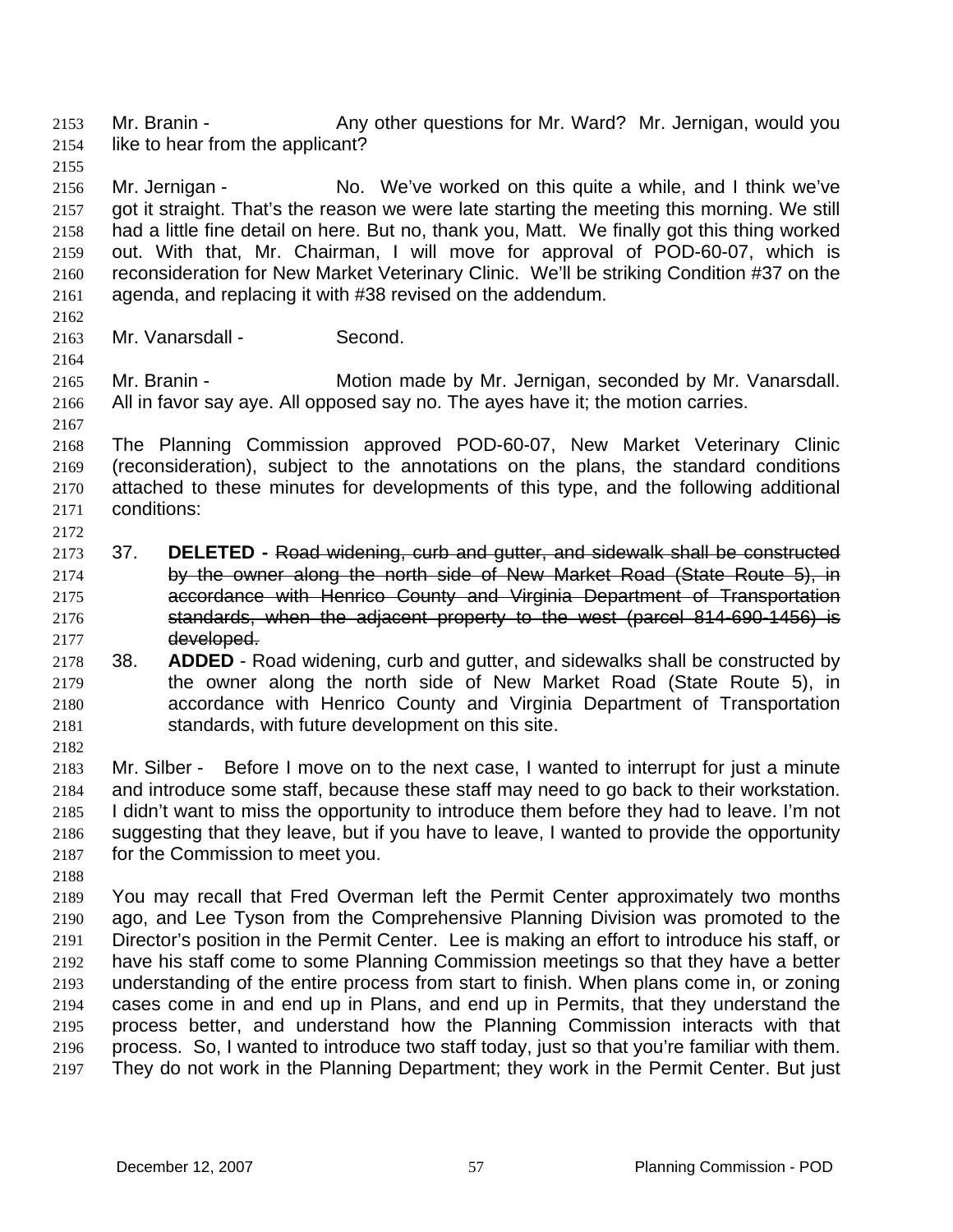in case you ever call the Permit Center and you hear these names, these are the two that I wanted to introduce. 2198 2199

2201 2202 2203 2204 2205 One is Lisa Taylor. Lisa, just raise your hand or stand. Lisa started in the Permit Center back in June, I understand, so she's been with us for about six months. Prior to that, she was employed by VDOT, and also with the County Public Schools. She received her bachelors in Economics from Virginia Tech, but she also has her masters in Planning from VCU. So, welcome, Lisa.

- 2207 2208 Mr. Silber - And you may have to help me with that name (speaking to Mr. Madrigal).
- 2210 Mr. Madrigal - The Miguel Madrigal.
- 2212 2213 2214 2215 Mr. Silber - Thank you, Mr. Madrigal. He started in the Permit Center yesterday, so he is brand new with us. He has extensive experience in permit centers. He was employed in California for 12 years in the Long Beach, California, Permit Center office. He has his bachelors in Business Administration from Cal State in Long Beach.
- 2217 2218 So, I wanted to introduce the two of them to you and let you know that they will be more than happy to assist you when you call the Permit Center.
- 2220 Mr. Jernigan - Glad to have you aboard.
- 2222 Mr. Branin - **Welcome to Virginia.**
- 2224 **PLAN OF DEVELOPMENT**
- 2225

2223

2200

2206

2209

2211

2216

2219

2221

| POD-78-07            | Resource International, Ltd. For Parham Forest                                             |
|----------------------|--------------------------------------------------------------------------------------------|
| Parham Forest West - | Partners, LLC: Request for approval of a plan of                                           |
| E. Parham Road and   | development, as required by Chapter 24, Section 24-106                                     |
| <b>Ackley Avenue</b> | of the Henrico County Code, to construct 12, one-story,                                    |
|                      | office/warehouse condominium buildings totaling 110,000                                    |
|                      | square feet. The 12.197-acre site is located on the                                        |
|                      | northwest corner of E. Parham Road and Ackley Avenue                                       |
|                      | and the northwest corner of Peyton Street and Ackley                                       |
|                      | Avenue on parcels 771-756-7746 and part of 771-757-                                        |
|                      | 8224. The zoning is M-1, Light Industrial District. County<br>water and sewer. (Fairfield) |

2226

2229

2230 2231 2232 Mr. Wilhite - Thank you, sir. I'm handing out a revised site plan. We just received this on Monday, so it will be necessary to waive time limits in order to accept it. The revised plan addresses staff's comments in relation to the storm water

<sup>2227</sup>  2228 Mr. Branin - Is anyone in opposition to POD-78-07, Parham Forest West? No one? Okay, Mr. Wilhite.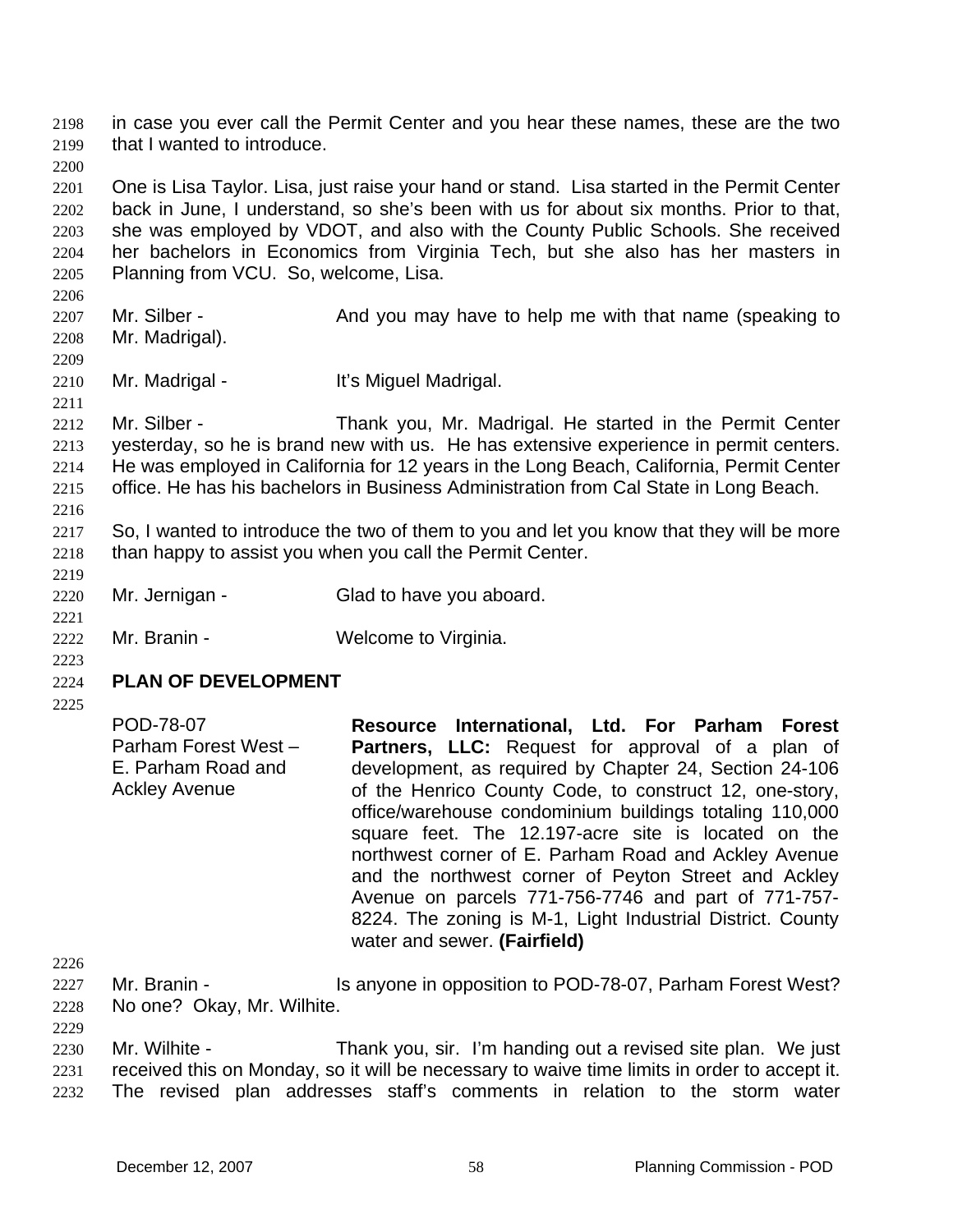management basin. It's been redesigned with more natural contours. The basin right at the corner of Parham Road and Ackley Avenue, would also be landscaped within the basin. On page 8 of your addendum, we have suggested a revised condition dealing with the landscape plan, requiring that it come back to the Planning Commission for approval. The revised site plan also addresses staff's concern regarding the sidewalks on the site. They have now connected the sidewalks so you can get from one end of the site to all the buildings. In addition, the applicant has shown potential outdoor storage areas. These would be located behind the buildings that run along Parham Road, including the one at the far west next to the railroad track; that one didn't show up on the plan, but they do show that as well. In addition, the buildings that are on the other side of Peyton Street have potential outdoor storage areas as well. These show the worst-case scenario. The ultimate area that would be included would be based on which tenants occupy the site. Page 8 of your addendum also shows revised Condition #26 dealing with the outside storage. The applicant has committed to providing screen fencing around these areas. They would be of aluminum design similar to a wrought iron look with opaque fabric backing attached to it as well. 2233 2234 2235 2236 2237 2238 2239 2240 2241 2242 2243 2244 2245 2246 2247 2248

2249

2252

2254

2257

2267

2250 2251 Staff can recommend approval of the revised site plan, with the changes to the conditions as shown on your addendum.

- 2253 Mr. Branin - **Does anybody have any questions for Mr. Wilhite?**
- 2255 2256 Mr. Archer - Mr. Wilhite, after you and I talked yesterday, the aluminum fence is the one we're finally going to end up with?
- 2258 2259 2260 Mr. Wilhite - Yes. We confirmed that with them this morning. It would be similar to the treatment out at Greendale Railing about a block away from this site.
- 2261 2262 2263 2264 2265 2266 Mr. Archer - I went out there yesterday after you and I talked, for a couple of reasons. One of them was I wanted to see what kind of traffic flow came by there on Peyton Street going down to connect up with it—now what is it, Oakview, I think. I think it's Oakview. Oakview runs between Hungary Road and Peyton. And I notice that the County has a pressure reducing something out there. Can you tell me what that does? Or do you know?

| 2268 | Mr. Wilhite - | I'm not sure exactly how that site functions.         |
|------|---------------|-------------------------------------------------------|
| 2269 |               |                                                       |
|      |               |                                                       |
| 2270 | Mr. Archer -  | Mr. Silber, do you know?                              |
| 2271 |               |                                                       |
| 2272 | Mr. Silber -  | Is it this site or is it the site adjacent to this?   |
|      |               |                                                       |
| 2273 |               |                                                       |
| 2274 | Mr. Archer -  | It's adjacent to it. It's between the railroad track— |
| 2275 |               |                                                       |
|      |               |                                                       |
| 2276 | Mr. Wilhite - | Next to the railroad track.                           |
| 2277 |               |                                                       |
|      |               |                                                       |
| 2278 | Mr. Silber -  | Where the M2 is at, or is it-                         |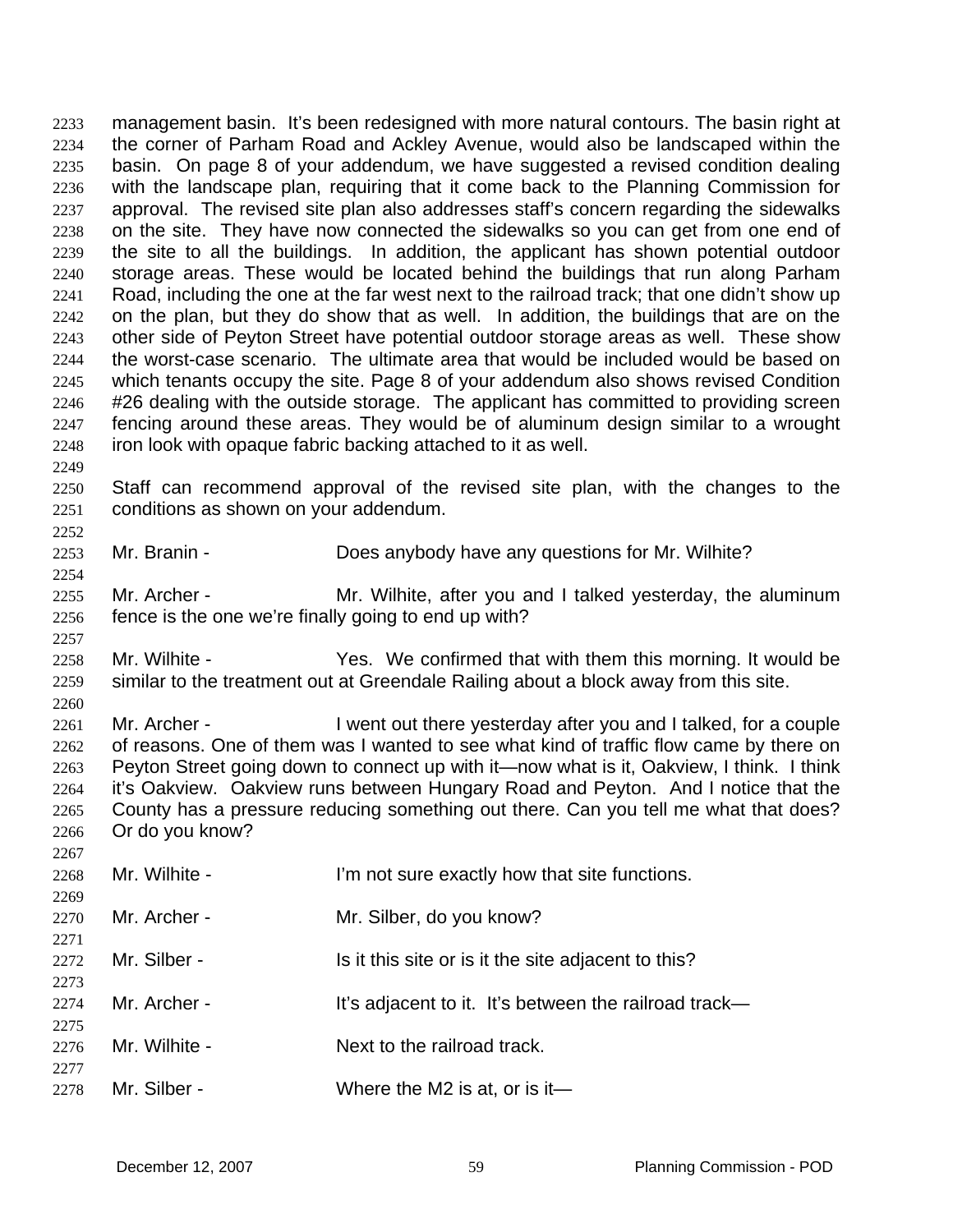| 2279         |                                                     |                                                                                            |
|--------------|-----------------------------------------------------|--------------------------------------------------------------------------------------------|
| 2280<br>2281 | Mr. Wilhite -                                       | Right where the cursor is.                                                                 |
| 2282         | Mr. Silber -                                        | I don't know exactly, Mr. Archer. This area—I thought it was                               |
| 2283         |                                                     | immediately to the north of this—was one of the super fund sites.                          |
| 2284         |                                                     |                                                                                            |
| 2285         | Mr. Archer -                                        | It is a Superfund site.                                                                    |
| 2286         |                                                     |                                                                                            |
| 2287         | Mr. Silber -                                        | Yes, from years past. I thought it was where the M2 is at. I                               |
| 2288         |                                                     | don't know where this feature is that you've just described in order to know what its      |
| 2289         | purpose is.                                         |                                                                                            |
| 2290         |                                                     |                                                                                            |
| 2291         | Mr. Archer -                                        | If you turn left on Peyton and you go all the way down to the                              |
| 2292         |                                                     | end, there's a brick building down there and it has a black chain link fence around it. It |
| 2293         |                                                     | says, "County of Henrico Pressure Reducing Facility." My blood pressure was a little       |
| 2294         | high when I got there, and felt better when I left. |                                                                                            |
| 2295         | Mr. Silber -                                        |                                                                                            |
| 2296         |                                                     | I don't know. That may be unrelated to the super fund site.                                |
| 2297<br>2298 | [Off mike] -                                        | [Unintelligible].                                                                          |
| 2299         |                                                     |                                                                                            |
| 2300         | Mr. Silber -                                        | It's water pressure?                                                                       |
| 2301         |                                                     |                                                                                            |
| 2302         | [Off mike] -                                        | [Unintelligible].                                                                          |
| 2303         |                                                     |                                                                                            |
| 2304         | Mr. Silber -                                        | Okay. So, it's unrelated to the Superfund Hazard Area. It's                                |
| 2305         | water pressure.                                     |                                                                                            |
| 2306         |                                                     |                                                                                            |
| 2307         | Mr. Archer -                                        | It's unrelated entirely. I was just curious.                                               |
| 2308         |                                                     |                                                                                            |
| 2309         | Mr. Silber -                                        | So, you didn't hang around there long?                                                     |
| 2310<br>2311 | Mr. Archer -                                        | No, I didn't.                                                                              |
| 2312         |                                                     |                                                                                            |
| 2313         | Mr. Branin -                                        | Heck, I might stop by there-                                                               |
| 2314         |                                                     |                                                                                            |
| 2315         | Mr. Archer -                                        | I never feel very comfortable out there for some reason.                                   |
| 2316         |                                                     |                                                                                            |
| 2317         | Mrs. Jones -                                        | I'd like to just ask a quick question, or maybe make a                                     |
| 2318         | comment about this.                                 |                                                                                            |
| 2319         |                                                     |                                                                                            |
| 2320         | Mr. Branin -                                        | You can ask as many as you want.                                                           |
| 2321         |                                                     |                                                                                            |
| 2322         | Mrs. Jones -                                        | Mr. Wilhite, because of the grade—When I was out there the                                 |
| 2323         |                                                     | other day, the grade is really quite a drop from Parham to this site. Screening that has   |
| 2324         |                                                     | been addressed in a number of ways that will work at the level of the offices, but from    |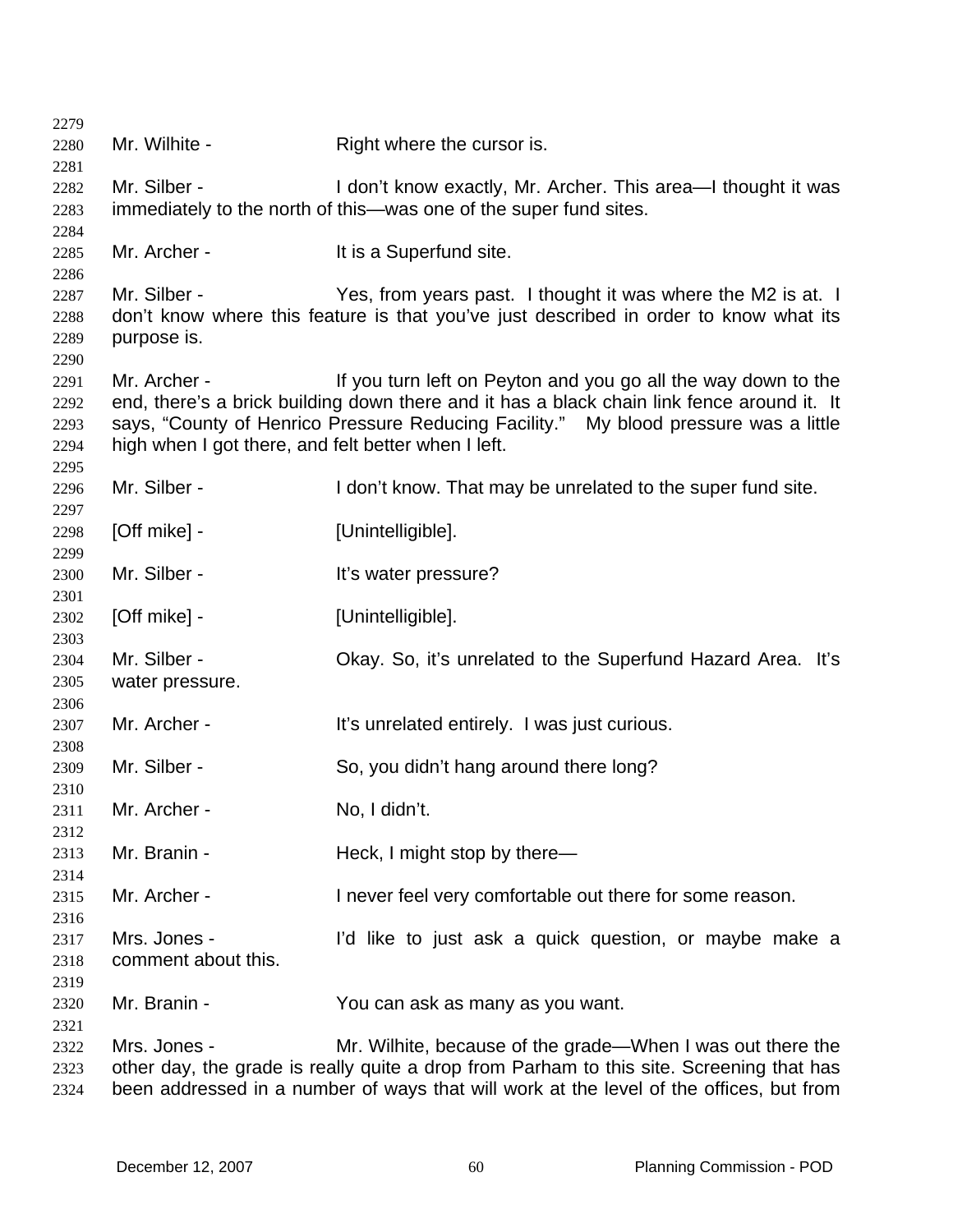Parham, everything will be pretty much in full view, including outside storage and, I'm sure, rooftop anything. I guess we'll address that at landscape time? 2325 2326 2327 2328 2329 2330 2331 2332 2333 2334 2335 2336 2337 2338 2339 2340 2341 2342 2343 2344 2345 2346 2347 2348 2349 2350 2351 2352 2353 2354 2355 2356 2357 2358 2359 2360 2361 2362 2363 2364 2365 2366 2367 2368 2369 2370 Mr. Wilhite - The Muslim of the voulter familiar with the area, we have similar types of businesses, and we do have those situations here. One of the reasons why we wanted the landscape plan to come back before you is because we still have to determine how much the existing vegetation will be saved along Parham Road, what needs to be supplemented there. Staff is aware of that, and we do have concerns. Mrs. Jones - I just wanted to plant that seed, because it sure is wide open from the roadway. Okay. Mr. Silber - Mr. Wilhite, can you show us the elevations of the buildings that would be facing Parham Road? Mr. Wilhite - Facing Parham, they would be the top one here. Mr. Silber - Which would resemble the top one-Mr. Wilhite - It's one at the very top of the rendering here. Actually, the outside storage area would be on the other side of the building away from Parham Road. Mr. Branin - That's what I was going to explain to Mrs. Jones, is the loading is sort of within a courtyard, if you will. I don't think it will be as visible from Parham Road as if the buildings had been turned with the loading toward the— Mrs. Jones - Well, it's just so far below grade of the road. Mr. Silber - You will see the tops of these buildings. Mr. Wilhite - The only area possibly along Parham would be the building at the very end here. This one here. But that's where it's highest. And there's existing vegetation, so it still will probably be fairly well screened from Parham Road. Mrs. Jones - Ckay, just thought I'd mention it. Mr. Branin - The Anybody else have any other questions for Mr. Wilhite? None? Mr. Archer, would you like to hear from the applicant? Mr. Archer - **I** don't think it's necessary. When Mr. Wilhite and I talked yesterday, they were having discussions as to the type of fence, and it seems as though staff has gotten what is required. So, unless somebody else has questions of the applicant, I don't think I have any. Mr. Branin - No one? Okay, then, I'll entertain a motion.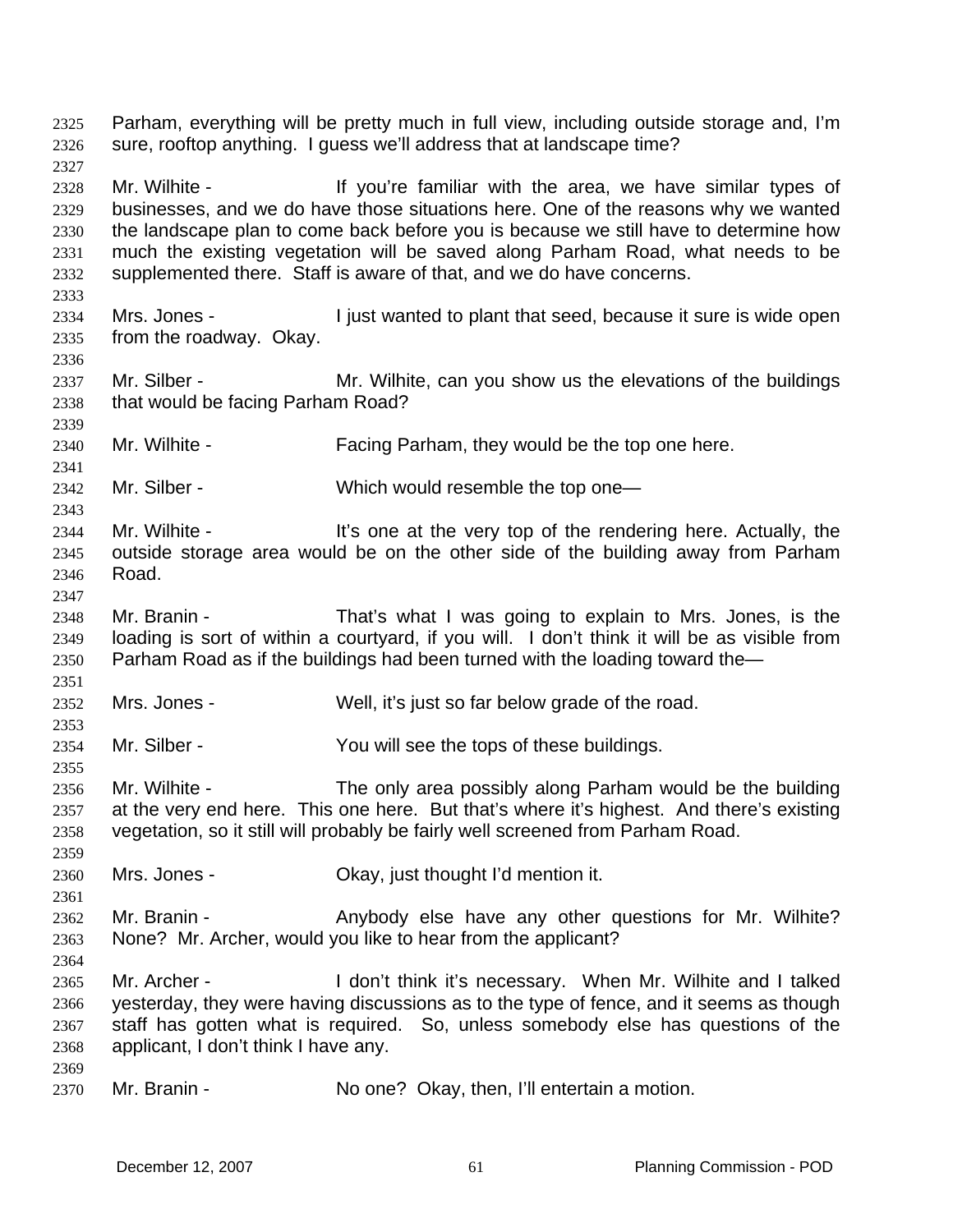2371 2372 2373 2374 2375 2376 2377 2378 2379 2380 2381 2382 2383 2384 2385 2386 2387 2388 2389 2390 2391 2392 2393 2394 2395 2396 2397 2398 2399 2400 2401 2402 2403 2404 2405 2406 2407 2408 2409 2410 2411 2412 2413 2414 Mr. Archer - Okay. Well, the first motion is to waive the time limits on the plan that was received Monday. Mr. Jernigan - Second. Mr. Branin - Motion made by Mr. Archer, seconded by Mr. Jernigan. All in favor say aye. All opposed say no. The ayes have it; the motion carries and the time limits are waived. Mr. Archer - Second, I would move to approve this plan based on the staff report, the new plan received this morning, the additional conditions 24 through 32, and 9 amended, and 26 revised on the addendum. Mr. Jernigan - Second. Mr. Branin - Motion made by Mr. Archer, seconded by Mr. Jernigan. All in favor say aye. All opposed say no. The ayes have it; the motion carries. Mr. Archer - Thank you, Mr. Wilhite. The Planning Commission approved POD-78-07, Parham Forest West, subject to the annotations on the plans, the standard conditions attached to these minutes for developments of this type, and the following additional conditions: 9. **AMENDED** - A detailed landscaping plan shall be submitted to the Department of Planning for review and Planning Commission approval prior to the issuance of any occupancy permits. 24. The easements for drainage and utilities as shown on approved plans shall be granted to the County in a form acceptable to the County Attorney prior to any occupancy permits being issued. The easement plats and any other required information shall be submitted to the County Real Property Agent at least sixty (60) days prior to requesting occupancy permits. 25. The developer shall provide fire hydrants as required by the Department of Public Utilities and Division of Fire. 26. **REVISED -** Outside storage shall not be permitted **except where shown on the approved plans.** 27. The certification of building permits, occupancy permits and change of occupancy permits for individual units shall be based on the number of parking spaces required for the proposed uses and the amount of parking available according to approved plans. 28. Any necessary off-site drainage and/or water and sewer easements must be obtained in a form acceptable to the County Attorney prior to final approval of the construction plans.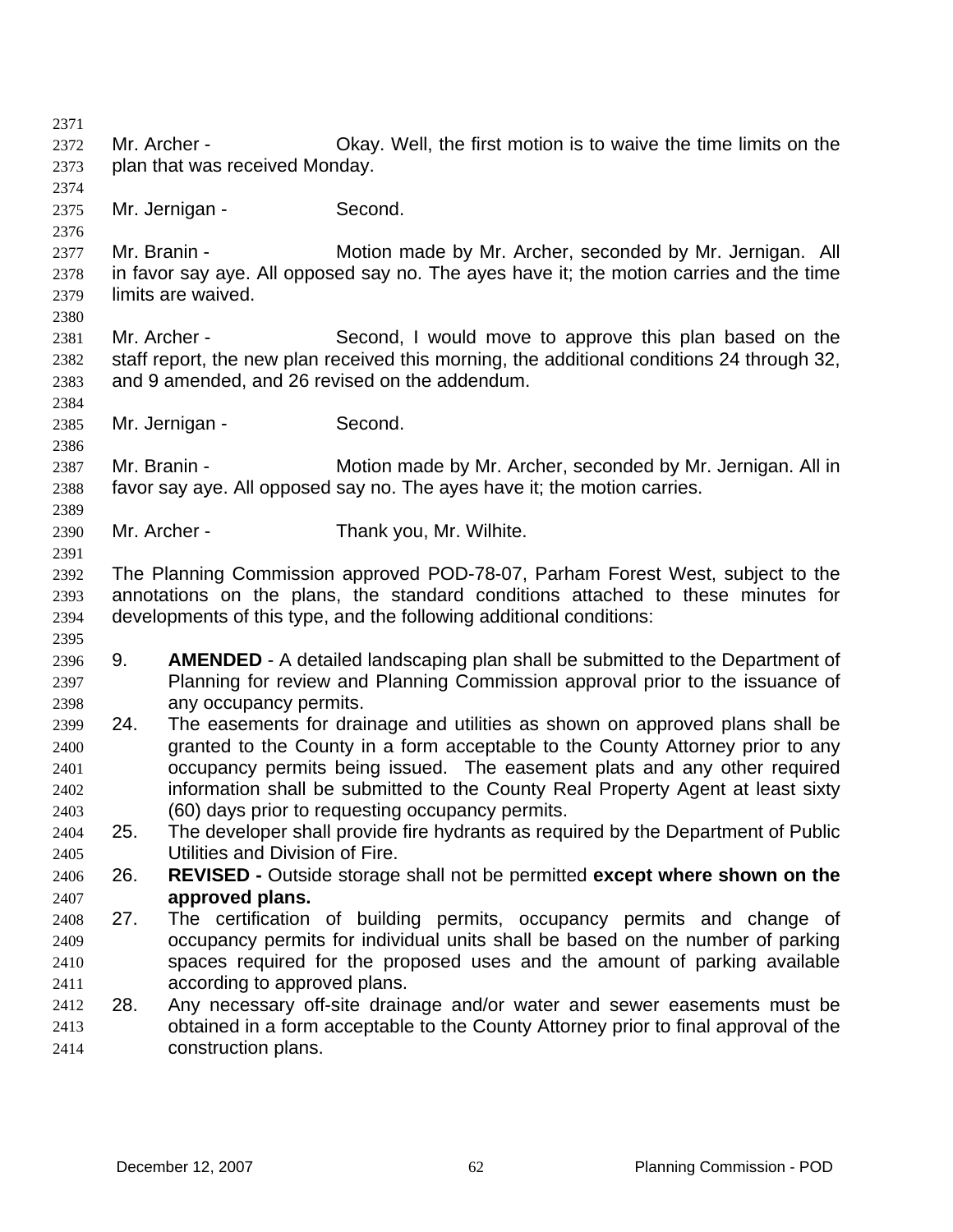29. Deviations from County standards for pavement, curb or curb and gutter design shall be approved by the County Engineer prior to final approval of the construction plans by the Department of Public Works. 2415 2416 2417

- 2418 2419 2420 30. Approval of the construction plans by the Department of Public Works does not establish the curb and gutter elevations along the Henrico County maintained right-of-way. The elevations will be set by Henrico County.
- 2421 2422 2423 2424 2425 2426 2427 31. The location of all existing and proposed utility and mechanical equipment (including HVAC units, electric meters, junction and accessory boxes, transformers, and generators) shall be identified on the landscape plans. All equipment shall be screened by such measures as determined appropriate by the Director of Planning or the Planning Commission at the time of plan approval**.**  32. The property owner shall provide the Planning Department a copy of the business owner's restrictive covenants that will govern this site prior to their
- 2428 2429 recordation and prior to the issuance of a certificate of occupancy for this development.
- 2430

#### 2431 **PLAN OF DEVELOPMENT**

2432

POD-79-07 Arco Iris Latino Mart – 6111 & 6115 Staples Mill Road (State Route 33)

**Barthol Design Associates for Armando Benitez and Kings Construction:** Request for approval of a plan of development, as required by Chapter 24, Section 24-106 of the Henrico County Code, to construct a 2,000 square foot addition to an existing retail building and a two-story building with a 5,000 square foot restaurant on the first floor and 5,000 square feet of office on the second floor. The 1.72-acre site is located on the east line of Staples Mill Road (State Route 33) approximately 200 feet south of Penick Road on parcels 773-747-8814 and 773-747-8402. The zoning is B-1, Business District. County water and sewer. **(Brookland)** 

2433

2434 2435 Mr. Branin - The Is anyone in opposition to POD-79-07, Arco Iris Latino Mart? No one? Hello again, Ms. Goggin.

2436

2437 2438 2439 2440 2441 2442 2443 2444 2445 2446 Ms. Goggin - The applicant has not submitted revised plans addressing VDOT's requirement for a right turn lane. In addition to the right turn lane, once this right turn lane is provided, it will also require them to go from two entrances to one entrance. Planning has also requested that the dumpster at the terminus of the entrance be relocated so it is less visible from the main thoroughfare of Staples Mill Road. Additionally, staff has not received revised architectural renderings that provide additional windows—here we go—windows along all elevations. Staff has requested, and has not received, color renderings to enhance staff's understanding of how the proposed unique architectural style will visually alter the commercial frontage along Staples Mill Road.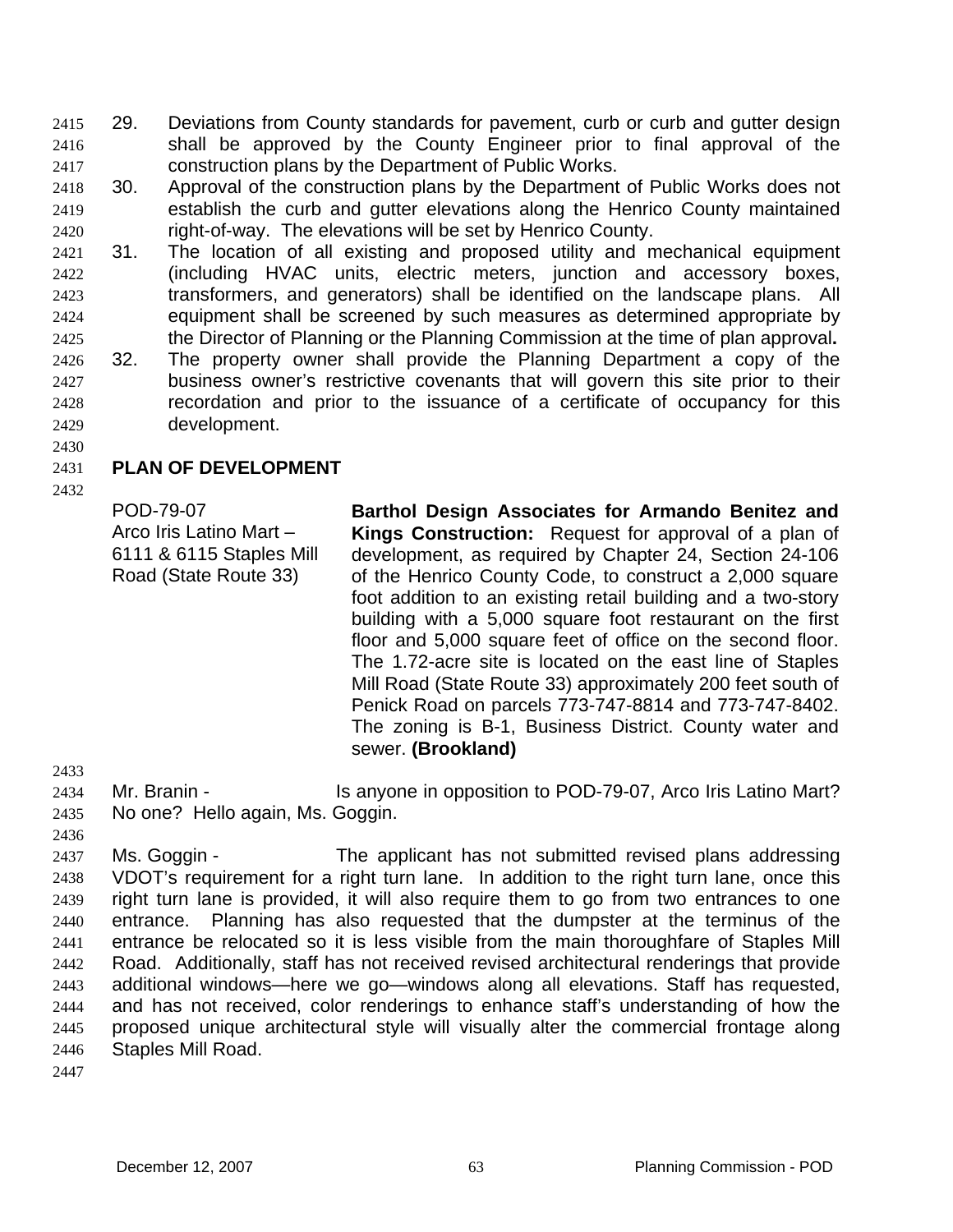Unfortunately, the applicant nor the engineer, are here to speak on their behalf. Should the Commission choose to approve this POD, staff recommends that it is subject to the annotations on the staff plan, standard conditions for developments of this type, 9 and 11 amended, and conditions 24 through 41 in the agenda. 2448 2449 2450 2451

| 2453         | Mr. Vanarsdall - | Is the applicant here?                                       |
|--------------|------------------|--------------------------------------------------------------|
| 2454<br>2455 | Mr. Branin -     | Mr. Vanarsdall, do you have any questions for Ms. Goggin?    |
| 2456<br>2457 | Ms. Goggin -     | I'm it.                                                      |
| 2458<br>2459 | Mr. Vanarsdall - | The applicant is not here.                                   |
| 2460<br>2461 | Ms. Goggin -     | Neither, the applicant, nor his engineer is here.            |
| 2462<br>2463 | Mr. Branin -     | I hope no one has any questions for the applicant.           |
| 2464<br>2465 | Mr. Vanarsdall - | Do I have any for them? I have a list as long as my arm.     |
| 2466<br>2467 | Mr. Branin -     | Mr. Vanarsdall, would you like to deny this one or defer it? |
| 2468<br>2469 | Mr. Vanarsdall - | Well, Mr. Chairman, if he's not here, I refuse to ask them.  |
| 2470<br>2471 | Mr. Branin -     | Well, then how about I deny it?                              |

2473 2474 2475 2476 2477 2478 2479 Mr. Vanarsdall - I will thank Ms. Goggin for struggling along, and I mean struggling with this. I can do one of two things. I can defer it myself, or recommend denial, but I don't like to recommend denial without giving someone a chance to do much, much more than they're going to do. So, I'll just defer it. I would like to ask Kim Vann, I understand they set aside all the things the—Do you want to come up to the mike? The police have been in on this, as they are on all cases, and have done a good job of suggesting what to put there.

2480 2481 2482 2483 2484 2485 2486 2487 2488 2489 2490 2491 Ms. Vann - Yes sir. Kim Vann with Henrico Police. I did attend the staff developer meeting. I tried to have a discussion with the architect or engineer prior to the staff developer meeting, and no e-mail or phone calls were returned. They did respond back after our staff developer meeting with what they would agree to. There are still some things that concern me, mostly, as Ms. Goggin referenced, the lack of visibility with the unique design to Staples Mill Road. I think it would be prudent for us to be able to sit down and talk to them again, especially with the site changing a little bit because of VDOT's requirements, and some other things. To me, there are still a lot of things that are outstanding, even though they are willing to go so far with putting it in writing, what they would address. It does look like they are attempting to meet some of our-

2492 Mr. Vanarsdall - So, you just have a verbal?

2493

 $2452$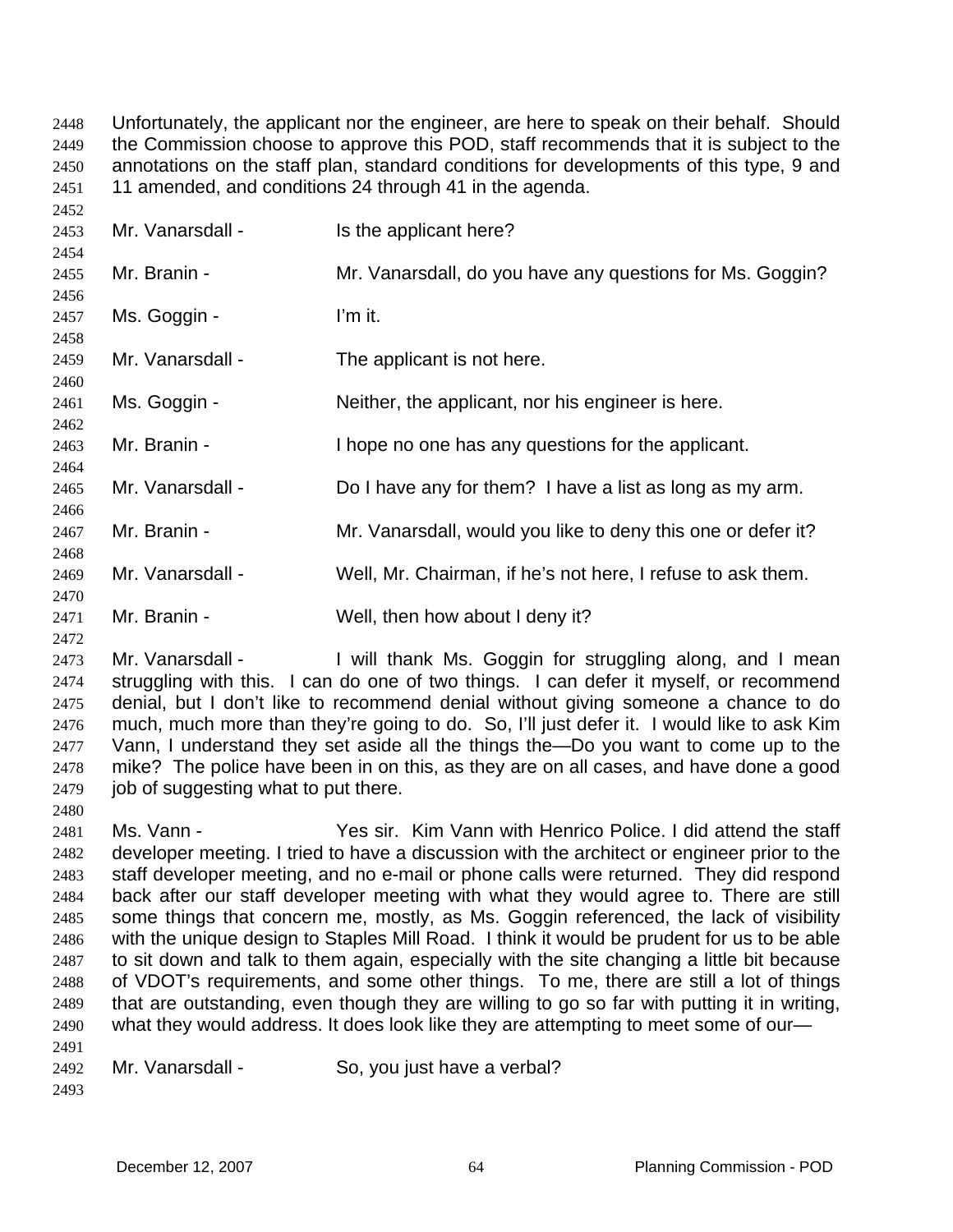Ms. Vann - No, they actually put it in writing where they took my memo and literally addressed each item in my memo. 2494 2495

2497 Mr. Vanarsdall - And that included a video system?

2499 2500 2501 2502 2503 2504 2505 2506 2507 Ms. Vann - Yes, I believe so. But one of the concerns was that at the time of staff developer, we didn't, or at least I was not clear on the fact that the zoning category does not allow them to have outdoor dining. And to have such a large courtyard area, the big question is what is it going to be for and, of course, clarify that it does not allow outdoor dining in that particular zoning district. That is a big concern for us. I think one of the things they're hoping to address that with is that they agreed to put a wrought iron fence along that arched opening, and that would not allow people in after hours. But at what point would they close that, and we still wouldn't know what was taking place within that enclosed area that's very hidden.

2509 2510 Mr. Vanarsdall - Chay, thank you. You don't have a meeting scheduled with them either, do you?

2512 Ms. Vann - No sir.

2496

2498

2508

2511

2513

2516

2520

2522

2524

2526

2529

2538

2514 2515 Mr. Vanarsdall - Okay. Well, I'm going to be gone until the first of the year, so whatever you have, I'd like to be in on it.

2517 2518 Ms. Vann - **I** understand.

2519 Mr. Branin - Mr. Vanarsdall, are you thinking about deferring this?

2521 Mr. Vanarsdall - Oh, yes.

2523 Mr. Branin - Do you want to defer it out for three months?

2525 Mr. Vanarsdall - For three months?

2527 2528 Mr. Silber - The Well, that could be a problem because the Planning Commission has to take action.

2530 2531 2532 2533 2534 2535 2536 2537 Mr. Vanarsdall - I would like to defer it until the summer, but I'm not allowed to do that. Mr. Jernigan - But you can do 60. Mr. Branin - You can do 60. Mr. Vanarsdall - I think it would be wise to do 60. What do you think?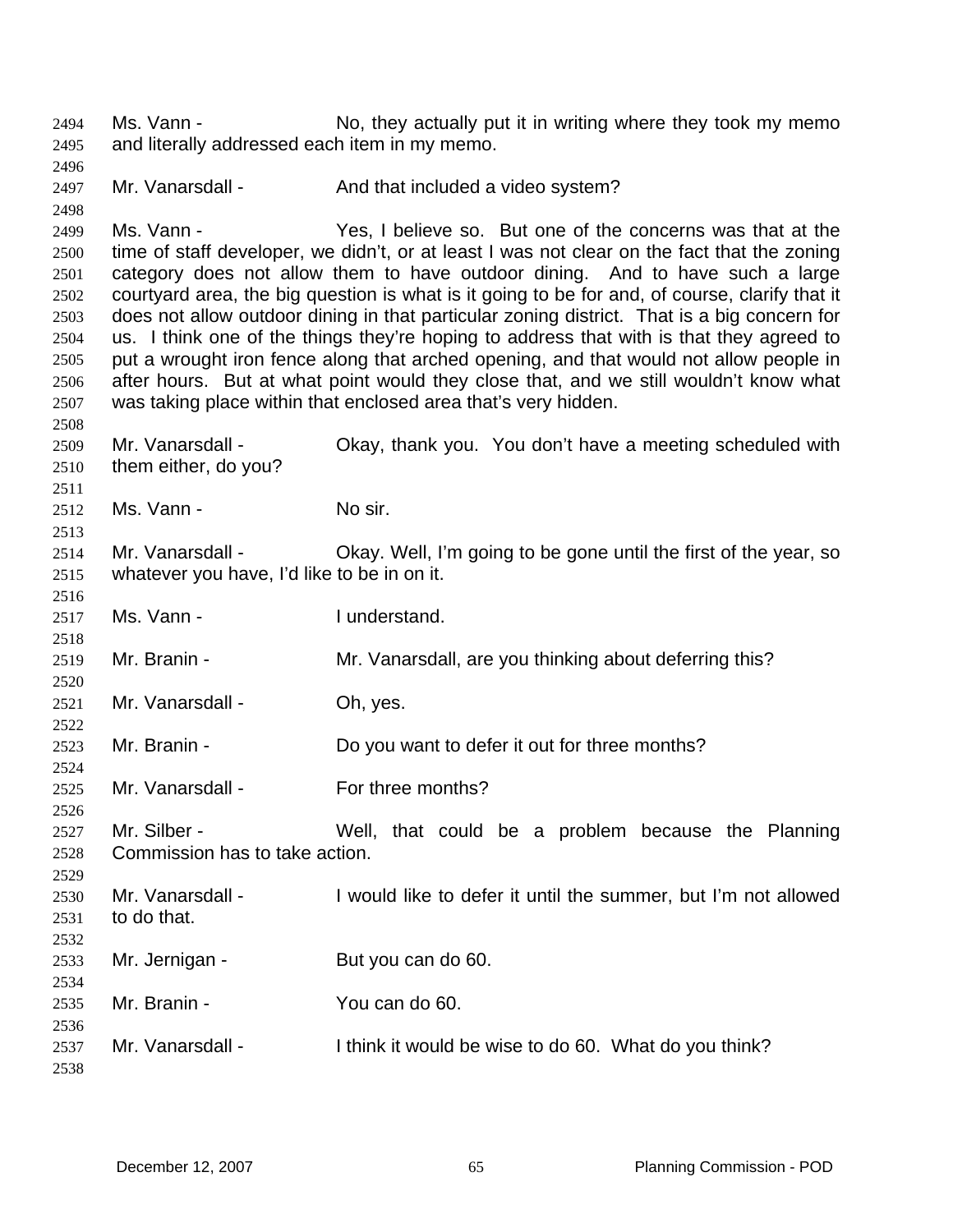- Mr. Silber I would think, Mr. Vanarsdall, that because of the limitation you have on acting on a POD, I would suggest you go out 30 days. 2539 2540 2541 2542 2543 2544 2545 2546 2547 2548 2549 2550 2551 2552 2553 2554 2555 2556 2557 2558 2559 2560 2561 2562 2563 2564 2565 2566 2567 2568 2569 2570 Mr. Vanarsdall - And then I'll do it again if they don't—I think it will be okay in 30 days. Mr. Vanarsdall - Thank you for your help so far. Ms. Goggin - I'll respond. I'd like to have all of these issues— Mr. Vanarsdall - I recommend POD-79-07, Arco Iris Latino Mart, be deferred until the  $23<sup>rd</sup>$  of January 2008, at the Commissioner's request. Mr. Archer - Second. Mr. Branin - **Motion made by Mr. Vanarsdall, seconded by Mr. Archer. All** in favor say aye. All opposed say no. The ayes have it; the motion carries. At the request of the Commissioner, the Planning Commission deferred POD-79-07, Arco Iris Latino Mart, to its January 23, 2008 meeting. Mr. Vanarsdall - If you wonder how that ever got on the agenda, we were hoping that the applicant would come forward and at least agree to a deferment. He's had very much of a struggle. For me, it was where this is. Mr. Hamilton has put up some state-of-the-art condos, office condos right down the street. They're called Aspen Park. We're trying to get something a little better than what we have now, in this case. Not necessary to match the buildings, but not far from it. What we have seen, to me, looked like a bunker. Kim said everything in Arizona looks like that, which is okay, except we're not in Arizona. We'll address this later. **SUBDIVISION RECONSIDERATION** 
	- SUB-60-07 **Winfrey** (November 2007 plan) 11050 Winfrey Road and 10885 Old Greenwood Road **Balzer & Associates, Inc. for David S. Jinnett:** The 13.96-acre site proposed for a subdivision of 4, singlefamily homes is located on the north line of Old Greenwood Road, approximately 450 feet west of Winfrey Road on parcel 777-770-3917 and on the west line of Winfrey Road, approximately 1,200 feet north of Old Greenwood Road on parcel 777-770-8565. The zoning is A-l, Agricultural District. Individual well and septic tank/drainfield. **(Brookland) 4 Lots**
- 2571
- 2572 2573 Mr. Branin - **IS anyone in opposition to SUB-60-07, Winfrey (November** 2007 Plan)? No one? Ms. Goggin again.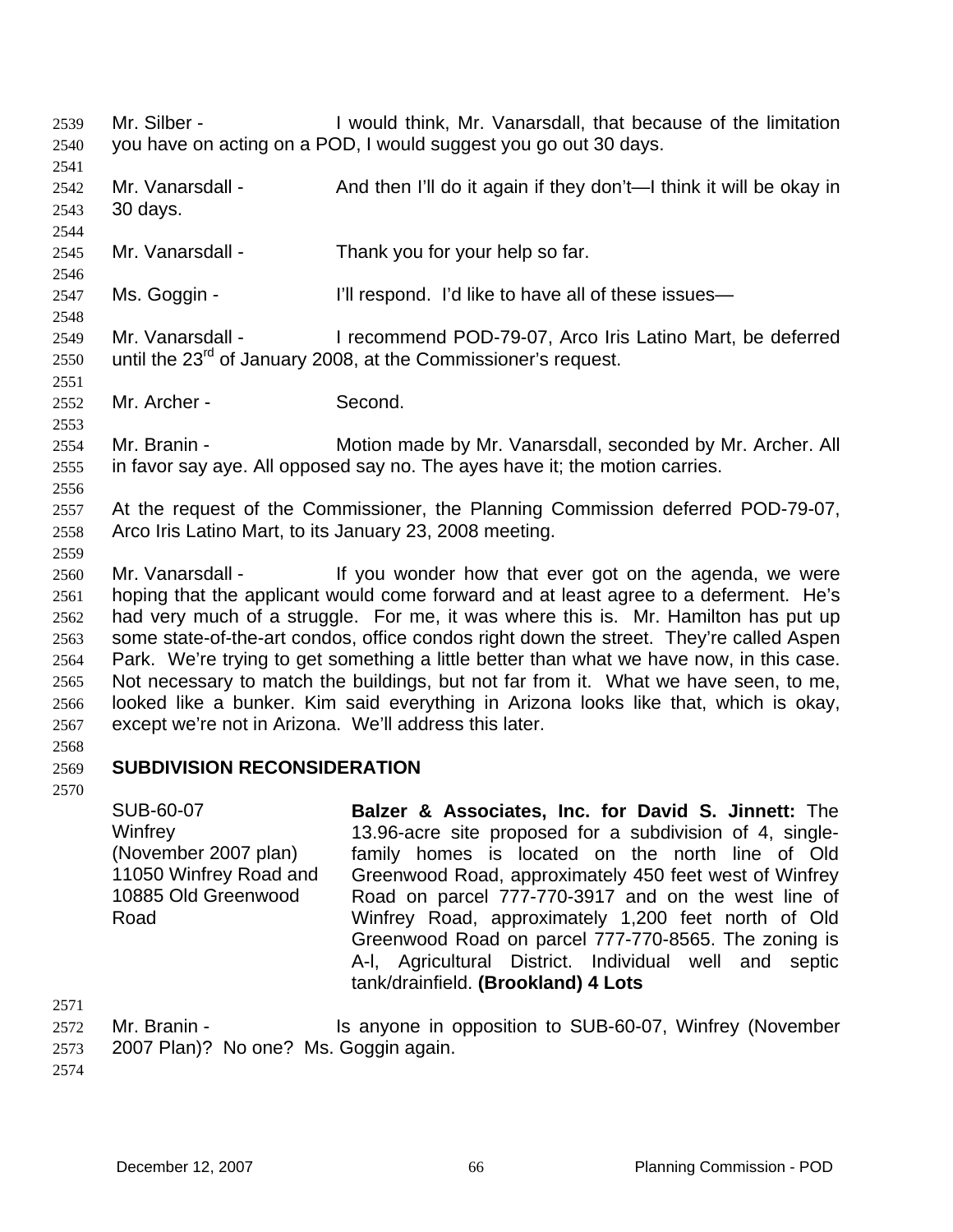Ms. Goggin - Thave consecutive presentations today. Since the preparation of this agenda, staff has received a revised plan addressing staff's concerns about the realignment of Woodman Road. As you can tell from the aerial, we have the existing right-of-way for Woodman Road over here. Unfortunately, the existing Woodman Road is here. So, one day in the future, Woodman Road is going to be extended to match up to existing Woodman Road. 2575 2576 2577 2578 2579 2580

2582 2583 2584 2585 2586 2587 2588 2589 The revised plan is in your handout addendum. As you can tell, the realignment of Woodman Road will affect the layout of the subdivision. The applicant has cooperated with all requests of Public Works and Planning to ensure that the realignment of Woodman Road would be accounted for in all phases of construction. The applicant is aware that the new alignment must be determined by the County prior to construction plan approval, and the center line alignment must be shown on the construction plans. To help address this, staff has revised Condition 12, and added two additional conditions. These are in your handout addendum.

2590

2600

2602

2605

2607

2610 2611

2613

2615

2581

2591 2592 2593 2594 2595 2596 2597 2598 2599 With this, staff can recommend approval, subject to the annotations on the revised plan, standard conditions for developments of this type, and Condition 11 in the agenda, Condition 12 revised, and the additional conditions 13 and 14 in the addendum. The applicant's representative, Brandon Sovick, is here to answer any questions, as well as the applicant, Mr. Jinnett. Since the revised plan was received this week—like I said, the applicant and the engineer have worked with staff, so the plan was late due to our request, not their reaction—there will need to be a waiver of time limits. The time limit waiver motion can be made in conjunction with the subdivision motion, should the Commission choose to do so. I'd be happy to answer any questions that you may have.

- 2601 Mr. Branin - **Does anybody have any questions for Ms. Goggin?**
- 2603 2604 Mr. Vanarsdall - No, we've talked at length about this one, too. Mr. Secretary, are you satisfied with the wording that's on there now?
- 2606 Mr. Silber - Yes I am.
- 2608 2609 Mr. Vanarsdall - Okav.
	- Mr. Branin Mr. Vanarsdall, do you need to hear from the applicant?
- 2612 Mr. Vanarsdall - I'm satisfied. I don't need to talk to the applicant.
- 2614 Mr. Branin - Ckay. Then I'll entertain a motion.
- 2616 2617 2618 Mr. Vanarsdall - The Music SUB-60-07, Winfrey (November 2007 Plan), be recommended for approval.
- 2619 Mr. Branin - Time limits.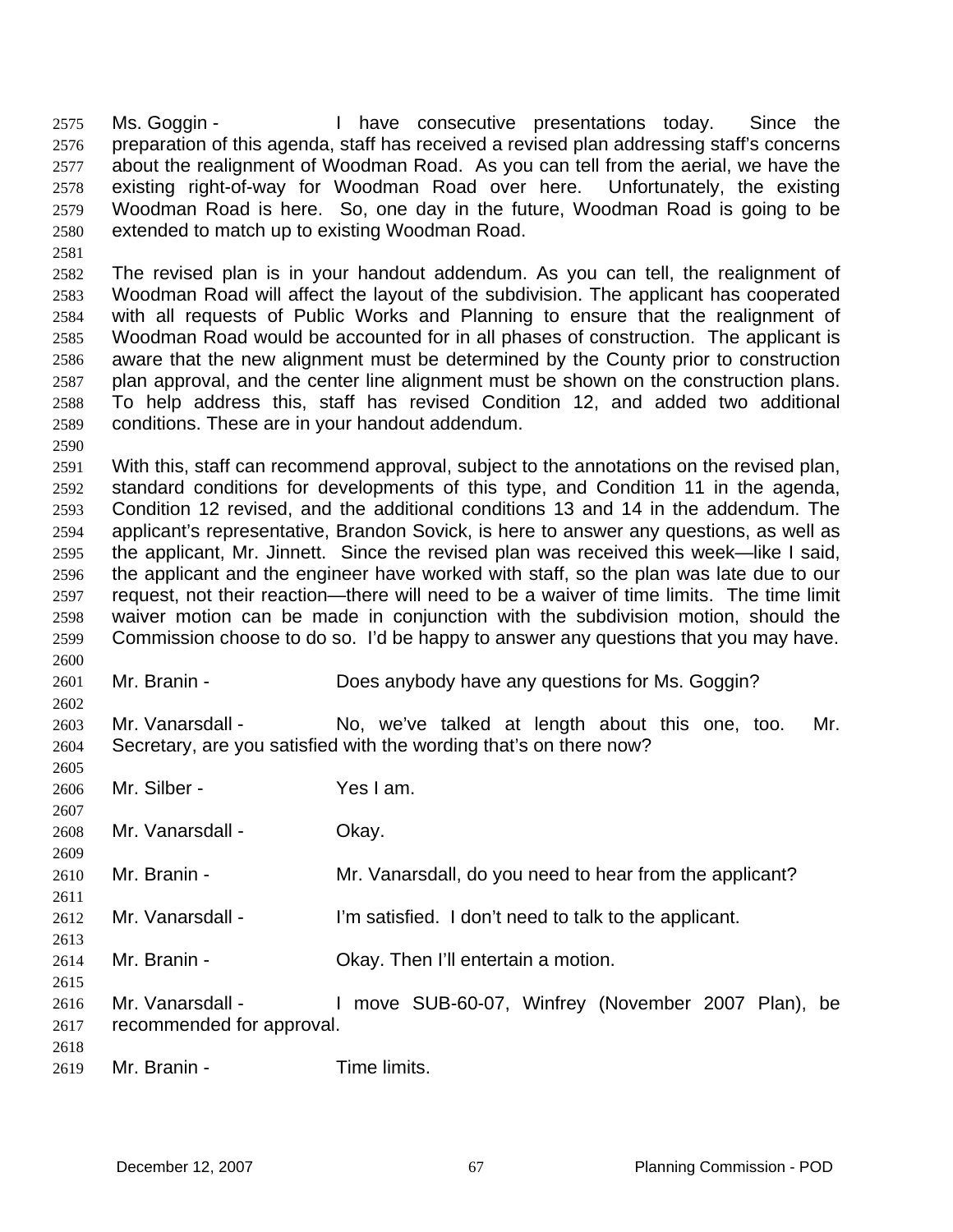Mr. Vanarsdall - Time limits. I was going to incorporate that in there. I waive the time limits on SUB-60-07, Winfrey (November 2007 Plan). 2620 2621

2622 2623

2624

2627

2632

2634

2637

Mr. Jernigan - Second.

2625 2626 Mr. Branin - **Motion made by Mr. Vanarsdall, seconded by Mr. Jernigan.** All in favor say aye. All opposed say no. The ayes have it; time limits are waived.

2628 2629 2630 2631 Mr. Vanarsdall - I recommend SUB-60-07, Winfrey (November 2007 Plan), be approved with annotations on the plan, standard conditions for subdivisions not served by public utilities, and the following conditions. We have #11 on the agenda, she said, and then we're going to revise #12 on the addendum, and add 13 and 14.

2633 Mrs. Jones - Second.

2635 2636 Mr. Branin - **Motion made by Mr. Vanarsdall, seconded by Mrs. Jones. All** in favor say aye. All opposed say no. The ayes have it; the motion carries.

- 2638 2639 2640 2641 The Planning Commission granted conditional approval to SUB-60-07, Winfrey (November 2007 Plan), subject to the standard conditions attached to these minutes for subdivisions not served by public utilities, the annotations on the plan, and the following additional conditions:
- 2642
- 2643 2644 11. Any necessary offsite drainage easements must be obtained prior to approval of the construction plan by the Department of Public Works.
- 2645 2646 12. **REVISED** – The applicant shall dedicate right-of-way for Woodman Road relocated as required by the Director or Public Works when a new alignment has 2647 been determined by the County. In conjunction with this right-of-way, the applicant 2648 shall petition the County to vacate any unneeded portions of the current alignment 2649 of Woodman Road as dedicated in Deed Book 885, Page 79.
- 2650 2651 2652 2653 13. **ADDED** - Prior to recordation of the plat, the subdivider shall obtain a statement from the Director of Public Works concerning the location of the proposed rightof-way on the property. The subdivider shall prominently show the location of the proposed right-of-way on the plat.
- 2654 2655 2656 14. **ADDED** - The developer will be required to submit a centerline alignment for Woodman Road extended to the north to be approved by Public Works prior to construction plan approval of this subdivision.

### 2658 **SUBDIVISION (Deferred from the November 14, 2007 Meeting)**

2659

2657

SUB-58-07 South Lake (October 2007 Plan) Hawkes Lane and S. Lake Avenue **Foster & Miller, P.C. for Roger B. Riggle, E. W. Riggle and David Riggle:** The 1.100-acre site proposed for a subdivision of 3 single-family homes is located at 6115 Hawkes Lane on the southwest corner of Hawkes Lane and S. Lake Avenue on parcel 819-724-8059. The zoning is R-2A, One-Family Residence District. County water and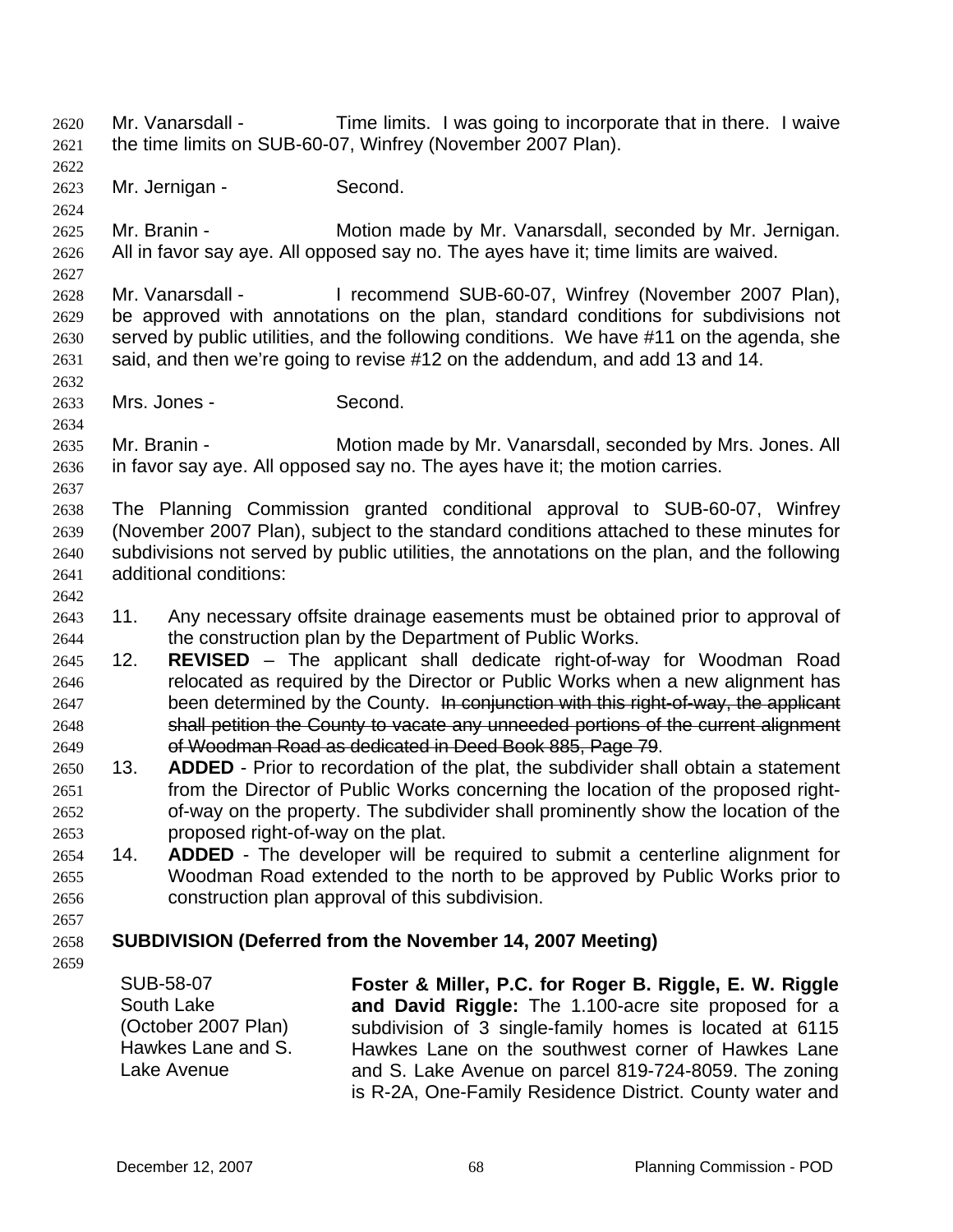# sewer. **(Varina) 3 Lots**

2661 2662 Mr. Branin - The Is anyone in opposition to SUB-58-07, South Lake (October 2007 Plan)? No one? Mr. Ward.

2664 2665 2666 2667 2668 2669 2670 2671 Mr. Ward - Staff has received a revised plan at this meeting that has provided the requested right-of-way dedication along South Lake Avenue, which is right here. Also, Public Works, Traffic Engineering Division is not requiring any road widening along South Lake Avenue. Our revised plan that we're going to show over here on the light table provides lot dimensions that show the lot width area and setback lines that were requested by staff. It was an original lot with an existing dwelling on it, and they propose these new lot lines. The creating of lots 2 and 3 left a residual lot 1 with the existing dwelling.

2673 2674 2675 2676 Staff can recommend approval subject to the annotations on the plans, the standard conditions for subdivisions of this type, and conditions 12 and 13 on the agenda. Also, a waiver of time limits would be required. Their representative, Spud Mister, is here today to discuss any matter, and I'm happy as well to answer any questions.

| 2678<br>2679<br>2680 | Mr. Jernigan -<br>foot. | Matt, #13 says that the lots shall be redesigned to be 80 |
|----------------------|-------------------------|-----------------------------------------------------------|
| 2681<br>2682         | Mr. Ward -              | Right.                                                    |
| 2683<br>2684         | Mr. Jernigan -          | I'm told they are 80 foot.                                |
| 2685<br>2686         | Mr. Ward -              | Right. He meets that for the lot 2 and 3 that he created. |
| 2687<br>2688         | Mr. Jernigan -          | Right. But they're legal lots now on this new drawing.    |
| 2689<br>2690         | Mr. Ward -              | Right.                                                    |

2691 2692 2693 2694 2695 2696 2697 2698 2699 2700 2701 2702 2703 Mr. Jernigan - Ckay. All right. The second thing is - I don't know if I got to tell you, but I told Mike Jennings when we came in. After my meeting last night in which they agreed to give up the 10 foot of additional road frontage on the existing lot, I found out that they had already dedicated 10 feet to the County before. So, Mr. Chairman, what I want to do, I want to move this case along as it is today, but Mr. Jennings is going to search the archives and see. The applicant's fine with what we're doing right now, but I don't want to be double-dipping on them if we've already taken 10 and taking 10 more. What happened is these lots were original R-2A lots, and on the front on Hawkes Lane, it shows now it's 150 feet. Well, the County came to them some years ago and got 10 feet, which made one of them a non-conform—Well, they couldn't go two lots then. The vacant lot to the west on Hawkes now, they couldn't put another house on that because they only have 150 feet on the front and they needed 160.

2660

2663

2672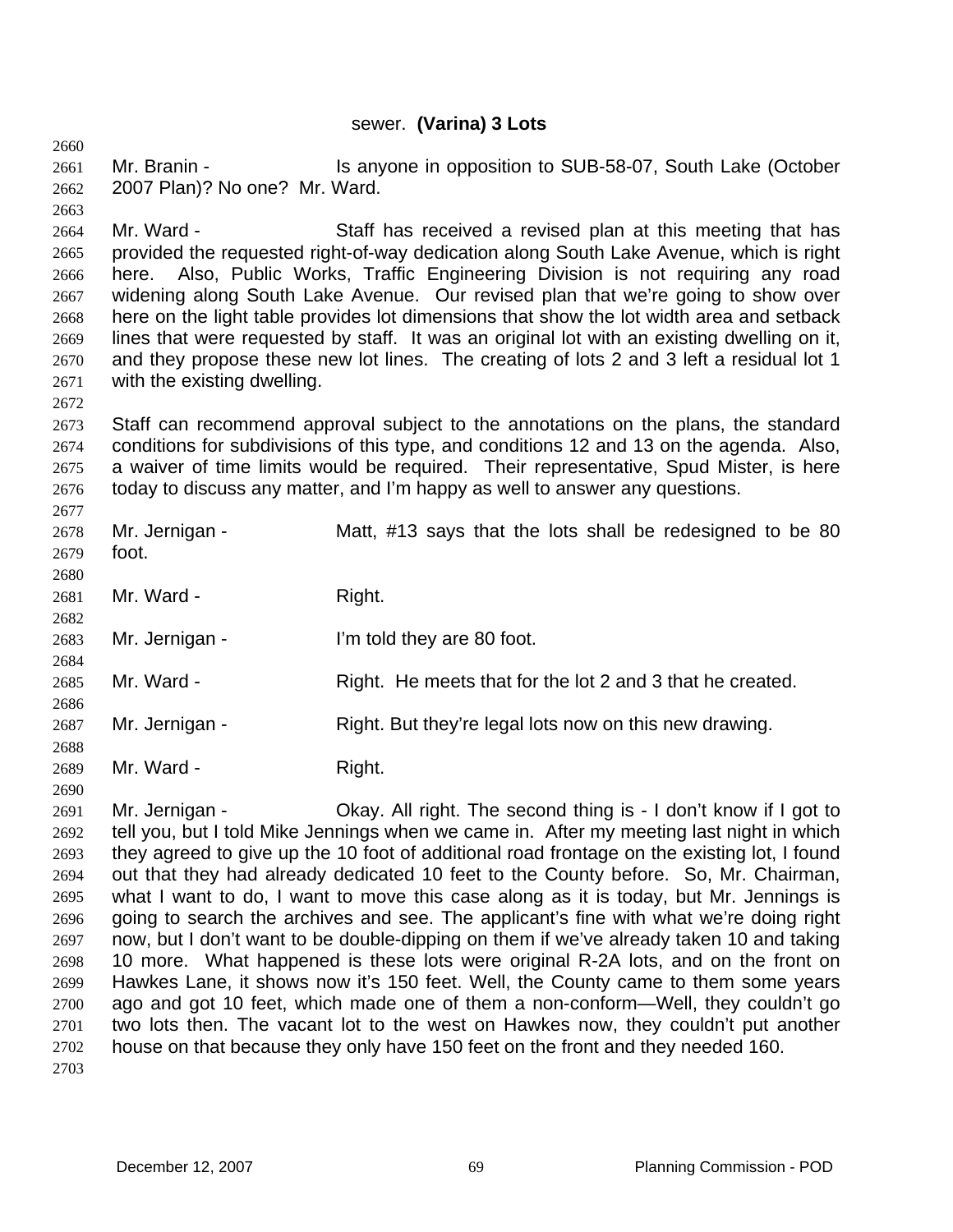As I said, I'm going to move this along as it is. Mr. Jennings is going to look into the fact. And also, Mike, if they dedicate that 10 feet, they become non-conforming. So, can we get a letter from Public Works that'll go with them as a record if they go to sell this house that there's no problem with the banks? 2704 2705 2706 2707 2708

2709 2710 2711 2712 2713 Mr. Ward - I could try to answer that question. The house that exists is non-conforming right now. With us governing the additional right-of-way, we would not be putting the house in any sort of situation where they'd have to get a variance in front of the BZA.

2714 Mr. Jernigan - It's non-conforming now, before you give up the 10 feet?

2716 Mr. Ward - Correct.

2718 Mr. Silber - The existing house is.

2720 Mr. Jernigan - Because of the 10 feet they gave up before?

2722 2723 2724 Mr. Ward - Well, I don't know if that's what caused them to go to nonconforming, but the front yard setback is the only part that would be non-conforming. But it's non-conforming at this time.

2725

2715

2717

2719

2721

2726 2727 2728 2729 2730 2731 2732 2733 2734 2735 2736 Mr. Jernigan - Okay. Mr. Silber, the reason this one took so long—Matt showed me in the Code book that when you subdivide a lot, if you have a corner lot, then when those lots are trimmed off, the lesser of the two distance lot lines becomes the front yard. In this case, this house faces Hawkes Lanes, but when they split these two lots off in the back, that would have made the side yard now that he has, the front yard, which made him non-conforming. That's the reason Foster and Miller redesigned these lots to keep that side yard as it is right now, and that's still his side yard. It's 150 foot and an inch, and Hawkes Lane is 150 foot. I didn't know that until we got into this pretty deep that that's what changed. But it is non-conforming now before we do anything more on this.

- 2737 Mr. Ward - That's correct.
- 2739 Mr. Jernigan - Ckay.
- 2741 Mr. Archer - Good case study, Mr. Jernigan.
- 2742 2743 Mr. Jernigan - Yes.
- 2744

2738

2740

2745 2746 2747 2748 2749 Mr. Silber - **Mr.** Jernigan, I think it becomes complicated when you have an orientation towards one street and then you carve off a portion of the property because there's a new shorter dimension on a public road, and there's a new orientation. That becomes more significant when there is no building on that property. That new building would have to meet the setbacks. This is an existing dwelling.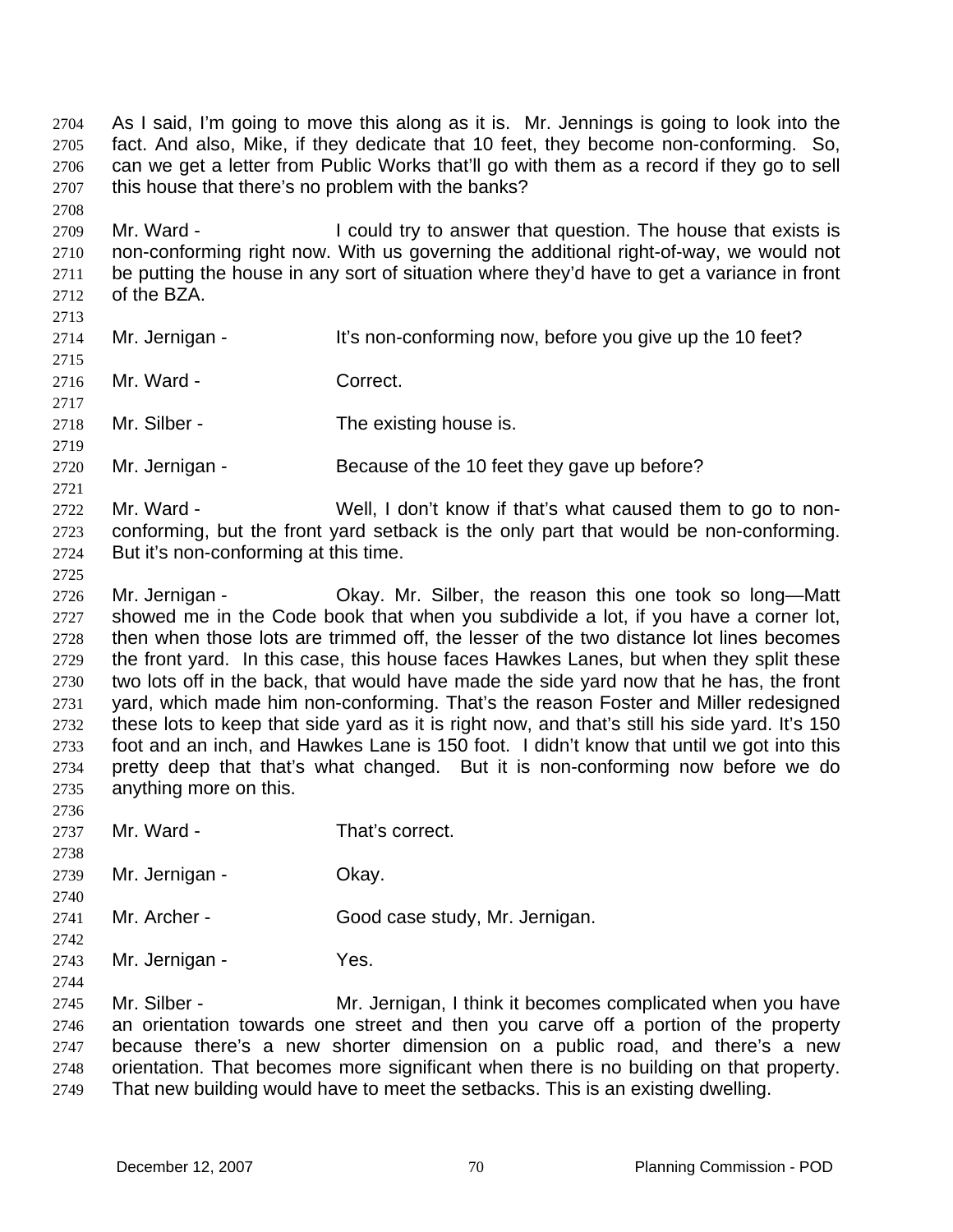2750 Mr. Jernigan - The guy lived in there 44 years. 2751

2752 2753 2754 Mr. Silber - Right. So, I don't see that this is an issue. It looks as though—The way I'm looking at it, it looks as though it would not meet the front yard setback either on Hawkes Lane or South Lake Lane.

2756 2757 2758 2759 2760 2761 2762 Mr. Jernigan - Well, the thing of it is when this house was built, what was the front yard setback? You remember I had a case one time of a zoning that came through in the 50's. A gentleman came through for a POD on an A-1 lot that was 149 feet, 11-3/4 inches. He was a quarter inch short of being 150. When we searched the archives, we found out at the time that when it came through, it was 125-foot minimum. The developer just actually split each lot to be exactly the same size when he did it, and it worked out to that odd number.

2764 2765 Mr. Silber - The Yes, you're right, you'd have to determine what the ordinance requirements were at the time this house was built.

2767 2768 Mr. Jernigan - When they come to sell the house, I don't want the people to have a problem with it being non-conforming.

2770 Mr. Silber - The Sulfon't think they would on an existing house, no sir.

2772 2773 2774 Mr. Jernigan - Okay. All right. Well, with that, Mr. Chairman, I will move for approval of—Excuse me; I have to waive the time limits on SUB-58-07, South Lake (October 2007 Plan).

2776 Mr. Vanarsdall - Second.

2778 2779 Mr. Branin - Motion made by Mr. Jernigan, seconded by Mr. Vanarsdall. All in favor say aye. All opposed say no. The ayes have it; the motion carries.

2781 2782 Mr. Jernigan - I'd like to move for approval of SUB-58-07, South Lake (October 2007 Plan).

2784 Mr. Vanarsdall - Second.

2786 2787 Mr. Jernigan - **Motion made by Mr. Jernigan, seconded by Mr. Vanarsdall.** All in favor say aye. All opposed say no. The ayes have it; the motion carries.

2789 2790 2791 2792 The Planning Commission granted conditional approval to SUB-58-07, South Lake (October 2007 Plan), subject to the standard conditions attached to these minutes for subdivisions served by public utilities, the annotations on the plans, and the following additional conditions:

2793

2755

2763

2766

2769

2771

2775

2777

2780

2783

2785

2788

2794 12. Each lot shall contain at least 13,500 square feet.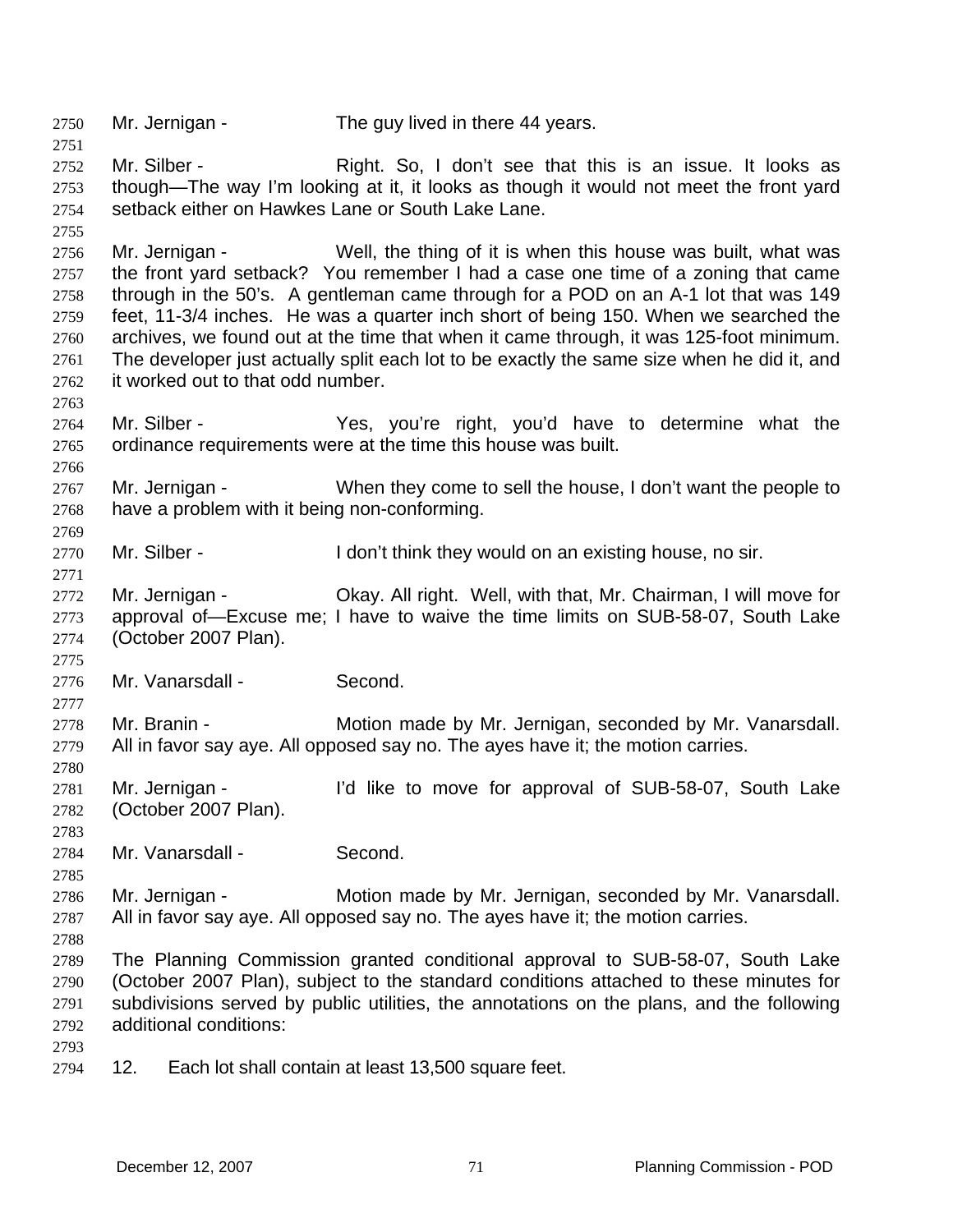13. The plan must be redesigned to provide at least the 80-foot minimum lot width required and as regulated by Chapter 24, of the Henrico County Code. 2795 2796

2797

### 2798 **SUBDIVISION**

2799

SUB-65-07 Dumbarton (December 2007 Plan) Irisdale Road and Greenway Avenue **Mike Morgan Engineering, LLC for Dakota Associates, LLC and Tetra Associates, LLC:** The 3.31-acre site proposed for a subdivision of 3 **15** single-family homes is located approximately 200 feet to Greendale Road **Greenway Avenue** on parcels 775-745-8761, 9842 and 9463. The zoning is R-4, One-Family Residence District. County water and sewer. **(Brookland) 15 Lots** 

2800

2803

2810

2801 2802 Mr. Branin - The Superson Is anyone in opposition to SUB-65-07, Dumbarton (December 2007 Plan)? No one? Mr. Ward again.

2804 2805 2806 2807 2808 2809 Mr. Ward - Since the preparation of the agenda, staff has received a revised plan. Also, Public Works, Traffic Engineering Division, has determined that the additional right-of-way that had been asked for is no longer required. Also, staff has shown the plan that was received providing the sidewalk along Greenway Avenue as requested, as well as some lot dimensions, lot width, lot area, and setback lines that you can see we passed out in the handout addendum.

2811 2812 2813 2814 2815  $2016$ Staff can recommend approval, subject to the annotations on the plans, the standard conditions for subdivisions of this type, and conditions 24 through 31 on the agenda. Also, a waiver of time limits is required. The representatives, Chris Winters and Mike Morgan, are here today to discuss any matters, and I would also be happy to answer any questions.

| <b>2010</b> |                             |                                                           |
|-------------|-----------------------------|-----------------------------------------------------------|
| 2817        | Mr. Branin -                | Anybody have any questions for Mr. Ward?                  |
| 2818        |                             |                                                           |
| 2819        | Mr. Vanarsdall -            | I don't have any.                                         |
| 2820        |                             |                                                           |
| 2821        | Mr. Branin -                | Okay. Mr. Vanarsdall, do you need to hear from the        |
| 2822        | applicant?                  |                                                           |
| 2823        |                             |                                                           |
| 2824        | Mr. Vanarsdall -            | Don't need to hear from the applicant.                    |
| 2825        |                             |                                                           |
| 2826        | Mr. Branin -                | And we're fine on time, Mr. Ward?                         |
| 2827        |                             |                                                           |
| 2828        | Mr. Ward -                  | The waiver of time limits.                                |
| 2829        |                             |                                                           |
| 2830        | Mr. Branin -                | They have to be waived? Okay. Mr. Vanarsdall, do you want |
| 2831        | to waive those time limits? |                                                           |
| 2832        |                             |                                                           |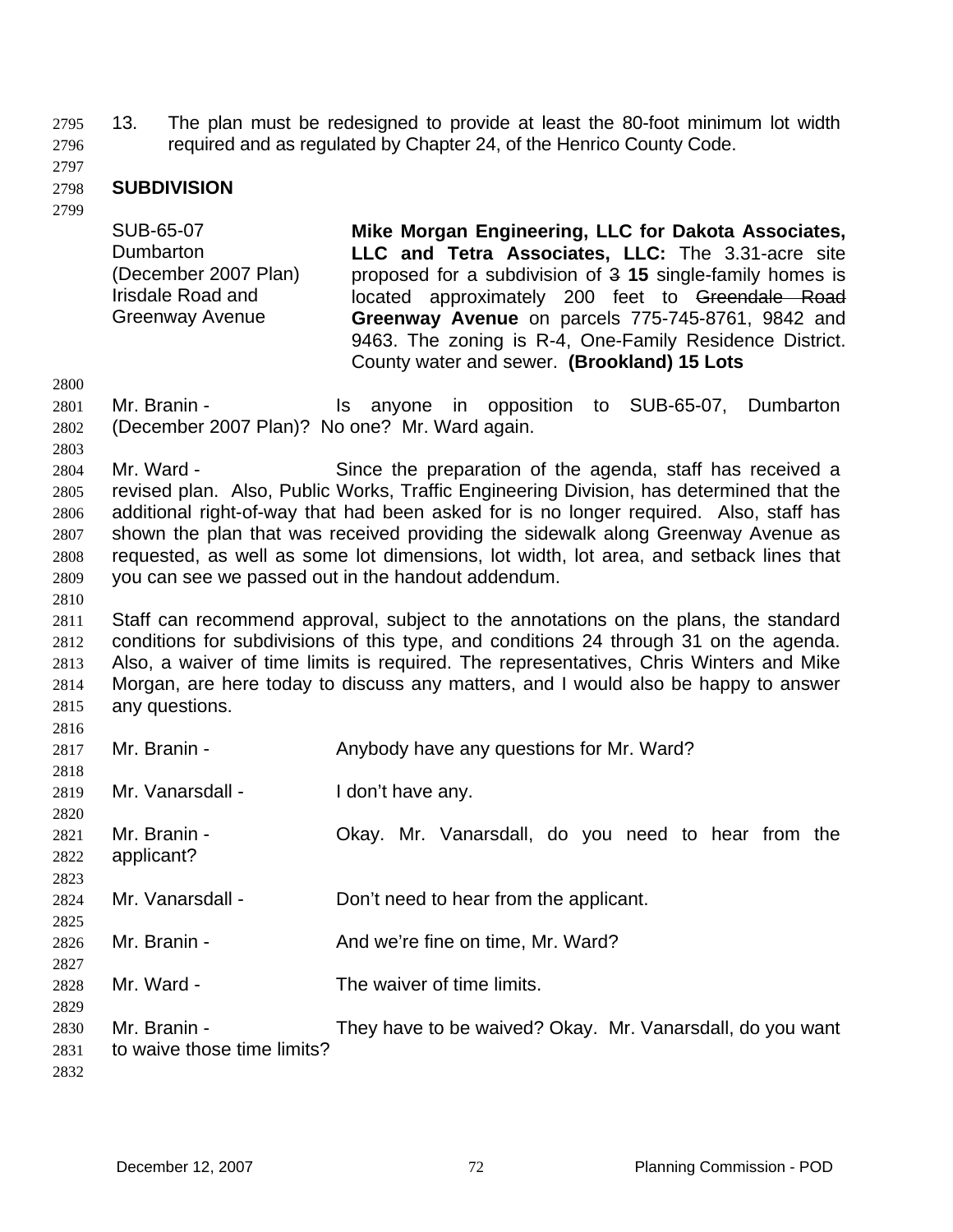- Mr. Vanarsdall The limove that we waive the time limit on SUB-65-07, Dumbarton (December 2007 Plan). 2833 2834
- 2836 Mrs. Jones - Second.

2835

2837

2840

2845

2847

2850

2852

2857

- 2838 2839 Mr. Branin - **Motion by Mr. Vanarsdall, seconded by Mrs. Jones. All in** favor say aye. All opposed say no. The ayes have it; the motion carries.
- 2841 2842 2843 2844 Mr. Vanarsdall - I move SUB-65-07, Dumbarton (December 2007 Plan), be approved with annotations on the plan, standard conditions for subdivisions served by public utilities, and the following additional conditions 12, 13, through 17, and then the addendum says that staff is recommending it, and Mr. Jennings has approved.
- 2846 Mr. Archer - And I second said motion.
- 2848 2849 Mr. Branin - **Motion made by Mr. Vanarsdall, seconded by Mr. Archer. All** in favor say aye. All opposed say no. The ayes have it; the motion carries.
- 2851 Mr. Vanarsdall - Thank you, Matt.
- 2853 2854 2855 2856 The Planning Commission granted conditional approval to SUB-65-07, Dumbarton (December 2007 Plan), subject to the standard conditions attached to these minutes for subdivisions served by public utilities, the annotations on the plans, and the following additional conditions:
- 2858 11. Each lot shall contain at least 8,000 square feet.
- 2860 2861 2862 2859 12. Prior to requesting final approval, the engineer shall furnish the Department of Planning Staff a plan showing a dwelling situated on Lots 6 and 9 to determine if the lot design is adequate to meet the requirements of Chapter 24, of the Henrico County Code.
- 2864 2863 13. The plan must be redesigned to provide at least the 65-foot minimum lot width required and as regulated by Chapter 24, of the Henrico County Code.
- 2866 2865 14. A County standard sidewalk shall be constructed along the north side of Greenway Avenue.
- 2867 2868 2869 2870 2871 16. A plan shall be submitted prior to recordation of the plat showing the buildable area for each lot to properly recognize the limitations for dwelling unit dimensions and setbacks. Buildable area is that area within which a dwelling unit may legally be located considering the front yard, side yard, and rear yard setback requirements of Chapter 24, of the Henrico County Code.
- 2872 2873 17. Any necessary offsite drainage easements must be obtained prior to approval of the construction plan by the Department of Public Works.
- 2874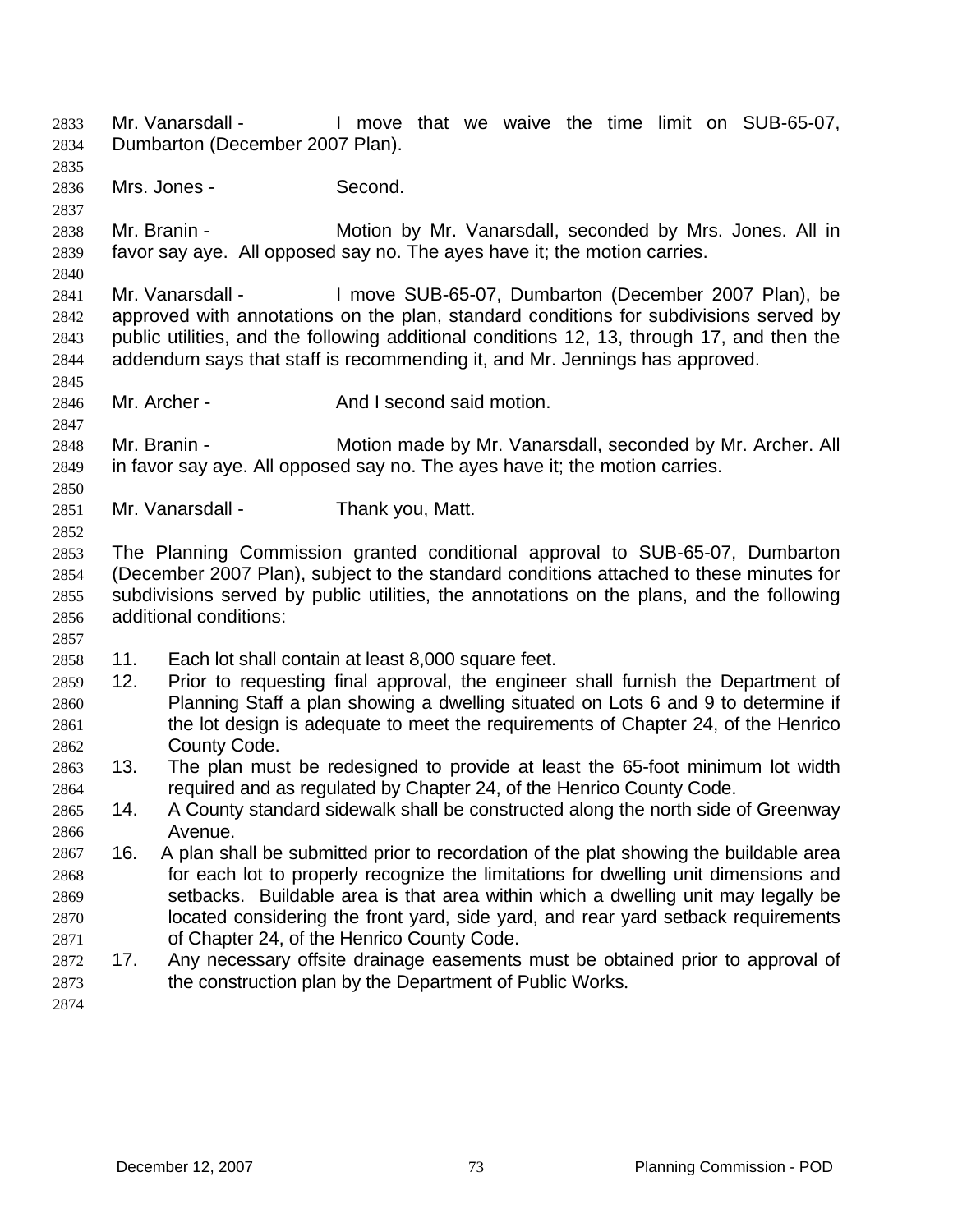## 2875 **SUBDIVISION**

2876

SUB-66-07 Hungary Grove (December 2007 Plan) Hungary and Francistown Roads

**QMT Corporation for William H. & Amy B. Muller and Robert P. Bain:** The 4.95-acre site proposed for a subdivision of 15 single-family homes is located at on the north line of Hungary Road, approximately 700 feet east of Francistown Road on parcels 759-761-4076 and 5776. The zoning is R-3C, One-Family Residence District (Conditional). County water and sewer. **(Brookland) 15 Lots** 

2877

2880

2878 2879

Mr. Branin - The Is anyone in opposition to SUB-66-07, Hungary Grove (December 2007 Plan)? No one? Mr. Pambid?

2881 2882 2883 2884 2885 2886 2887 2888 2889 2890 2891 2892 Mr. Pambid - Good morning, ladies and gentlemen of the Commission. A revised annotated plan has been distributed to you, and this morning we received a draft plan with revisions from the engineer. Again, Hungary Grove is a 15-lot subdivision located near the intersection of Francistown and Hungary Roads, and it features one internal street approximately 550 feet long. The right turn lane from Hungary Road onto the internal street has been waived by Public Works. An exception of 30 feet to the additional 35-foot setback for residential developments adjacent to minor arterials has been requested. The resulting setback of 30 feet from the right-ofway will include the normal 25-foot setback and a 15-foot planting strip or landscape buffer. Staff customarily does not make recommendations on requests of this nature, so the applicant is present today to speak to their case and show you some exhibits for that. Staff has no objection to the request, though.

2893

2897

2901

2906

2908

2911

2894 2895 2896 Staff does recommend approval of this conditional subdivision, subject to the annotations on staff plans, standard conditions for subdivisions served by public utilities, and the additional conditions 12 through 14 listed in the agenda.

2898 2899 2900 This concludes my presentation, and I'd be happy to answer any questions that you might have. Engineer Timothy Rohrmoser with QMT Corporation is also here to answer any questions you might have.

2902 Mr. Branin - **Example 3** Does any body have any questions for Lee?

2903 2904 Mr. Vanarsdall - Mr. Muller was here earlier. I see he's not here now. And

2905 Bob Bain didn't come, so there's no applicant here.

2907 Mr. Pambid - Well, the engineer is here.

- 2909 2910 Mr. Vanarsdall - Chay. I wanted to know if they were satisfied with the way we worked out the setback and so forth.
- 2912 Mr. Pambid - Thave been working very closely with Mr. Rohrmoser.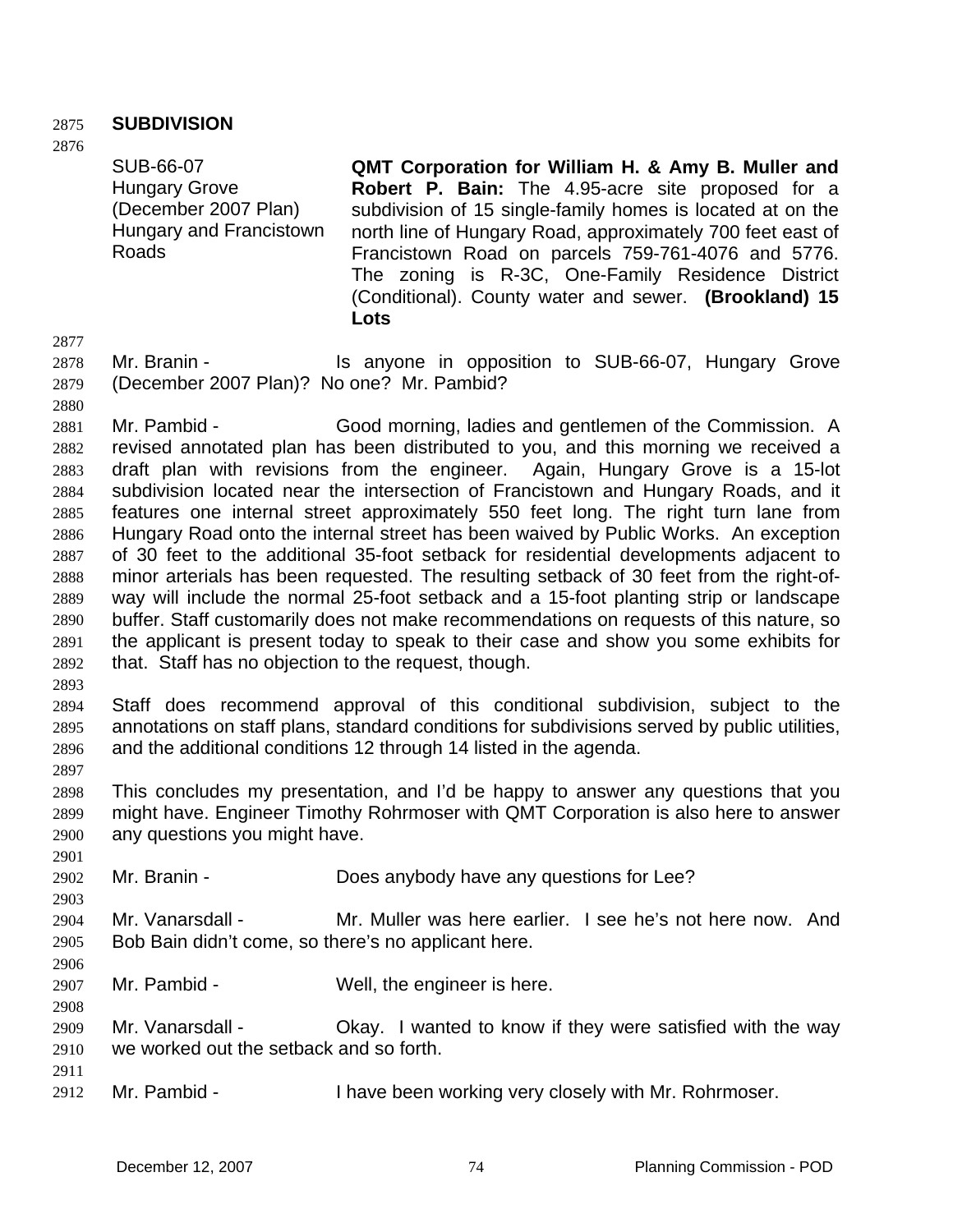Mr. Vanarsdall - You changed it yesterday. And I also wanted to ask him-See, they have agreed to put a fence between—You want to come down? I talked to Bill Muller on this. 2913 2914 2915 2916 2917 2918 2919 2920 2921 2922 2923 2924 2925 2926 2927 2928 2929 2930 2931 2932 2933 2934 2935 2936 2937 2938 2939 2940 2941 2942 2943 2944 2945 2946 2947 2948 2949 2950 2951 2952 2953 2954 2955 2956 2957 2958 Mr. Rohrmoser - Tim Rohrmoser with QMT Corporation. Yes, we are in agreement with the staff's recommendation for the 30-foot setback. Mr. Vanarsdall - Okay. Mr. Rohrmoser - And we are in agreement with the provision for the fence. Mr. Vanarsdall - Right. I talked to him about it some time ago that you all were going to share the cost, or either you're going to put the whole fence at your cost next to the recreation center. Mr. Rohrmoser - That's correct. Mr. Vanarsdall - Good. Okay, that's great. Thank you. That's the only question I have for him. Mr. Pambid - I think they still have to speak to the— Mrs. Jones - To the exception. Mr. Pambid - The Contract Contract - And The Contract Only 10. Mr. Vanarsdall - Well, we understand exceptions. Go ahead. Mr. Rohrmoser - Yes. We were questioning exception to the normal 35-foot arterial setback. The adjacent subdivision, River Mill, features a similar layout to what ours is. Indeed, those two homes fronting on Hungary Road only have a 19-foot setback at this time. Across the road where you have road-front lots, setbacks there are approximately 40 feet, somewhere in that neighborhood. Again, we would like to request an exception from 35 to 30, a total setback of 30, to keep some continuity along that streetscape there. Mr. Silber - You mentioned that the two houses to the right are 19 feet off Hungary Road. I think one of those might be 19 feet, but I believe the other one is further back than that. Mr. Vanarsdall - I believe one was 19 and one was 27, wasn't it? Mr. Silber - Twenty-seven, I believe. Mr. Vanarsdall - Che of the houses is 27 and one is 19.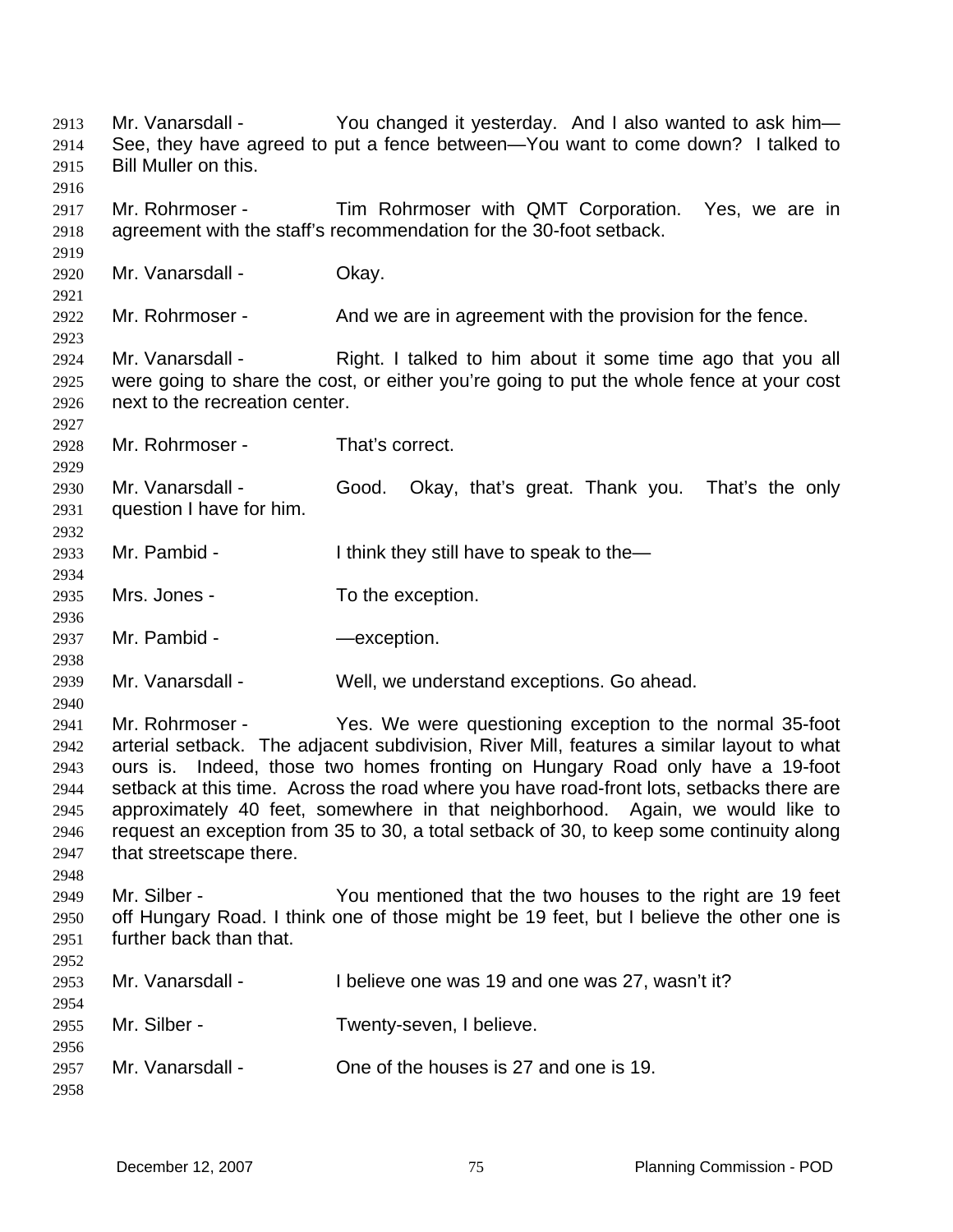- Mr. Rohrmoser Looking at Exhibit Photo 2, we're looking west towards our proposed subdivision. That particular house is 19 feet off the right-of-way. 2959 2960
- 2961

2963

2965

2967

2969

2972

2984

2988

2991

2993

2996

2998

3001

3003

- 2962 Mr. Silber - That's correct.
- 2964 Mr. Vanarsdall - Well, we don't want to line it up with that one.
- 2966 Mr. Silber - I'm sorry?
- 2968 Mr. Vanarsdall - You're not lining yours up with that house.
- 2970 2971 Mr. Rohrmoser - We don't intend to, but again, we felt the total of a 60-foot setback would distract from the streetscape there.
- 2973 2974 2975 2976 2977 2978 2979 2980 2981 2982 2983 Mr. Silber - Think, members of the Commission, staff typically would not support a waiver of the normal additional setback along a major road. In this particular case, we've looked at this. If you can go back to the other slide that shows the relationship of those houses to these lots, you'll see that if you pull those back in this proposed subdivision to the full setback that's required by the Code, it would be substantially off of Hungary Road to the point in which it would look out of line with what's currently along Hungary Road. The two houses to the right are existing houses, one being 19 feet, one being 27 feet off of Hungary Road. We think there could be some waiver of the additional 35 feet, but we don't think the entire 35 feet should be waived. We're recommending perhaps maintaining 5 and waiving 30 would be more appropriate.
- 2985 2986 2987 Mr. Rohrmoser - What this exhibit shows here for the Hungary Grove, these lots 1 and 15, which front on Hungary Road, those are just buildable areas, so I did recognize that it might be problematic.
- 2989 2990 Mrs. Jones - And this has no further implications for adjacent property in the other direction, lining up the residences?
- 2992 [Several people talking at once.]
- 2994 2995 Mr. Vanarsdall - In the other direction is all the Recreation Association, and tennis court, and some other things. It goes to Francistown Road.
- 2997 Mrs. Jones - So, this is really a very specific—
- 2999 3000 Mr. Vanarsdall - I'm confused about one point. How far will your house be? If I approve this, how far will your first house be? It will not be 19 feet; that's too close.
- 3002 Mr. Rohrmoser - No. The total setback from the right-of-way will be 30 feet.
- 3004 Mr. Vanarsdall - Right, and that's my point.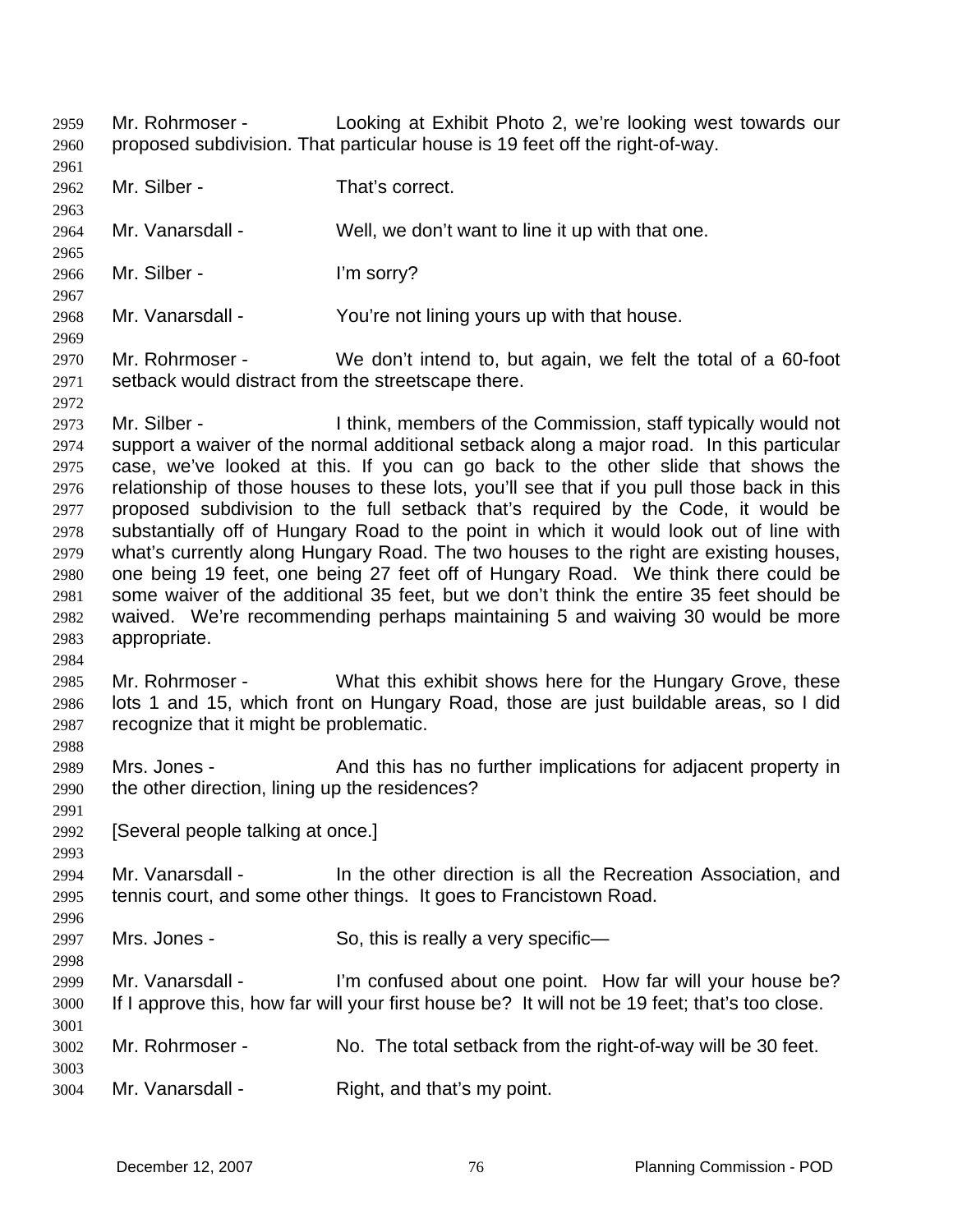Mrs. Jones - It's a compromise. Mr. Silber - They require 25 feet plus the additional 5 feet for a total of 30. So, the house could be located no closer than 30 feet. Mr. Vanarsdall - You know, in my packet, I was looking at the house next door and it has some writing overtop of it, some printing. Anyway, thank you. Mr. Rohrmoser - I would like to thank Mr. Pambid for his diligence and persistence. It's the first occasion I've had to work with him, and I do appreciate his professionalism. Mr. Vanarsdall - Great. Good to know. Thank you. Mr. Branin - Would you expect anything less from Henrico County? Mr. Vanarsdall - Thank you, Lee. Mr. Branin - The And time? Are we good on time on this one? Mr. Pambid - No. we're fine on that. Mr. Branin - We're good? Okay. Mr. Vanarsdall - First I want to waive the— Mr. Branin - No, we're good. Time's good on this one. Mr. Vanarsdall - No, I know it. Mr. Branin - Ckay. Mr. Vanarsdall - I mean, thank you for reminding me. I want to waive the setback, the request for the setback. I want to approve that. And then I want to approve SUB-66-07, Hungary Grove (December 2007 Plan), with annotations on the plan and conditions 12, 13, 14. Mr. Archer - Second, Mr. Chairman. Mr. Branin - **Motion made by Mr. Vanarsdall, seconded by Mr. Archer. All** in favor say aye. All opposed say no. The ayes have it; the motion carries. Mr. Silber - The final item on your agenda today would be approval of the minutes. These would be the November  $14<sup>th</sup>$ , 2007 minutes.